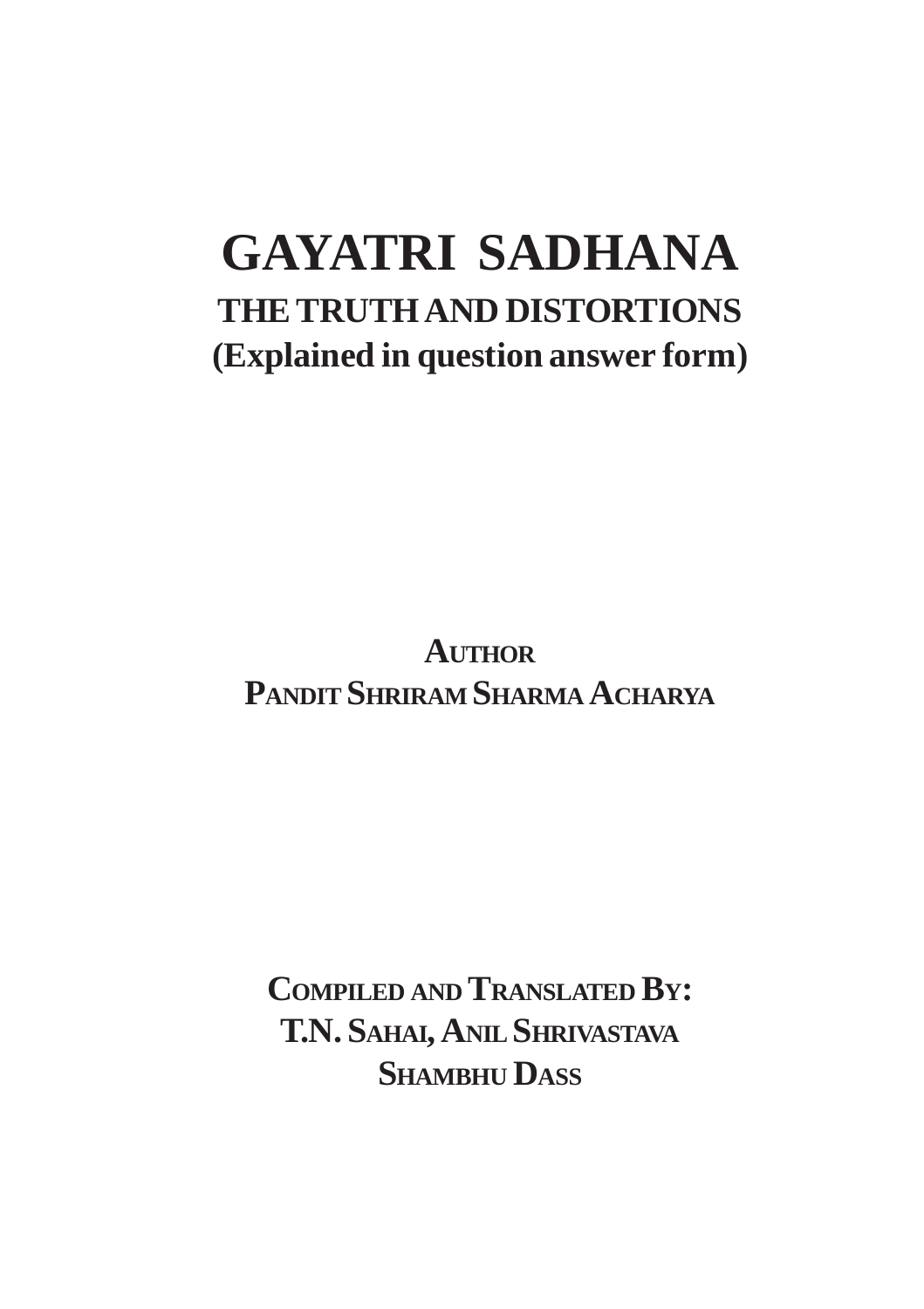FIRST EDITION 2000

PRICE : RS. 11=00

*Published by:* **Yugtirth Shantikunj** Hardwar- 249411, U.P. (India) **Phones:** 91-1334-260403, 260602 **Fax:** 91-1334-260866 **email:** shantikunj@awgp.org **Internet:** www.awgp.org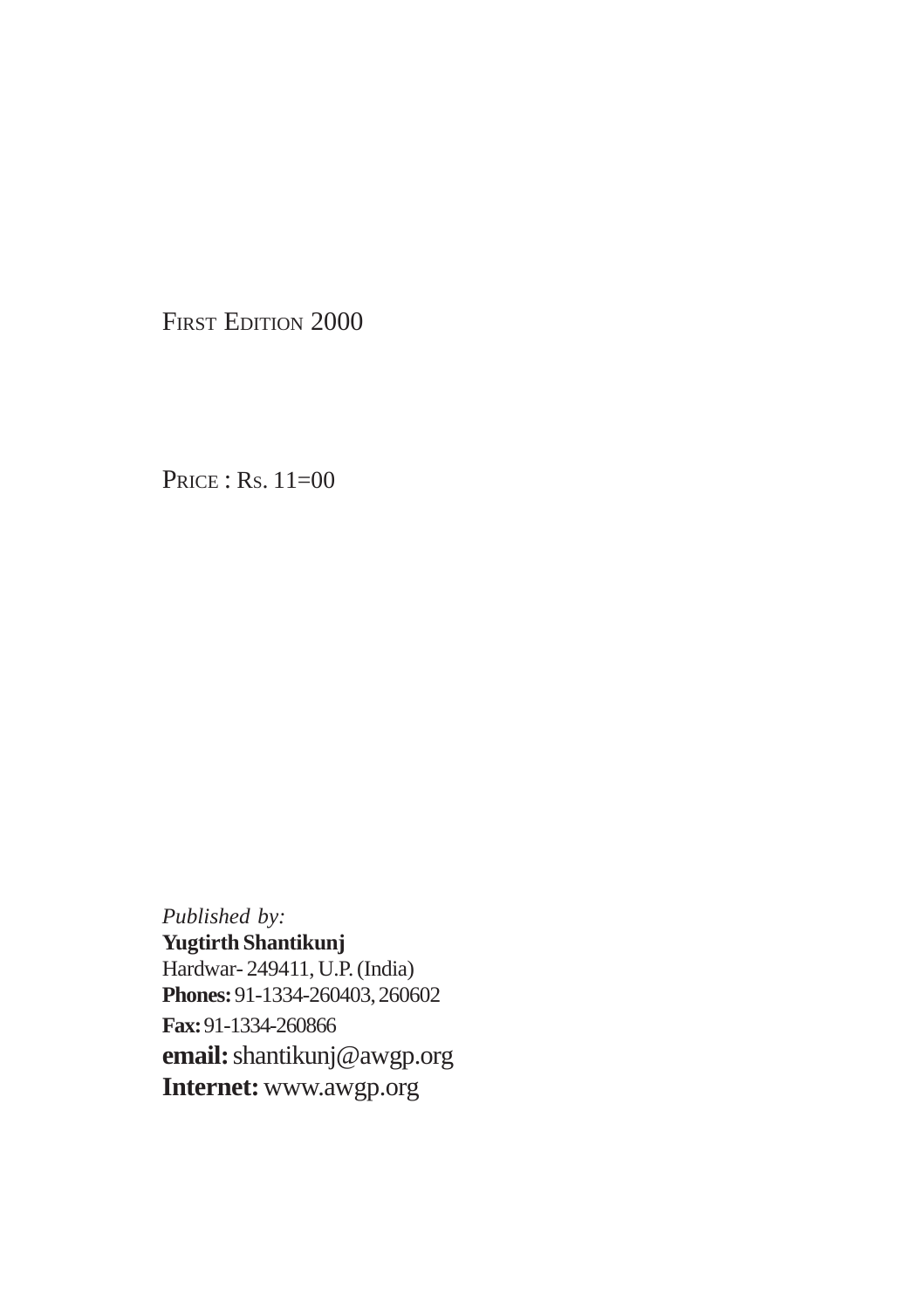# **CONTENTS**

#### **PART-I** P 15-26 **SCRIPTURAL INTERPRETATIONS**

- 1. Why is an idol or picture used for worship of God, who is formless? Are there more than one *Gayatri*?
- 2. Why is *Gayatri* visualized as a young woman with its peculiar ornaments?
- 3. In what way the twenty-four Emanations of the Divine Mother (*Matrikas*) represent *Gayatri*?
- 4. Are *Gayatri* and *Savitri* different?
- 5. What are the specific divine attributes associated with  *Gayatri* and *Savitri*?
- 6. Why is the primordial power of God (*Gayatri*) repre sented in many differing forms (idols)?
- 7. Why is *Gayatri* represented as a deity with five faces?
- 8. Why *is Gayatri* known as *Tripada*  the trinity?
- 9. Why is *Gayatri* designated as *Vedmata, Devmata* and *Vishwamata*?
- 10. What is the relationship between *Gayatri Mantra* and other powers of God?
- 11. What is *Savita*?
- 12. Why is *Gayatri Upasana* considered supreme as com pared to other forms of worship?
- 13. What are the basic aims of *Gayatri Sadhana*?
- 14. What is the relevance of *Gayatri Upasana* to the modern society?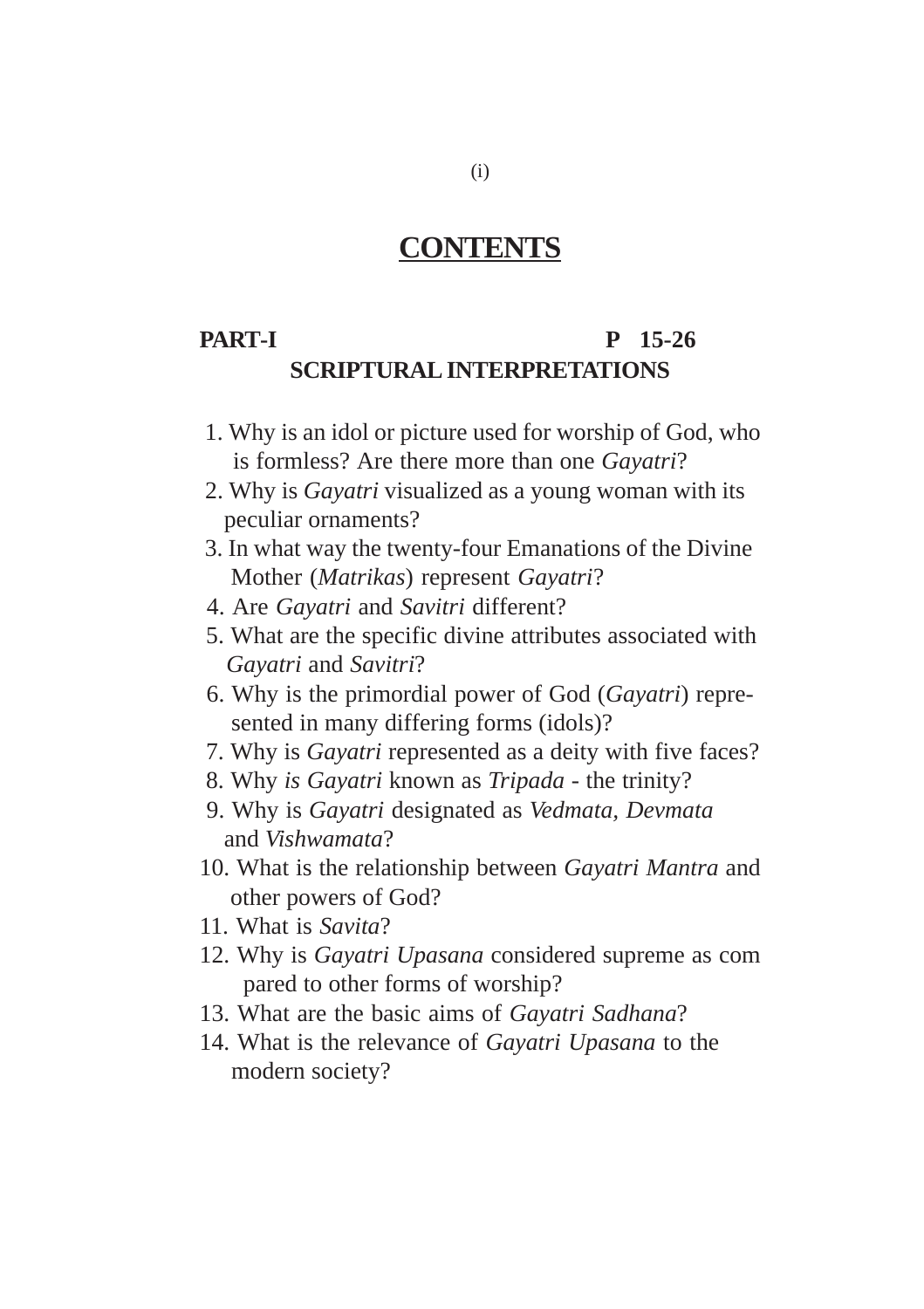# **MISCONCEPTIONS ABOUT ELIGIBILITY FOR** *GAYATRI SADHANA*

(ii)

- 1. Are there any restrictions on *Gayatri* worship?
- 2. Is it true that *Gayatri Sadhana* is permissible to a particular caste only?
- 3. Do *Brahmins* have a special privilege to do *Gayatri Sadhana*?
- 4. Are women entitled to take up *Gayatri Sadhana*?
- 5. What are the basic reasons for the anti-women stance of some sects in India?
- 6. Is *Gayatri* worship permissible for non-vegetarians and those who take liquors?
- 7. Is *Yagyopaveet* essential for *Gayatri* worship?

# **PART - III P 36-43**

#### **QUERIES ABOUT THE MANTRA**

- 1. How does the *Gayatri Mantra* as a *Ved Mantra* differ from other *Laukik mantras*?
- 2. Is it permissible to chant other *mantras* or worship other deities along with *Gayatri*?
- 3. Why is *Gayatri* represented as a female deity?
- 4. What is the basis of words in *Gayatri mantra* adding upto 24 letters?
- 5. Does *Gayatri mantra* conform to the rules of *Sanskrit* Grammar?
- 6. How many *Onkars* are included in *Gayatri Mantra*?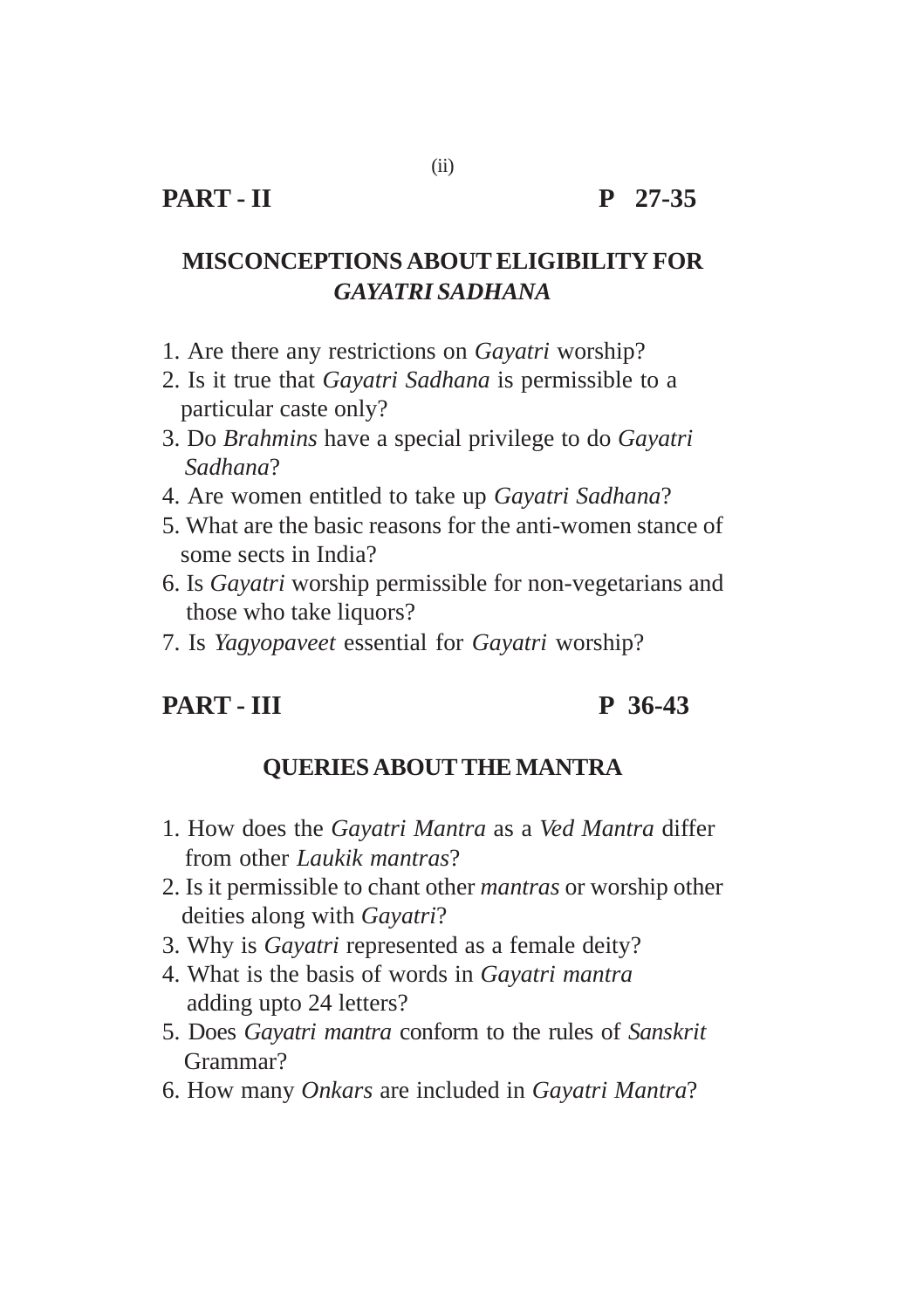7. What are *Vyahritis*?

- 8. What is a *Beej Mantra*? How is it practised?
- 9. How is *Rishi Vishwamitra* related to *Gayatri Mantra*?

#### **PART - IV P 44-50**

#### **FALLACIES ABOUT SCRIPTURAL RESTRICTIONS**

- 1. Is *Gayatri* worship conditioned? (Is *Gayatri Keelit*?)
- 2. What is the truth in the belief that God *Brahma* and *Rishi Vashistha* and *Vishwamitra* had laid a curse (*Shaap*) that success will elude the practitioner unless he/she recites certain verses (*shlokas*)?
- 3. Is *Guru* mandatory for *Gayatri* worship?
- 4. I have already taken *Deeksha* (initiation) from a *Guru*. Will it be proper for me to seek another *Guru*?
- 5. Is audible chanting of *Gayatri* scripturally permissible?

#### **PART - V P 51-63**

#### **QUERIES ABOUT** *JAP* **AND DAILY** *UPASANA*

- 1. What is significance of correct pronunciation of the  *Mantra*?
- 2. What is the methodology of chanting of *Mantra* during  *Jap* ?
- 3. How is it possible for illiterate persons and children to do *Gayatri Sadhana* when pronunciation of the *Mantra* is so difficult?
- 4. What is the most suitable time of the day for *Upasana*?

#### (iii)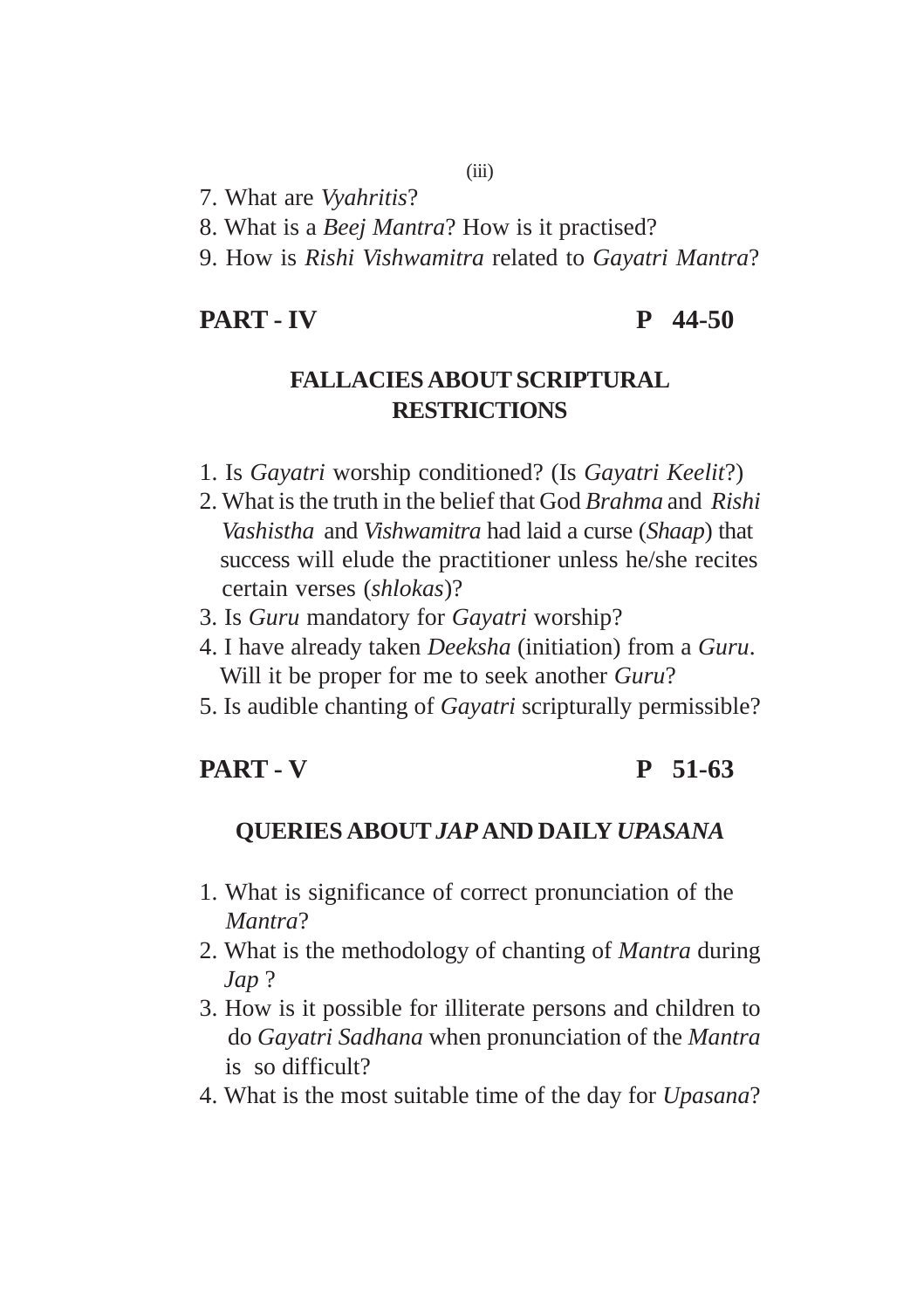- 5. Is *Gayatri Jap* permissible during night time?
- 6. Is *Jap* permissible along with other activities?
- 7. Should one deliberate on the meaning of *Mantra* during *Jap*?
- 8. Is taking bath essential prior to *Jap*?
- 9. On what should one concentrate during *Upasana*?
- 10. How does one meditate on *Savita*?
- 11. How can one derive maximum benefit from daily  *Gayatri Upasana* during mornings and evenings?
- 12. How can I raise the level of my day to day *Upasana* to get the benefit of *Anusthan*?
- 13. What are the rules of *Abhiyan Sadhana*?
- 14. What is the purpose of self-control in *Abhiyan Sadhana*?
- 15. What are the rules of *Akhand Jap*?
- 16. What to do if there are disruptions during *Jap*?
- 17. What are the restrictions on *Upasana* during inauspi cious days (birth or death in family etc.)?
- 18. Should women discontinue *Upasana* during menstrual periods?
- 19. What is the recommended posture for turning the rosary during *Jap*?

#### **PART - VI P 64-70**

#### **QUERIES ABOUT** *GAYATRI YAGYA*

- 1. What is the significance of *yagya* in spirituality?
- 2. Is it necessary to perform *Yagya* along with *Jap* of *Gayatri*?
- 3. Is it necessary to perform *Yagya* daily?
- 4. How many *Kunds* are required in a *Yagya*?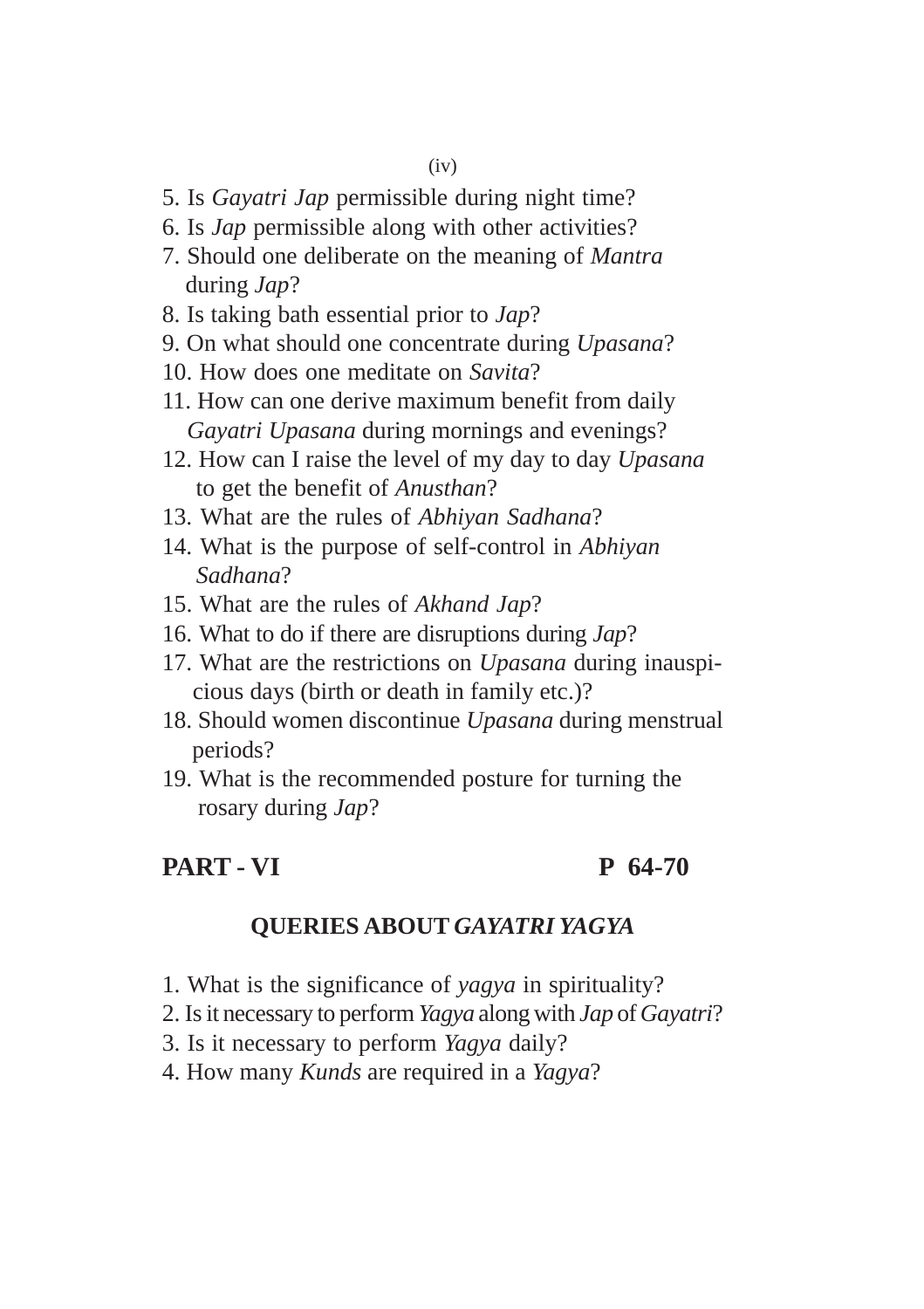- (v)
- 5. What type of *Prasad* is recommended during *Poornahuti*?
- 6. What is the necessity of collective *Yagyas*?
- 7. Is *Agnihotra* during the nights justified for matri monial functions?
- 8. What type of clothes are recommended during performance of *Yagya* ?
- 9. Is *Akhand Yagya* permissible?
- 10. How are *Tantrik Mukhs* different from *Vedic Yagyas*?

#### **PART - VII P 71-78**

#### **QUERIES ABOUT** *ANUSTHANS*

- 1. What is the difference between daily *Upasana, Anusthan* and *Purascharan*?
- 2. What are the types of *Anusthans*? How much time is required for each?
- 3. What are the pre-requisites for an *Anusthan*?
- 4. What are the basic rules of an *Anusthan*?
- 5. Is it possible to have an *Anusthan* performed by some one else?
- 6. Does one benefit by doing *Jap Anusthan* for others?
- 7. Is acceptance of a donation or gift in cash or kind permissible in lieu of an *Anusthan* done for others?
- 8. What is the time of the day recommended for *Jap* dur ing an *Anusthan*? Is it necessary to complete *Jap* at a stretch?
- 9. What to do if there is some irregularity during the  *Anusthan*?
- 10. What is the significance of *Havan (Yagya)* in an  *Anusthan*?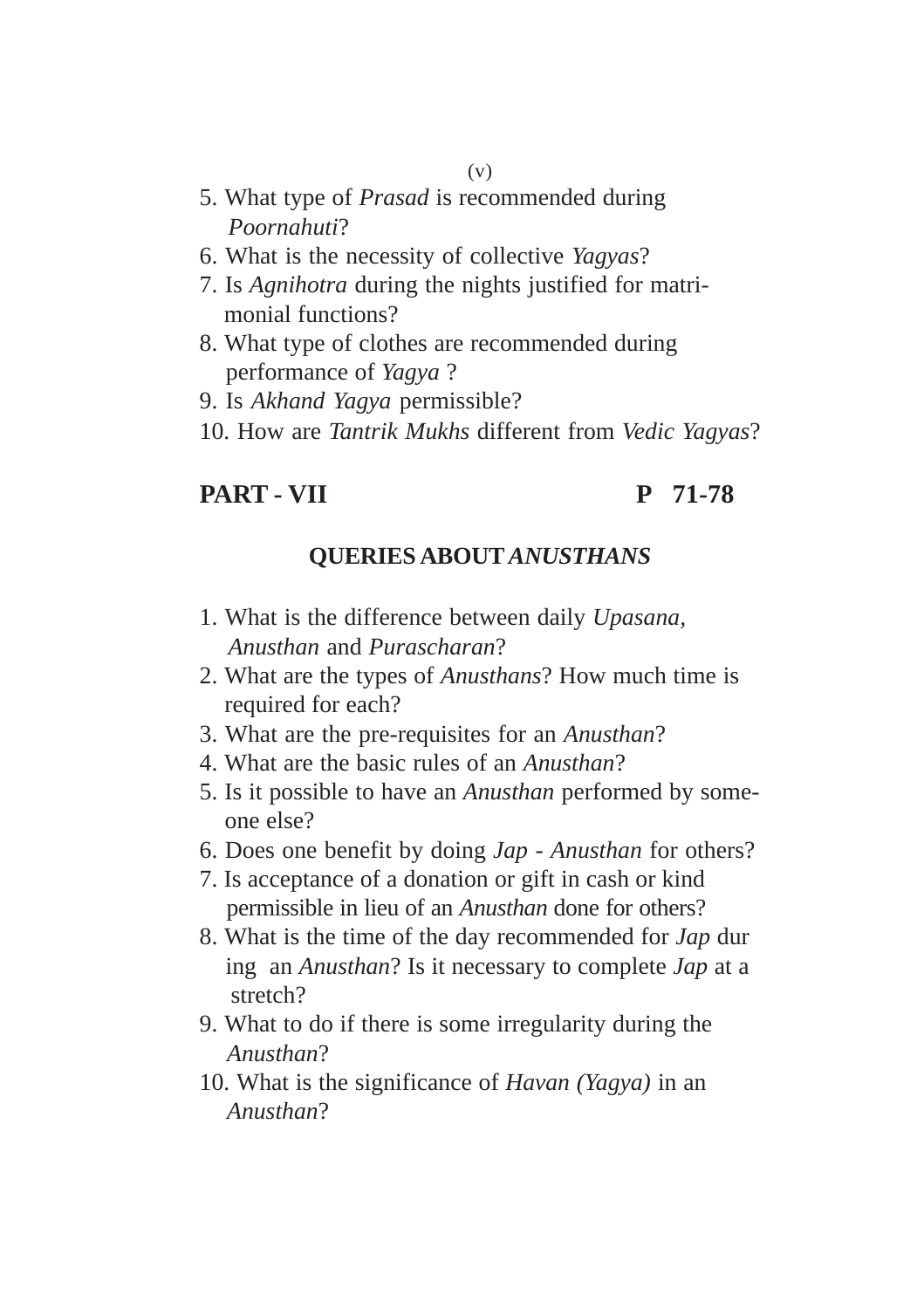- 11. What are the number of *Ahutis* prescribed for various types of *Anusthan*?
- 12. How are the number of *Ahutis* distributed during the  *Yagya*?
- 13. What is the ideal of *Brahmabhoj* after completion of the  *Anusthan*?
- 14. What should one do if some unfavourable unforeseen events occur during an *Anusthan*?

#### **PART - VIII P 79-90 MISCELLANEOUS**

- 1. Why is *Gayatri Mantra* regarded as *Guru Mantra*?
- 2. Is *Deeksha* necessary for *Gayatri Sadhana*?
- 3. What are the rules to be followed after taking *Deeksha*?
- 4. Will one incur divine displeasure if there are some er rors during worship?
- 5. What are indications of progress in *Sadhana*?
- 6. I have been doing *Gayatri Sadhana* regularly. Never theless, at times, I feel depressed and dissatisfied with my progress. What is the remedy?
- 7. Why is the *Sadhak* advised to keep the progress in  *Sadhana* a secret?
- 8. How is *Gayatri Sadhana* so relevant for humankind in the present times?
- 9. What is *Vaam Marg* ?
- 10. According to the law of *Karma*, everyone has to face the consequences of one's good or bad deeds. How is it then possible for *Gayatri* to absolve one from sins?

#### **GLOSSARY P 91-104**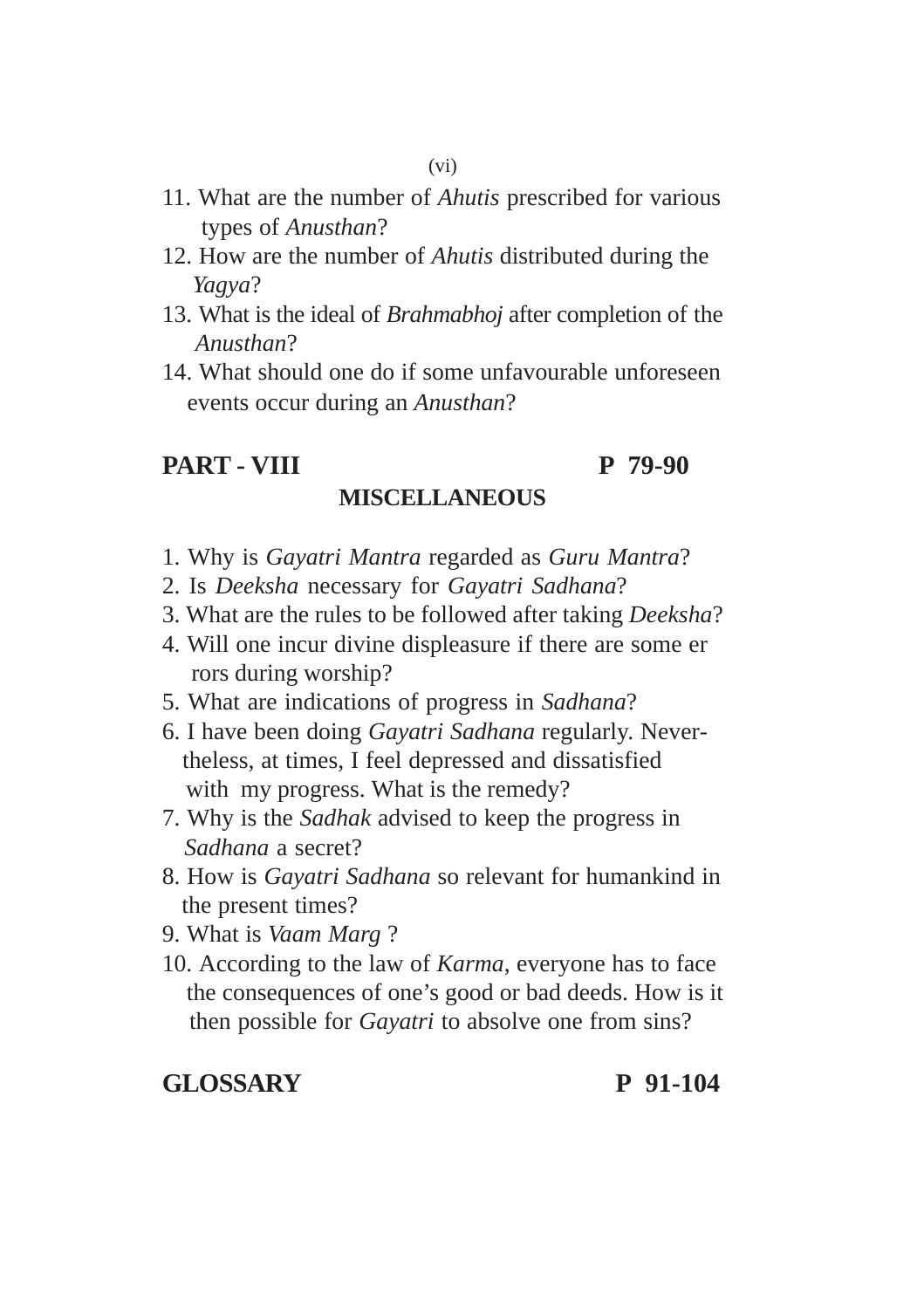#### **PREFACE**

**Ever since the beginning of the** *Vedic* **Era chanting and contemplation of** *Gayatri Mantra* **and performance of** *Gayatri Yagya* **have been considered the most potent means of invoking the divine energies, latent in the deeper layers of consciousness, for the refinement, upliftment and wellbeing of individuals and the society. However, with the passage of time, especially during the dark medieval ages of feudalism and foreign domination, there came about a general all-round decline of ethical, moral and social values. As a result,** *Vedic* **rituals, modes of worship and prayer also underwent gross distortions at the hands of the entrenched priestly class. These 'merchants' of religion, through their perverted interpretations of the scriptures, ordained that** *Gayatri Sadhana* **was the exclusive prerogative of male members of one particular caste, the** *Brahmins***; and all other** *Varnas* **(castes) were forbidden to do** *Gayatri Sadhana***. Women were strictly forbidden to take up** *Gayatri Sadhana***. The priestly class ruled that if any woman dare do** *Gayatri Sadhana***, great misfortune will befall her. They also declared that the** *Gayatri*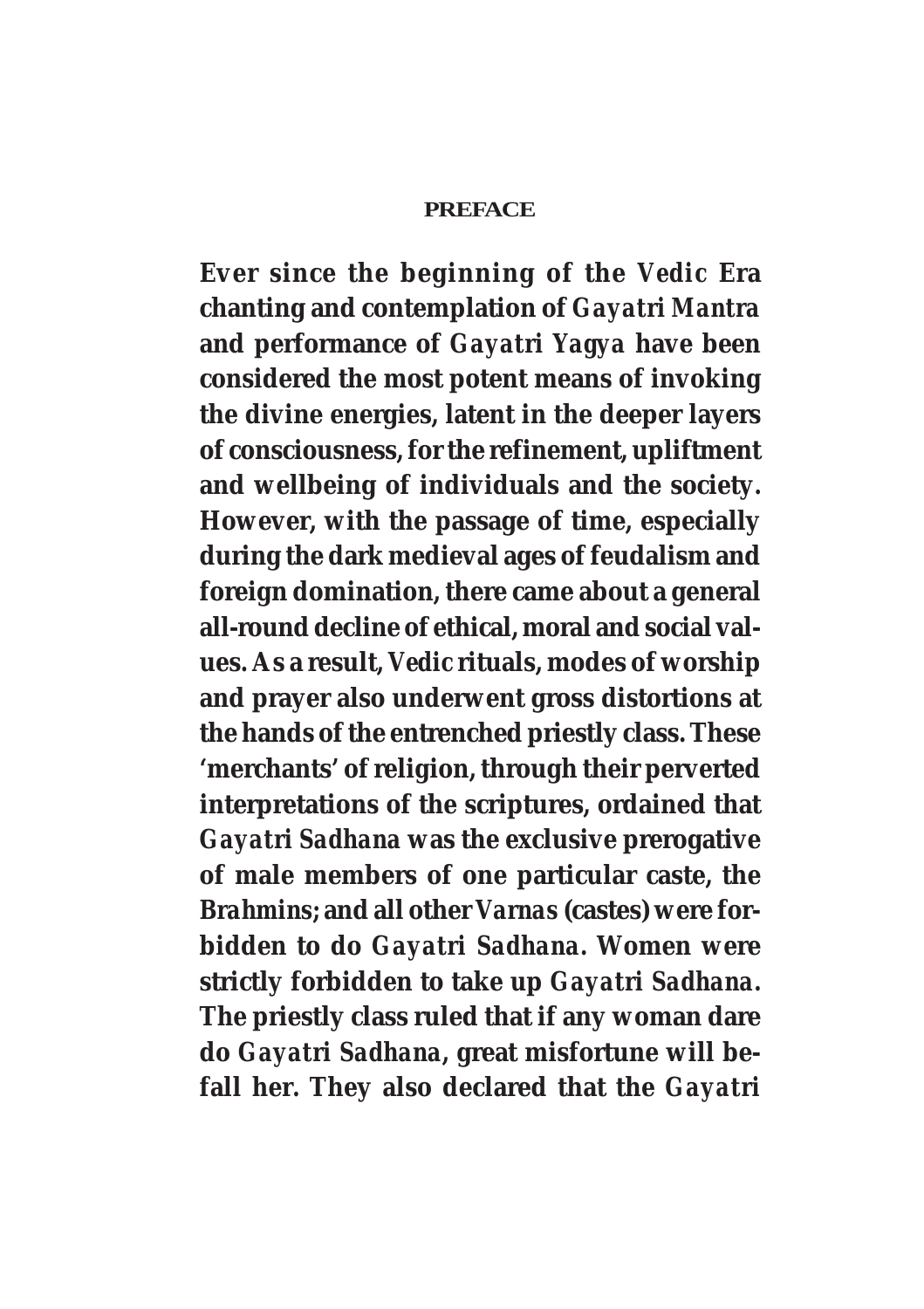*Sadhana***, according to scriptures, was a secret doctrine and the** *Mantra* **could not be chanted audibly. Such retrograde orthodoxy and the pomp, pelf and ostentation that was introduced into the rituals and modes of worship led to the undermining of faith in** *Vedic Dharma* **amongst the vast masses who otherwise swore by Hinduism. They also alienated the educated classes from their religious roots.**

**About a century-and-a-quarter back, the Arya Samaj Movement initiated and founded by Swami Dayanada Saraswati, took up the uphill task of resurrecting** *Gayatri Sadhana* **and** *Vedic Yagya* **in their pristine purity and succeeded, to some extent, in establishing a powerful platform for challenging and countering the exploitation and perversion of religious rites by entrenched vested interests. However, the Arya Samaj Movement had its own limitations. It could not make the vast majority of the believers in Hindu Dharma to accept the idea of invoking Divinity through impersonal** *Gayatri Sadhana***, as from very ancient times common people had been worshipping and praying before idols of various deities – in their homes and temples. It re-**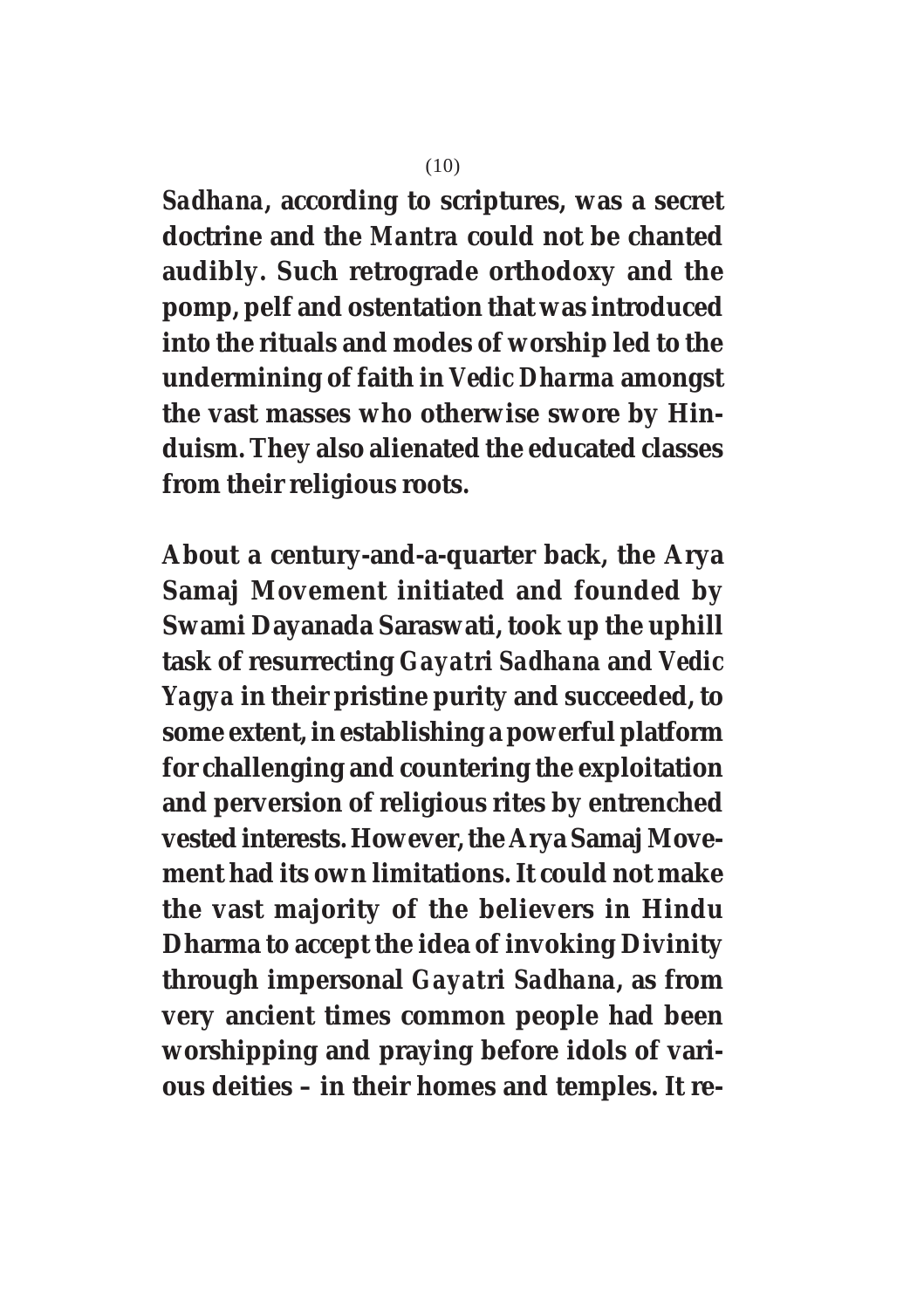# **quired the '***Bhagirath Prayatna'* **(Herculean effort) of a** *Yug Rishi* **to re-establish scripturallyenjoined** *Gayatri Sadhana* **amongst the masses of all castes and classes (both men and women) – majority of whom were idol worshippers.**

**It was against this back-drop that there appeared on the scene, a sage-seer, Pandit Shriram Sharma Acharya, the founder of** *Gayatri Mission***. Born in 1911, it was his fourth re-incarnation to consciously carry forward the mission of spiritualisation of humanity that he had initiated and promoted during his three earlier incarnations as : Sant Kabir, Samartha Ramdas and Ramakrishna Paramhamsa. His own awakening to the** *mission* **of his life occurred like a flash of lightening at the tender age of 15, in 1926, on the sacred day of** *Vasant Panchami***, when his** *Gurudev***, Shri Sarveshwaranandaji, who has been doing** *tapascharya* **for the spiritual wellbeing of humanity in his astral body in the remote Himalayas for the past hundreds of years, appeared before** *Acharyashri***, and revealed to him the purpose of his birth.**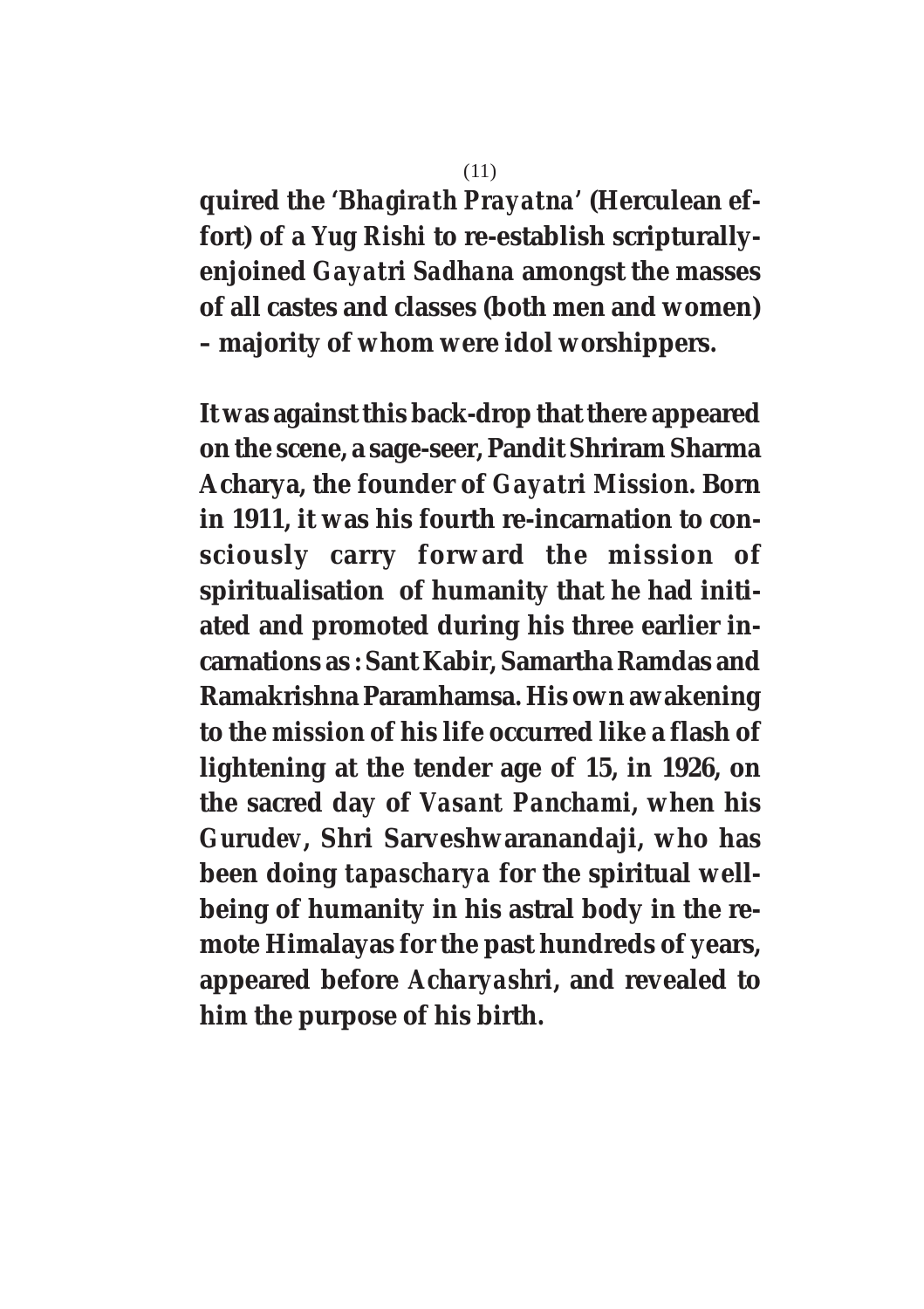**Under his** *Sadguru's* **instructions,** *Acharyashri* **lighted an '***Akhand Jyoti'* **and undertook a series of 24** *Mahapurashcharnas***, each of 24-lakh recitations of** *Gayatri Mantra* **each year – observing strict austerities. During the course of this long austere** *Sadhana***,** *Acharyashri* **subsisted only on a meagre diet of barley** *chapatis* **and butter milk, without salt or sugar. Whole barley was first fed to a cow, was retrieved from the cow-dung, washed, dried and then ground into flour. The tremendous spiritual energy released through these austerities manifested itself as the human and material resources that he needed for the execution of his mission.**

**In 1937 he started publication of a monthly Hindi magazine '***Akhand Jyoti***', for dissemination of the eternal** *Vedic* **wisdom. Apart from Hindi, this magazine is now being published in eight other Indian languages as also in English and has a readership of about 15 lakhs in India and abroad.**

**During the years 1940 and 1984,** *Acharyashri* **undertook, as instructed by his divine** *Gurudev***, four solitary retreats in the depths of the Hima-**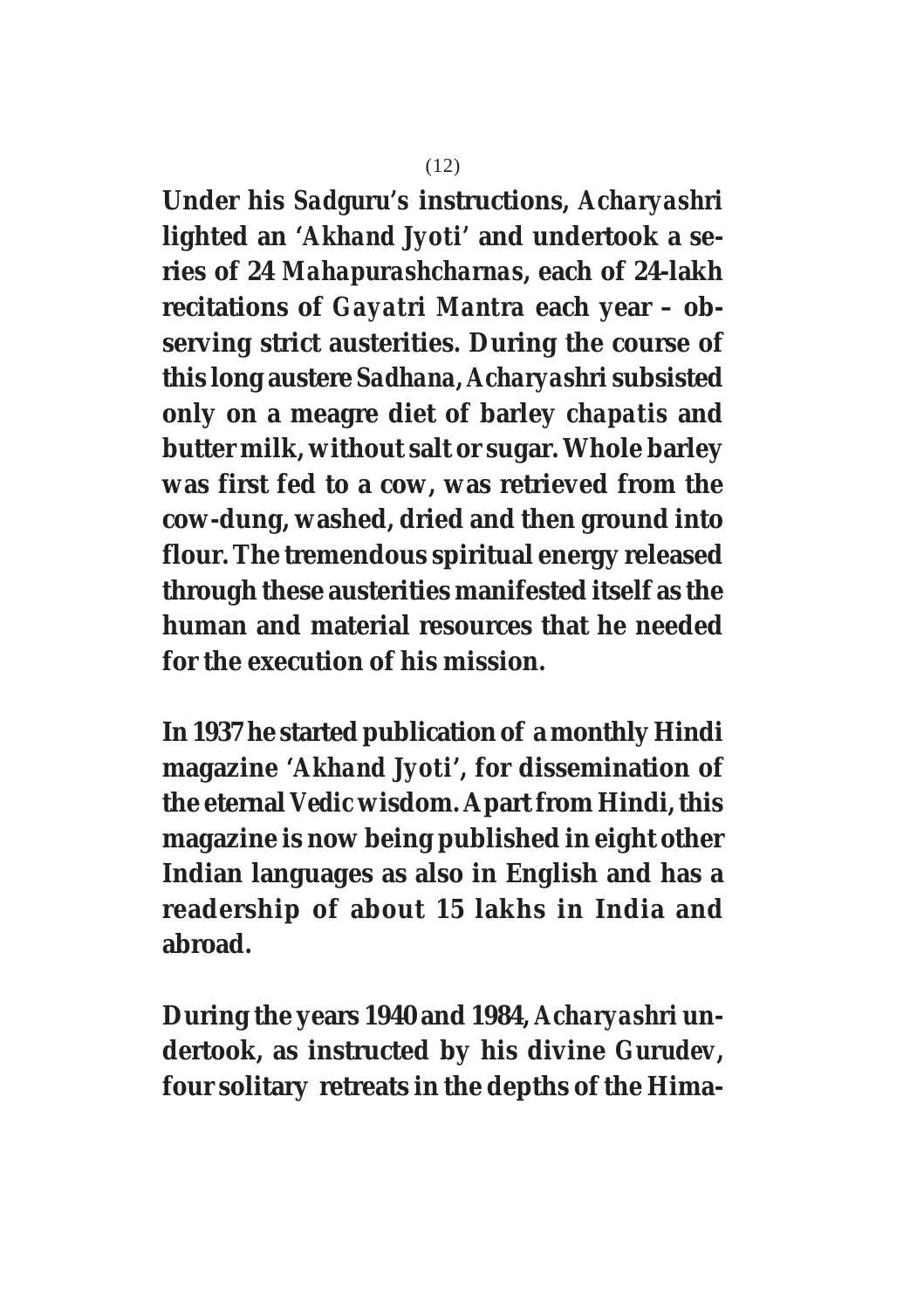**layas, each of six months to one year, for more and more intensive** *Gayatri Sadhana***.**

**On the completion of 24** *Gayatri Mahapurashcharanas***,** *Acharyashri* **established the** *Gayatri Tapobhoomi* **hermitage at Mathura, at the location where, in the remote past,** *Rishi* **Durvasa had performed supreme austerities.**

**In 1958** *Acharyashri* **performed a grand 1008** *kundiya Yagya* **at Mathura, wherein over four lakh participants offered oblations.**

**A comprehensive treatise on the super-science of Gayatri was written by** *Acharyashri* **and was originally published in three volumes. Now it is available in a single compact volume. On his return from his solitary sojourn in the Himalayas in 1961 he started writing and publishing his translations of and commentaries on the** *Vedas, Upnishads, Smritis, Darshan Shastras* **and** *Puranas***. He also wrote four volumes of** *Pragya Puran***, thousands of books and booklets on a varieties of topics : spiritual, moral, ethical, social – always stressing the basic unity and interbeingness of all phenomena ; with special ref-**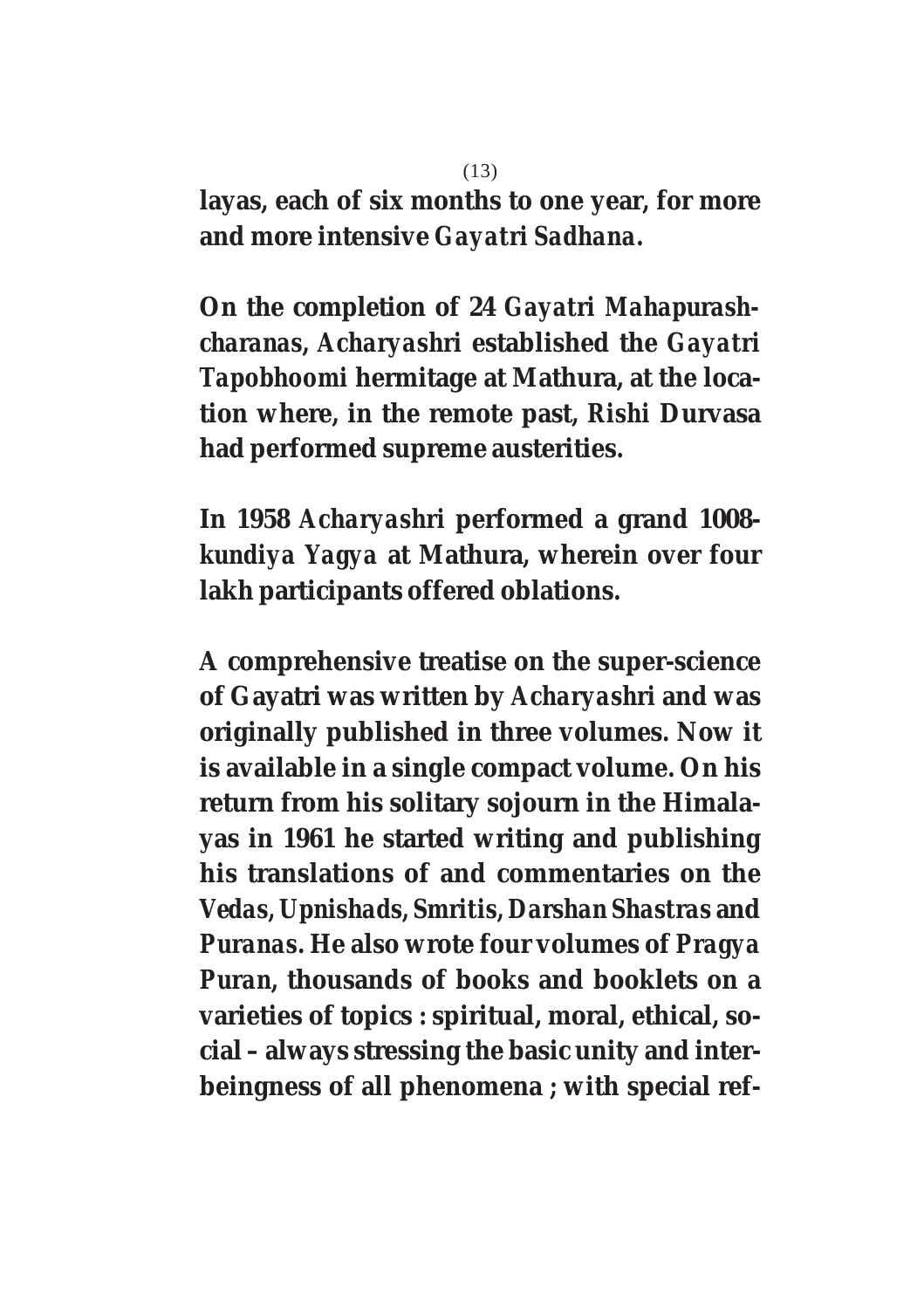**erence to human unity, cutting across all barriers of race, religion, sex, region etc. The vast corpus of his writings has now been published in 108 volumes in Hindi, 70 of which are already available in print and 38 are under publication.**

**The present book gives, in question-answer form, English translation of pertinent excerpts from** *Acharyashri's* **writings. It is hoped that the material in this compilation will help the seekers, aspiring to take up** *Gayatri Sadhana,* **in clearing their doubts about this particular path of** *Sadhana***.**

> **Dr. Pranav Pandya Shantikunj**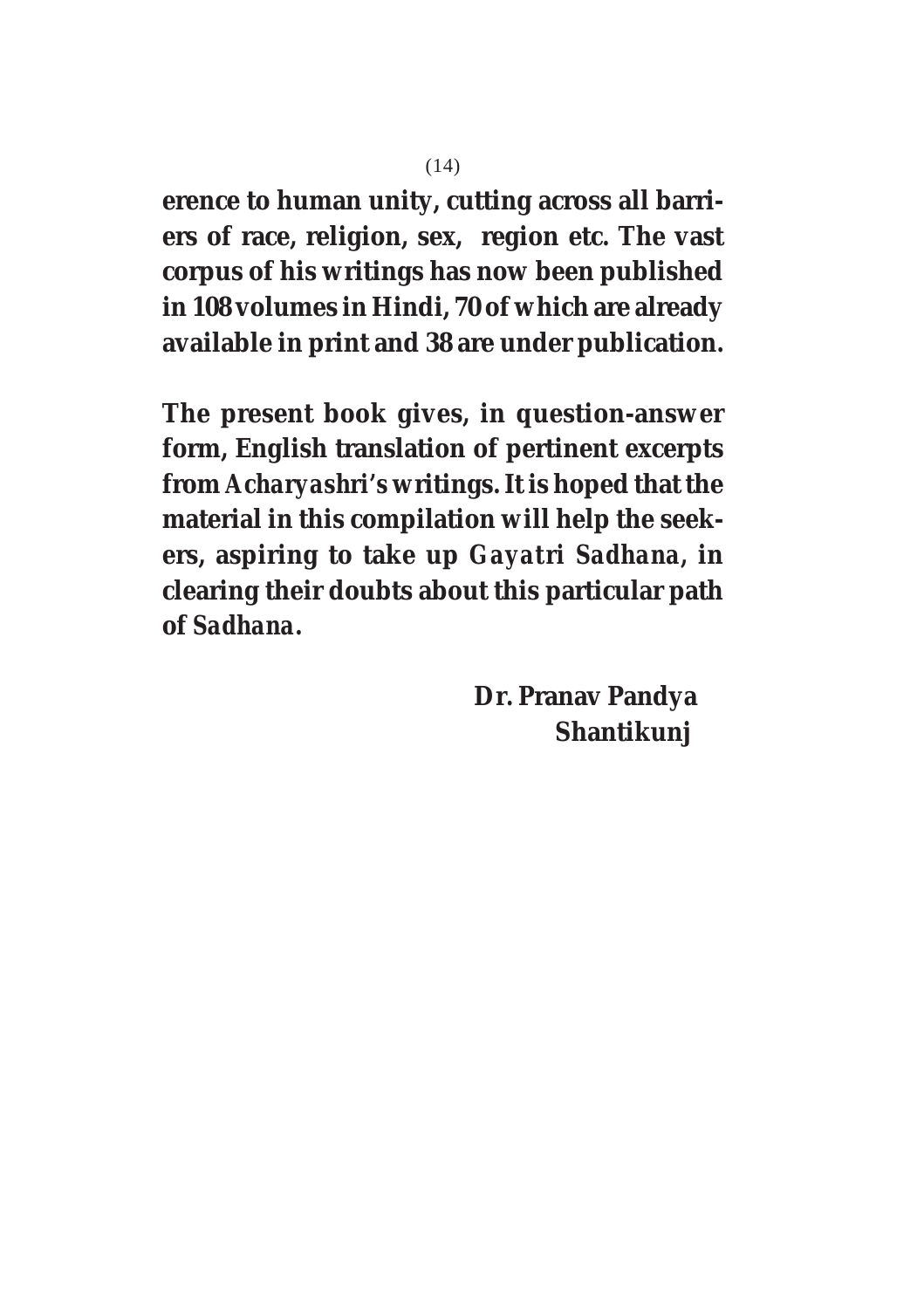### **PART -1**

#### **SCRIPTURAL INTERPRETATIONS**

# **Q.1. Why is an idol or picture used for worship of God, who is formless? Are there more then one** *Gayatri***?**

**Ans.** It is an oft-repeated question. It should be understood that basic purpose of worship is meditation and contemplation; and name and form are essential for meditation. Everywhere people coordinate feelings and symbols in order to refine their sentiments. Every nation has its own national flag. Its citizens pay reverence to the national flag and get infuriated when it is insulted. Even communists, who consider themselves atheists offer salutation to the red flag and when they go to Russia they pay a visit to Leningrad to have a glimpse of the place where Lenin's embalmed body has been kept. Muslims who do not believe in idol worship offer their prayers facing *Kaba*. They kiss the symbolic stone '*Sang Asavad*' of *Syah Moosa* in Mecca. Arya Samajists express divine faith in the letter '*Om*' and in performing *Agnihotra*. The obvious reason is that it is convenient to concentrate the mind with the help of symbols. The work of teaching the alphabet to children becomes easy when it is done through pictorial symbols as *Ka- Kabutar, Kha-Khargosh, Ga-Gamla, Gha- Ghadi,* and so on in Hindi. The same principle applies to installation of idols of gods and god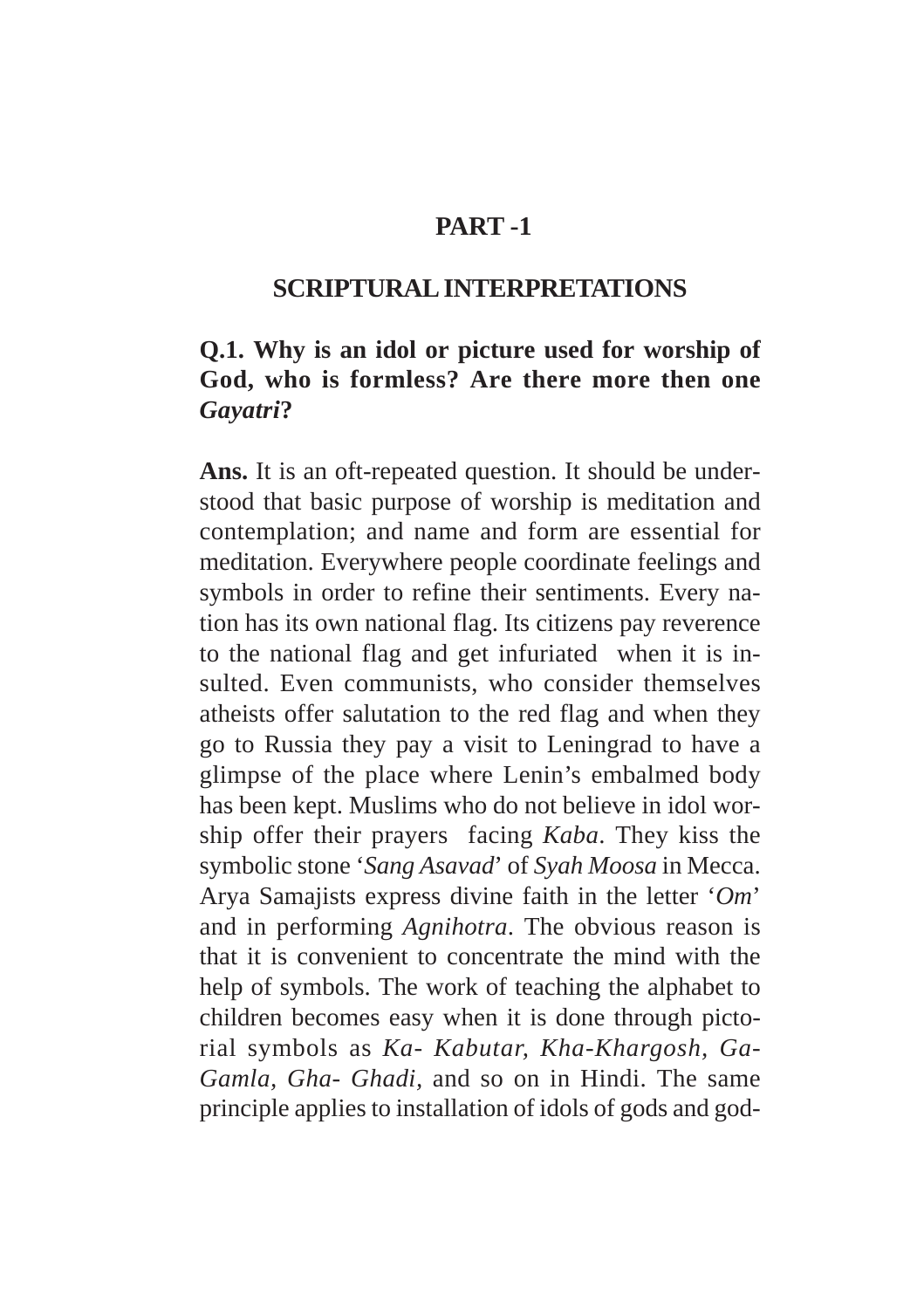desses. The *Gayatri mahamantra* does not have any other form or variant. Its authentic classical form comprises a syntax of just twenty-four letters encompassing three verses of eight letters each, three *Vyahritis* and one *Onkar* (o-o-o-m).

It is this ancient *Mantra* which is used during the traditional *Sandhyavandan* and for *Gurudeekcha* during *Yagyopaveet* ceremony. It is also known as the *Guru Mantra*. It appears that the other variants of *Gayatri* had been fabricated during the dark Middle Ages by founders of various sects to propagate their own preeminence.

## **Q.2. Why is** *Gayatri* **visualized as a young woman with its peculiar ornaments?**

**Ans.** One should not be under the illusion that *Gayatri* is a living being with one mouth and two arms or five mouths and ten arms. Woman has intrinsic superiority over man and so *Gayatri* is given mother's form. Having *Kamandal* and a book in *Gayatri Mata's* hands are symbolic of knowledge and science. There is no living being in the world having five mouths and ten arms. This is just a symbolic representation. Five mouths signify *Panch-kosh* as the five, sheaths of human existence and ten arms represent ten characteristic features of religion.

The symbolism of Mother *Gayatri* sitting on a swan is that the *Sadhak* should keep discriminative wisdom like a royal swan or *Paramhans*. It is said about the mythological *Rajhans* (royal swan) that it has the power to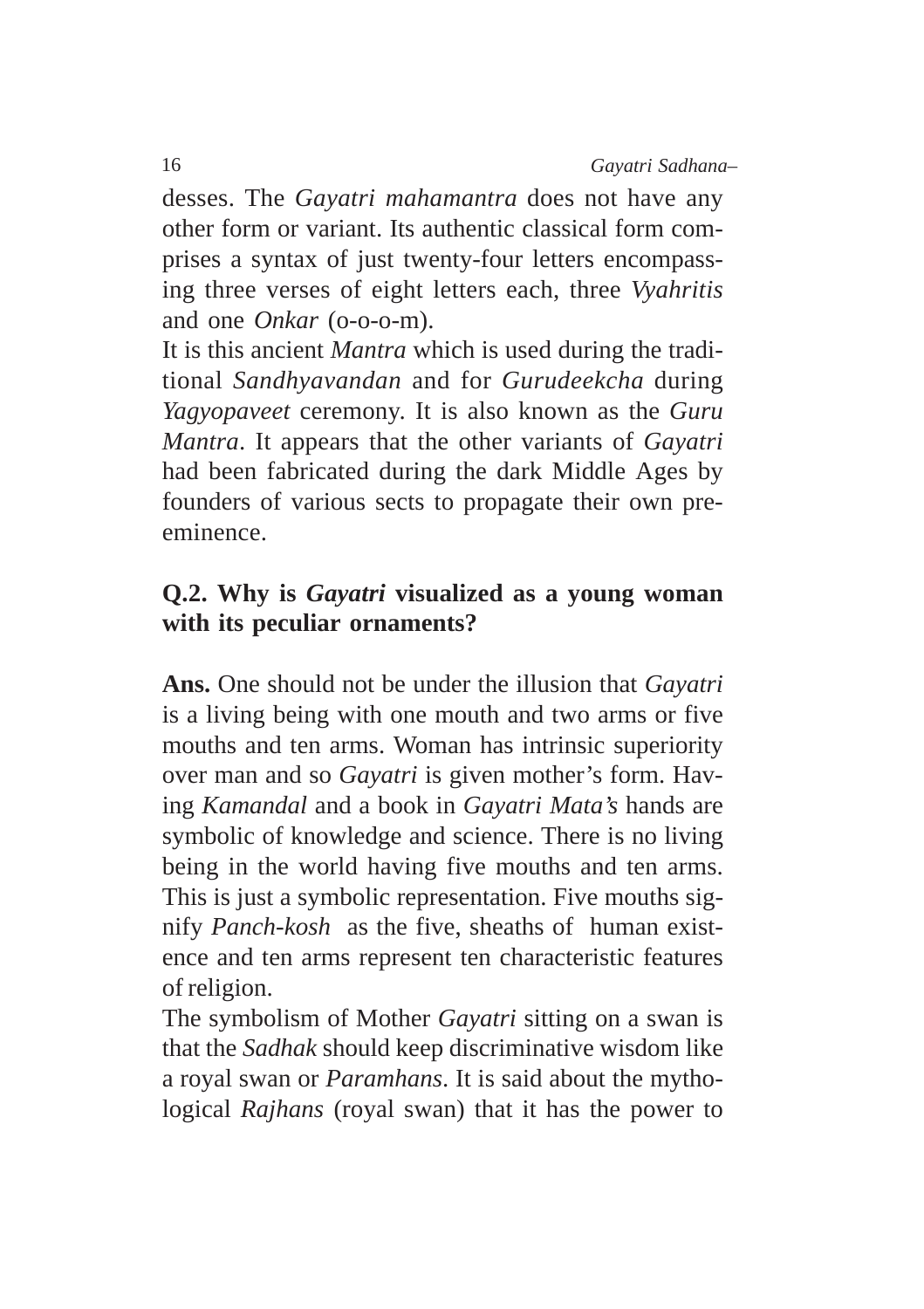discriminate the good from the bad, to separate milk from water, to pick up only pearls and leave pebbles. It never eats worms and insects. This is an example of the soul status of a *Param*-*hansa*. Ordinarily swans live on insects, neither consume milk nor dive to the depths of the ocean to find pearls. The representation of God and powers of Divinity as female deities is a unique feature of Indian spirituality. There are compelling reasons for this insight. Nature has exclusively equipped the female of the species with powers of reproduction and sustenance of the infant. The expression of selfless love of a mother can only be the true representation of love of God for human beings. Hence, *Gayatri* has been conceived as Mother. Since, Divinity never grows old and is eternally young and beautiful, Mother *Gayatri* is shown as young attractive maiden. Besides, meditating on a beautiful woman as symbolic of Divinity also helps one develop a platonic - pious attitude towards women in general. The lotus as Her seat means the presence of Divinity in an environment which is fragrant, pleasant and blossomingly cheerful.

# **Q.3. In what way the twenty-four emanations of Divine Mother (***Matrikas***) represent** *Gayatri***?**

**Ans.** As various organs perform specific functions in the human body, the primary divine energies inherent in the Primordial Supreme Power (*Adyashakti*) of God have been conceived as twenty-four motherly emanations or nine *Devis* (female deities) - since, amongst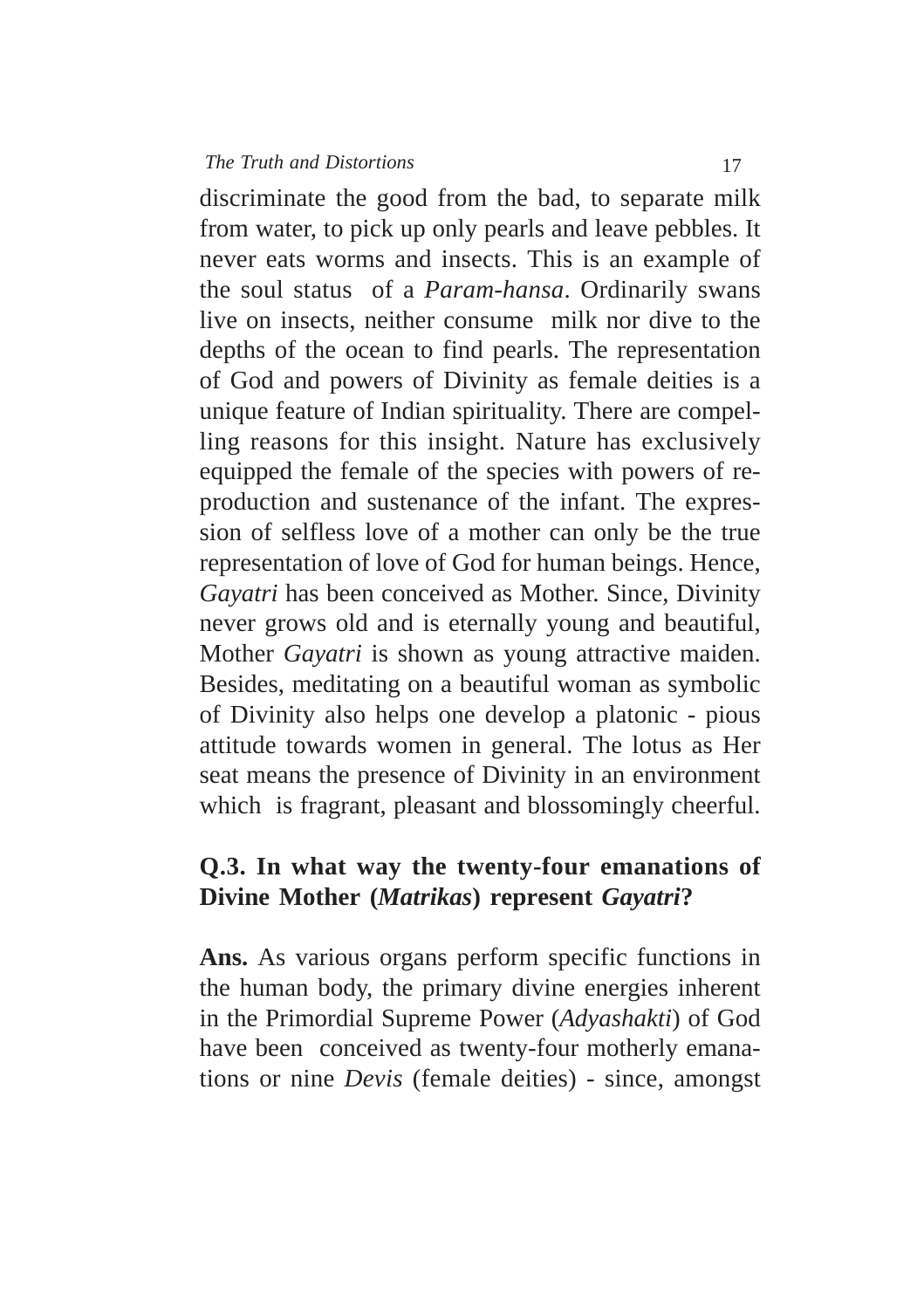the living beings in the world, only the female of the species is capable of creation.

# **Q.4. Are** *Gayatri* **and** *Savitri* **different?**

**Ans.** Not exactly. They are different expressions of the Supreme Power of God. As such they are opposite faces of the same coin. *Gayatri* (idolised with nine faces) and *Savitri* (idolised with five faces) in fact identify the extra-sensory and sensory excellence in human life which are known as *Riddhis* and *Siddhis* in *yogic* parlance. *Gayatri* and *Savitri* are inseparable - inherent like heat and light in fire.

# **Q.5. What are the specific divine emanations associated with** *Gayatri* **and** *Savitri***?**

**Ans.** As mentioned in the answers to Q.No. 4, *Gayatri* and *Savitri* are two sides of the same coin. *Gayatri* has been referred to by innumerable names. Amongst its significant twenty-four thousand aliases, 24 represent its principal emanations. Twelve of these have been idolized for practical spiritual growth and the remaining twelve for material gains. These are enumerated as:

**A)** Emanations worshipped for spiritual growth (*Adhyatmik pragati*)

1) *Adyashakti* 2) *Brahmi* 3) *Vaishnavi* 4) *Shambhavi*

5) *Vedmata* 6)*Devmata* 7) *Vishwamata* 8) *Ritambhara*

9) *Mandakini* 10) *Ajapa* 11) *Riddhi* 12) *Siddhi*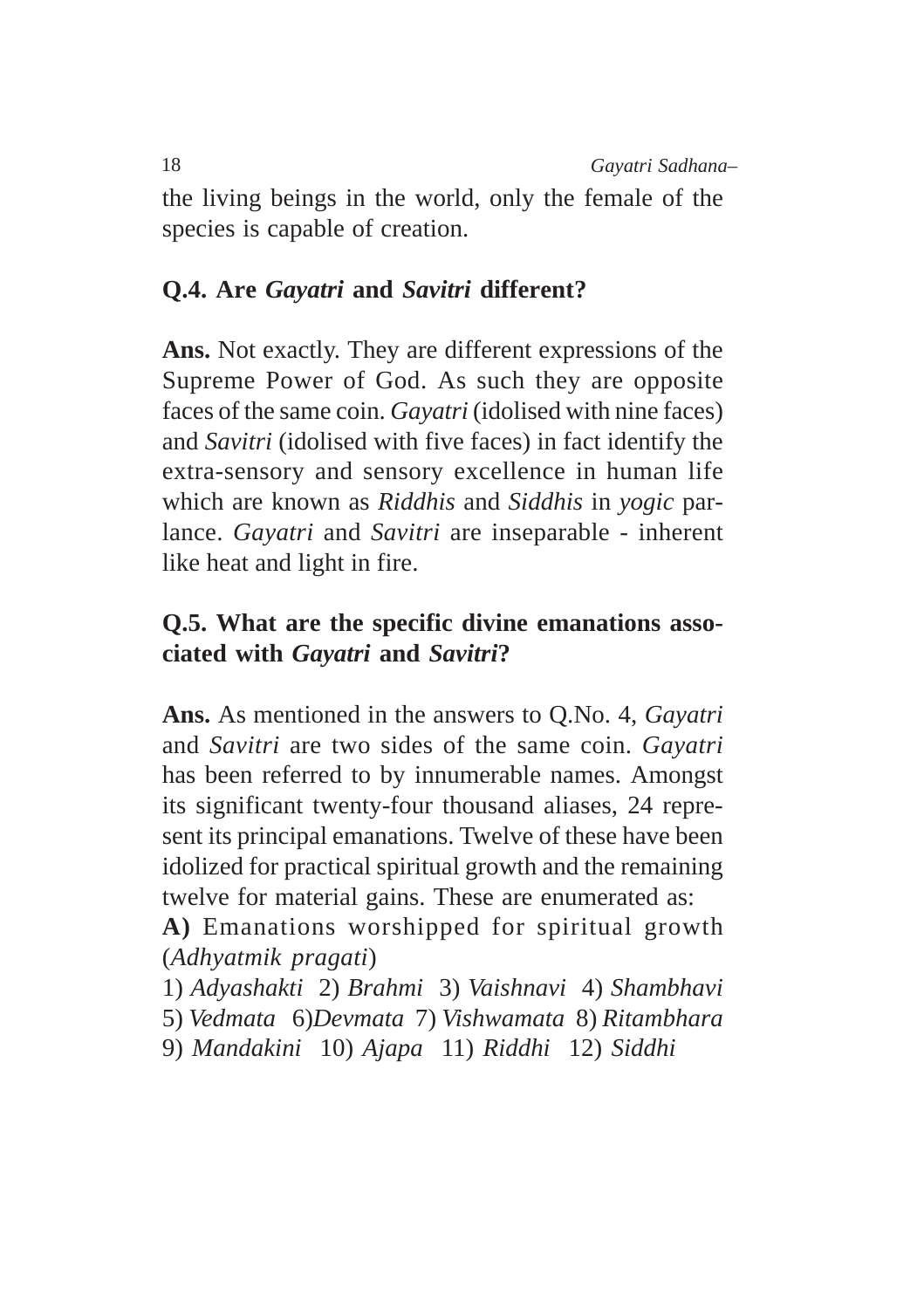**B)** Emanations worshipped for material gains 1) *Savitri* 2) *Saraswati* 3) *Lakhyami* 4) *Durga* 5) *Kundalini* 6) *Pranagni* 7) *Bhawani* 8) *Bhuwaneshwari* 9) *Annapurna* 10) *Mahamaya* 11) *Payaswani* 12) *Tripura* (For details please refer to the publication '*Gayatri ki Chaubis Shakti Dharaein*' in Hindi-Published by this mission.)

#### **Q.6. Why is the Primordial Divine Energy (***Gayatri***) represented in so many forms (idols)?**

**Ans.** God is omnipresent. The primordial Divine Energy symbolized as *Gayatri* take up numerous forms and functions in innumerable ways. The analogy of an actor will illustrate the point. An actor in a play has to wear different costumes on various occasions to portray different roles. For each role, he is made to don specific garments with appropriate ornamentation and adopts suitable histrionics. The person chooses the deity according to one's need. During *Trikal Sandhya* for instance, the trinity *Brahmi* - *Vaishnavi* - *Shambhavi* is invoked. Aspirants for strength and success in worldly pursuits worship *Durga*; for prosperity, *Lakhyami*; for scholarship and cultural excellence, *Saraswati;* and so on.

## **Q.7. Why** *is Gayatri* **represented as a deity with five faces?**

**Ans.** Descriptions of deities and characters in mythology showing many heads and arms are common and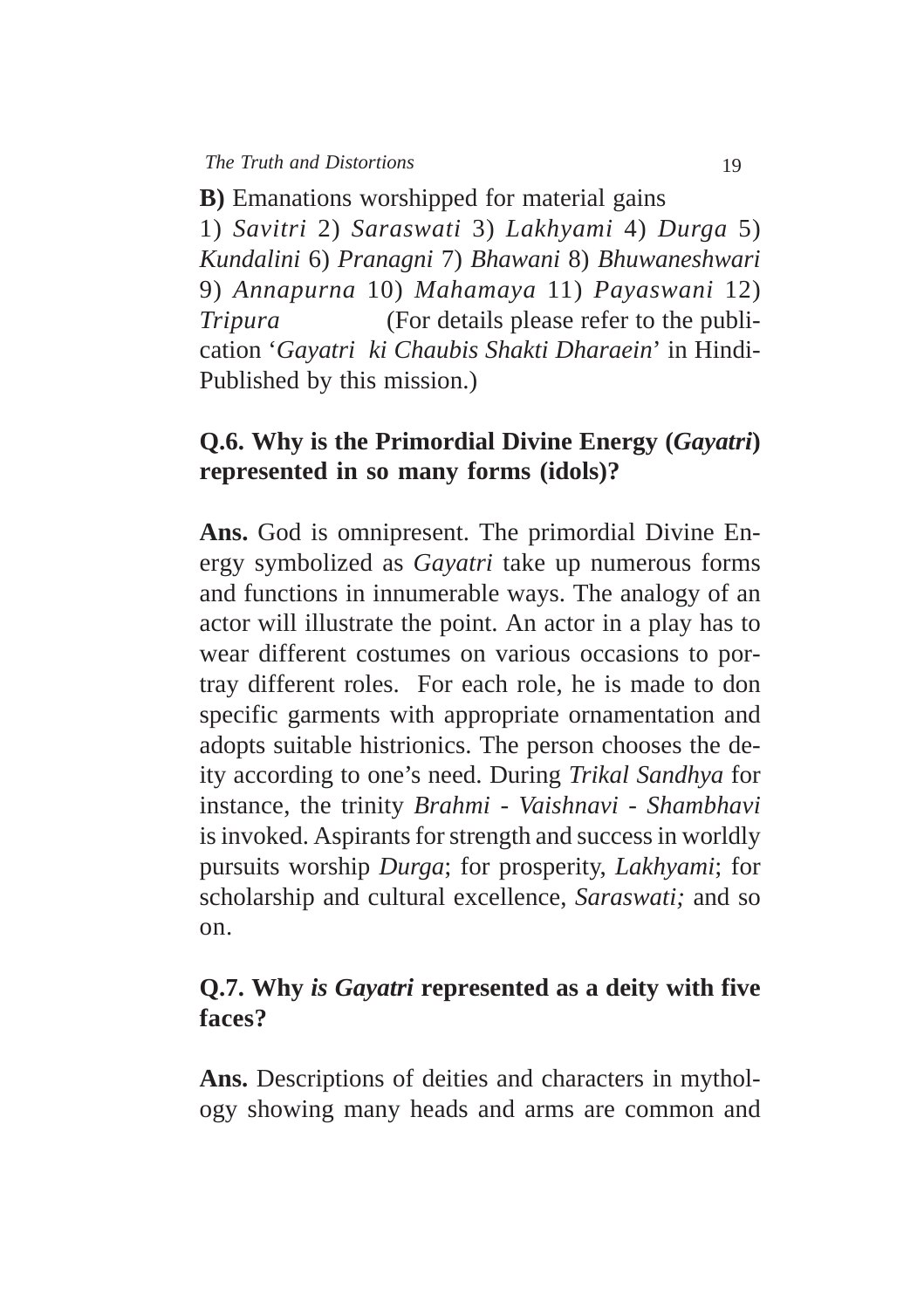may appear odd and paganish to a person not familiar with the subtleties of Indian spiritual tradition. *Brahma* and *Vishnu* have been described as having four faces, *Shiva* with five, *Kartikeya* with six, *Durga* with eight and *Ganesha* with ten heads. It is said that the demon king *Ravana* had ten heads and twenty arms; and *sahastrabahu*, another demon had a thousand hands. Here, the numbers do not refer to the physiology, but to characteristics of the divine or evil attributes of the deities or demons as the case may be.

Indian spirituality frequently mentions five-fold classifications - such as the five basic elements of the cosmos (*Tatvas*); the five sheaths (*Koshas*) covering the human soul; the five organs each of perception and action in the human body (*Gyanendriyas* and *Karmendriyas*), the five life-forces (*Prans*); the five types of energies operating in human bodies (*Agnis*); the five types of *Yoga ....*etc. The *Gayatri Mantra,* too is divisible in five parts namely (1) *Om* (2) *Bhurbhuwaha Swaha* (3) *Tatsaviturvareniyam* (4) *Bhargo Devasya Dheemahi* (5) *Dhiyo Yonaha Prachodayat.* Each of these corresponds to the five primary emanation of the supreme spirit: *Ganesh, Bhawani, Brahma, Vishnu* and *Mahesh* respectively. The entire super-science of spirituality too is encapsuled in the four *Vedas* and one *Yagya*.

The five faces of *Gayatri* refer to these Divine attributes, which the *Sadhak* has to deal with in course of *Sadhana*.

# **Q.8. Why is** *Gayatri* **known as** *Tripada- Trinity* **?**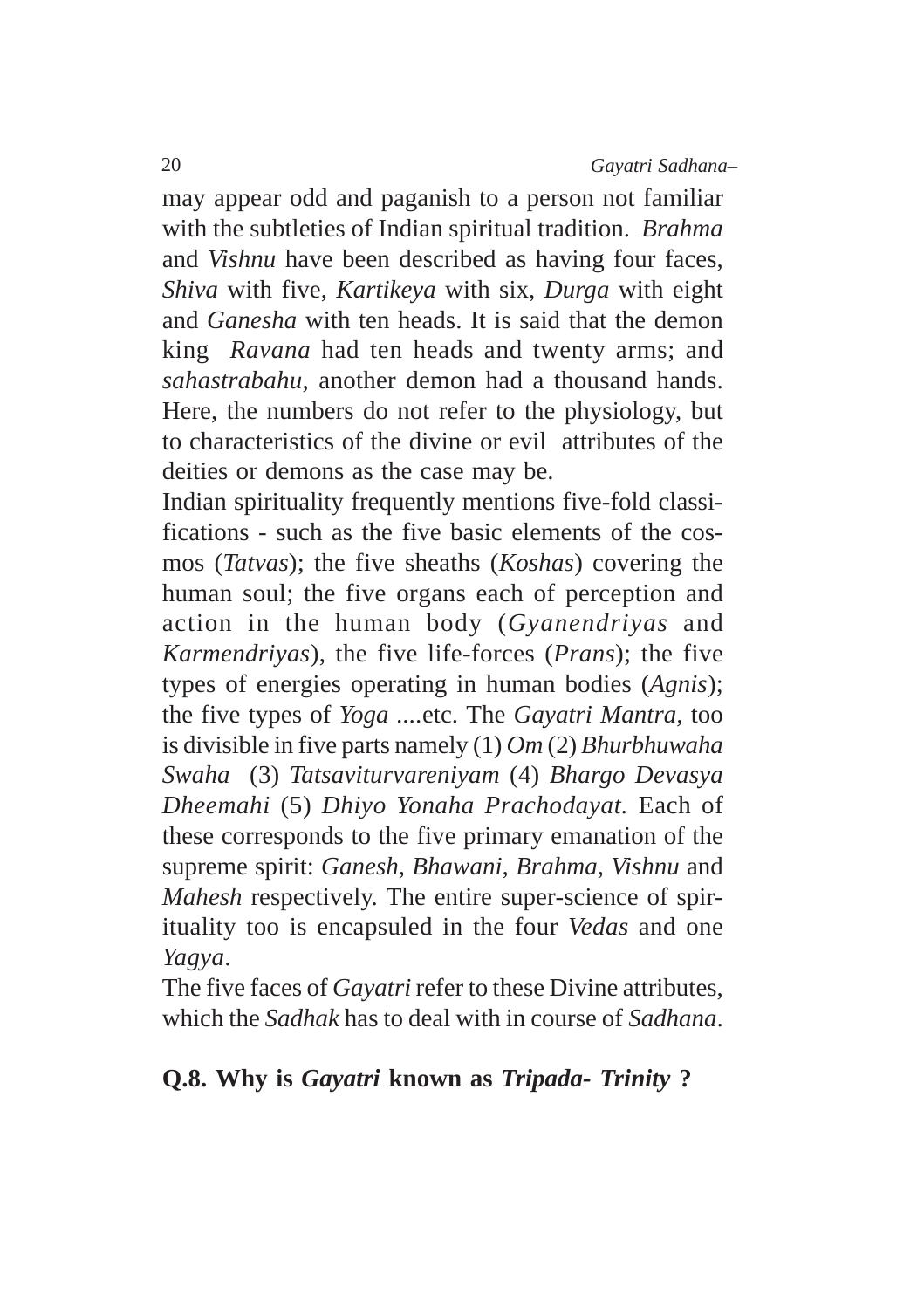**Ans.** *Gayatri* is *Tripada-* a *Trinity*, since being the Primordial Divine Energy, it is the source of three cosmic qualities known as "*Sat*", "*Raj" and* "*Tam*" represented in Indian spirituality by the deities "*Saraswati*" or "*Hreem*". "*Lakhyami*" or "*Shreem" and* "*Kali*" or "*Durga*" as "*Kleem*". Incorporation of "*Hreem*" in the soul augments positive traits like wisdom, intelligence, discrimination between right and wrong, love, self-discipline and humility. *Yogis*, spiritual masters, philosophers, devotees and compassionate saints derive their strength from *Saraswati*.

The intellectuals, missionaries, reformists, traders, workers, industrialists, socialists, communists are engaged in management of equitable distribution of *Shreem* (*Lakhyami*) for human well-being. *Shreem* is the source of wealth, prosperity, status, social recognition, sensual enjoyment and resources.

"*Kleem*" (*Kali* or *Durga*) is the object of reverence and research by the physical scientists. The plethora of scientific research and development depends on the "*Kleem*" element of *Gayatri*.

The "*Hreem*", "*Shreem*" and "*Kleem*" elements of *Gayatri* have eternally existed in the cosmos. The modern western civilisation has particularly devoted itself to the management of "*Kleem*" (Heat, light, electricity, magnetism, gravity, matter, nuclear energy etc.) and *Shreem*; whereas the occultists and mystics of East have remained particularly engaged in research of "*Hreem*". It is evident that the key to lasting global peace harmony and prosperity lies in integral devotion of *Hreem, Shreem* and *Kleem*. *Gayatri Sadhana* is the super-sci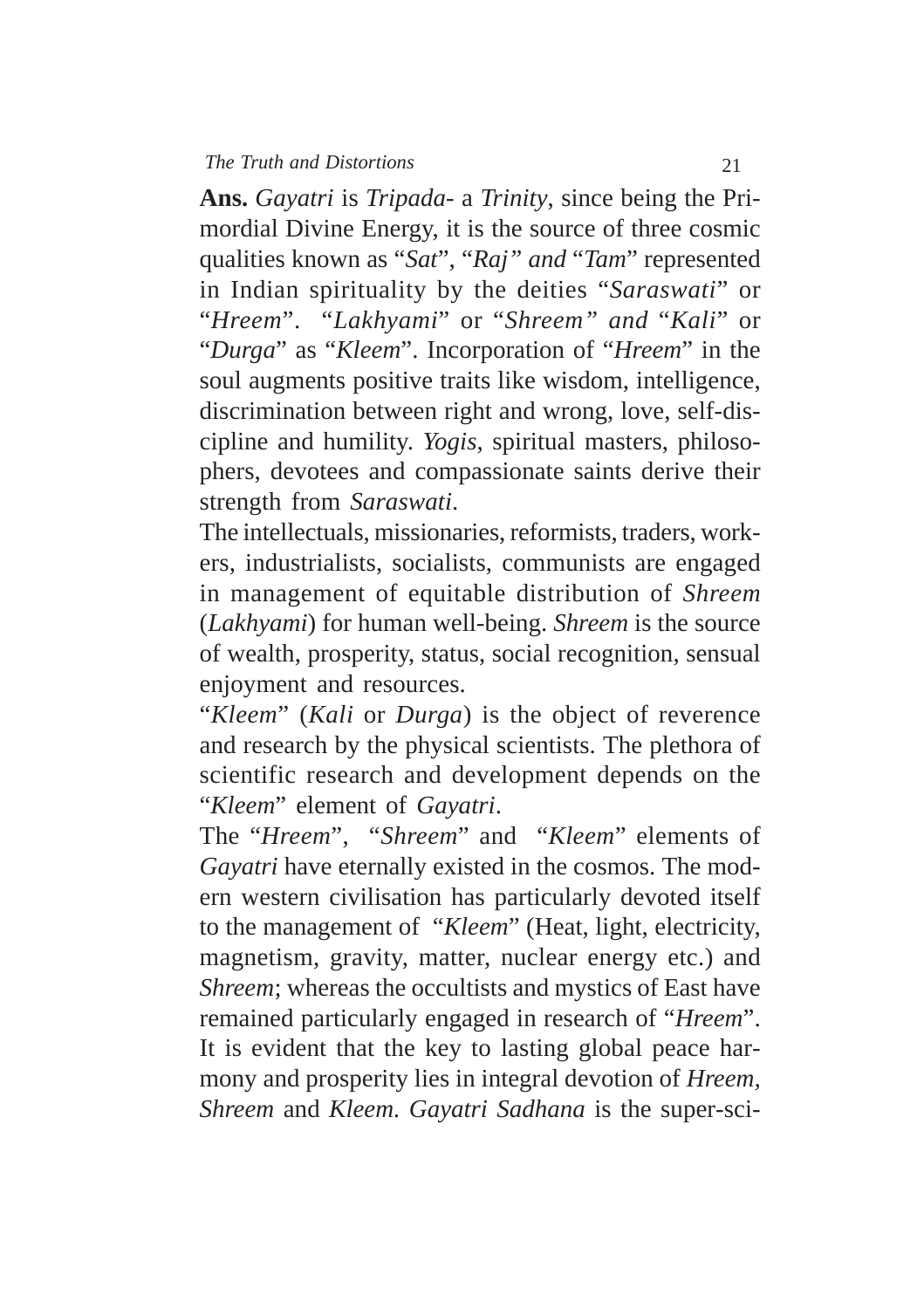ence for mastery of these three aspects of the Divine Mother.

# **Q.9. Why is** *Gayatri* **designated as** *Vedmata***,** *Devmata* **and** *Vishwamata***?**

**Ans.** *Gayatri* has been called *Vedmata* because it is the essence of source of *Vedas*. It is called *Devmata* because there is perpetual growth of divinity and righteousness in its devotee. Its ultimate object is to inculcate and awaken the feeling of '*Vasudhaiv Kutumbakam*' and '*Atmavat Sarvabhooteshu'* (Welfare of man - the individual lies in the welfare of all humankind). It is known as *Vishwamata* since it aims at establishment of good-will, equality, unity and love amongst the entire human race, cutting across barriers of language, race, colour, sex etc. and ultimately uniting the whole world on basis of realised spiritual unity in diversity.

The individual basis of *Gayatri* is to establish righteous wisdom. '*Naha*' implies inculcation of cooperation and collective endeavour - mutual caring and sharing.

The absolute wisdom condensed in *Gayatri* magnified itself as the *Vedas*. For this reason *Gayatri* is known as the Mother of *Vedas*. (*Gayatri Mantra* is the means for invocation of Divine grace).

*Gayatri* is the fountainhead of all divine powers (*Devtas*). It is therefore, known as the *Devmata*. (Ref. *Tandya Brahman*).

*Gayatri* sustains the cosmos as the three Supreme Emanations of the Supreme, known as *Brahma*, *Vishnu*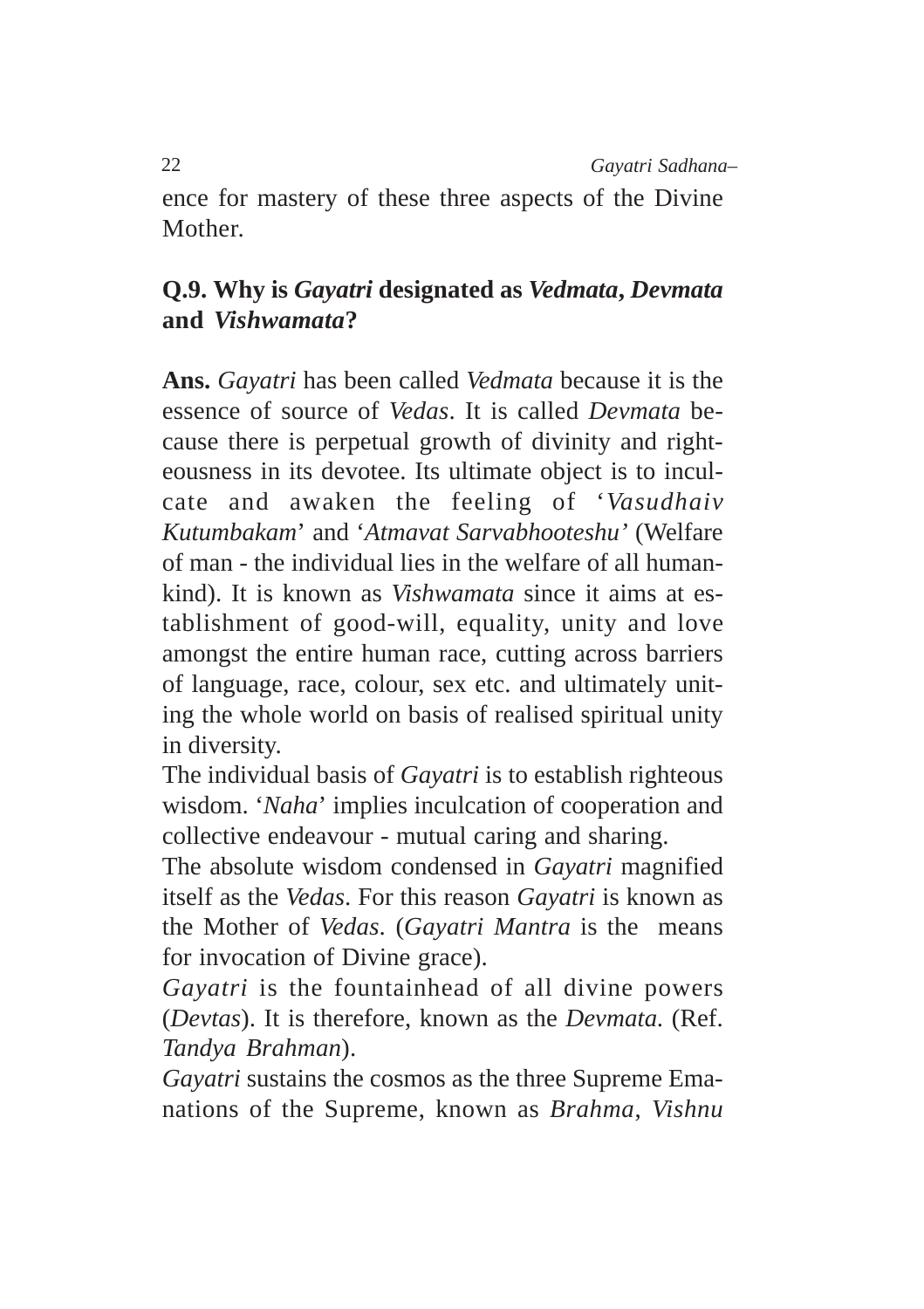and *Mahesh*. Hence, it is called *Vishwamata* (*Ek Pwan Kashi Khand, Poorvardha* 4.9.58)

# **Q.10. What is the relationship between** *Gayatri Mantra* **and other powers of God?**

**Ans.** According to *Savitri Upnishad,* from the eternal omnipotence of God represented by *Om*, seven streams of divine power, known as *Vyahritis,* emanate. Three amongst these (*Bhur* , *Bhuwaha* and *Swaha*) form the prefix of *Gayatri Mantra*. The *Vyahritis* are also known as the '*Sheersha*' (fountainhead) of *Gayatri*.

When *Gayatri*- the Primordial Power of the Divine, with Its totality of energy systems, interacts with the five basic elements of material universe (*Panch Bhautik Prakriti* - *Savitri*), complex, mysterious reactions are set into motion. Spirituality identifies these five basic elements (of which the entire material universe in its of solid, liquid and gaseous states and physical bodies of animate systems are composed) as *Prithvi*, *Jal*, *Vayu*, *Tej* and *Akash*. In course of interaction of the cosmic energies with these basic elements subtle sound waves similar to those produced by twenty-four letters of *Gayatri Mantra* are created.

In the course of thousands of years of research, Indian spiritual masters and *yogis* have evolved procedures for accessing divine energy by "tuning" into these cosmic sound waves by chanting of *Gayatri Mantra*, performance of *Yagya* and other associated procedures of *Gayatri Sadhana*.

(Also please see the answer to Q.No. 8)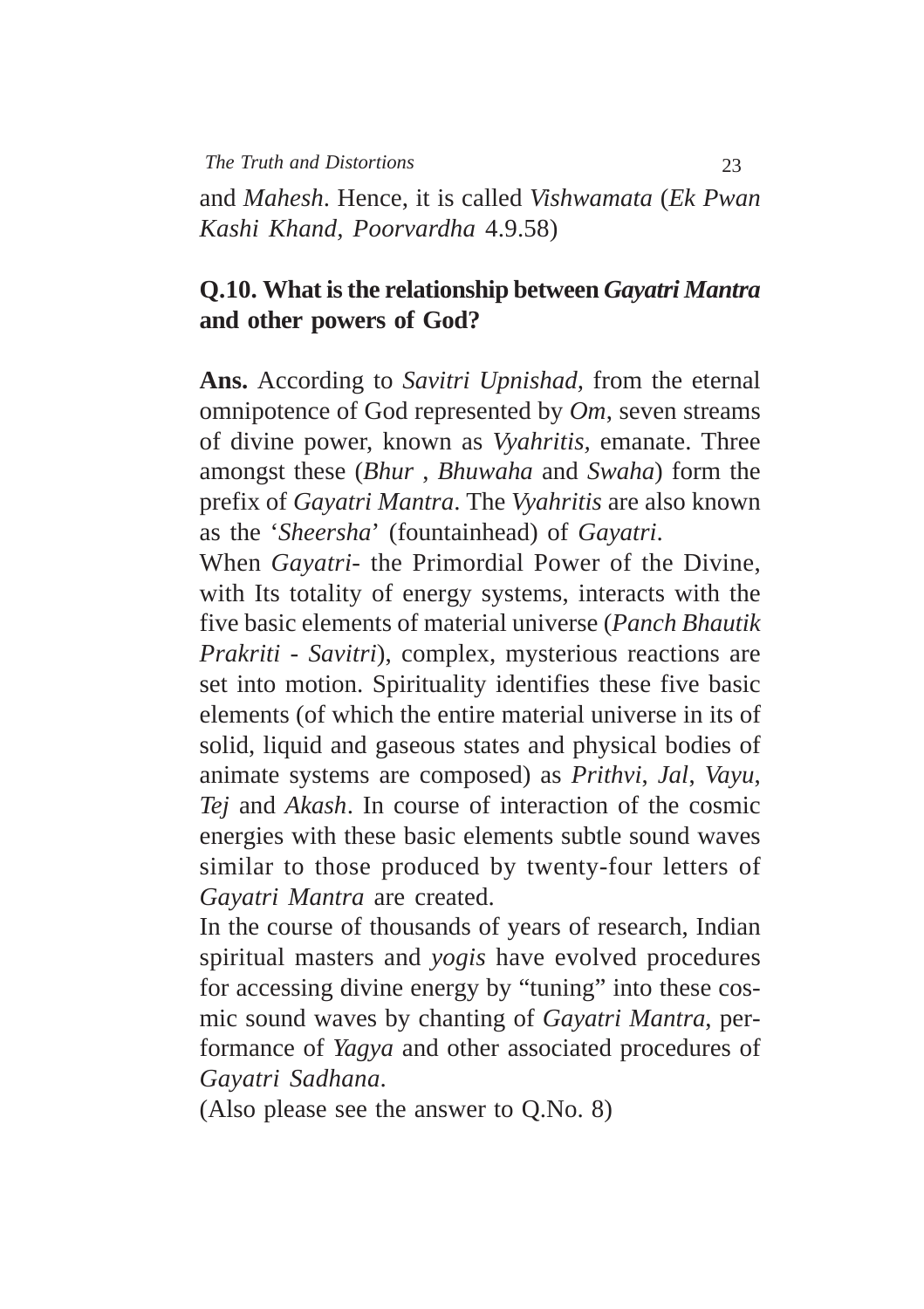# **Q.11. What is** *Savita***?**

**Ans.** The deity for meditation on *Gayatri Mantra* is 'Savita'. *Savita* is the cosmic power of God which provides energy to all animate and inanimate systems of the cosmos. In the Sun and other stars, for instance, it works as fission and fusion of atoms.

# **Q.12. Why** *is Gayatri Upasana* **considered supreme as compared to other forms of worship?**

**Ans.** *Gayatri* is the fountainhead of all streams of divine powers personified and designated as deities (*Lakhyami*, *Durga*, *Saraswati* etc.) Thus by invocation of *Gayatri* the *Sadhak* starts accessing divine attributes. Speciality of *Gayatri Sadhana* lies in the fact that it provides the *Sadhak* an access to the huge store of spiritual energy accumulated in the cosmos by *Tap* of innumerable *Gayatri Sadhakas* since times immemorial. With a little effort, he is able to get assistance from the ancient *Rishis* in astral realms (the abodes of elevated and enlightened soul) and moves speedily realms on the spiritual path.

*Gayatri Sadhana* is based on the super-science governing the laws of transformation of matter and energy by influx of divine energies from supramental (*Para*) realms to the natural (*a*-*Para*) realm.

*Gayatri* is also personification of God's power of righteous wisdom. Assimilating the substance and meaning underlying its worship leads to far-sighted wisdom. This alone is sufficient incentive to inspire one to lead right-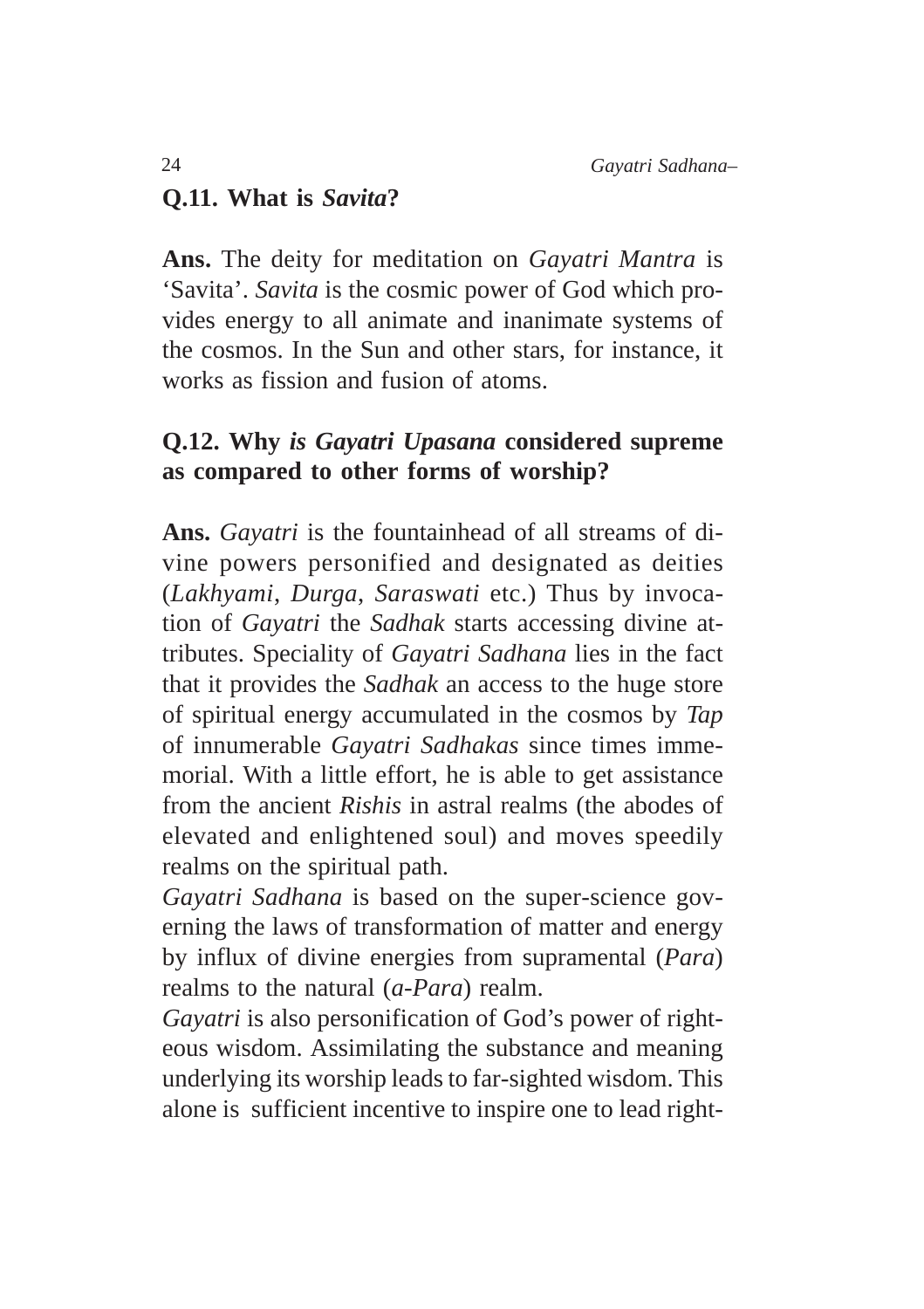eous life and effortlessly get rid of worldly sorrows, grief, pain and suffering. The *Sadhak* gets patience to endure difficulties which cannot be avoided. He is also crowned with worldly success on account of inculcation of perseverance and courage to march ahead on the path of integral growth.

Attainment of heaven and liberation are the outcome of refinement in outlook and incorporation of excellence in the method of working. It is not necessary to wait for the next life after death for achieving these twin aims. Liberation from bondage means freedom from the fetters of greed, infatuation and egoism. A person who assimilates the knowledge underlying *Gayatri* and infuses his soul with inner refinement surely gets liberated from worldly bondage. However, when *Jap* is performed in a routine manner as a ritual and no attempt is made to assimilate its substance in practical life, no perceptible progress takes place.

# **Q.13. What are the basic aims of** *Gayatri Sadhana***?**

**Ans.** The science of *Gayatri Upasana* has been developed to help human beings in ridding themselves of base animal instincts and replace them with the divine virtues. Adherence to the laws of this science provides a *Sadhak* permanent relief from the shackles of unhappiness and misery.

### **Q.14. What is the relevance of** *Gayatri Upasana* **in the modern society?**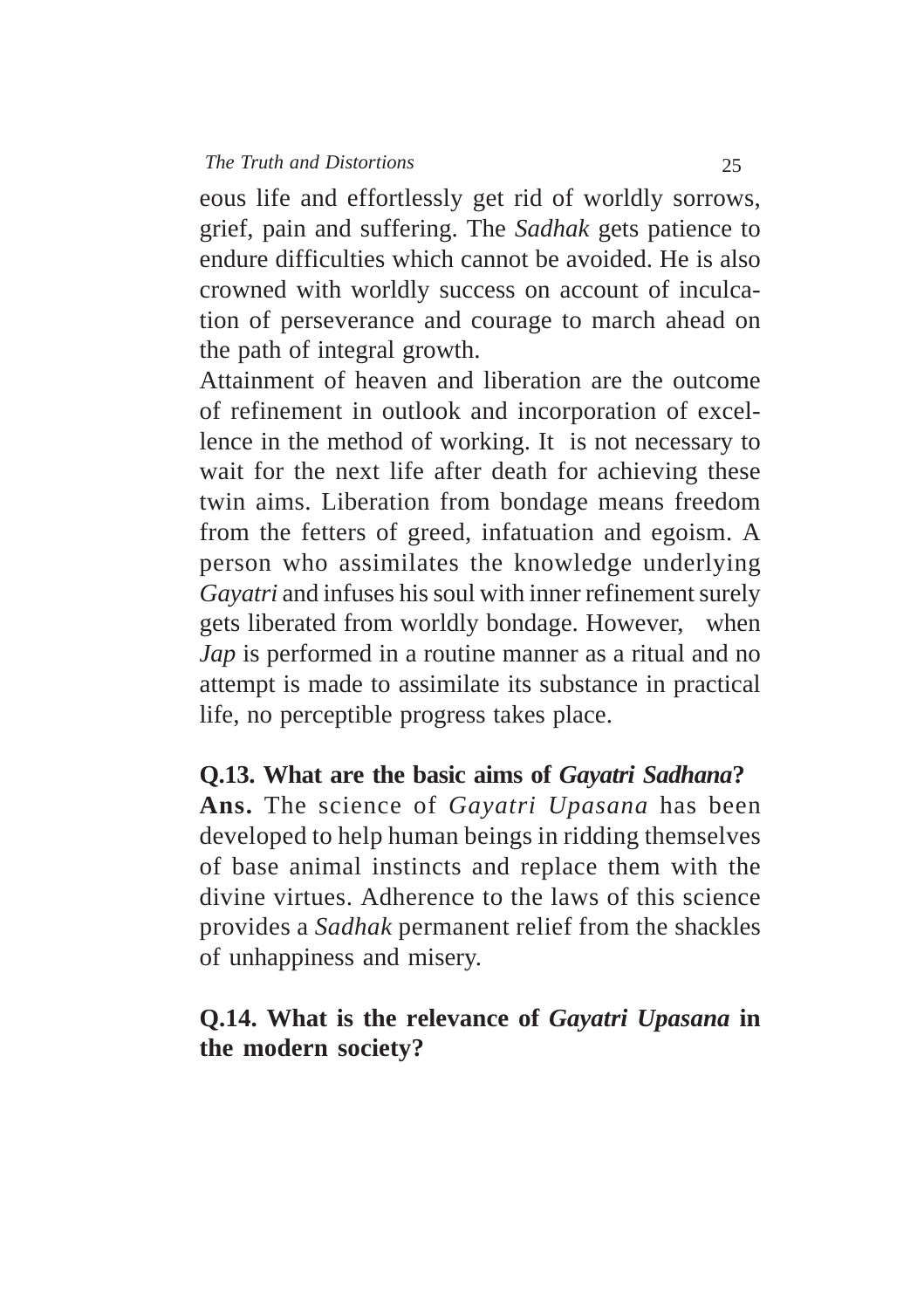**Ans.** During the last few decades concepts of religion have been increasingly distorted by vested interests. The deliberately induced misconceptions about religion led to the miraculous achievements in the field of material sciences, created an environment wherein people began to doubt the utility of spirituality and became sceptic about the very existence of God. Many of the neo-literates began to regard religion as superstition to the extent that being an atheist became a symbol of intellectualism.

Now, on the peak of its achievements, science has failed to achieve the wellbeing of the society as a whole, and people have begun to revise their attitude about spirituality. It is being realised that for restoring ethical and the moral values, spirituality is as important as the material aspects of life. *Gayatri Sadhana* is within the reach of common man, Its methodology is easy to adopt, it is well defined and is easily understood. With the help of *Gayatri Sadhana*, therefore, one can make remarkable progress in imbibing basic ethical and moral values with minimal effort.

\*\*\*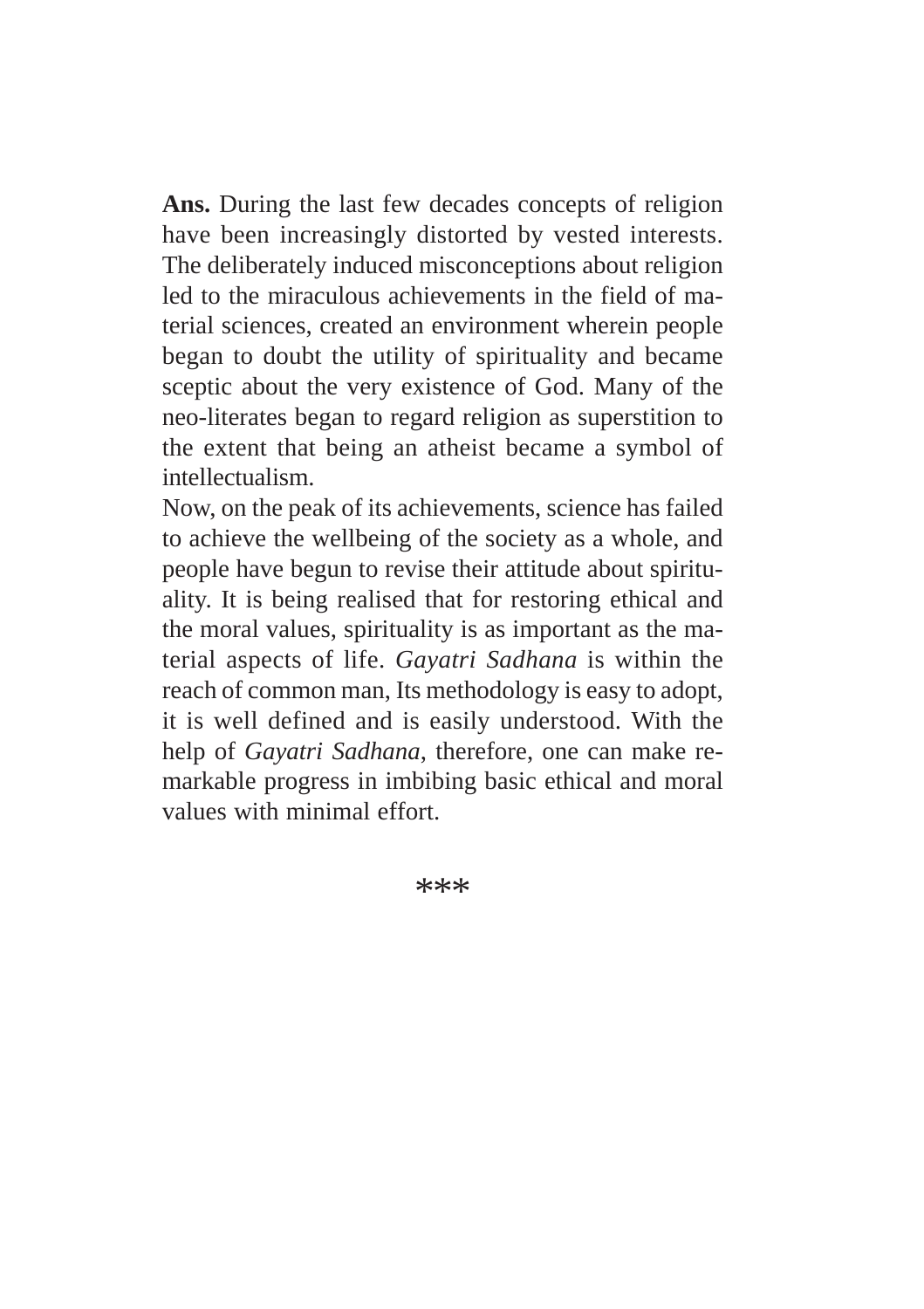# **PART - 2**

# **MISCONCEPTIONS ABOUT ELIGIBILITY FOR** *GAYATRI SADHANA*

#### **Q.1. Are there any restrictions on** *Gayatri* **worship?**

**Ans.** There is a prevalent belief that the right to worship *Gayatri* is exclusively restricted to the *Brahmans* or the so called "*Dwij*" (which is traditionally considered synonymous with "*Brahmans*", a caste in India).

This is a gross misconception. If there is a dispute on the basis of caste only *Kshatriyas* will be entitled to *Gayatri Sadhana* as revealed to *Vishwamitra,* who was its *rishi*. His descendants will be well within their right to lay claim to their ancestral right . But such an argument would be nothing but childish.

If persons living in India alone claim the right in respect of *Gayatri* what will happen to those Indians who have accepted citizenship of other countries? If *Gayatri Sadhana* is regarded only for Hindus, a ban will have to be imposed on those scientists who are conducting research in this field in foreign countries. In fact, in this age of intellectual freedom it is ridiculous to talk of such absurdities. *Gayatri* is the manifestation of the Creative Power of God; and like the sun, water, air earth etc. everyone is entitled to derive benefit from it. The concept of proprietary rights is applicable to only material objects. Creations of nature are accessible to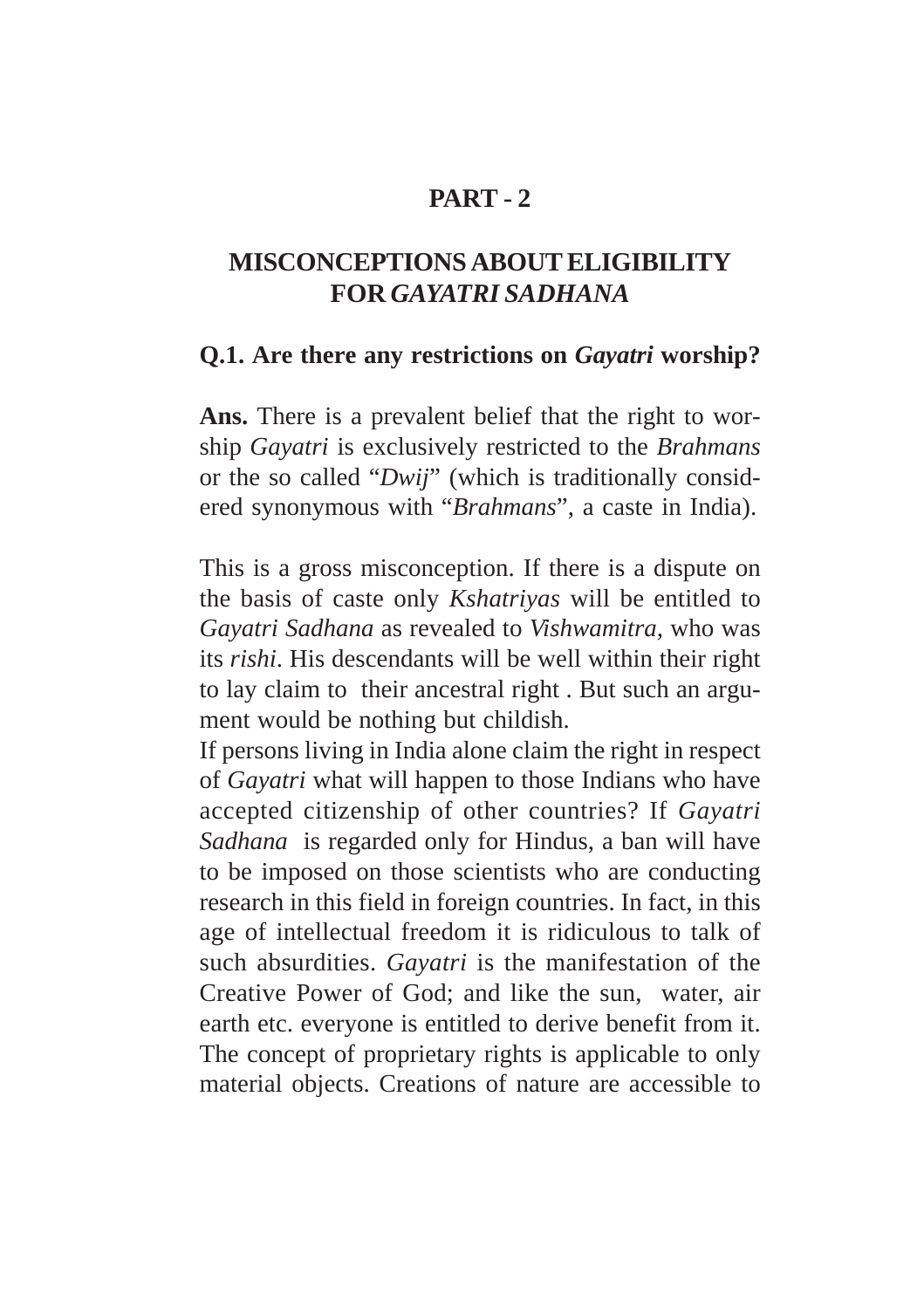all in equal measure. Endless benefits (*Gayatri kalpavrikcha*) can be enjoyed by invocation of *Gayatri* by all human beings irrespective of their social status. Every religion has its Supreme *Mantra* like *Kalma* of Muslims, '*Baptisma*' of Christians, *Namonkar* of Jains, *Om Mani Padme Ham* of Tibetan Buddhists. So also in Indian religions tradition there is only one Supreme *Mantra, Gayatri Mantra*.

It is foolish to say that *Brahmans*, *Kshatriyas*, *Vaishyas*, *Kayasthas* etc. have different *Gayatris*. This bane of discrimination on account of high or low caste should not be allowed to enter into and pollute the spiritual environment in which there is one God, one religion and one source of knowledge.

*Gayatri* is also the key to the invisible Cosmic Consciousness. An ancient Indian practice required compulsory admission of children to schools (*Gurukuls*) for learning spiritual concepts and practices. Here, the student was initiated by the spiritual preceptor (*Guru*) through this very *Gayatri*-*Mantra,* irrespective of his social background. As a matter of fact, the *Shikha* (tuft of hair on the crown of head) symbolises Ancient Indian (*Bhartiya*) culture. All Hindus traditionally keep *Shikha* as constant reminder to them to nurture high and noble thoughts. As such, *Shikha* itself represents *Gayatri,* which entitles all to the worship of *Gayatri*.

# **Q.2. Is it true that** *Gayatri Sadhana* **is permissible to a particular caste only ?**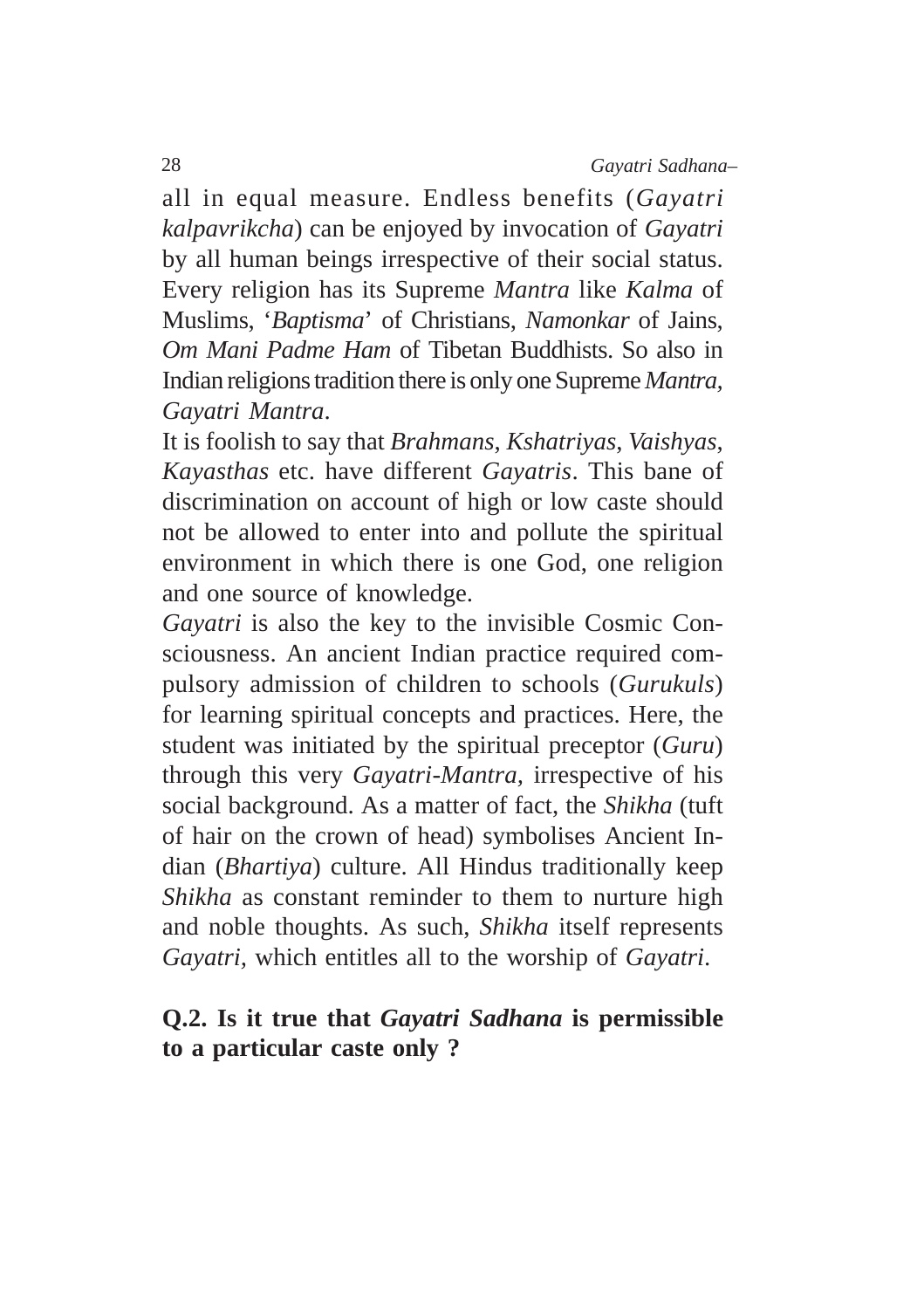**Ans.** The concept of caste is grossly misunderstood in the modern society. Ancient Indian Culture did not relate the caste system to one's parentage or ancestry. In those days, defaulters of basic codes of social conduct were deprived of normal civil rights. They were compelled by the society to undertake specific duties along with deprivation of the right to worship *Gayatri*. The caste of a person thus denoted the field of his activity rather than his parentage. Denial of worship was, therefore, a punishment to the guilty. In the present context, the codes for "social punishment" have changed. Workassignments have also undergone a sea-change. Under these circumstances, all human beings, owing their existence to the one Supreme Being, are entitled to worship *Gayatri* irrespective of their ancestry, parentage or belief.

# **Q.3. Do** *Brahmans* **have a special privilege to do** *Gayatri Sadhana***?**

**Ans.** The professed proprietary right of *Brahmans* (by birth) on *Gayatri* worship is ridiculous. Credit for embodiment and elaboration of mysticism of *Mahamantra Gayatri* goes to *rishi Vishwamitra,* who belonged to *Kshatriya* caste by birth. Thus, even if the caste is considered essential for *Gayatri* worship, the *Kshatriyas* should have priority over other castes.

The concept of *Brahmanism* has an entirely different connotation. A *Brahman* is one who conforms to the wisdom of *Brahma* (*Brahmaparayan*) and has an ex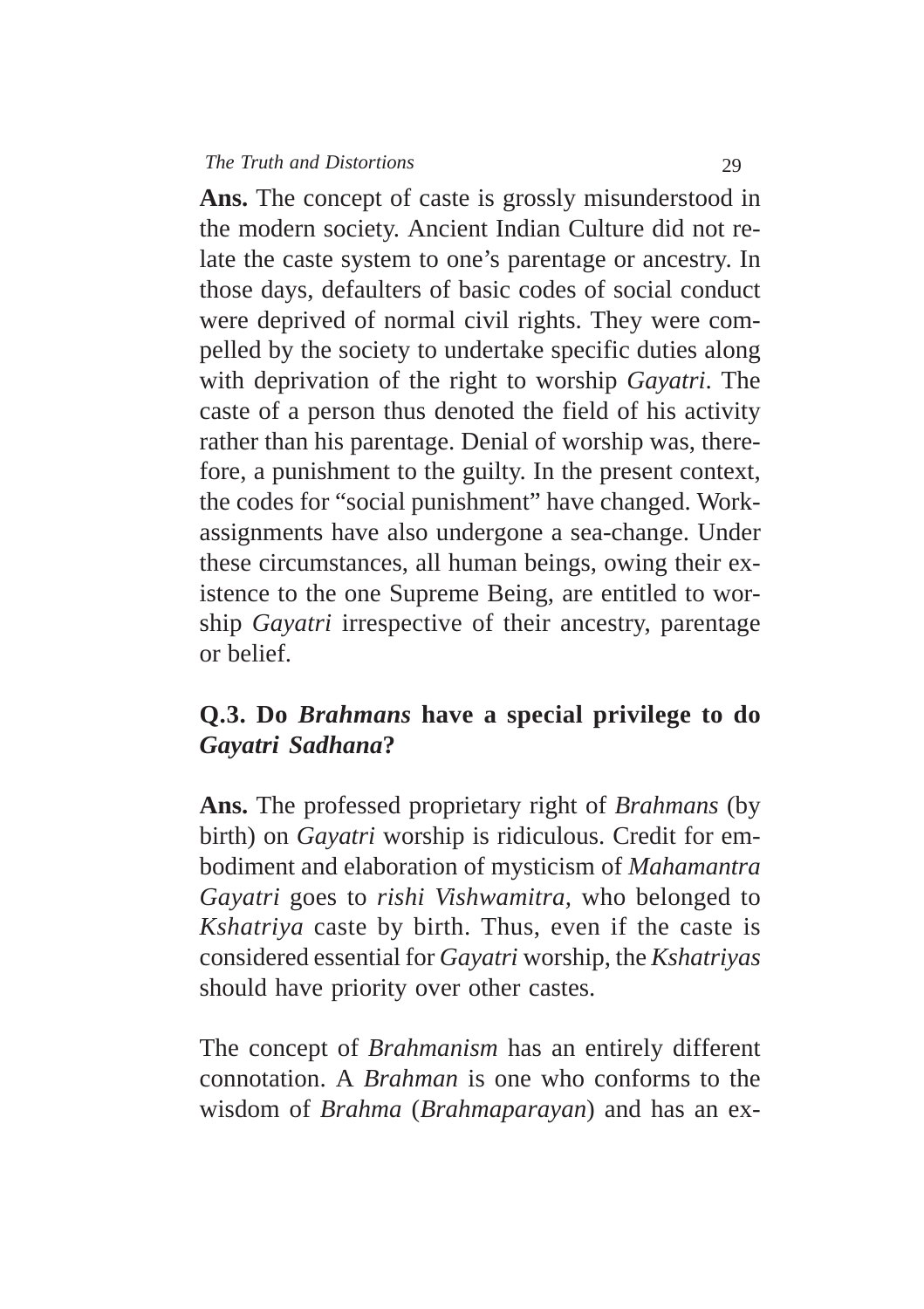emplary character. Only such persons of refined character can derive maximum advantage from *Gayatri* worship. It has been said that *Gayatri* is *Kamdhenu* of *Brahmans*. In several Sanskrit couplets, *Dwijs* alone have been described as entitled to worship *Gayatri*.

Traditionally, the words *Dwij* and *Brahman* have been considered as synonymous. In this way each *Dwij* or *Brahman* was supposed to have the exclusive privilege of worship of *Gayatri.* Does it mean that individuals belonging to other castes were scripturally prohibited from worshipping *Gayatri*?

The confusion has arisen because of misunderstanding of the meanings of words *like Brahman*, *Dwij* and caste, which are being misconstrued as hereditary distinctions conferred by God on various classes of society. Nothing can be more absurd than considering the Creator as discriminative and partial, making people take birth in a family of high or low caste.

When scriptures declare that *Gayatri* is *kamdhenu* of *Brahmans* i.e. *Gayatri* fulfils all desires of a *Brahman*, they mean that any human being who diligently aspires to be a *Brahman* by following righteousness in thoughts, words and deeds gets an access to the benefits of *Gayatri*. That is to say, *Brahmanism* is a pre-requisite for *Gayatri* worship.

As regards the world *Dwij* it literally means 'born again'. The initiation to *Gayatri* is the spiritual birth of a person, who has otherwise taken birth as any other animal. This initiation or *Diksha* is like 'Baptism' amongst the Christians and is akin to admission in the primary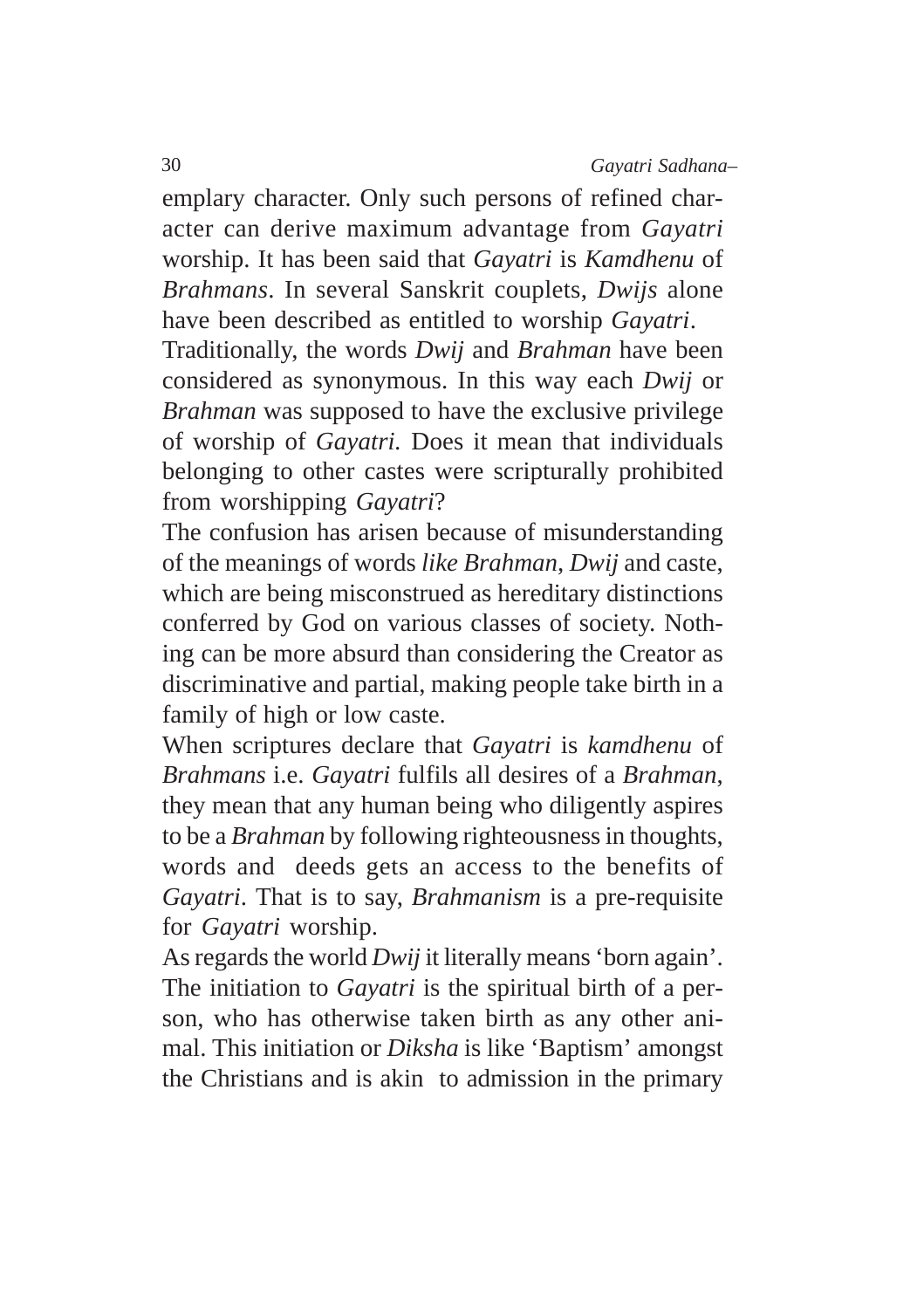class of the school of spirituality. The concept of caste has been grossly distorted, misunderstood and misappropriated by vested interests. In *Vedic* times, division of civic responsibilities into four classes of people who were given education and training pertaining to their respective assignments was considered expedient. Each of this class was referred to as a *varna*. In course of time, when successive generations began to follow the same profession *varnas* got ossified into 'castes'. With the change in social environment, certain castes assumed greater prominence in the society and in order to retain their supremacy propagated the concept of caste by birth as a God-given status.

# **Q.4. Are women entitled to take up** *Gayatri Sadhana***?**

**Ans.** For countering the oft-repeated arguments against women's right to *Gayatri* worship, let us try to understand the basic principles of ancient Indian culture. It propounds a global religion, for the entire humanity. Nowhere does it support the illogical inequalities based on differentiation of caste, sex etc. The code of conduct in Hindu religion assigns equality of status to all human beings in all respects with unity and compassion as its basic tenets. Thus, the abridgement of natural human civil and religious rights of women is, therefore, not in conformity with authentic Indian spiritual tradition. On the contrary, Hindu culture regards the female of human species as superior to its male counterpart. How could then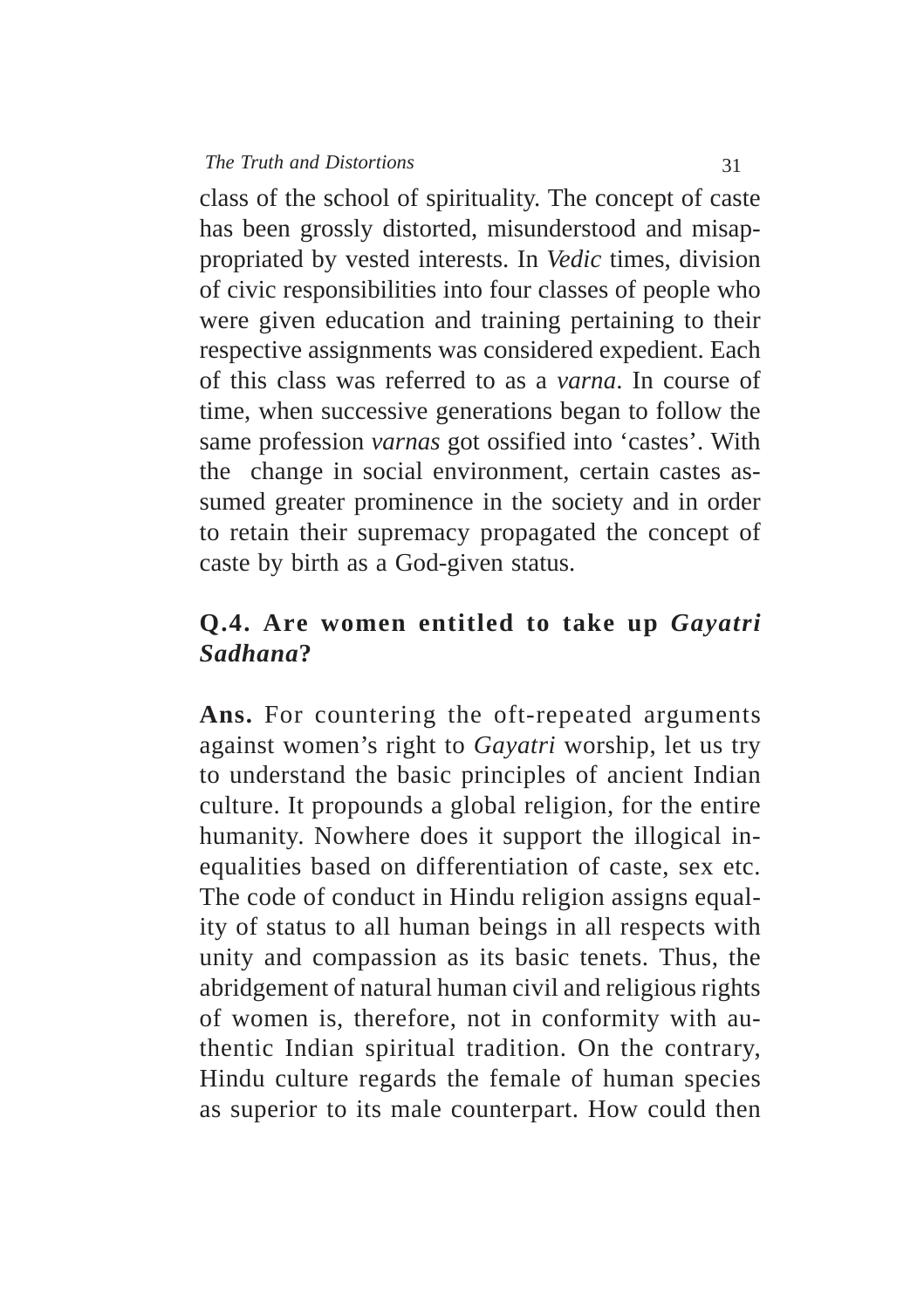the wise sages of India deprive the women of practice of *Gayatri Sadhana*? The spirit of Indian ethos is totally against any such discrimination. *Gayatri* is accessible to every individual of human species. Any thought or belief contrary to this concept is sheer nonsense and should not be given any importance.

# **Q.5. What are the basic reasons for the antiwomen stance of some sects in India?**

**Ans.** During the medieval period there occurred overall degeneration and corruption in Indian society. Resources and power were usurped by a handful of corrupt rulers who ruthlessly exploited the poor and the downtrodden to fulfil their coffers and maintain a high style of living. It was the period of high tide of corrupt practices. Bonded labour, keeping concubines, abduction, feudal wars, mass-murders and so many other vices took deep roots in the society. The scholars dependent on the feudal lords were force, or to write and insert spurious verses in the ancient scriptures to please their masters.

Women, too, could not escape this oppression. To exploit their youth, physical and intellectual capabilities, the social codes of conducts were modified and she was systematically brainwashed and subdued. The rulers, along with the so-called scholars, gave a religious justification for the traditions established by them. The women and the "untouchables" in India thus continuously suffered from dual op-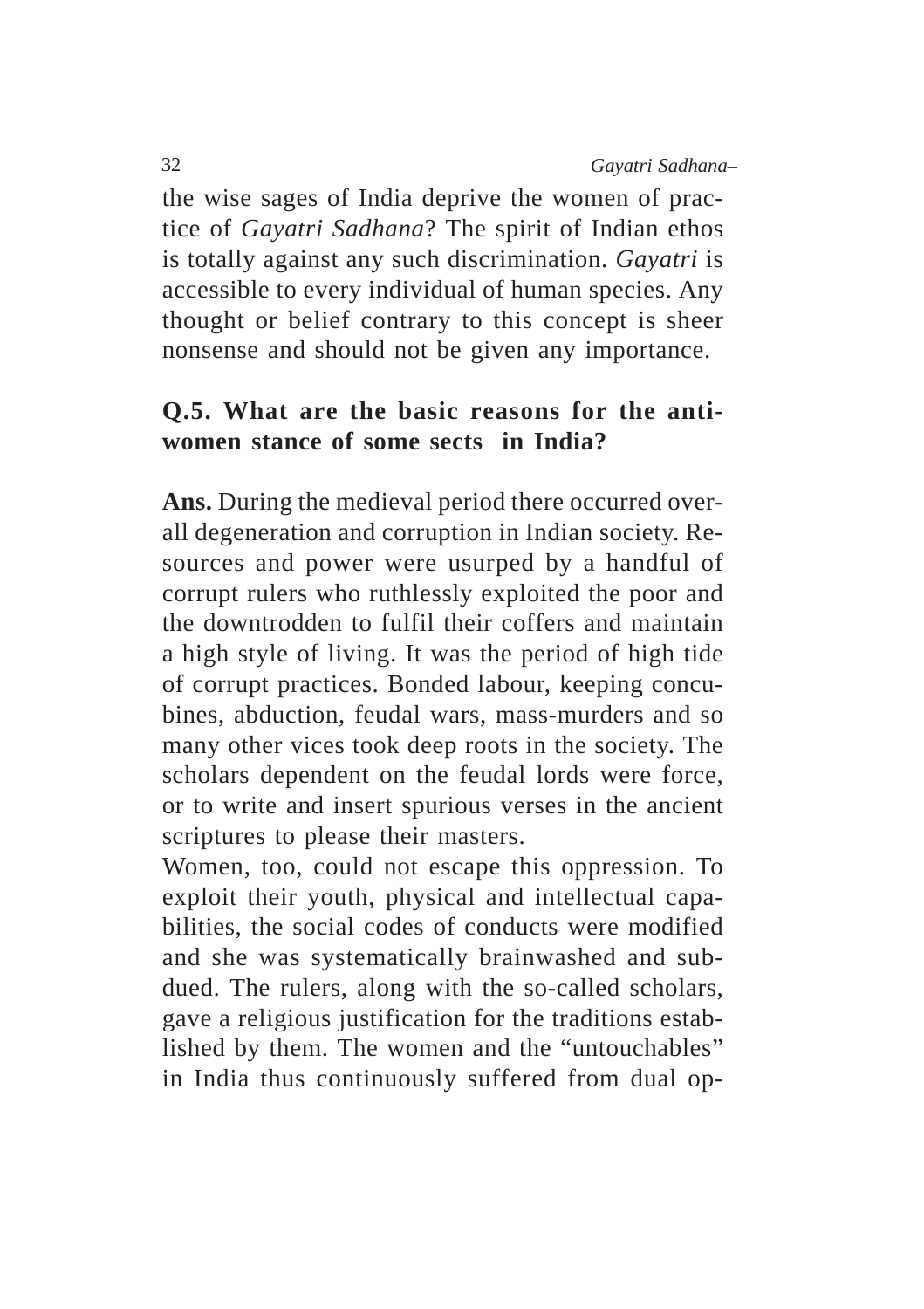pression, from within the country and from the foreign invaders. Woman was made to accept the 'virtues' of 'purdah' (veil) and submissively follow the just and unjust demands of her 'God-husband'. She was even compelled to commit suicide by forced immolation on the funeral pyre of her dead husband (the ancient tradition of *sati*). Depriving a woman from worship of *Gayatri* was also part of this conspiracy.

Ancient Indian history and scriptural disciplines provide ample evidence to show that the religion in India did not permit any discrimination whatsoever between the rights of men and women. On the contrary, woman was always considered superior to man and worthy of reverence. In ancient times, the *Rishikas* (nuns) participated as equal with men in all religious rituals. When *Gayatri* herself has been symbolised as a female deity, what is the logic in denial of right of *Gayatri* worship to a woman?

# **Q.6. Is** *Gayatri* **worship permissible for the nonvegetarians and those who take liquors?**

**Ans.** It is said that *Gayatri* is a sacred *Mantra* and those who worship it should live a life of inner and outer purity. They should not take liquor, meat etc. It is good not to indulge in intoxicants. It is better to remain pure as far as possible. This, however, does not mean that no medicines should be given to a person living in unhealthy conditions. It is the speciality of *Gayatri*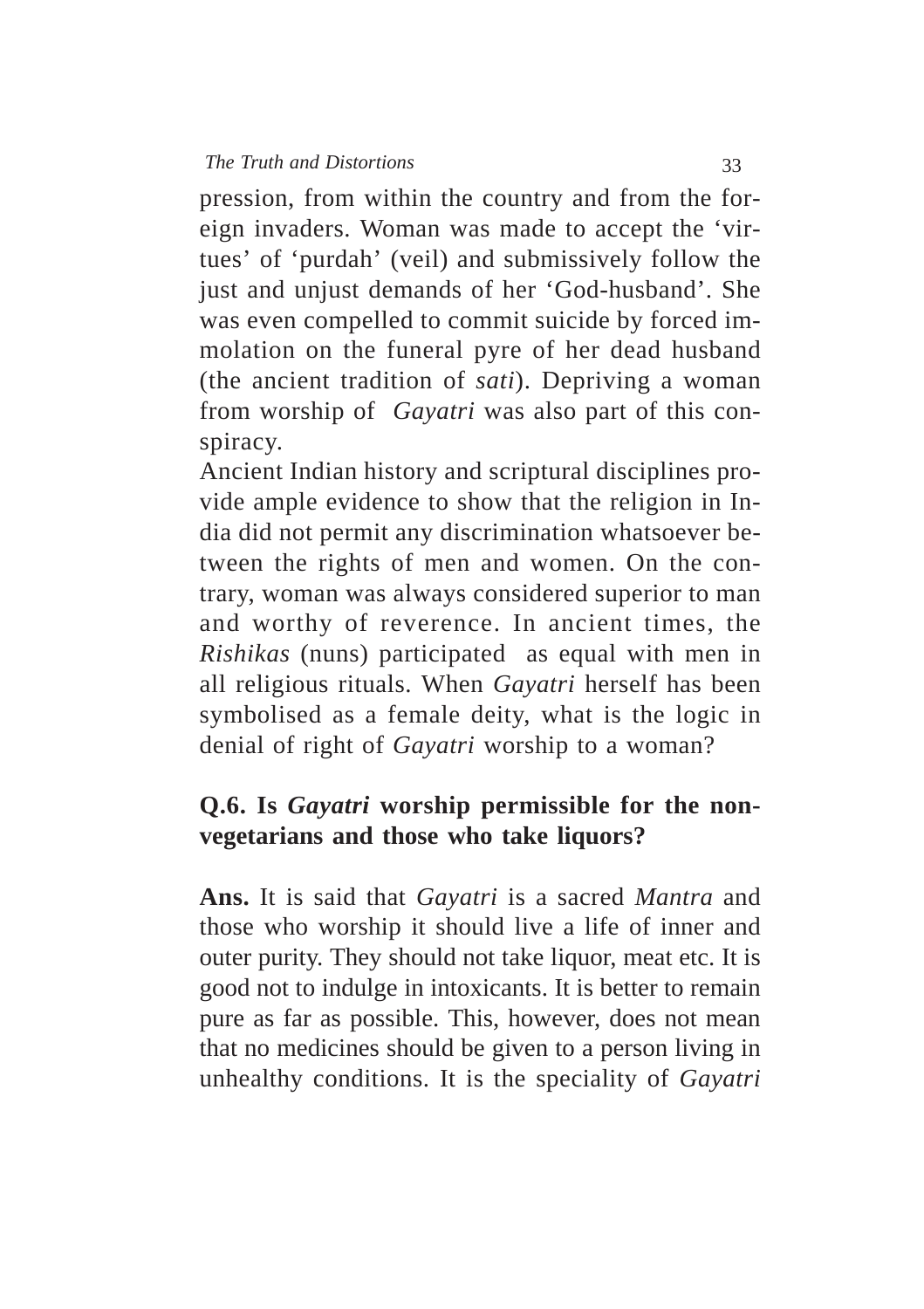*Mantra* that by its worship, defects and vices of a person start falling off from the *Sadhak's* nature. By taking a dip in the *Ganga* every living being becomes pure. None, not even a cow, buffalo, donkey, horse is prevented from entering into this sacred river. In the same way any person of any social status can perform *Sadhana* of *Gayatri Mantra* without any restrictions, whatsoever. His vices, defects will automatically go on reducing in the course of time. Just as the argument that a patient should not be given medicine is wrong, so also the statement that *Gayatri Mantra* should not be adopted if food and daily routine of a person are defective is fallacious.

# **Q.7. Is** *Yagyopaveet* **essential for** *Gayatri* **worship? What is its significance ?**

Ans. It cannot be made mandatory that those alone who put an *Yagyopveet* can perform *Gayatri Jap*. However, since *Yagyopaveet* is an image of *Gayatri* it is better if its worshipper puts it on.

*Yagyopaveet* is a form of *Gayatri*. It is preferable to perform worship sitting in a temple in front of a deity. It, however, does not mean that if there is no temple or deity, worship should not be performed. *Gayatri Sadhana* can be performed even, without putting on the *Yagyopaveet*.

*Yagyopaveet* is, in fact, a symbol of *Gayatri mahamantra*. The nine threads in it represent the nine words of *Gayatri Mantra*. Three strands indicate three-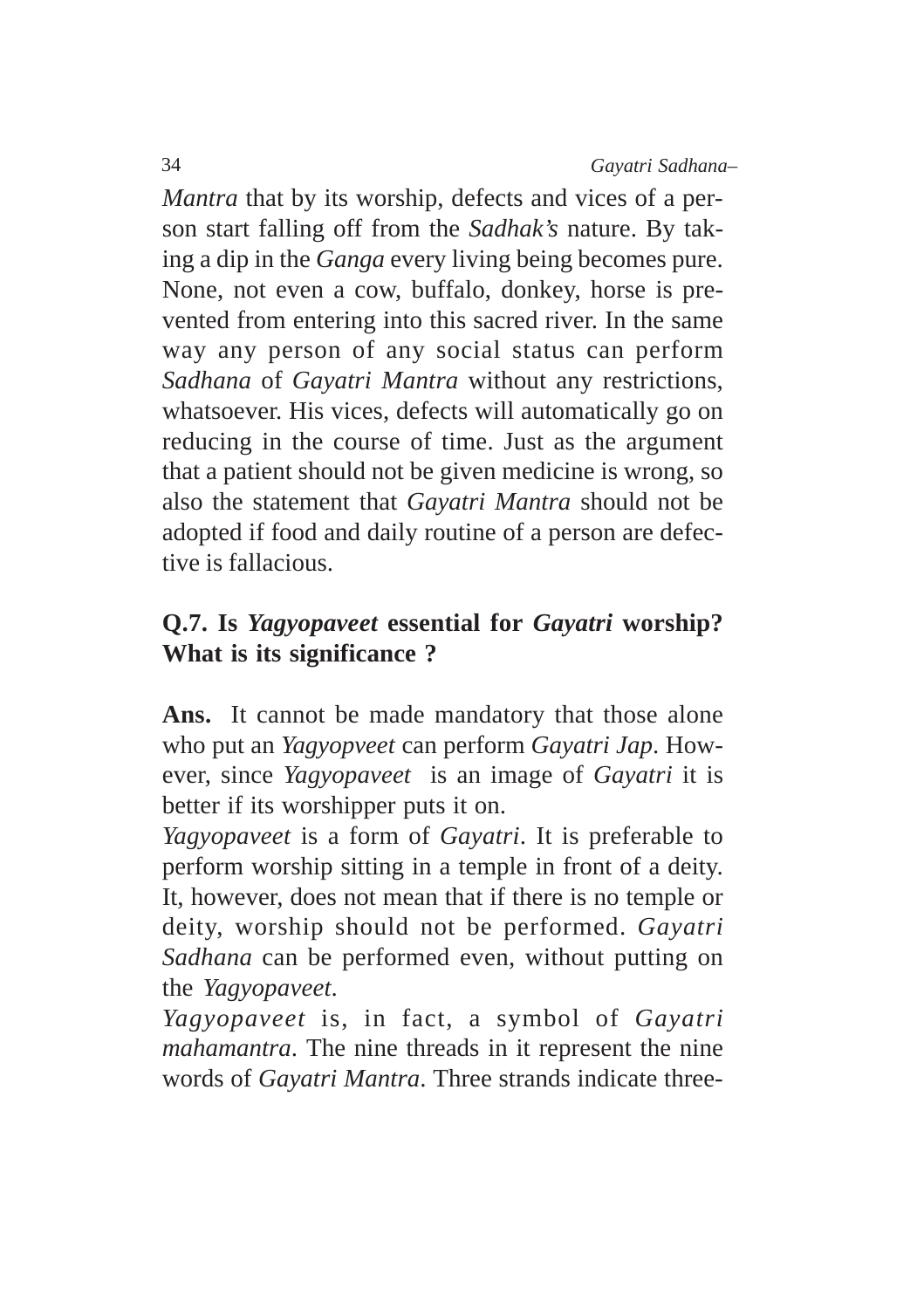fold achievements. Similarly the three knots (*Vyahritis*) and the large knot (*Om*) are also part of the *Mantra*. In a nutshell, *Yagyopaveet* is the sacred symbol of *Gayatri*, wearer of which (across the left shoulder near the heart) constantly remembers the pledge he has taken to follow the doctrine of *Gayatri Sadhana*. Just as one derives greater benefit by worshipping before a deity in a temple, but can also pray anywhere, *Yagyopaveet* is recommended but is not mandatory.

\*\*\*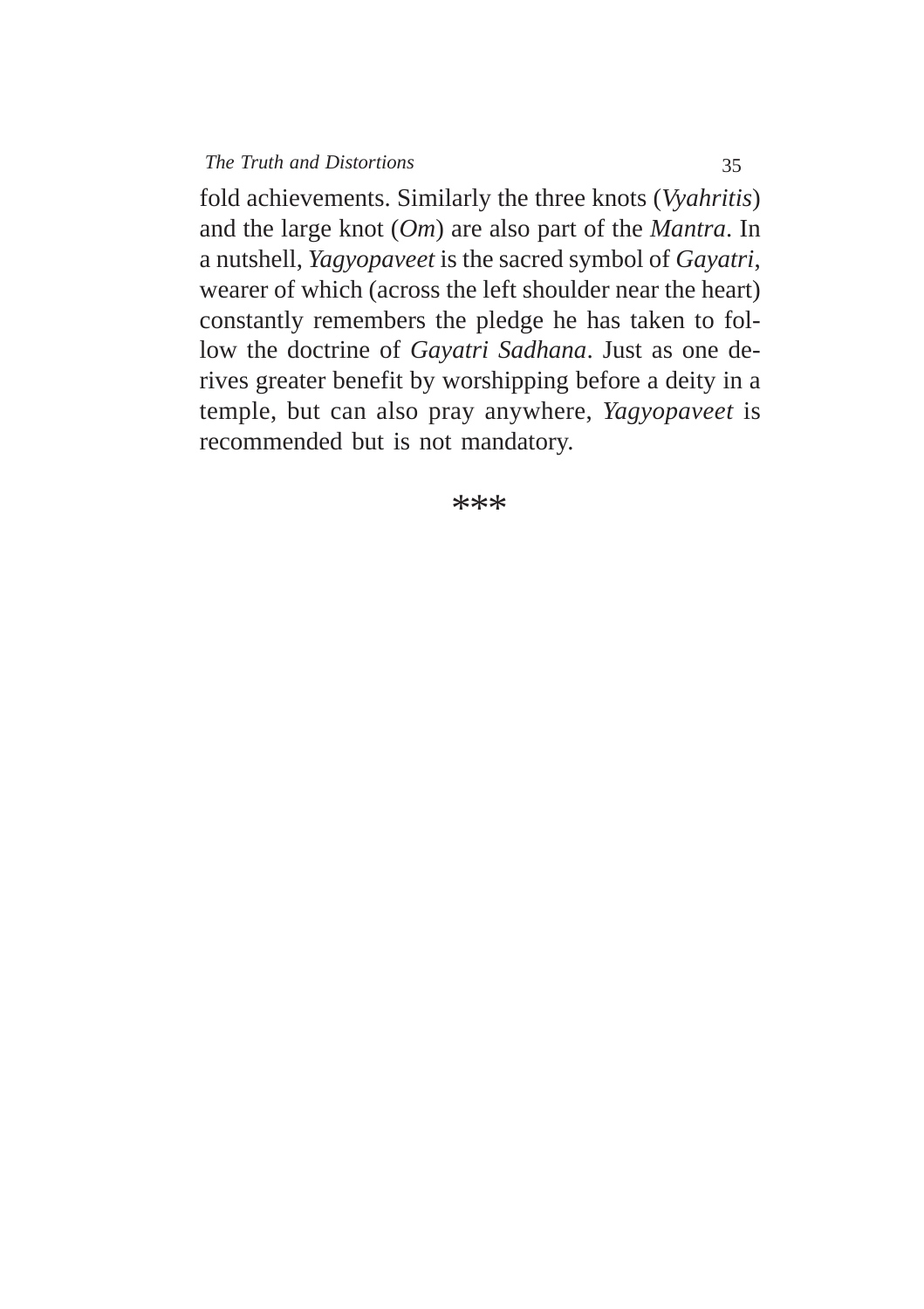# **PART- 3**

#### **QUERIES ABOUT THE** *MANTRA*

#### **Q.1. How does the '***Gayatri Mantra***' as a** *Vedmantra* **differ from other '***Laukik mantras***'?**

**Ans.** *Gayatri Mantra* is the primordial *Mantra* selfmanifested by the projection of the will (*sankalp*) of Omnipotent Divine to bring into existence the present cycle of creation (*Varah Kalpa*). According to Hindu mythology there are infinite cosmic cycles of expansion and contraction known as *Shrishti and Pralaya.* At the time of *Mahapralaya* or *Doom's Day*, all matter and energy present in the cosmos gets contracted into elementary '*Akash*' and '*Pran*". In the succeeding cycle, these expand to constitute the multitude of energies and forces which operate on the elemental *Akash* to produce animate and inanimate objects of the 'Creation'.

*Vedas*, in which *Gayatri Mantra* is mentioned several times (*Rigveda* 3.62.10, *Yajurveda* 3.35.22.9, 36.3, *Samveda* 462) are considered divine revelation (*Apaurusheya*). The *Laukik Mantras*, are, on the other hand, composition of *rishis* – i.e. they are man-made (*Paurusheya*). Hence the supremacy of *Gayatri Mantra*.

#### **Q.2. Is it permissible to chant other** *Mantras* **or worship other deities along with** *Gayatri***?**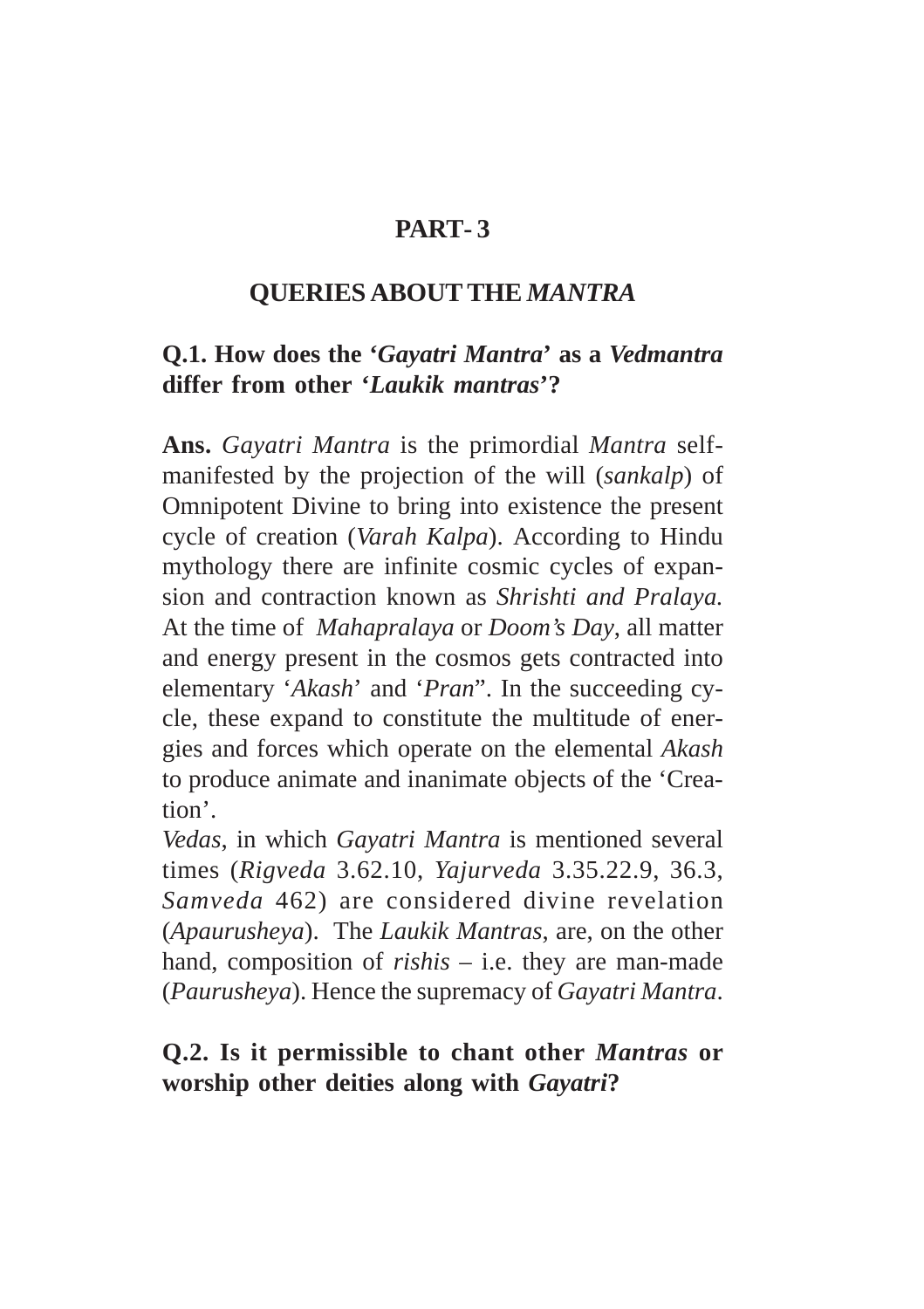**Ans.** Central theme of any form of worship is meditation. The exclusive objective of *Jap* and meditation in *Upasana* is to establish an intimate emotional bond between the devotee and God. Spirituality in India permits a free choice amongst a multitude of symbols (as deities) for meditating on attributes of the Creator. Once a particular deity is chosen as one's *Ishtadeo* (Exclusive representative deity for worship), it is considered mandatory to follow the rituals and *Mantras* of *Upasana* pertaining to the *Ishtadeo* only and pursue *Upasana* - *Sadhana* - *Aradhna* strictly according to the procedure laid down by the *Guru*. During *Sadhana*, the *Ishtadeo* is treated like a living person, as one's most intimate relative, as father mother - brother - helper - master - friend, all rolled into one (*Twameva Mata-cha, Pita Twameva.*...). Only after cultivating such an intimate relationship with God, can one expect His / Her grace.

Because of ignorance, many devotees decorate their place of worship with assorted forms, (photographs etc.) of deities, chant many *Mantras* and say prayers to please them. Disregarding the Oneness of God (*Brahma*), they try to establish some relationship with many deities in expectation of multifarious benefits from each of them. In the field of spirituality such a practice becomes counterproductive. The deities represent streams of that 'One fountainhead' of God. Interaction with some particular attributes of God (deity) may be necessary for a particular purpose, but for an allround spiritual progress one should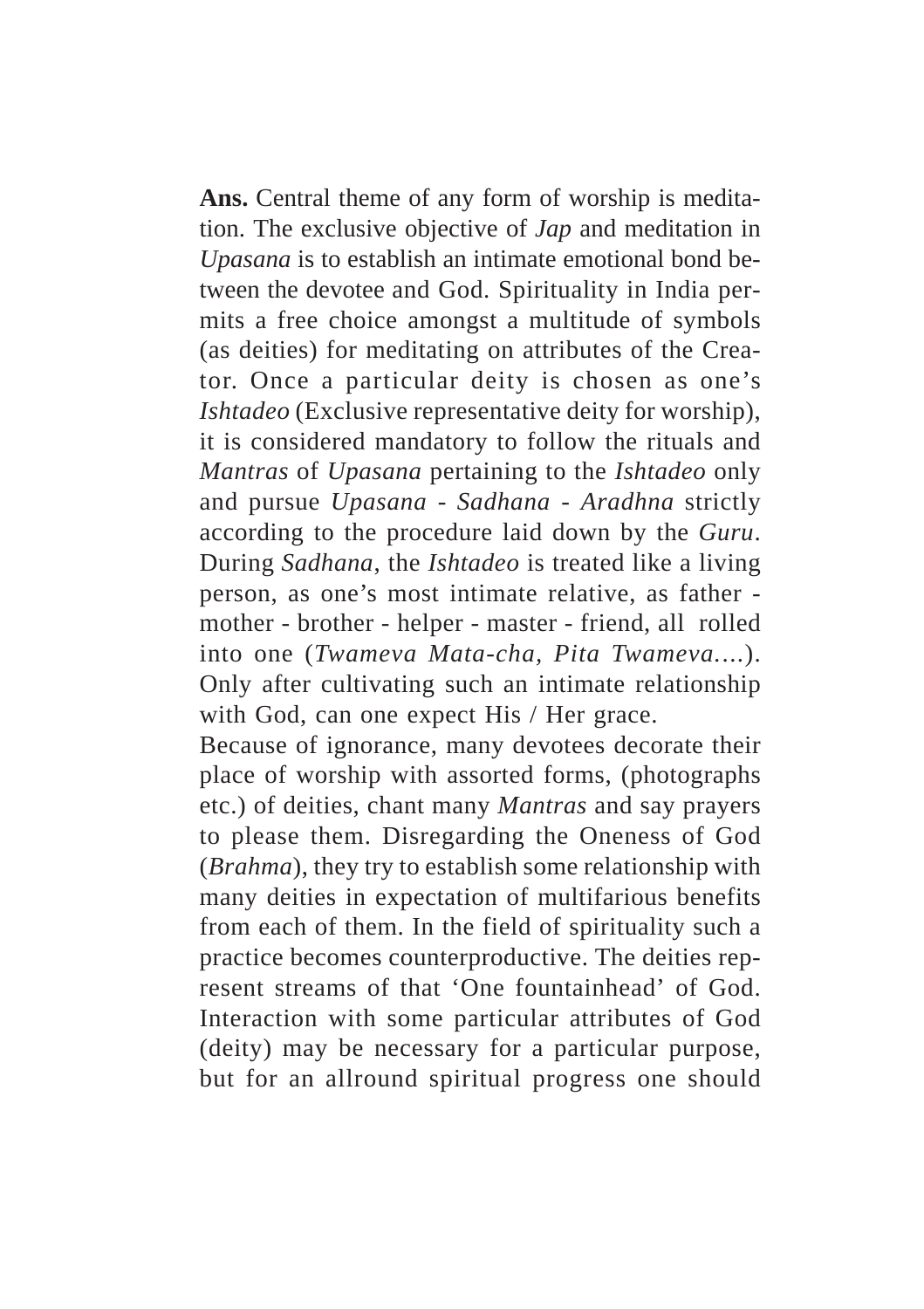38 *Gayatri Sadhana–*

choose *Gayatri* as *Ishtadeo*. (Ref. *Upasana Ke Do Charan Jap or Dhyan*).

## **Q.3. Why is** *Gayatri* **represented as a female deity?**

**Ans.** Several people say that when masculine words have been used in *Gayatri* how can it be said *Gayatri Mata*? It should be understood that the Absolute Divinity it represents, is all pervasive and formless. It is beyond gender. In scriptures both masculine and feminine words are used for fire, air etc. The famous Sanskrit couplet which is a prayer to God says, 'Oh God, you are mother, you are father (*Twameva Mata-cha Pita Twameva*).' Literally, *Savita* may be called masculine, but its power, *Savitri* is feminine. These allegorical descriptions in the scriptures should be taken as such, and not used to score declamatory points.

## **Q.4. What is the basis of words in** *Gayatri Mantra* **adding upto 24 letters?**

**Ans.** The confusion about *Gayatri Mantra* having a total of 23 letters only, arises mainly because of the word *Nayam* in *Varenyam*. In the composition of the *Richas* (couplets) of *Vedas*, meanings are subordinate to the syntax of words, which is according to specified musical notations. The *chhandas* (components of *Vedas* classified according to number of letters) in the *Vedas* are composed keeping in view the symphony to be created by the succession of words for a desired objective. Musicians change the pitch and duration of the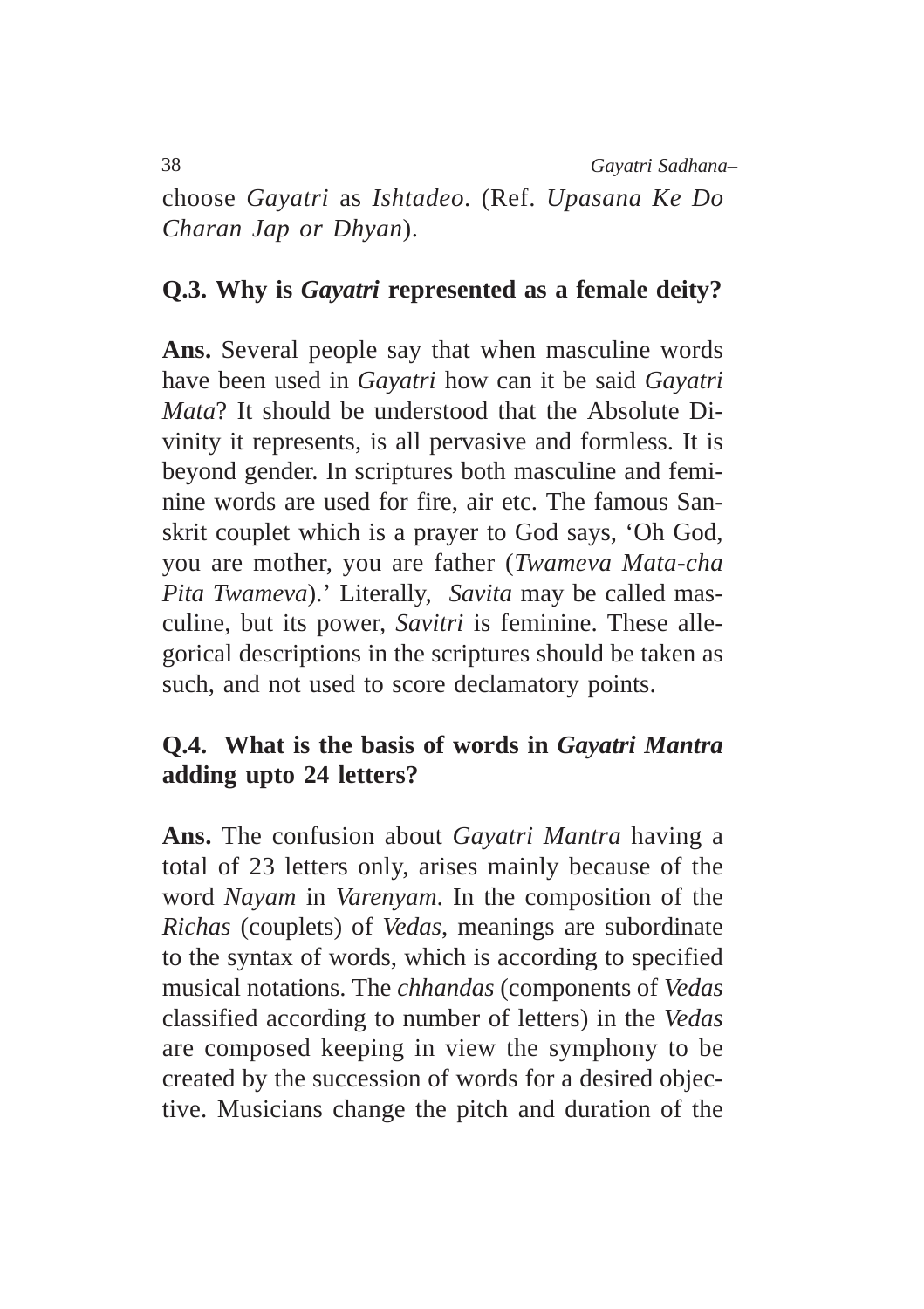tones to conform to a *Raga*. The mystery of difference between the "written" and pronounced *Nyam* in the *Mantra* lies in its sonic effect. In this way considering *Nyam* as a composite of *Ni* and *Yam* according to their musical notation, the first, second and third segments of the *Mantra* add up to 8 words each. *Adya Shankaracharya* endorses this view. The *Pingal Shastra* and *Mantrartha Chandrodaya* also support the grammatical conformity of *Gayatri Mantra* on the same principle. In this way, the letters in the *Mantra* are to be counted as follows:

*TAT SA VI TU VAR RE NI YAM BHA RGO DE VASYA DHI* 1+ 1+ 1+ 1+ 1+ 1+ 1+ 1+ 1+ 1+ 1+ 1+ 1+ 1+ *MA HI DHI YO YO NAH PRA CHO DA YAT*  $1+ 1+ 1+ 1+ 1+ 1+ 1+ 1+ 1+ 1 = 24$ For further reference please refer to the monthly periodical *Akhand Jyoti*, May 1983 issue.

## **Q.5 Does** *Gayatri Mantra* **conform to the rules of Sanskrit Grammar?**

**Ans.** At times points are raised about supposed grammatical inaccuracies in the composition of *Gayatri Mantra*. These misconceptions arise when the *Shrutis* (*Richas* of *Vedas* and *Upnishads*) are studied and evaluated as literary, human creations. Unlike the religious books and teachings of the Rishis compiled as *Smritis*, *Puranas*, *Tantras* etc., *Shrutis* are considered eternal divine revelations (A- *paurusheya*) dealing with interrelationship of soul and God. Thus, *Shrutis* are not meant for literary comprehension and intellectual dis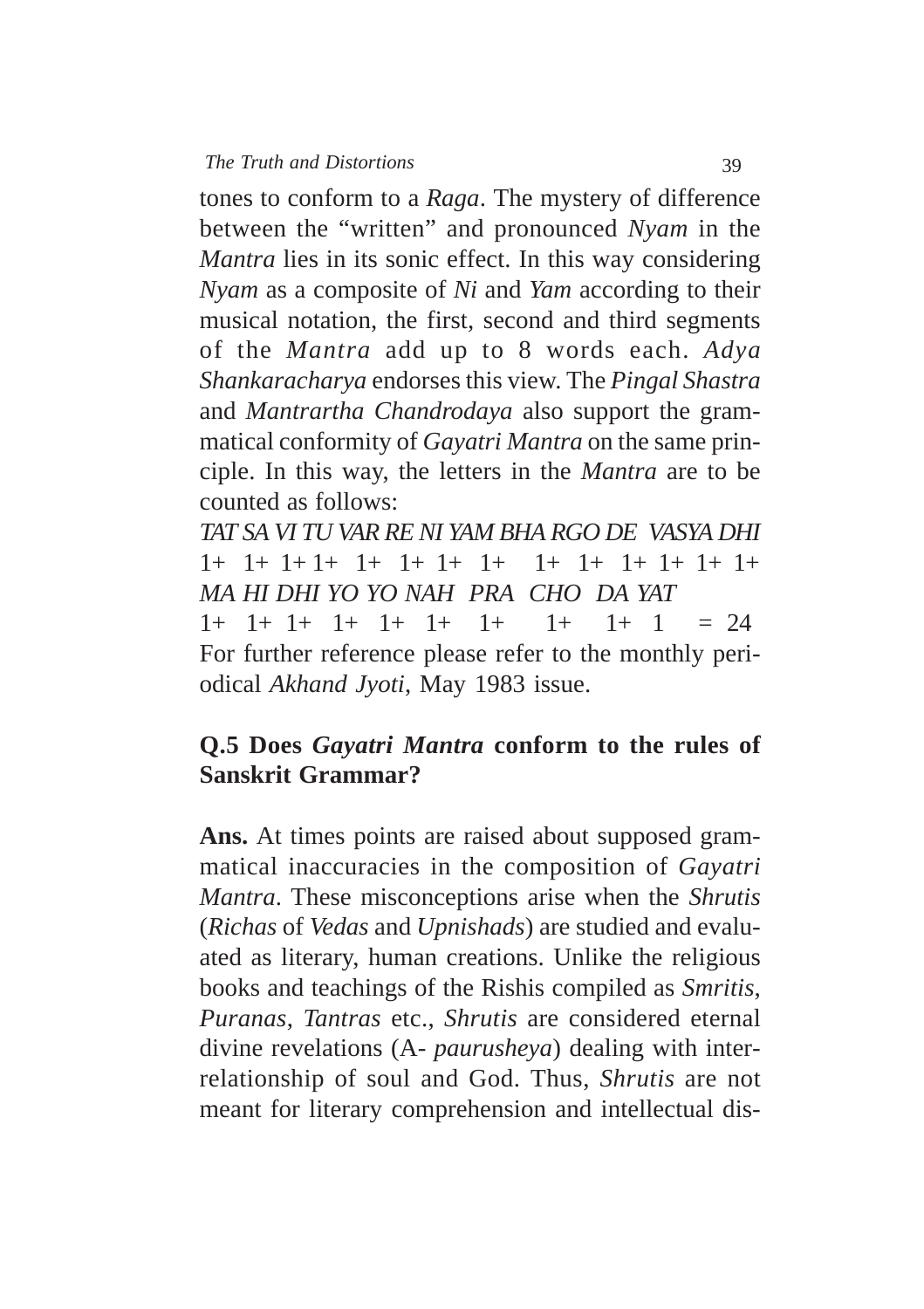sertations. Their compilers had explicitly stated that in order to understand and experience the mysteries of *Vedas* (i.e. *Shrutis*), it is essential to have adequate exposure to various related scriptural texts, commentaries of seers, interaction with seer scholars and above all the grace of God, This alone can purify the soul, making it receptive to the supreme wisdom revealed in the shrutis.

It is, thus, irrefutable that the *Vedas* (which include the *Gayatri Mantra*) are not governed by the laws of Sanskrit Grammar, which is a product of human endeavour and came into existence at a much later stage in human evolution.

# **Q.6. How many "***Onkars***" are included in the** *Gayatri Mantra***?**

**Ans.** *Gayatri Mantra* is complete in itself. It is not at all necessary to supplement it by assigning three or five '*Oms*' by way of *beej Mantra* or *samput*. This is done only in the *Tantrik* system. The common man should not bother about some odd references in scriptures which justify prefixing, inter-fixing or suffixing more than one Onkars (*Om*) with the *Gayatri Mantra* The practice of using more than one *Onkar* was probably adopted by different sects as a mark of distinction (as followers of various sects use uniform, *Tilak chhap* marking on forehead etc. to identify themselves).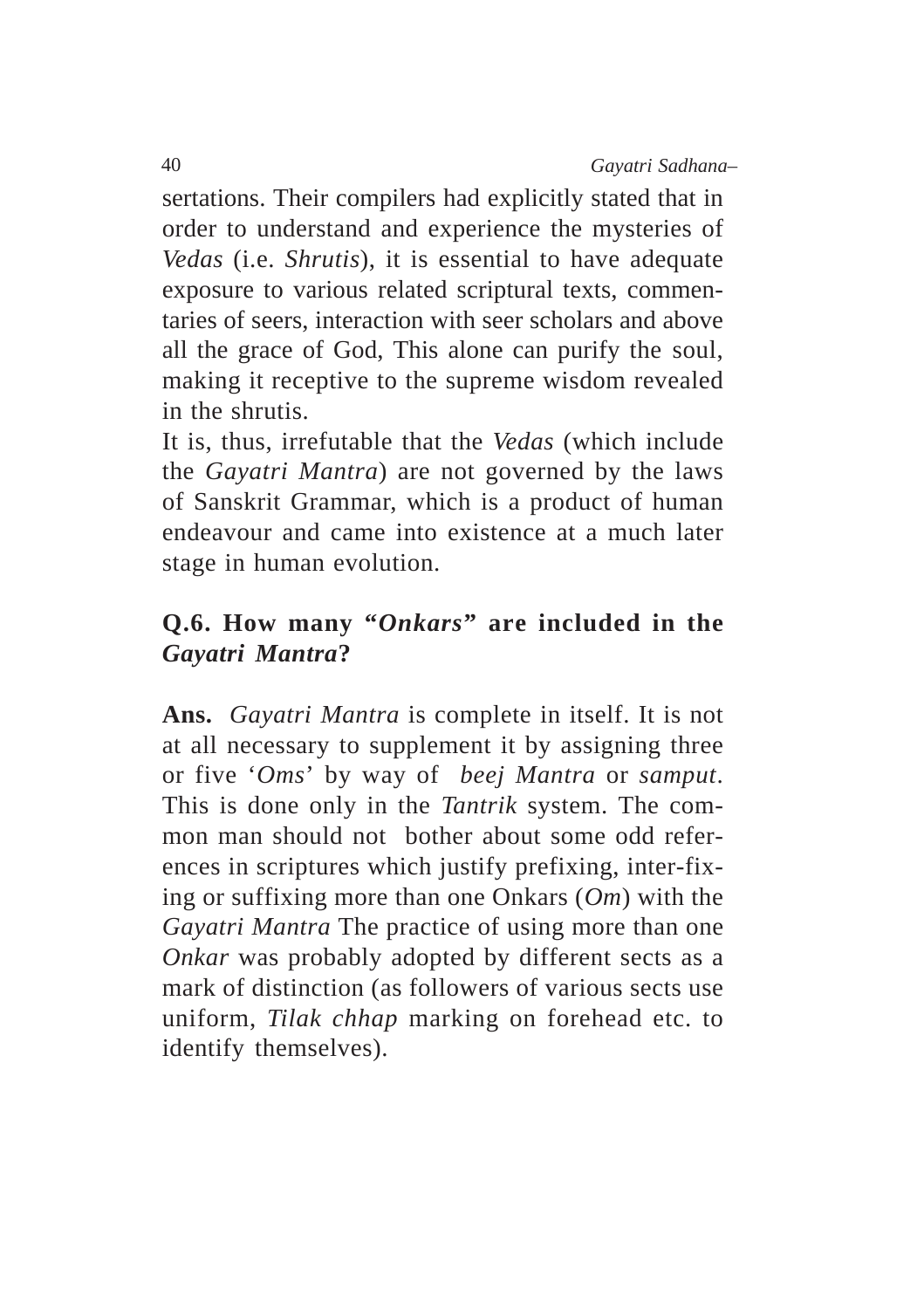The standard *Guru*-*Mantra*, *Gayatri* comprises of three *Vyahritis* and three phrases of eight letters each pre-fixed by *Om*. *Om* is in fact, a symbol of reverence preceding all *Ved Mantras,* as Mr., Mrs., Miss, etc. are prefixed to the names of persons. However, there is no restriction in using more than one *Onkars* though the standard practice of pre-fixing one *Onkar* (*Om*) is recommended for maintaining uniformity.

#### **Q.7. What are "Vyahritis"?**

**Ans.** The *Gayatri Mantra* begins with enunciation of "*Om*" (Amen in Christianity and Aameen in Islam are its variants). "*Om*" is believed to be resonating all over the cosmos as the primordial sound. Spiritual-science considers it as one of the cosmic representations of omnipresent GOD (*Shabda Brahma* or *Nad Brahma*). Devotees attempt to simulate "*Om*" in audible frequencies by blowing in a conch shell, sounding a gong, ringing a large bell or simply by pronouncing "O-O-O-M".

The '*Vyahritis*' *Bhoor*, *Bhuwaha* and *Swaha* are the three amongst the five elemental streams of primordial energy emanating from "*Om*" (Ref. *Gayatri Tatva Bodh*). Spiritual-science refers to these streams as *Brahma* (The Creator), *Vishnu* (The sustainer), *Mahesh* (The Destroyer). The three primary attributes of animate and inanimate components of the cosmos - *Sat, Raj* and *Tam* are also known as *Vyahritis*. Though not part of the text of '*Gayatri Mantra*', the 'Vyahritis' are considered as the fountainhead (*Shirsha*) of this *Mantra* and are used as its prefix.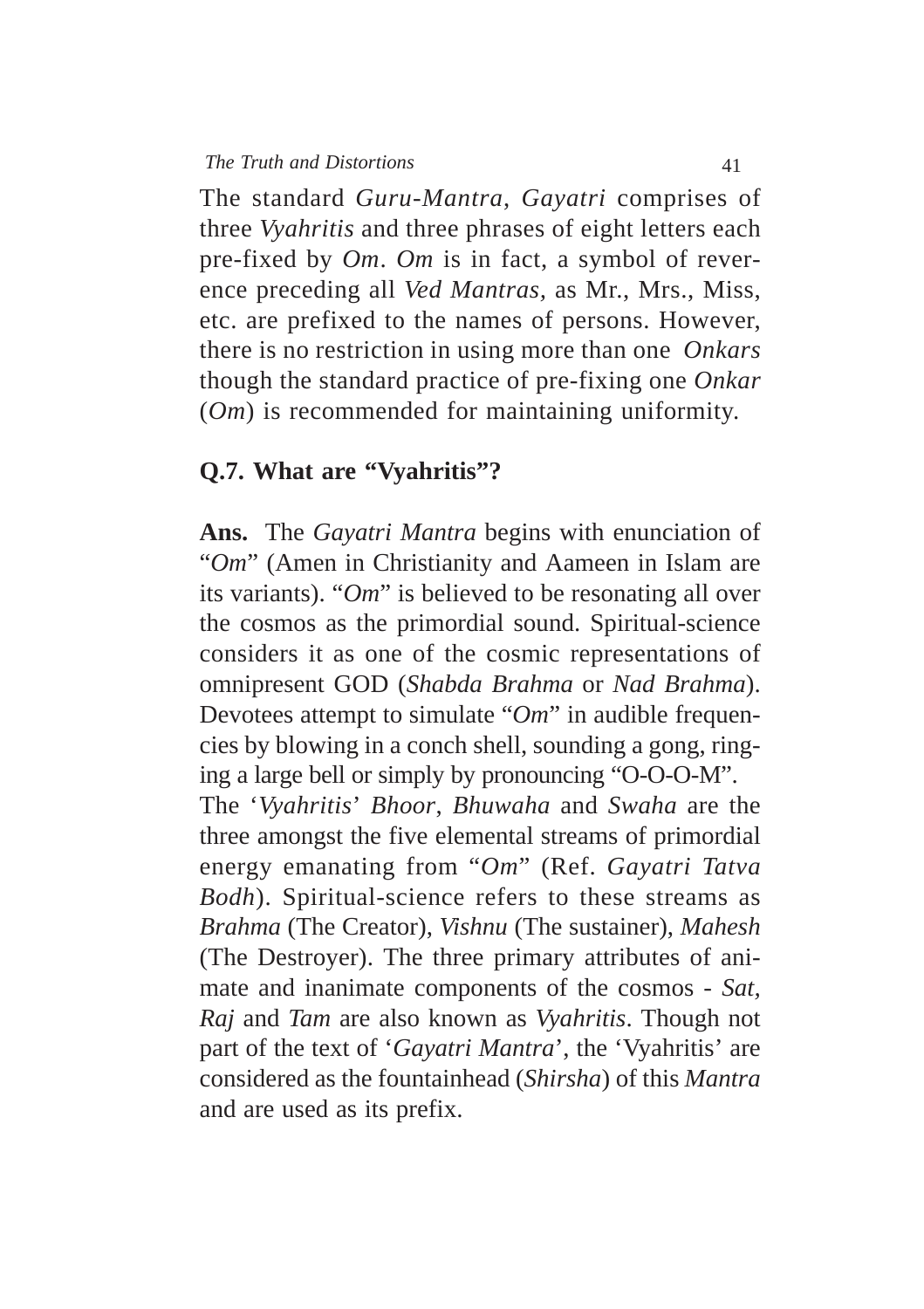#### **Q.8. What is a** *Beej Mantra***? How is it applied?**

**Ans.** All religions of the world make use of a part of their scriptures as a representative *Beej Mantra*. Thus Mohammedans have their *Kalma* the Christians *Baptism*, and the Jains *Namonkar Mantra*. The *Gayatri Mantra* is the *Beej Mantra* for the Hindus.

An abbreviation of a *Ved Mantra* is also known as its Beej *Mantra*. Literally the word *'Beej'* Means 'Seed'. In the seed are inherent all the characteristics of the tree. The DNA of a person is also akin to the seed of a plant, since it contains all genetic characteristics of a living organism*. Beej Mantras*, like the microchips in the computer, are small but extraordinarily effective for invocation of specific streams of divine powers for particular objectives. The application of *Beej Mantras*, however , belongs to *Tantrik* System and these can only be made use of under the guidance of an expert.

In *Gayatri Mantra* as a whole, there are *Beej Mantras Bhur*, *Bhuwaha* and *Swaha*, corresponding to each of its three segments. Besides, each of its 24 letters has a beej *Mantra* of its own. The *Beej Mantra* in *Gayatri* is applied after the '*Vyahriti*' (*Bhur Bhuwaha Swaha*) prefixing "*Tatsaviturvarniyam*..." It is also used as a suffix (*samput*) after "*Prachodayat*. (Ref. *"Gayatri Ka Har Akshar Shakti Shrot*").

## **Q.9. How is** *rishi Vishwamitra* **related to** *Gayatri Mantra***?**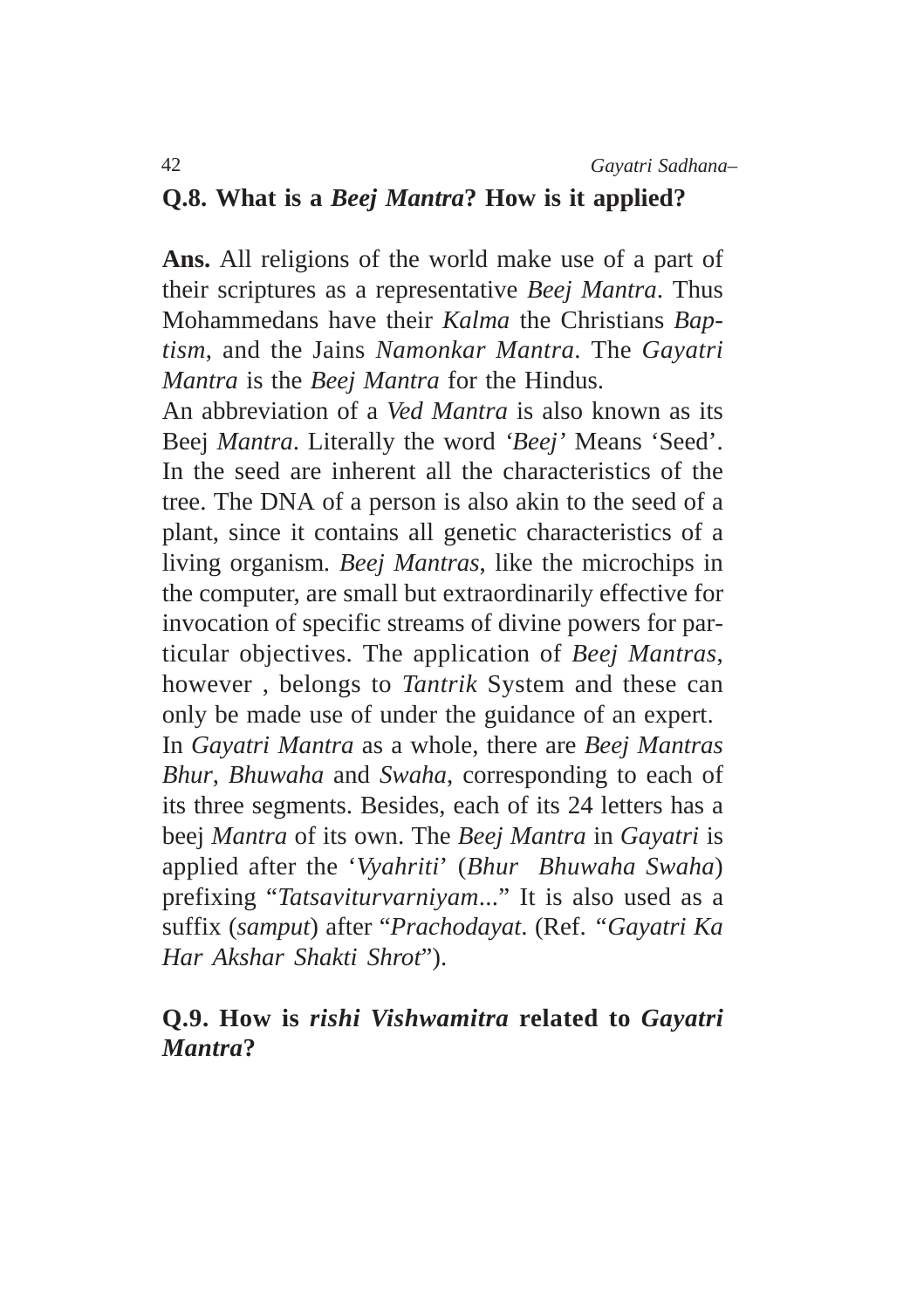**Ans.** *Vishwamitra* was the first *rishi* of this *kalpa* (the present cycle of creation) who could access all powers of *Gayatri*. In spiritual parlance, he was the first master of *Gayatri Sadhana. Rishi Vishwamitra* standardised the procedures of *Gayatri Sadhana* for the common man.

\*\*\*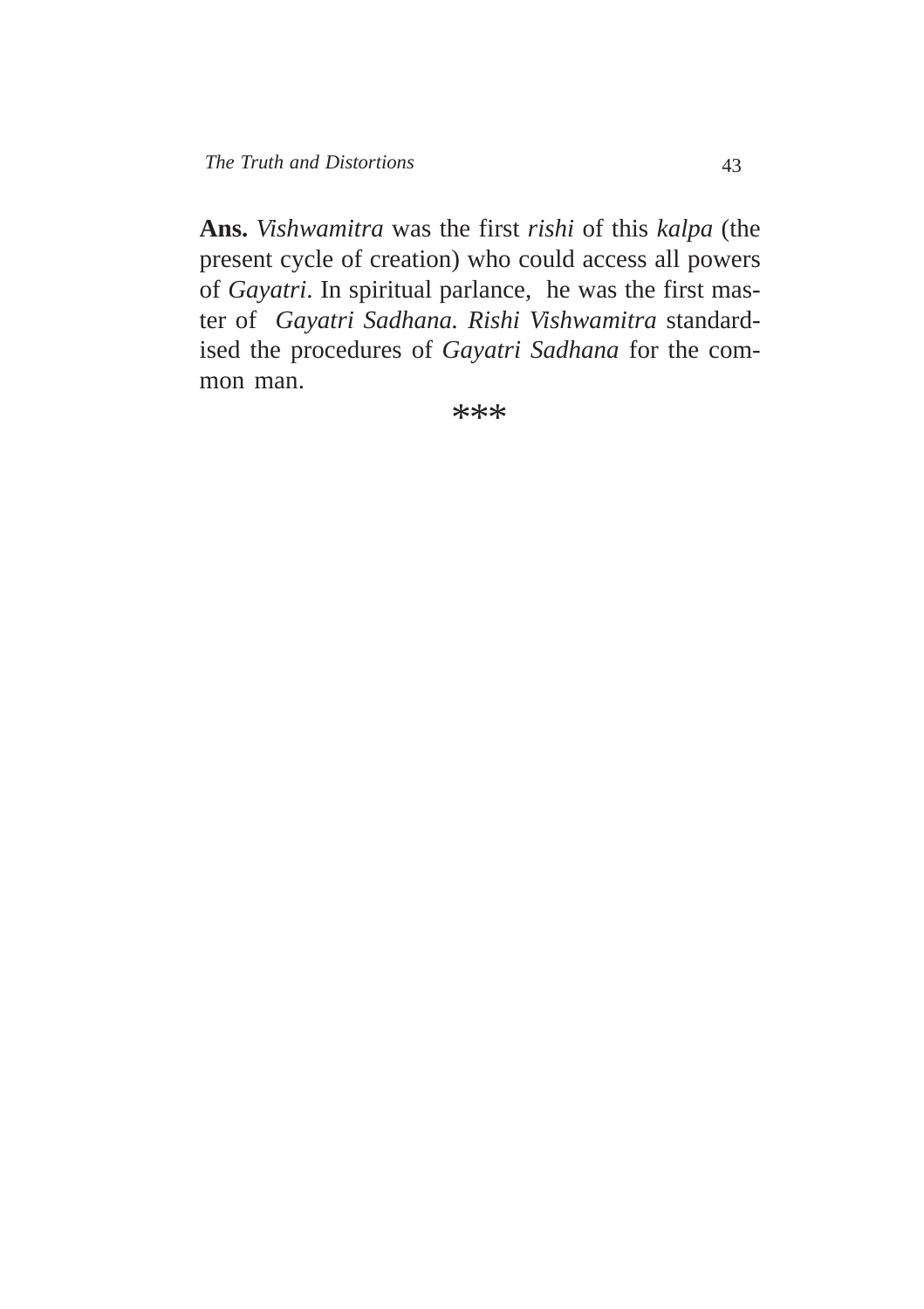## **PART-4**

# **FALLACIES ABOUT SCRIPTURAL RESTRICTIONS**

## **Q.1. Is** *Gayatri* **worship conditioned? (Is** *Gayatri* **'***keelit***')?**

**Ans.** There are two methods for invoking powers of *Gayatri*. One the simple divine method for spiritual progress and the other an intricate method of '*Tantra Shastra*' for immediate fulfilment of worldly desires. The *Mantras* of *Tantra Shastra* also have a destructive power. Unless, they are practised with a strict discipline and for proper objective, they are capable of inflicting harm on the practitioner. A person with an ulterior motive can inflict harm on others through the power obtained by invocation of occult powers through '*Tantra Sadhana*'. Hence specific key procedures are required to unlock the powers of *Tantrik Mantras*. This, too, is possible only with the help of an experienced *Guru*. As doses of a high potency medicine are to be decided by an experienced doctor, decoding or unlocking a *Mantra* (in the above discipline) depends on the spiritual status of the one practitioner. '*Durga Shaptshati*' which requires '*Kavach*', '*Keelan*' and '*Argal*' may be quoted as an example).

*Vedic Mantras* (such as *Gayatri*) are not bound by such strict restrictions, as they are practised exclusively for one's inherent spiritual growth and for developing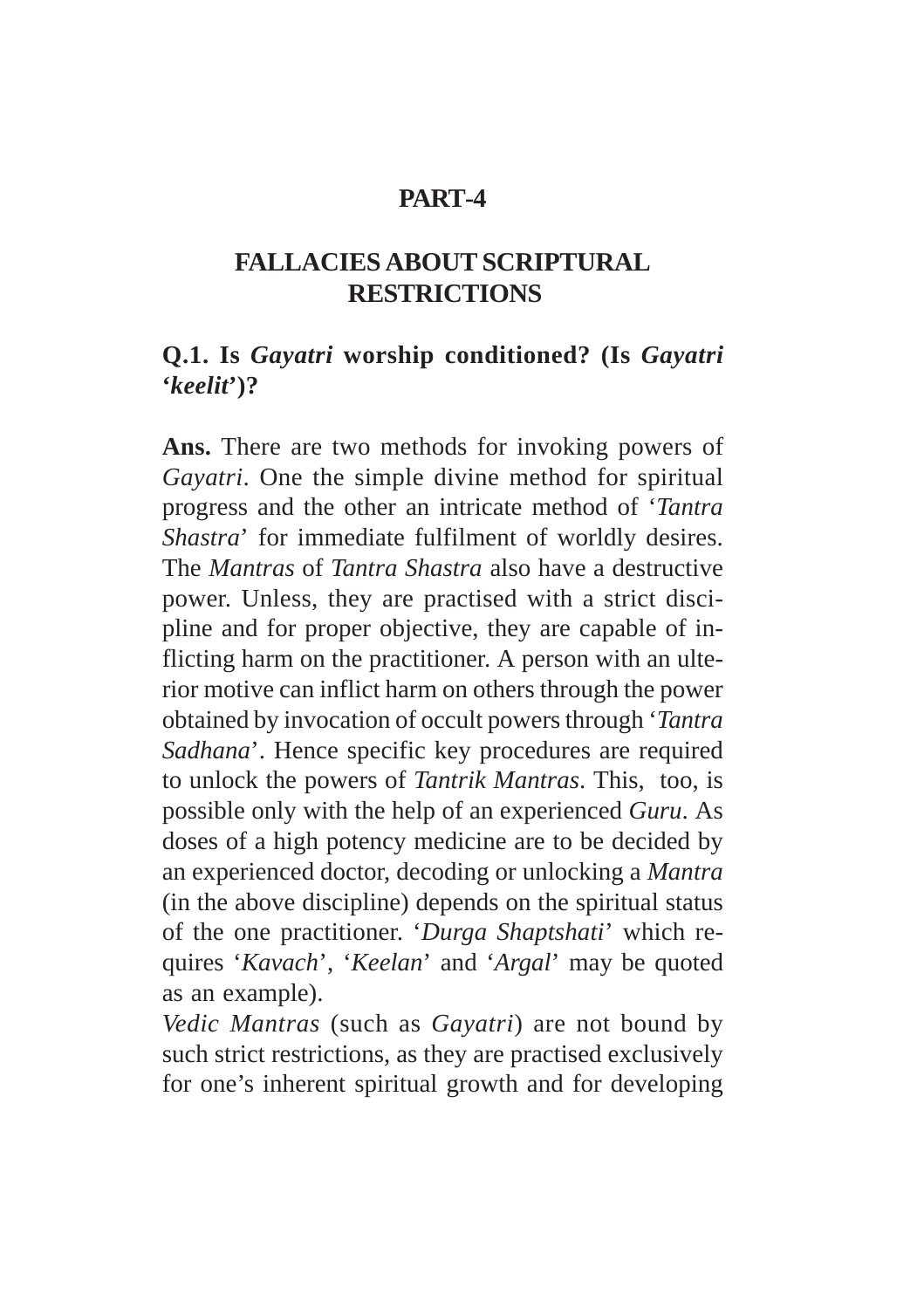god-gifted capabilities for performing noble deeds. *Vedic Mantras,* therefore, do not require any 'unlocking keys'. Nevertheless, as a sick person or a student needs an experienced doctor or a teacher for proper treatment or teaching a beginner in this field too requires the guidance of an accomplished *Guru*, in the absence of which he wanders aimlessly without making any progress whatsoever in the path of *Sadhana*.

None should entertain any apprehension that in *Kalyug*, *Gayatri Mantra* has been accursed or that its *Sadhana* goes in vain. Who can curse God and what effect can it have? This is nothing but a ruse meant to undermine the faith of the people and to allure them to join some other sect.

# **Q.2. What is the truth in the belief that God** *Brahma***, and** *rishis* **Vashistha and Vishwamitra had laid a curse (***shaap***) that success will elude the practitioner unless he/ she recites certain verses (***shlokas***)?**

**Ans.** That this is baseless, is established by the following references from the scriptures:-

a) *Gayatri* is well known as the inherent creative power of God. She is also at places referred metaphysically as spouse of God *Brahma*. Scriptures say that with the help of *Gayatri*, He (*Brahma*) created the universe and expounded the doctrines of *Vedas* (the four faces of *Brahma* symbolize the four streams of *Vedic* revelation). b) *Vashistha* inflicted a crushing defeat on *Vishwamitra* with the help of *Nandini*- the symbolical cow which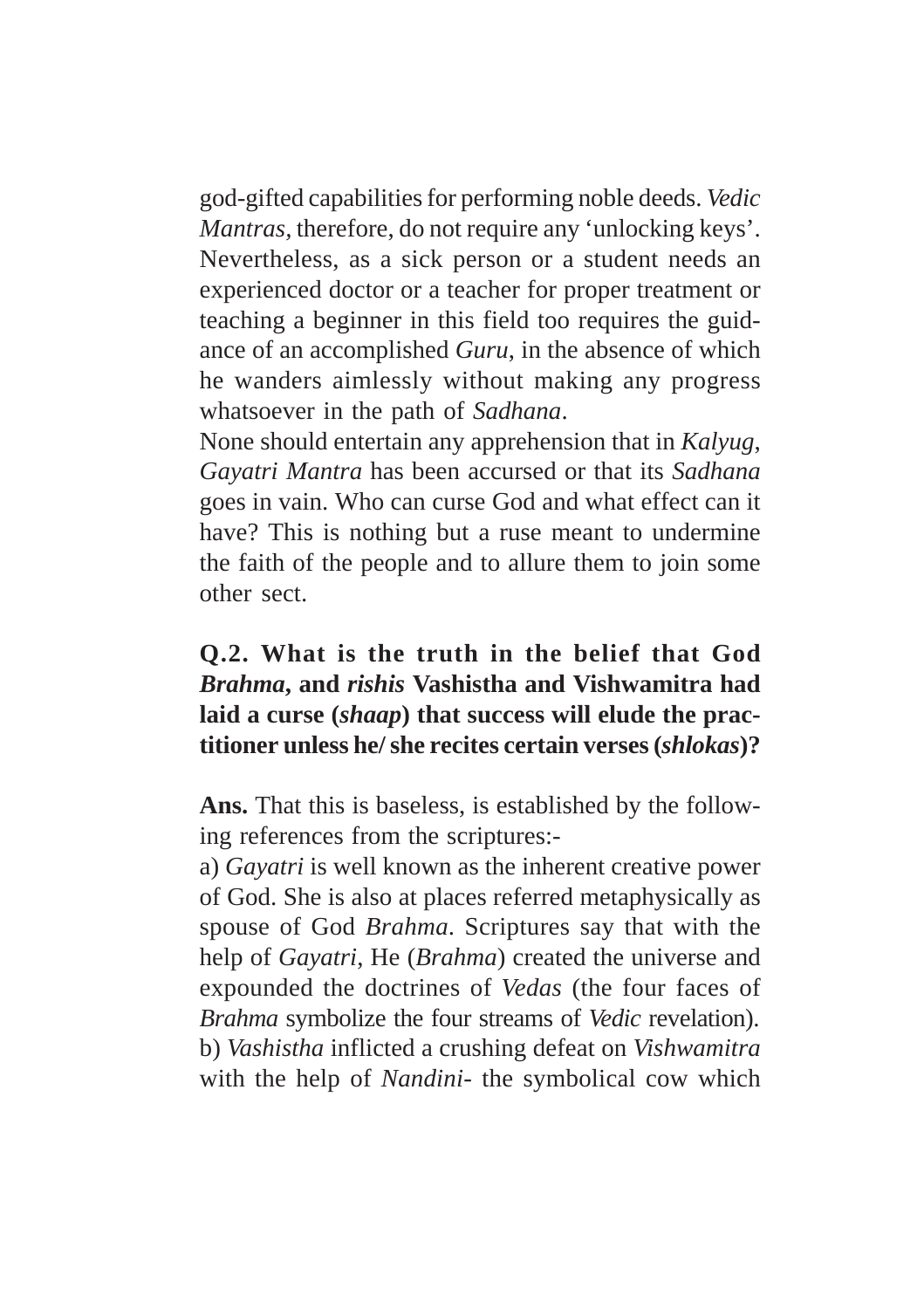fulfils all wishes and is regarded as the counterpart of *Kamdhenu* of heaven (*Swarg*).

c) To *Vishwamitra* goes the credit of untravelling the mystery of *Gayatri*. Not only he practised *Gayatri* for a very long period with strictest of self-discipline, and acquired immense occult powers therefrom, but also developed the expertise and methodology for invocation of divine powers through practice of *Gayatri Sadhana*.

From the aforesaid, it is evident that the great spiritual personalities of yore had used the power of *Gayatri* to fulfil their objectives. There is, therefore, no logic in assuming that they had cursed it and deprived other human beings of its fruits.

It appears that the feudal lords of the medieval ages, propounded their independent cults and to establish their own doctrines found it necessary to discredit the traditional practice of *Gayatri*. The concocted story of 'curse on *Gayatri*' was the easiest and simplest way of striking at the roots of faith and confidence of the masses. This could have been one reason behind this baseless assumption. Otherwise, who in this universe has the capability to put a curse on divine manifestations like the sun, clouds, air, lightening, the earth etc. *Gayatri* is, in essence, the primordial energy of the Almighty. Hence, all are free to utilize it without any restrictions or apprehensions whatsoever. At the most, the concept of the so-called "curse" may be symbolically indicative of the need for a *Guru* of the status of *Vashistha* and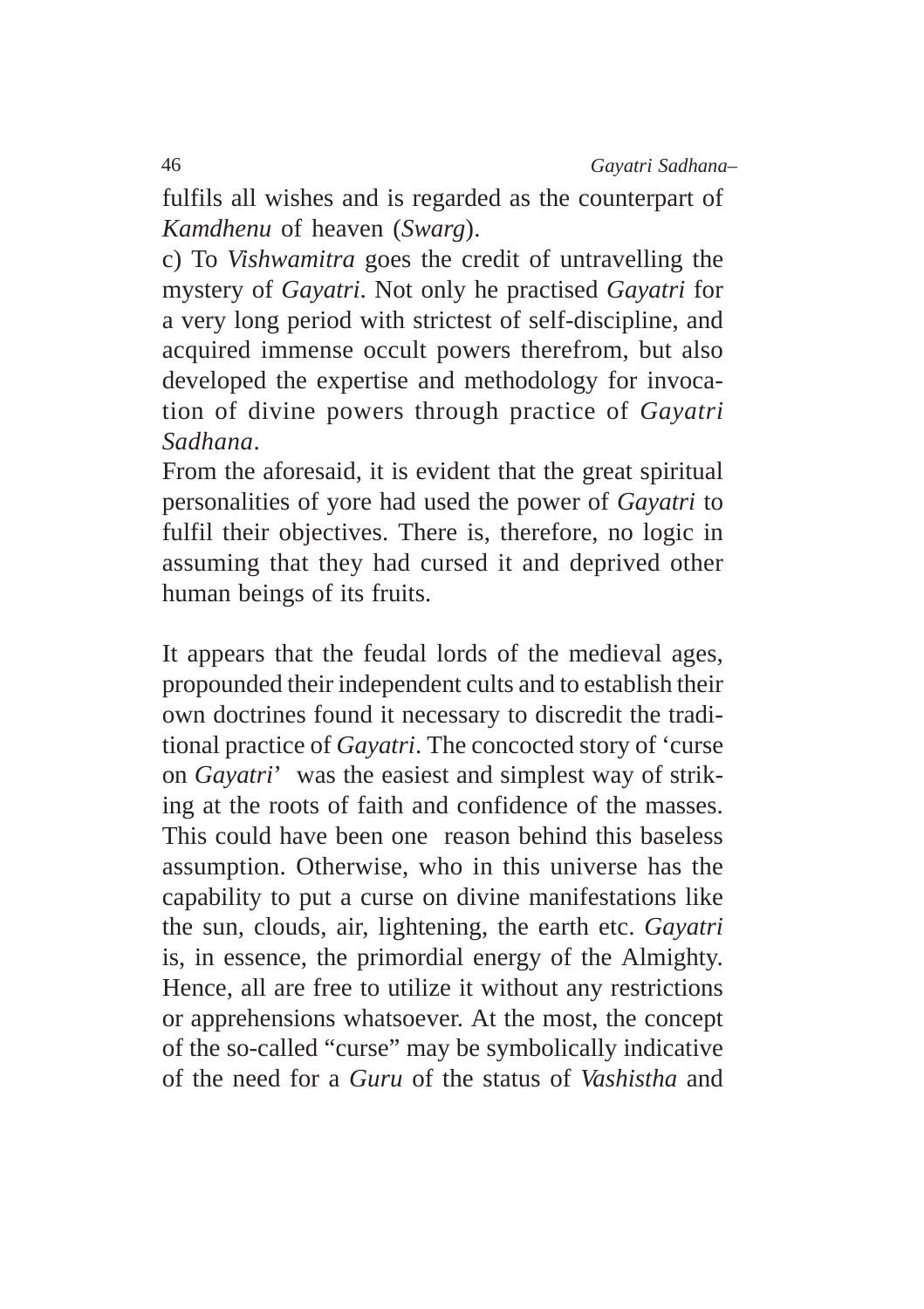## **Q.3. Is** *Guru* **mandatory for** *Gayatri* **worship?**

**Ans.** *Gayatri* is also known as *Guru*-*Mantra* i.e. to achieve a higher level of spiritual accomplishment, one needs an experienced *Guru* as a spiritual guide and protector. Let us draw an analogy from other fields. Some fields of learning require only books, whereas for others like music, crafts, etc. direct help of an expert is needed. Similarly, though the daily rituals of *Gayatri* worship are quite simple, for higher levels of achievement when the worshipper, (depending upon his own personal spiritual status acquired through previous births) faces several ups and downs, an experienced *Guru* is needed just as a doctor is required during treatment of a disease. Thus, though one can take up *Gayatri* worship without a *Guru*, initiation by a proper experienced *Guru* is advisable. An accomplished *Guru* (who had acquired spiritual mastery under the guidance of his own *Guru*) is necessary for receiving instruction and direction for accelerating one's spiritual growth. The spiritual evolution of the soul is a prolonged process continuing through countless cycles of births and deaths. Sought in a hurry, an inexperienced person posing as *Guru* may do more harm than good to the disciple.

## **Q.4. I have already taken** *Diksha* **(initiation) from a** *Guru***. Will it be proper for me to seek another** *Guru* **?**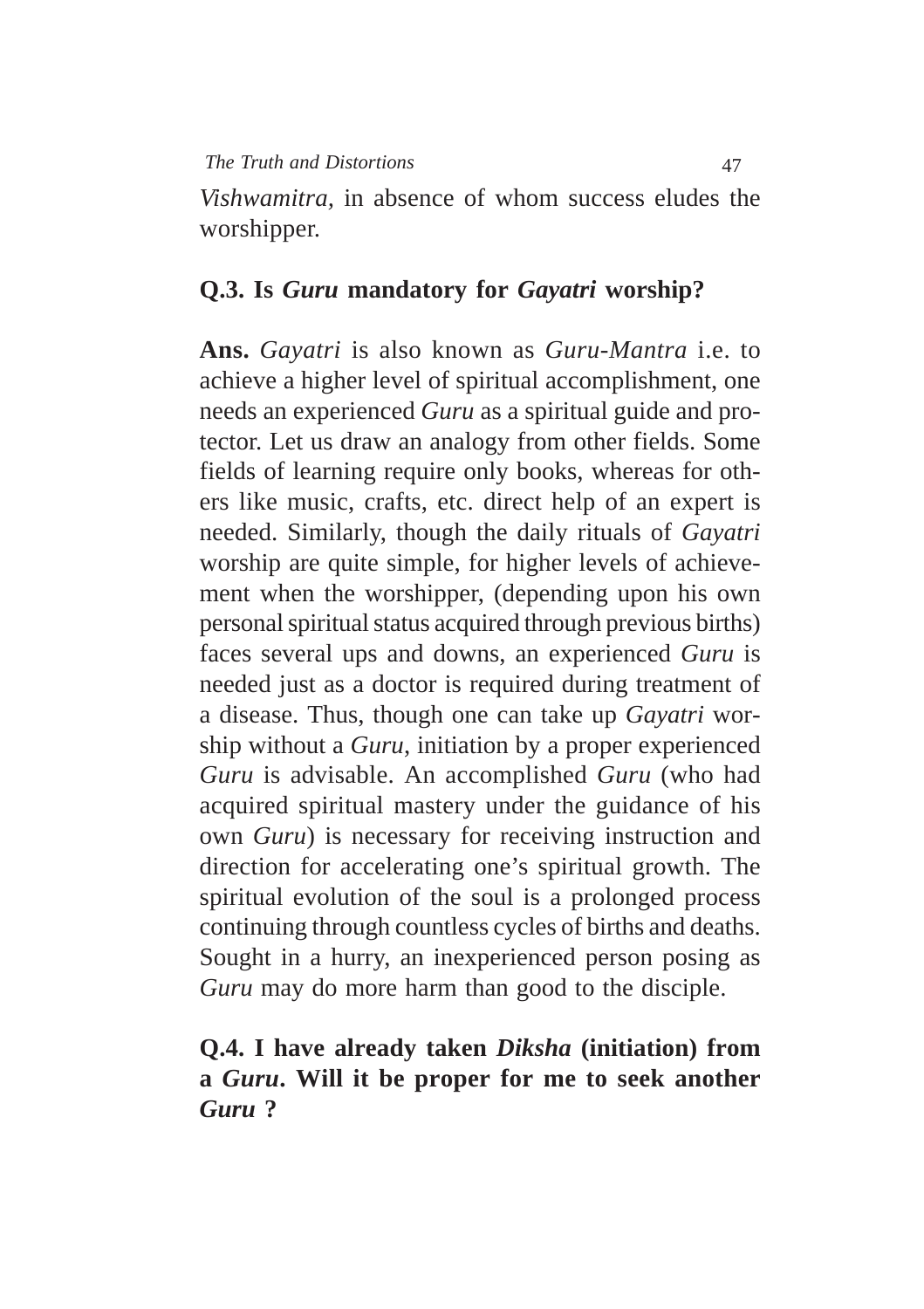**Ans.** There are no restrictions on choosing more than one *Guru*. It all depends on the type and level of achievement sought for. *Ram* had *Vashistha* as his family *Guru* and *Vishwamitra* for learning of martial and other branches of knowledge. *Dattatreya* is known for having twenty four *Gurus*. *Durvasa* was family-*Guru* of *Krishna* and *Brahaspati* was his *Guru* in respect of learning the specific branches of knowledge.

In schools, with the change in class, teachers also change. Village *Purohit*, *Teerth Purohit*, Family *Purohit*, *Dikcha Purohit*, *Sadhana Purohit* are all different. They do not contradict but supplement each other.

## **Q.5. Is audible chanting of** *Gayatri* **scripturally permissible?**

**Ans.** Some people say that *Gayatri Mantra* being a "secret" *Mantra* should only be whispered in the ear during initiation. This may apply to *Tantrik Mantras* but not to *Gayatri Mantra*. According to scriptures the *Ved Mantras* should be chanted loudly with tune or accent according to specified notation. Whispering is needed only for secrecy and it is done in seclusion in conspiracies. There is nothing in *Gayatri Mantra* necessitating such a secrecy.

Nowhere in the scriptures, audible chanting of *Gayatri* is forbidden. The tradition of whispering the *Mantra* in the ears of the person being initiated owes its origin to the vested interests of the dark middle ages, when a particular class of society amongst the Hindus claimed exclusive rights to *Gayatri* worship and its initiation in order to prove its superiority in spiritual matters. Noth-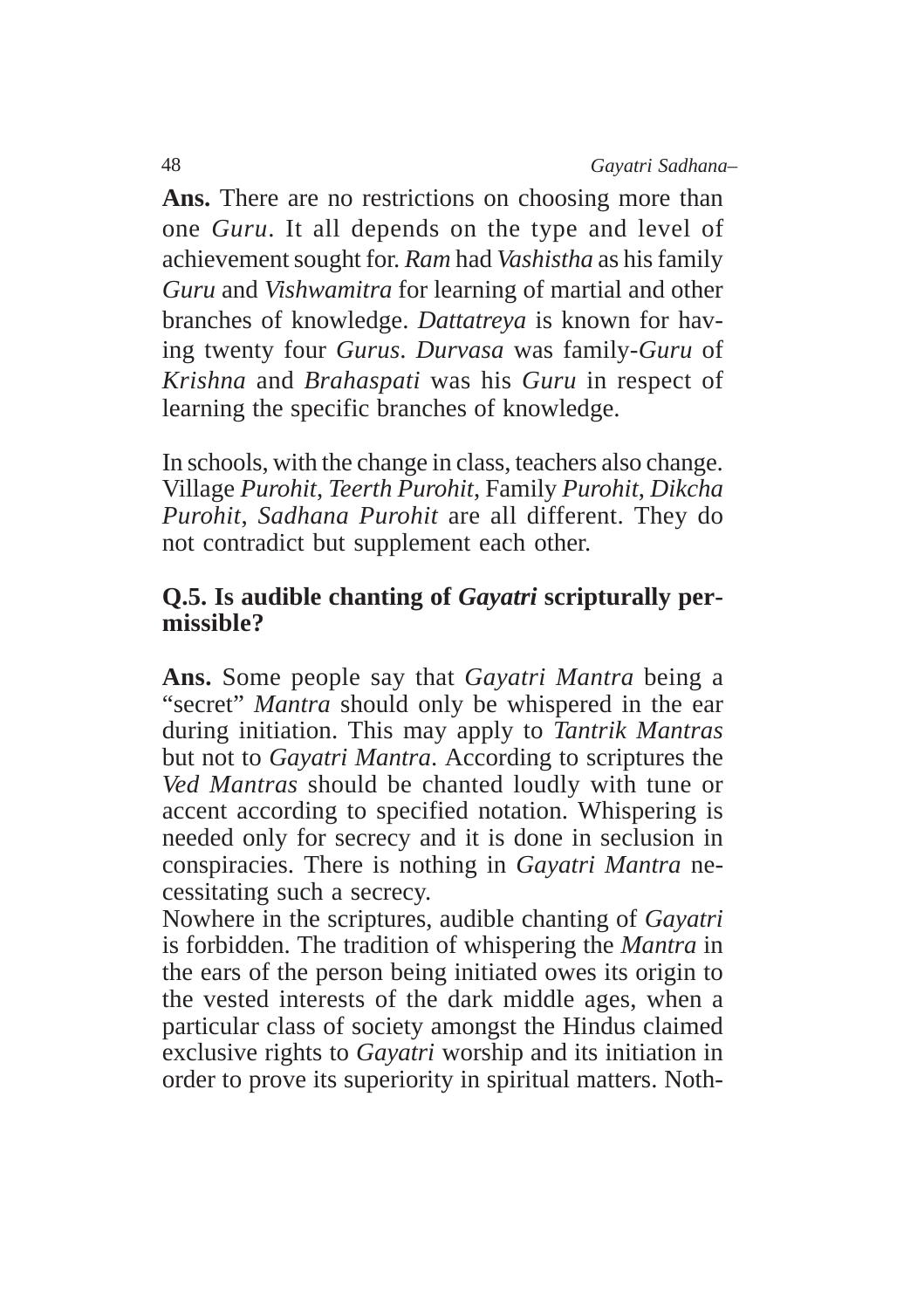ing can be more ludicrous than preaching secrecy and advocating intellectual proprietary rights on worship of God. (During the medieval period the Popes in Europe indulged in similar corrupt practices.) In fact, the scriptures clearly emphasize the need to rhyme the *Gayatri Mantra* . In *Devi Bhagwat* (11.3.11) it is mentioned that "Since it protects its singer, it is known as *Gayatri*". The '*Chandogyaupnishad*" (*Shankar Bhasya*) too confirms this assertion. The '*Niruktam*' says that since this *Mantra* was used by the *Devtas* for praying (*Stuti*), it came to be known as *Gayatri Mantra* (7.12). Besides, literally the word *Gayatri* is composed of two words- *Gai* and *Train*. In sanskrit *Gai* stands for 'To sing' and *Train* means 'to look after' or 'to protect', i.e. it protects the one who sings it.

Hence, arguments against audible chanting of this *Mantra* have no basis whatsoever.

Ordinarily *Jap* should be performed in such a way that throat, lips, tongue may go on moving but even a person sitting close by may not be able to hear. It is possible to have estimation of average time and number of *Japs* with the help of a *Mala*. Those who do not possess a *Mala* can estimate the number approximately with the help of time. Tulsi, Sandal-wood *Malas* are most appropriate ones for performance of *Jap*. For *Tantrik* applications *Rudraksh Malas* are used.

Ordinarily, words are pronounced by the movement of throat, palate, tongue, lips etc., According to spiritual science it is also mentioned that there are some subtle centres, channels etc. within the human body which vibrate along with utterance of words.

As soon as the key of a type-writer is pressed, there is a stroke on the paper and the particular letter is typed on it. The letters of *Gayatri Mantra* have been selected in such a manner that by utterance thereof spe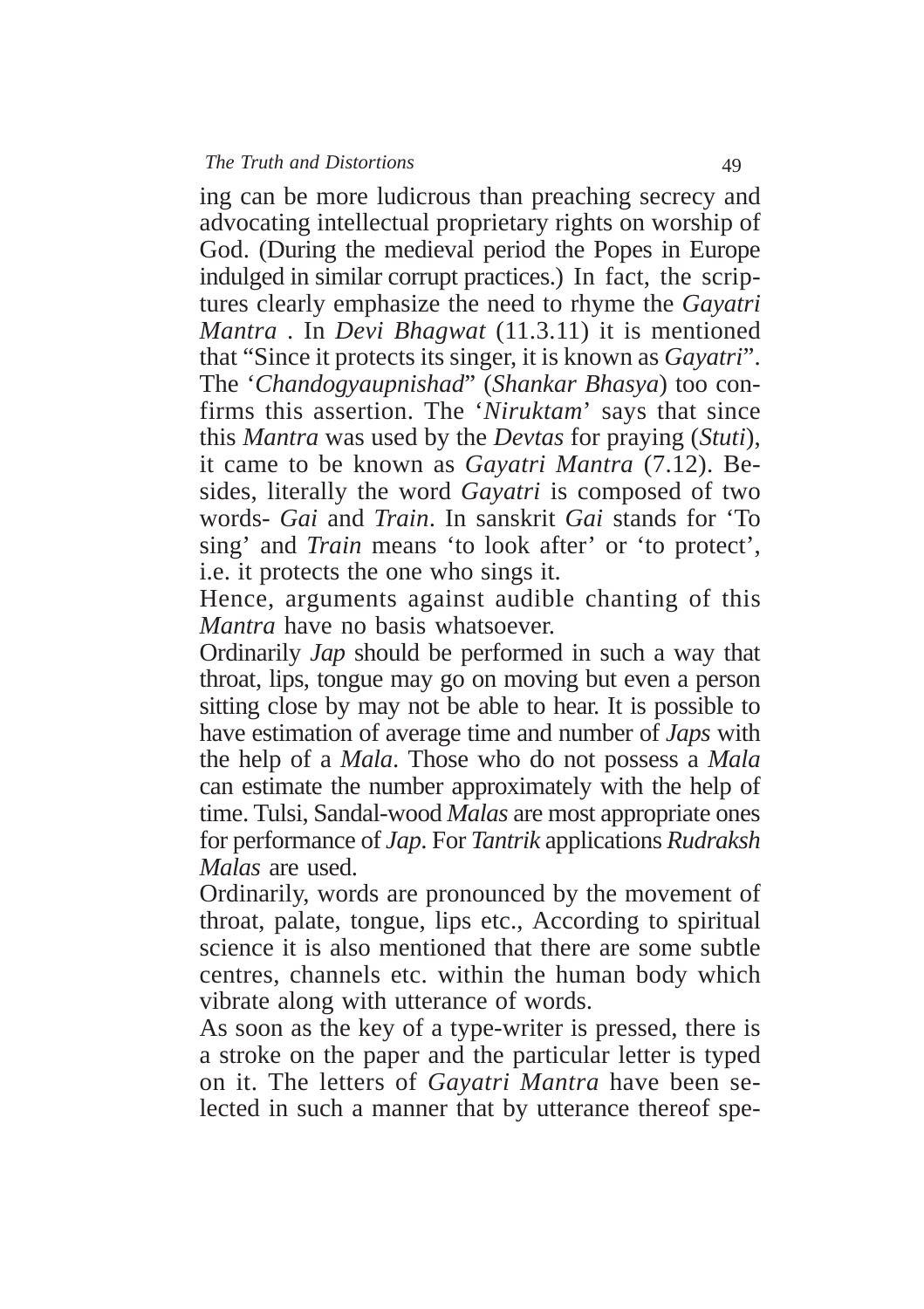cific ultrasonic sound waves are created and positive attributes of *Gun* (virtues), *Karma* (action) and *Swabhav* (nature) get activated. A *Sadhak* gains spiritually as well as materially by this *Sadhana*.

Mental *Jap* without moving the lips can be performed during illness or in a journey when a person cannot take a bath and during the period of *Sootak* when there is birth or death in a family. It can also be done while walking on a the road or lying on the bed at night.

\*\*\*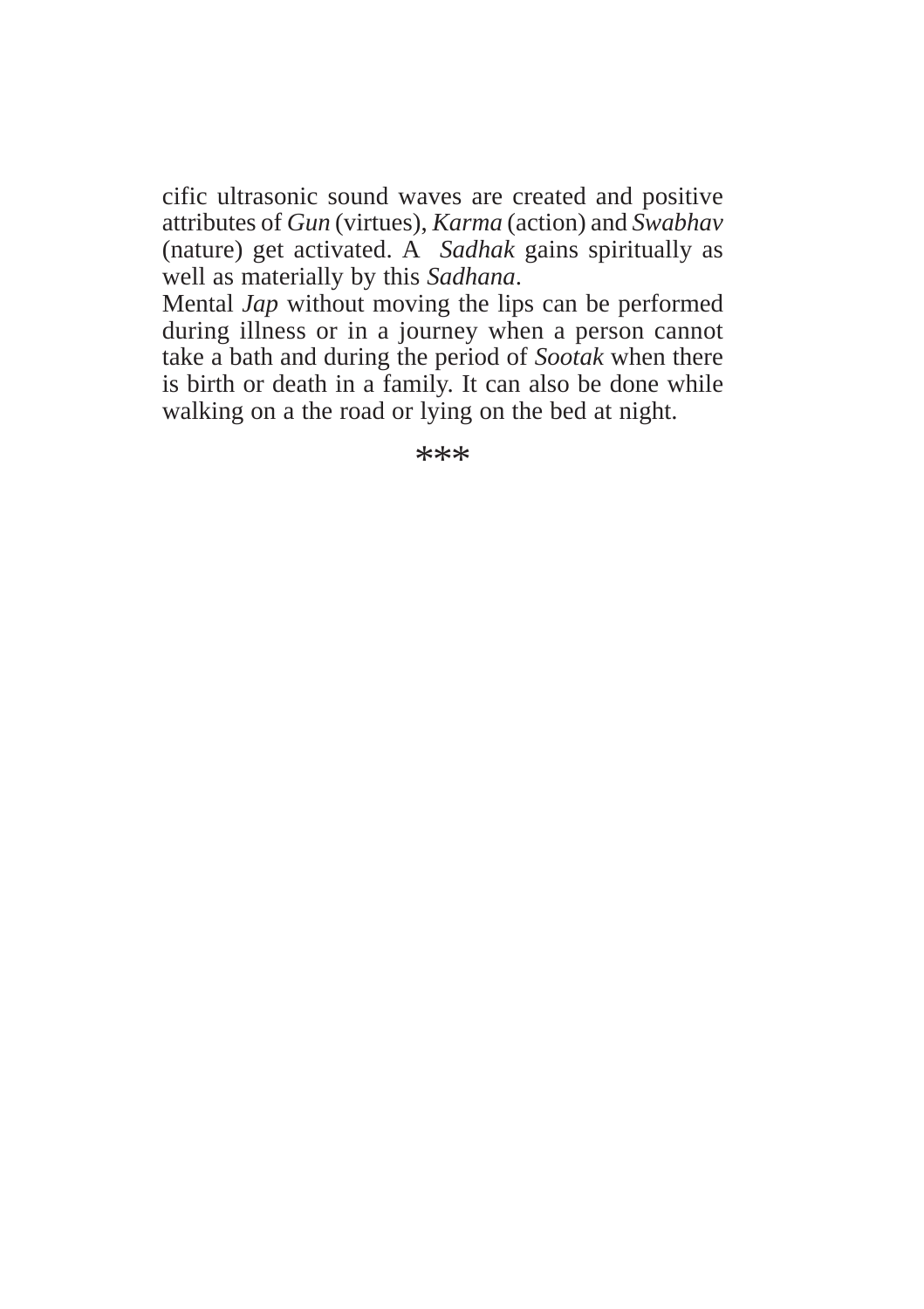## **PART -5**

## **QUERIES ABOUT** *JAP* **AND DAILY** *UPASANA*

## **Q.1. What is significance of correct pronunciation of the** *Mantra***?**

**Ans.** All *Ved Mantras* have a poetic composition (syntax) with specified musical notes. When a *Mantra* is recited acoustic vibrations surpassing ultrasonic frequencies are produced. These waves travel in an "extra-sensory telepathic medium" enveloping the cosmos and interact with the thought processes of all living beings. In order to strengthen the intensity of these waves, the *Gayatri Mantra* is recited in course of *Yagya*-*Havan*, on auspicious occasions and at the beginning of all religious ceremonies. Three different types of musical (phonetic) compositions are mentioned for the *Gayatri Mantra* in the *Vedas*. The one specified in the *Yajurveda* is recommended for the masses.

## **Q.2. What is the methodology of chanting of** *Mantra* **during** *Jap***?**

**Ans.** During the routine, solo *Jap*, the *Mantra* is pronounced in such a way that although there is a slight movement of lips, larynx and tongue, it produces a resonance inaudible to anyone except the worshipper. In a mass the *Mantra* is pronounced loudly in unison.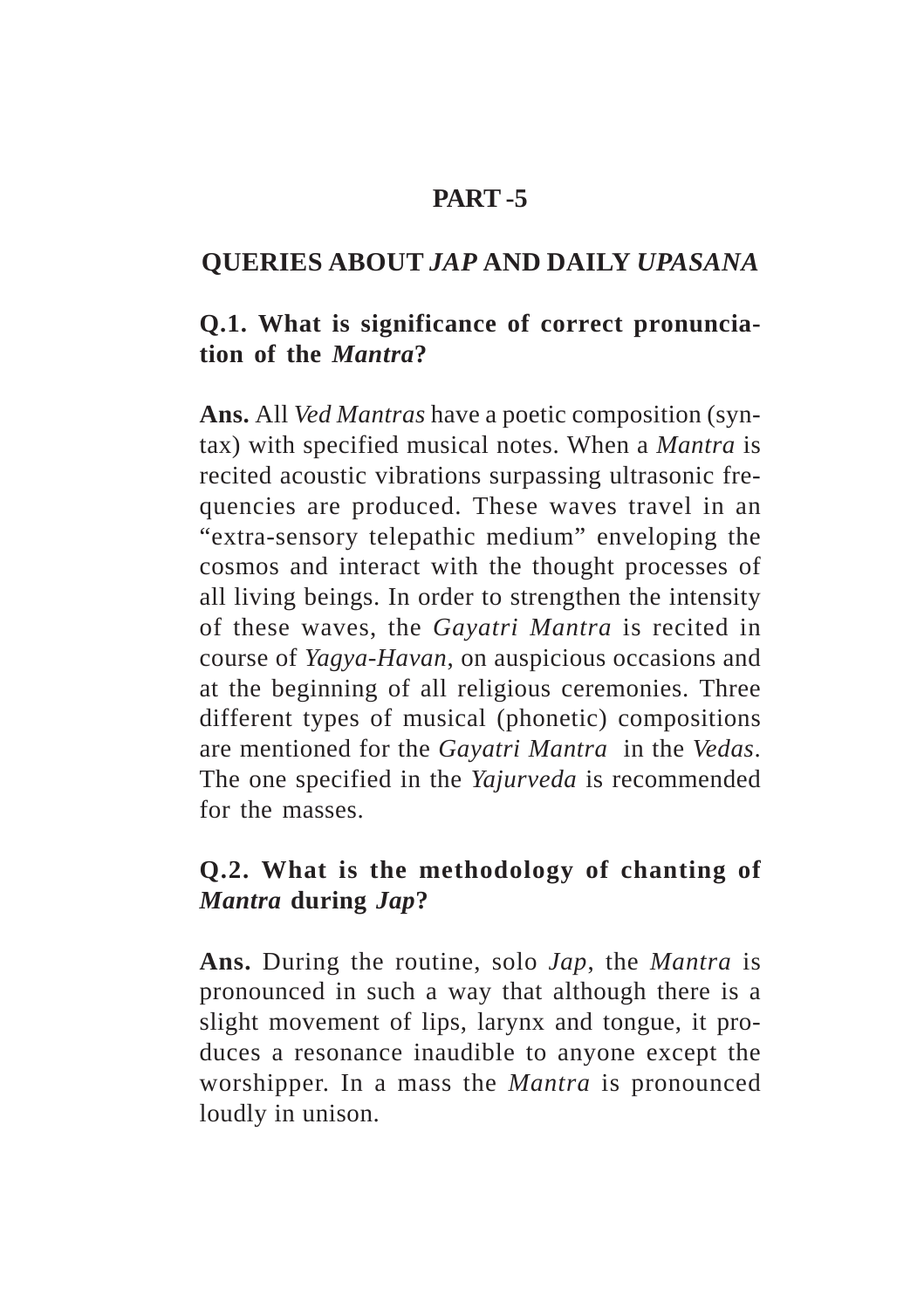# **Q.3. How is it possible for illiterate persons and children to do** *Gayatri Sadhana***, for whom the pronunciation of the** *Mantra* **is somewhat difficult?**

**Ans.** Illiterate persons who cannot utter *Gayatri Mantra* correctly, can perform *Jap* of *Panchakshari Gayatri* "*Om* bhoor *Bhuvaha* Swaha." If they cannot utter even these words correctly, they can perform *Jap* of "*Hari Om Tat*-*Sat*." This also serves the purpose of *Panchakshari Gayatri Mantra*.

# **Q.4. What is the most suitable time of the day for** *Upasana***?**

**Ans.** *Brahm Muhoort* i.e. an hour before sunrise in the morning, and just before sunset in the evening to an hour thereafter bring forth maximum result. During day *Upasana* may be carried out any time according to one's convenience. Although a fixed routine in timings is recommended yet it is not mandatory. As a matter of fact, mental *Jap* may be carried on even while walking, travelling or lying on the bed. (The movements of lips, vocal chord and tongue are forbidden in the latter case.)

# **Q.5. Is** *Gayatri Jap* **permissible during night time?**

**Ans.** Sages had advised *Jap* during the day-time for two reasons. One: the nights are meant exclusively for rest. Any activity during the night (including *Upasana*) is likely to affect one's health.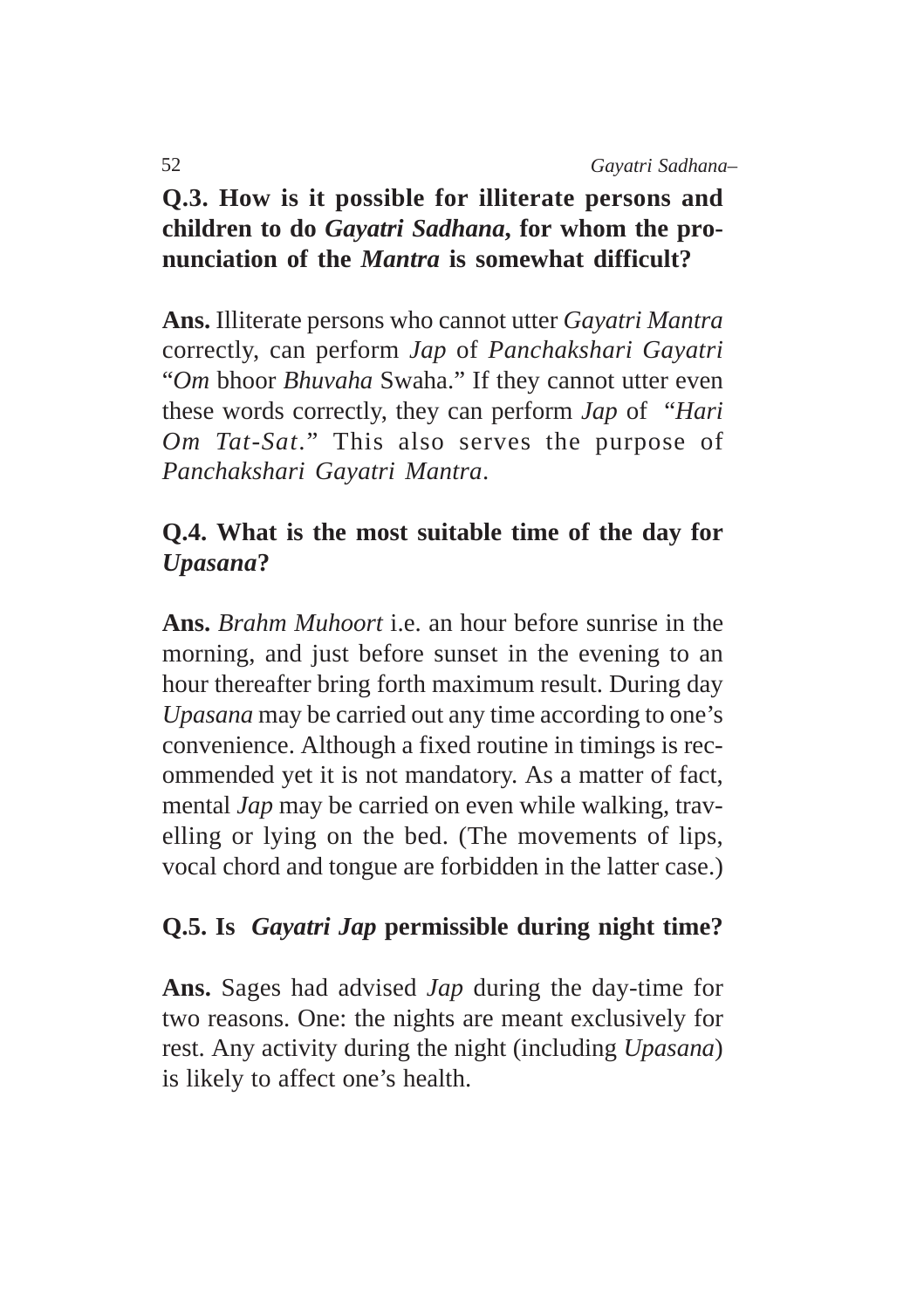Two: since Sun is the deity of *Gayatri*, the radiations from the Sun are readily obtained from sunlight during day. Nevertheless, *Upasana* during the night is not a taboo. One may choose his own convenient time for *Jap* without any apprehension regarding the procedure.

# **Q.6. Is** *Jap* **permissible along-with other activities?**

**Ans.** One may perform *Jap* even while walking or without taking a bath or during other physical activities. On such occasions, however, it should only be a mental process without movement of lips, larynx and tongue. Instead of taking the help of a rosary, a clock may be used for keeping a count.

# **Q.7. Should one deliberate on the meaning of the** *Mantra* **during the** *Jap***?**

**Ans.** As regards contemplation on the meaning of *Mantra* during the *Jap*, it is recommended that one should only meditate on the deity during *Jap*. The practical difficulty in thinking about meaning of *Mantra* at the time of *Jap* is that it takes time to form imaginary pictures in accordance with the meaning of every word and during this time *Jap* cannot be interrupted. *Jap* should be continuous, uninterrupted and non-stop like the flow of oil. Of course, the meaning of *Gayatri Mantra* should be thoroughly understood. If it is sought to form imaginary pic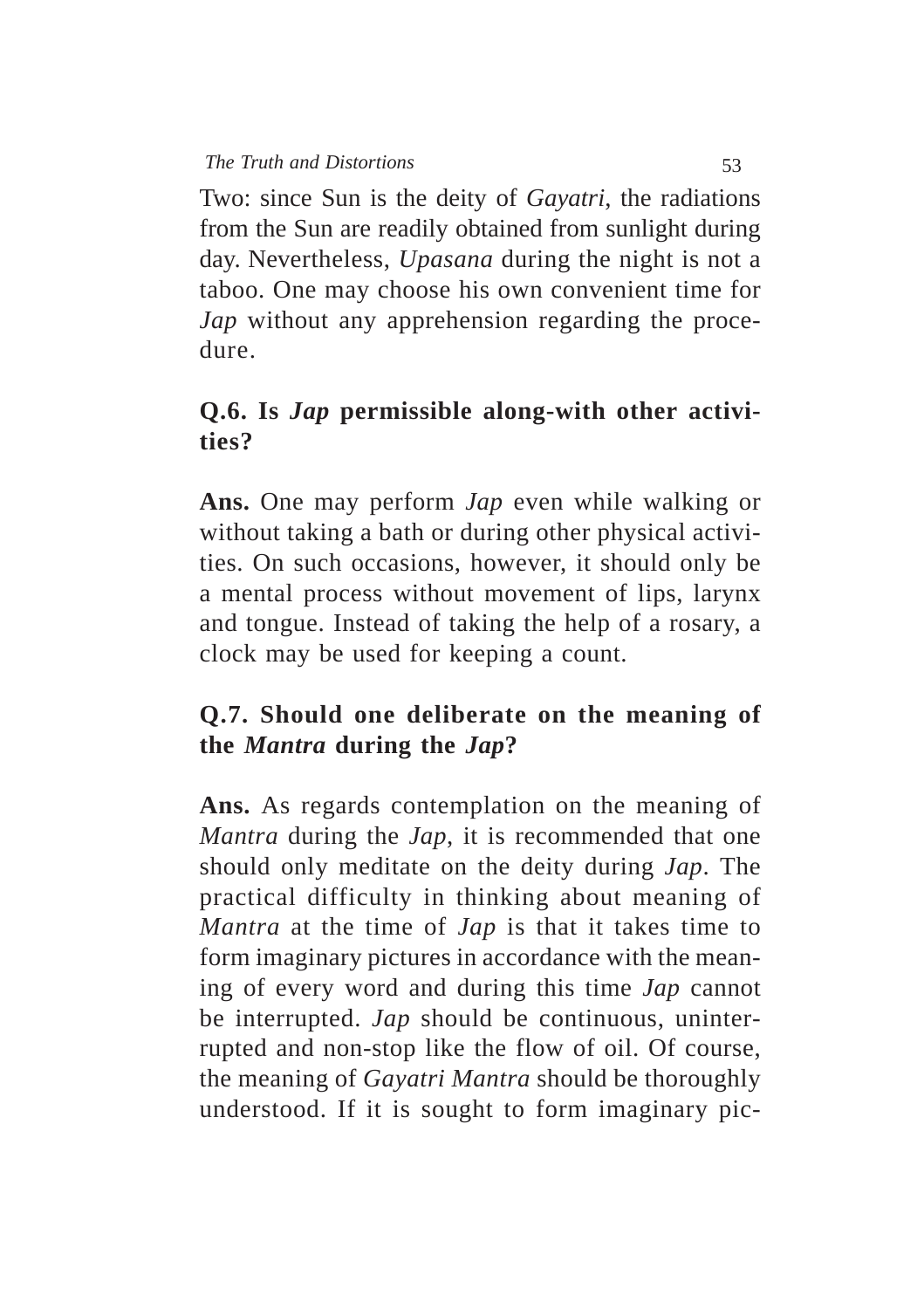tures of the meanings of different words, this can conveniently be done at some other time but not with *Jap*.

## **Q.8. Is taking a bath essential prior to** *Jap***? What should one wear during the** *Jap***?**

**Ans.** It is more appropriate to sit in front of an altar after taking bath, wearing clean clothes and perform worship in the morning with due salutations and reverence. It keeps the mind happily steady and helps in its concentration. But when duty hours are odd, a person is sick or where it is not possible to arrange for water, one can perform mental *Jap* without the help of *Mala*. Scriptures recommend cleanliness of body and clothes as a pre-requisite for any religious practice or worship. Since a routine of wearing freshly-washed clothes during each session of *Upasana*, is to be maintained, one is advised to be clad only in a two-piece garment, one each for covering the upper and lower parts of the body e.g. *Dhoti* - *Dupatta*. However, for protection against cold an additional under-garment can be worn.

Though the pundits prescribe cleanliness of body and clothes, it is not considered mandatory for all occasions. Situations may arise when the worshipper finds it difficult to adhere to this rule strictly. Under such circumstances, one should not discontinue the routine of worship. Otherwise, the aspirant is totally deprived of even the partial benefit. Besides cleanliness, the objective of these preparatory rituals is to help the worshipper in getting rid of lethargy. A sick or weak person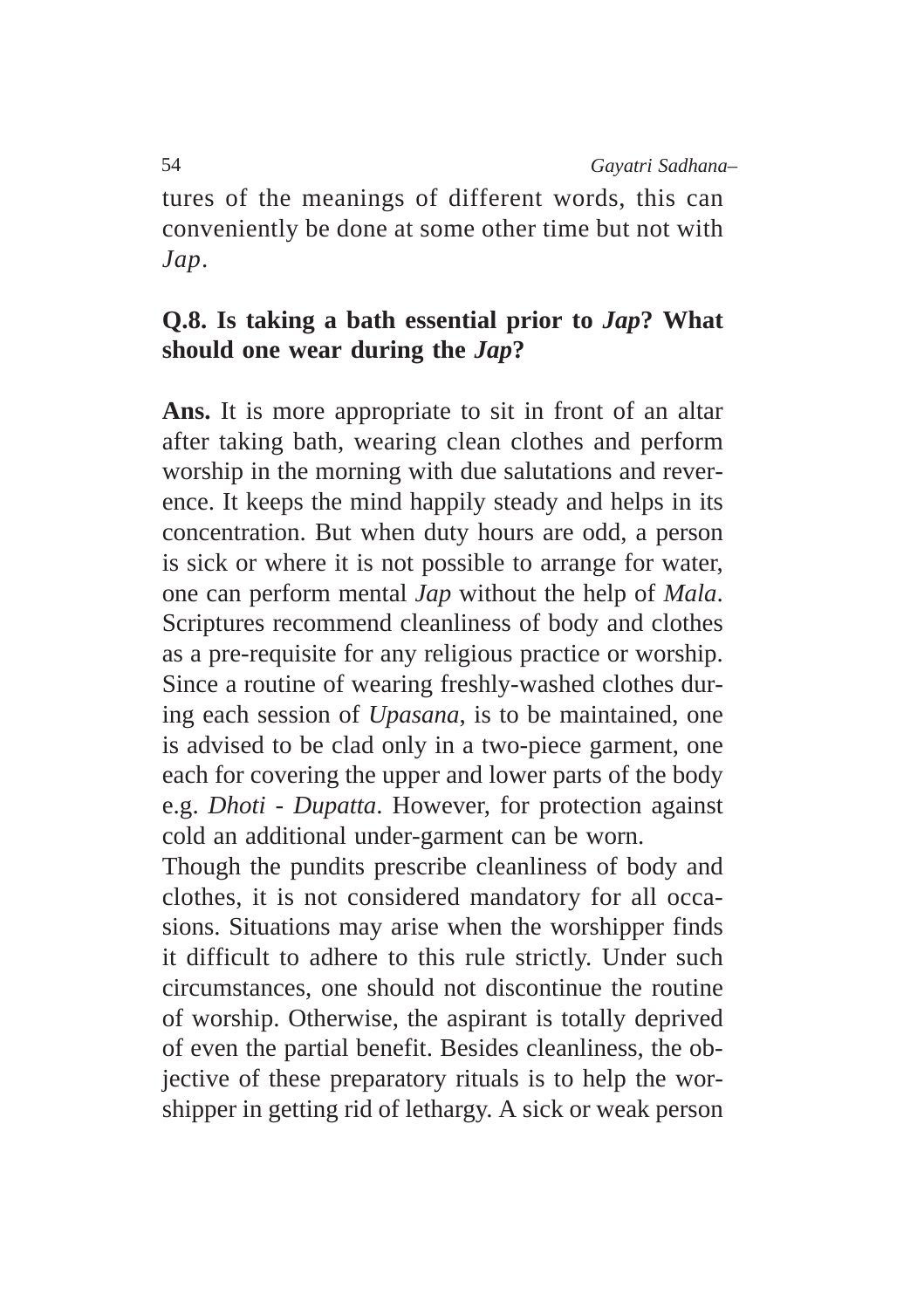may wash his arms, feet and face, or if possible wipe the body with a wet cloth.

Woollen or silken clothes do not absorb dirt and perspiration to the extent cotton wears do. Nevertheless, these too require cleaning at certain intervals. Since, now-adays silk is obtained by boiling live silk worms, silk wears are no longer considered appropriate for a spiritual practice. These are not recommended for *Upasana*. The same holds true for animal hides. The ancient sages used hides of animals who died a natural death. This is no longer true. Animals are being killed for their hides. Now-a-days a variety of other floorspreads (woollens, synthetics) are available ,which may be used; and cleaned by washing or through exposure to sun from time to time.

# **Q.9. On what should one concentrate during** *Upasana***?**

**Ans.** Those believing in Divinity 'with form' (*Sakar*) are advised to concentrate on an idol or picture of *Gayatri*, whereas those having faith in formless God (*Nirakar*) may concentrate in the central, part of the sun, all the while imagining that the ethereal solar energy is permeating and purifying the trio of, physical (*Sthool*) subtle (*Sooksham*) and causal (*Karan*) bodies of the *Sadhak*). During *Upasana*, it is necessary to concentrate one's thoughts exclusively on the deity. Persistent attempts should be made to restrain thoughts from wandering. Extraneous thoughts should not be allowed to enter the mind.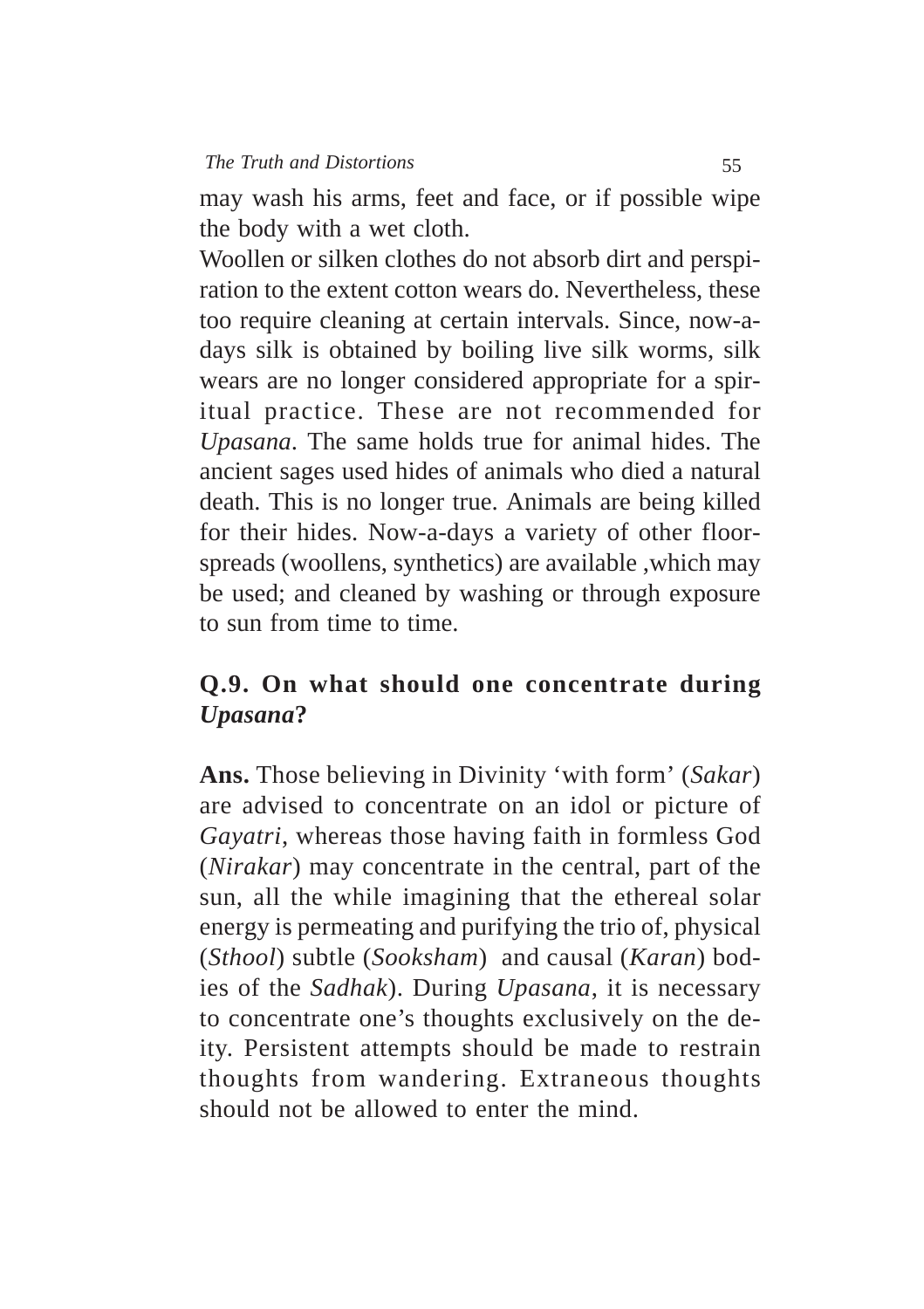## **Q.10. How does one meditate on** *Savita***?**

**Ans.** Spiritual tradition in India considers *Gayatri* as the most powerful medium for invocation of *Savita,* the omnipresent cosmic energy of God operating the natural functions in the animate beings (flora and fauna) and in the inanimate objects (e.g. as fission and fusion, magnetism and gravity in planets and stars). Since this energy is manifestly (visibly) received all over this planet through solar (and invisible stellar) radiations, it is logical to consider the Sun as the representative of *Savita*. Experience shows that there is maximum absorption of this energy at dawn.

While meditating on the rising Sun, the devotee has the advantage of interacting with *Savita* with each of his/ her three bodies. The physical body (*Sthul Sharir*) is conceptualised as being purified by permeation of solar energy through the millions of pores in the body. The process of conceptualisation as *Savita* interacting with the subtle body (*Sukcham sharir*), purifies the "Ideosphere" and deeply meditating about integrating one's individual identity with the cosmic existence of *Savita*, the devotee interacts through the causal Body (*Karan Sharir*). (Ref. *Upasana Ke Do Charan - Jap Aur Dhyan*).

**Q.11. How can one derive maximum benefit from daily** *Gayatri Upasana* **during mornings and evenings?**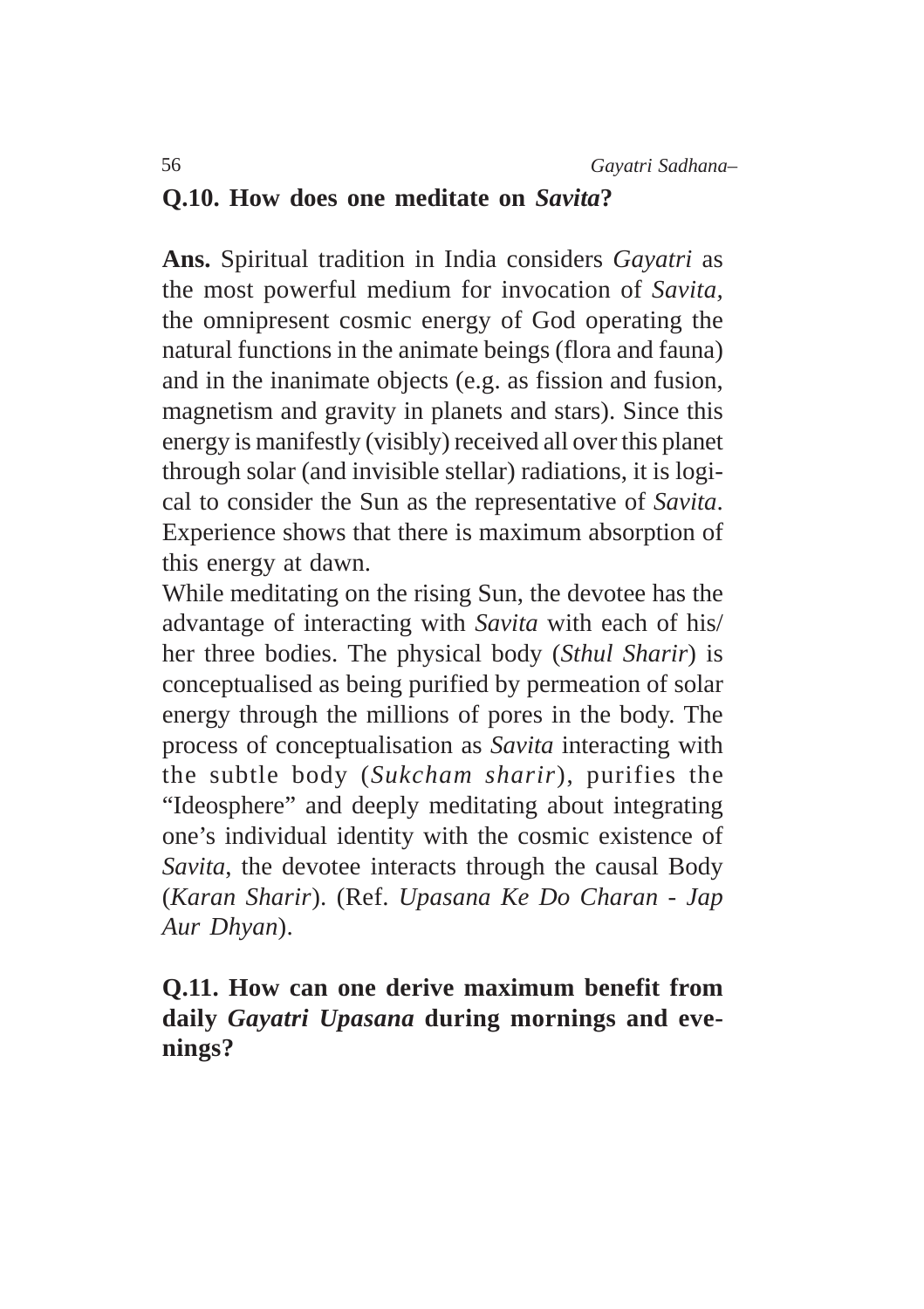**Ans.** Regularity in morning and evening *Gayatri Upasana* must be strictly adhered to. Although total involvement and concentration are essential ingredients of *Upasana*, this alone is not enough. For keeping good health, one is required to perform a minimum amount of manual labour to digest and assimilate the meals taken during the day. Likewise, to reap the fruits of worship, it is essential to adopt *Upasana* and *Sadhana* simultaneously.

To integrate *Upasana*, and *Sadhana* one is required to instill maximum degree of faith (*Nistha*) in *Upasana*. *Nistha* is reflected as steadfastness in keeping one's words and maintaining discipline and regularity in habits. Incorporation of *Nistha* in *Sadhana* enhances steadfastness, which in turn provides strength to the inherent power of resolution and sufficient spiritual strength. The cumulative effect of these attributes helps and inspires the *Sadhak* in adopting a strict self-discipline which is called *Tapascharya*. For *Anusthans*, these attributes are particularly essential. If these attributes are incorporated in the day to day routine of worship the level of *Sadhana* rises to that of an *Anusthan*.

## **Q.12. How can I raise the level of my day-to-day** *Upasana* **to get the benefit of** *Anusthan***?**

**Ans.** It requires five hundred thousand *Japs* a year at the rate of 15 *Malas* per day. *Sadhana* of this type is known as an *Abhiyan Sadhana*. Although this number is achievable simply by 15 cycles of *Mala* each day, it is customary to supplement it with two '*Laghu*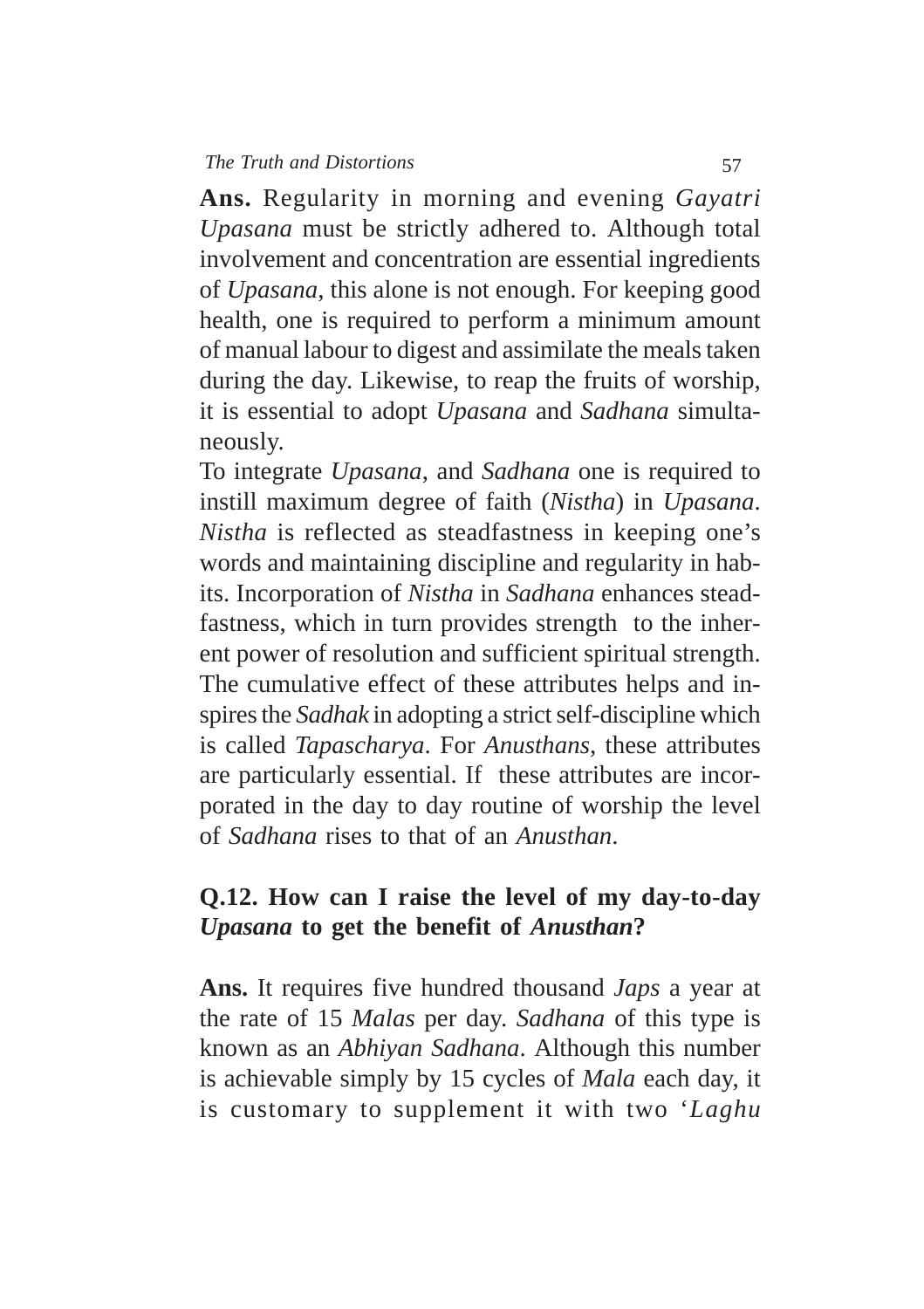*Anusthans*' of twenty four thousand *Japs* each during *Navratari* which falls in the month of *Chaitra* (15th March to 15th April )and *Ashwin* (15th August to 15th Sept.). Even otherwise, this practice is commonly followed by all *Sadhaks*. Additional *Sadhana* during *Navratris* (nine auspicious days occurring twice a year) further adds to the benefits of *Abhiyan Sadhana*. **Q.13 What are the rules of** *Abhiyan Sadhana***?**

**Ans.** The basic rules of *Abhiyan Sadhana* are given hereunder:-

**(a) The time of commencement:** All days are considered auspicious for initiating a good work. However, for this purpose a *Parva* (religious auspicious period) would be the best choice. Amongst the auspicious festivals, one may choose days like *Basant Panchami*, *Guru Poornima*, *Gayatri Jayanti* etc. As regards of "*Tithis*", *Panchami*, *Ekadashi* and *Poornima* are considered auspicious and amongst the days, *Ravivar*, (Sunday) *Guruvar* (Thursday) are the best suited.

**(b) Self control (***Samyam***):** Involvement in *Upasana* should be a gradual process. In the beginning one attempts to adopt regularity in practice by doing a minimum number of *Malas* each day at a fixed convenient time. The same is true about other restrictions of selfcontrol. In the beginning one may follow these on Thursdays. Later, if it is possible to adopt these selfcontrols for longer periods, greater benefits accrue. The basic rules of the *Sadhana* are the same as for any other *Anusthan*. Fasting (Half or full day), abstention from sex, self service, *Titikcha* (Tolerance of heat and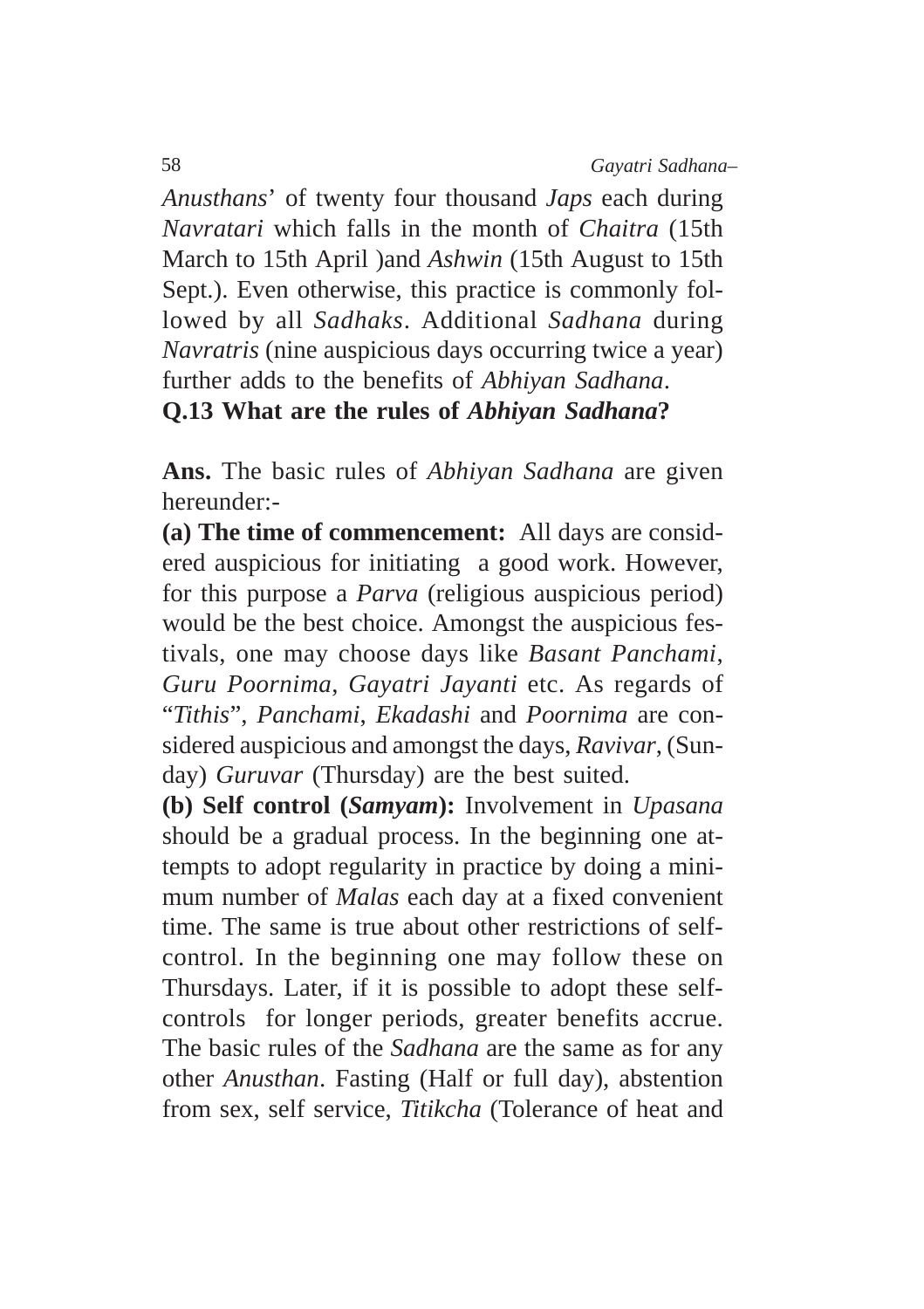cold of natural weather cycles with minimum necessities) are adopted at least on Thursdays. During any form of fasting, mentioned earlier, refraining from unnecessary chattering and abstention from sex are must.

**(c) Fasting :** For food, liquid diets like milk, buttermilk, fruit juices etc. are the best. Otherwise, one may depend on vegetables. Even if this much is not possible only one meal may be taken each day. It should, however, be free of salt and sugar (*Aswad vrat*).

**(d) Keeping silent :** One aspect of control on tongue is through the control on taste. The other is by balanced and cultured speech. To adopt it, one has to get rid of the old habits of intemperate utterances. Maintenance of silence creates the ground for the change in speech habits. For a working man, it is difficult to keep quiet throughout the day. Nevertheless, it should not be difficult to find out two hours in the morning or at any other convenient time during the day for keeping silent. During the duration of silence, one should do an introspection (*Manan*) to identify one's weaknesses, vices and bad habits and think of ways to get rid of them. The void thus created should be planned to be filled with good constructive habits (*Chintan*).

Thus, refraining from speech does not simply mean keeping quiet anywhere. Seclusion is also necessary, where no communication is needed even through signs and gestures. **(e) Sex abstinence :** Amongst all physical activities of entertainment, overindulgence in sex has the most disastrous consequences. One has to pay heavily for the sexual acts during which vital life force is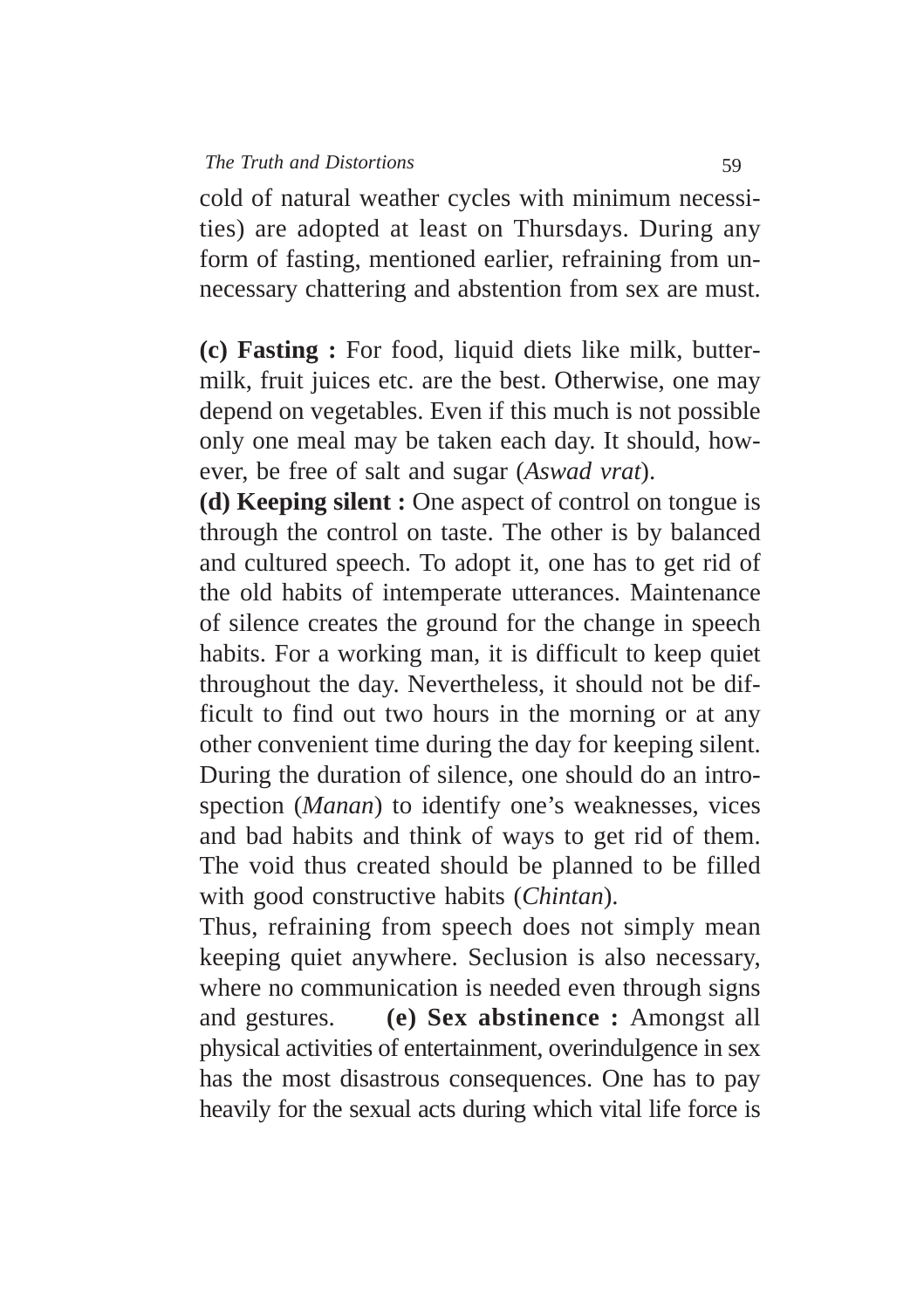drained out of the human body, making one progressively weaker spiritually. On Thursdays, therefore, it is advised not only to refrain from sex but also avoid thoughts and actions arousing sexual impulse.

The above five principles are adopted on Thursdays only symbolically. The objective is to train oneself in self-control in day to day living so that one may ultimately persevere to follow them throughout life.

# **Q. 14. What is the purpose of self-control in** *Abhiyan Sadhana***?**

**Ans.** *Tap* is meant for conservation of life-force and utilising it for elevation of soul to higher levels of consciousness. The three outlets through which about 80% of this vital force continues to leak out of human body are: indulgence in delicious food, intemperate utterances and sexual distractions and actions. The moment these are controlled, the doors to progress open.

Self-control, however, does not simply mean control on sensory organs and the thought process. The field of self-control encompasses control on misuse of all types of resources. For instance, one is advised to utilize each and every moment of life judiciously right from leaving the bed in the morning till one falls asleep. Other self-controls are maintenance of balance in physical labour, honest earnings i.e. taking a livelihood based on just and lawful means of production and expenditure of earnings for noble purposes. Amongst all these, control on sensory organs is of prime importance.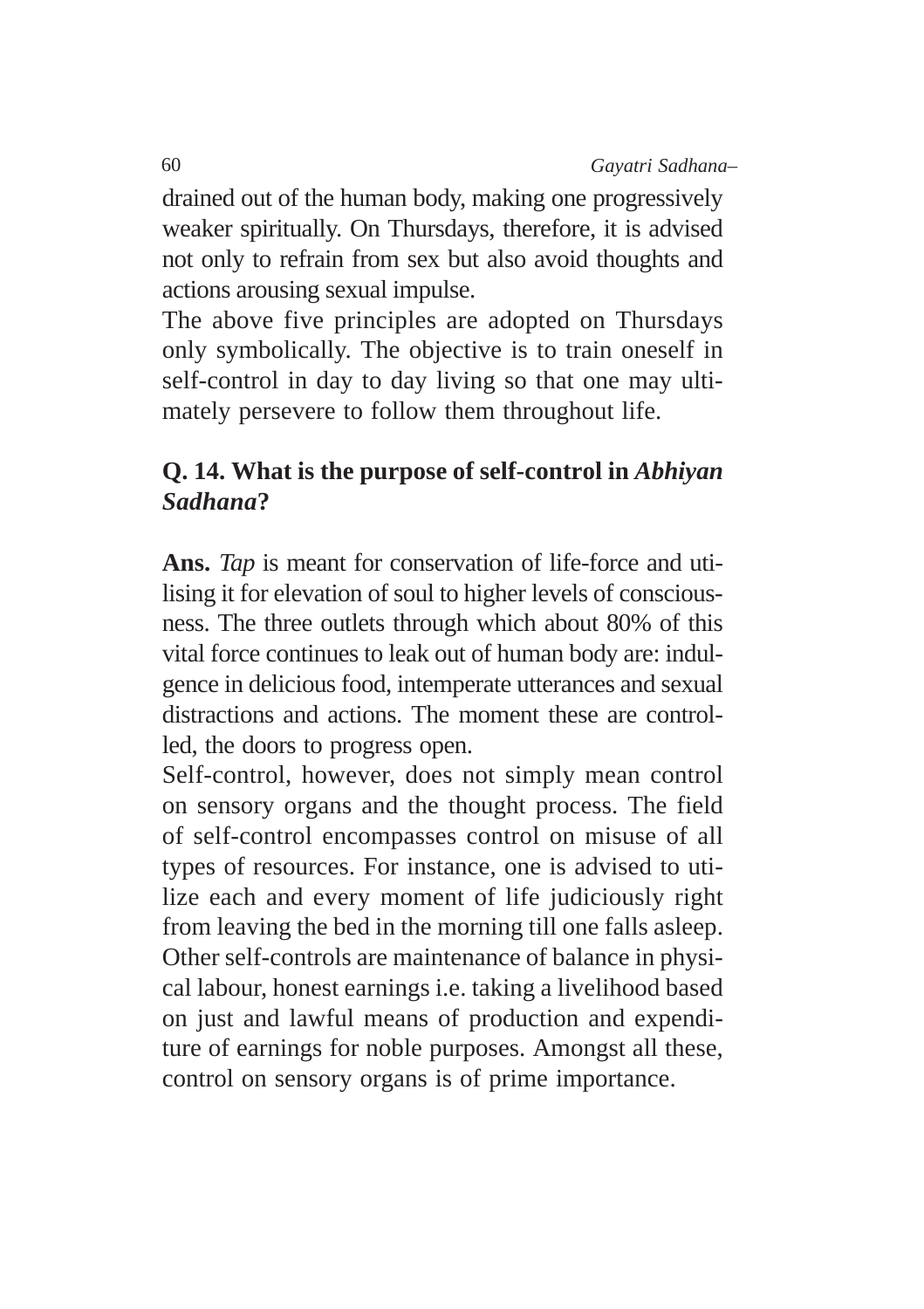#### **Q.15. What are the rules of** *Akhand* **(unbroken)** *Jap***?**

**Ans.** *Akhand Jap* is performed on special auspicious occasions like *Gayatri Jayanti*, *Guru Poornima*, *Vasant Panchami* etc. There are two ways of doing it. It may be performed either for twenty-four hours or between sunrise and sun-set. During the visibility of the sun (day-time) a vocal mass chanting with rosary may be performed. The time of beginning and end of an *Akhand Jap* should be the same in the forenoon and afternoon. When it is meant for twenty-four hours, the period involved includes a day and night in equal proportion. Traditions permit a vocal chanting during the day and mental *Jap* in the night. Wherever this procedure can be conveniently adhered to, it may be adopted. Otherwise, mental *Jap* is generally more convenient for the sake of uniformity. *Dhoop*-Deep should be kept continuously burning during the period of *Jap*.

# **Q.16. What to do if there are disruptions during** *Jap***?**

**Ans.** If one is required to go to toilet in between a sessions, the *Jap* can be resumed after cleaning of hands and feet. Taking bath after each such disruption is not necessary. On sneezing, passing of wind, yawning etc., purification is achieved by taking three *Aachmans*.

## **Q.17. What are the restrictions on** *Upasana* **during the inauspicious days (birth or death in family etc.)?**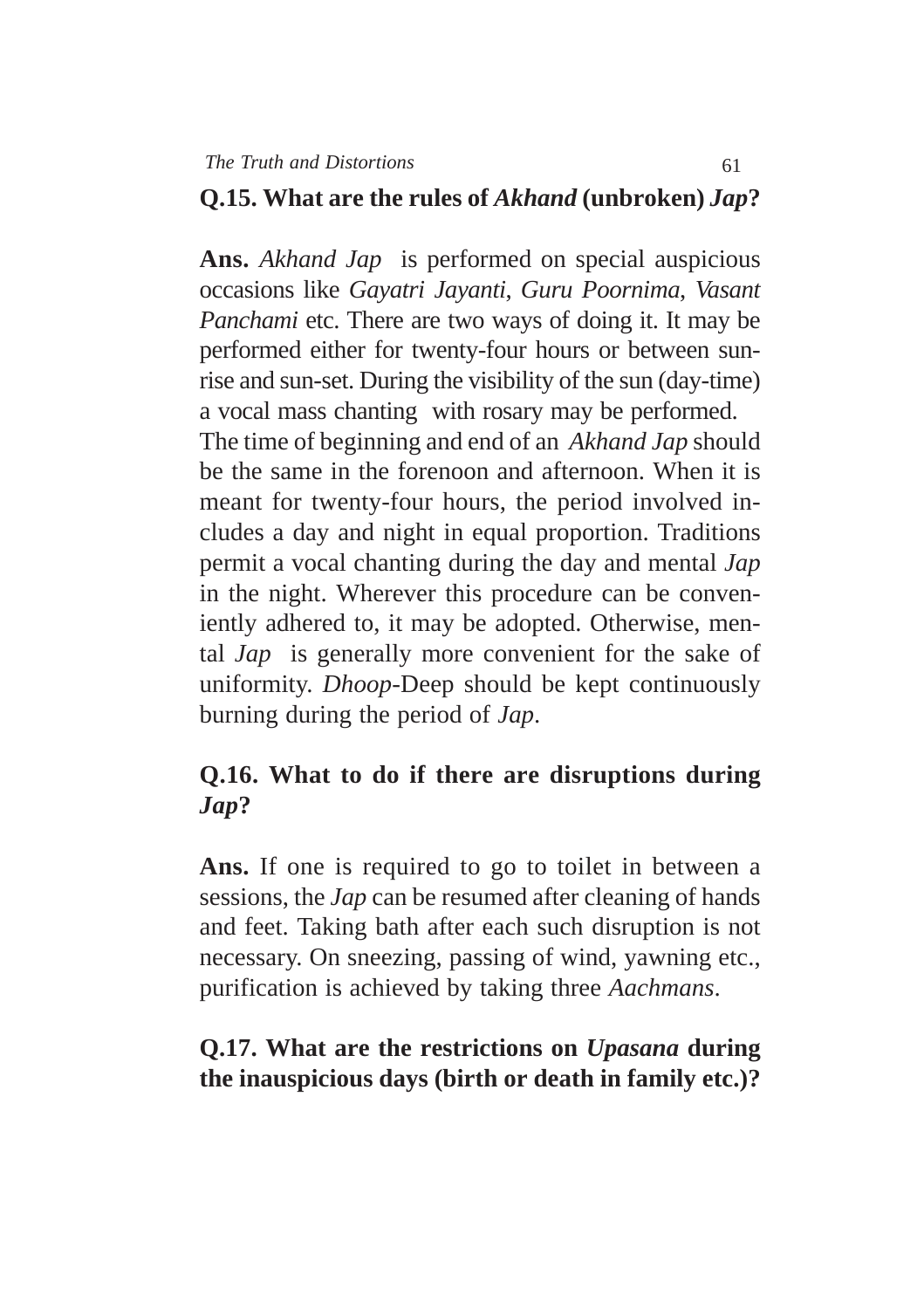**Ans.** On such occasions, although regular chanting of *Mantra* with rosary and standard rituals are forbidden, mental *Jap* and meditation may be done. The objective is two-fold. On the one hand, it protects the devotee from mental and physical exertion, On the other, a quarantine (*Sootak*) has to follow this rule. Members of such families should avoid touching the idols of the deity, rosary, implements of *Sadhana* etc. and do only mental recitations of the *Mantra*.

# **Q.18. Should women discontinue** *Upasana* **during menstrual periods?**

**Ans.** While undergoing menstrual cycles, women are both mentally and physically under exertion. Besides, they are unable to maintain the required degree of physical cleanliness. As such, they are recommended to do mental *Jap* only. This rule is also applicable to other states of cleanliness (when there are discharges through sweat, nose, eyes, boils etc.). Proper cleanliness is a pre-requisite for any spiritual exercise.

# **Q.19. What is the posture recommended for turning the rosary (***Mala***) during** *Jap***?**

**Ans.** 1. For *Jap*, select a secluded, noiseless place beneath a tree, in a temple, or at the bank of a river. 2. Be seated in an upright position with crossed-legs (*Sukhasan*) or on a raised platform if there is some discomfort on sitting on ground. For sitting use a cot-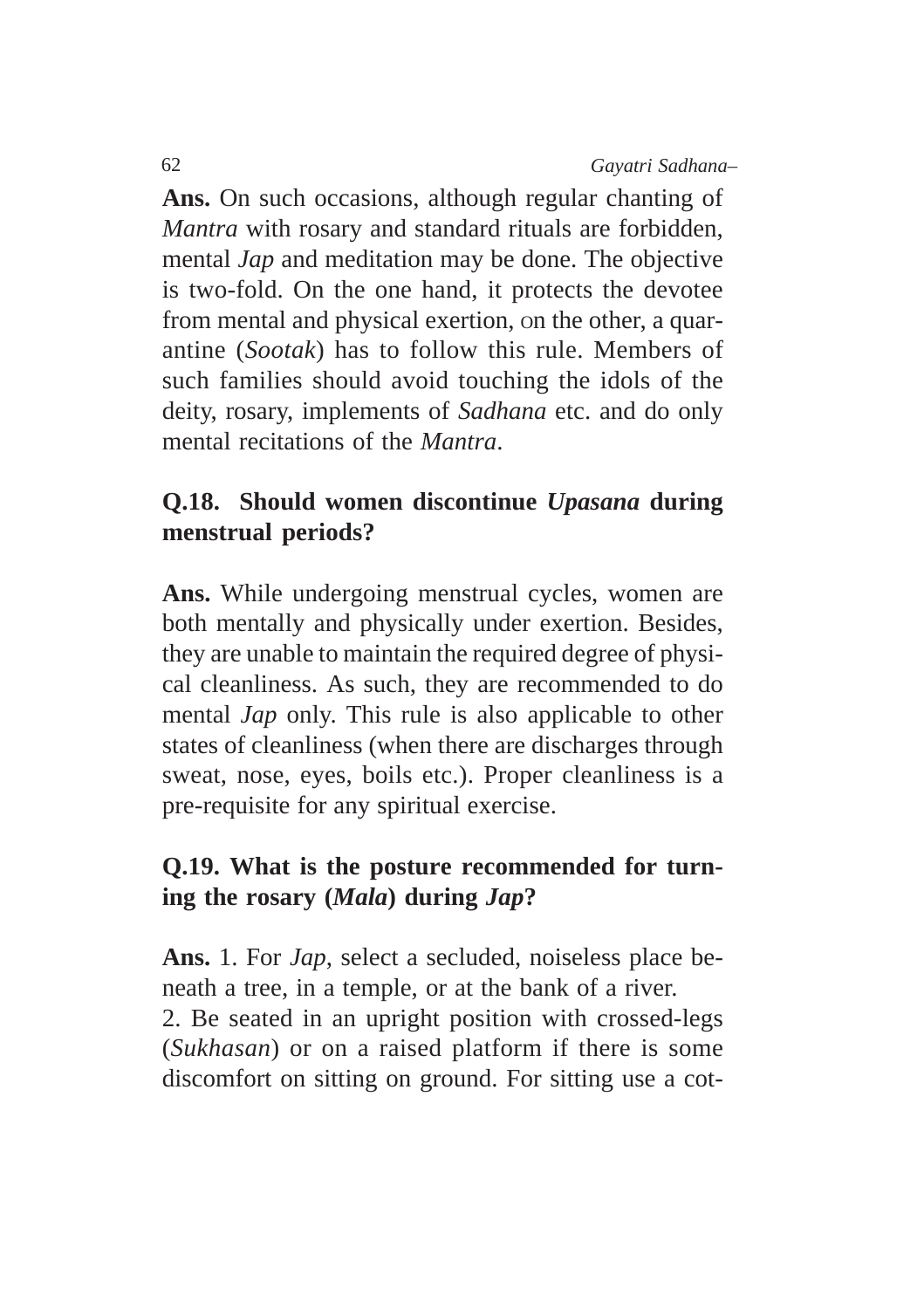ton or woollen spread. Animal hides are prohibited. Let the spine be straight and relaxed. Now keep the left hand on the palm turned upwards on the right lap.

3. Hold the rosary in the right hand so that it hangs like a garland across the bridge formed by joining the thumb and ring finger.

4. Keeping the elbow of the right hand on the palm of the left hand and the arm in a vertical position, turn the beads of the rosary inwards (towards yourself) with the help of middle finger-beginning from the main knot (*Brahma Granthi*). (Use of little finger and index finger is forbidden).

5. On completion of each cycle of rosary, turn it backwards so that the main knot is not crossed, i.e. the *Jap* in the rosary is "unidirectional". It can be done with the help of same fingers which are used for turning the rosary. Keep the body still. There is no harm in changing position if discomfort is felt after some time.

6. Pronounce the *Mantra* in whispers, so that it is audible to you only.

7. If there is difficulty in using a rosary, fixed time for *Jap* may be maintained with the help of a clock.

As far as practicable, uniformity of fixed time, duration and place should be maintained.

\*\*\*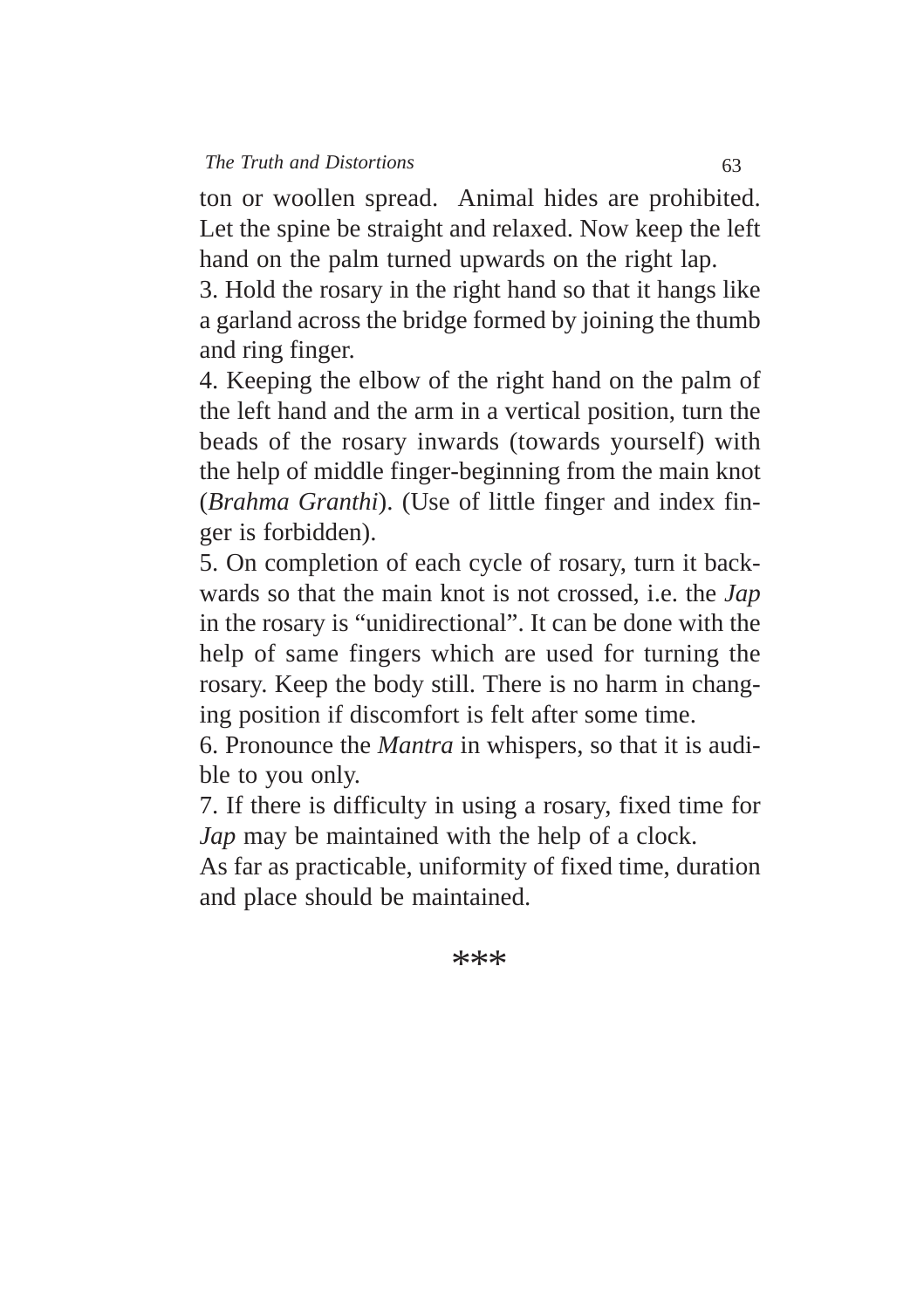# **PART - 6**

## **QUERIES ABOUT** *GAYATRI YAGYA*

# **Q.1. What is the significance of** *Yagya* **in spirituality?**

**Ans.** *Gayatri* has been regarded as the mother and, *Yagya* as father of Indian spiritual tradition. *Yagya* finds place in all sacred and auspicious ceremonies in Indian culture. In *Gayatri Upasana* too, it is essential. The number of oblations in *Havan* may preferably be one-tenth of the number of *Japs* in an *Anusthan* or *Purascharan*. However, if it is not found convenient, one-tenth of this number would also suffice.

The spiritual birth of a human being who is otherwise born as any other animal, takes place on his initiation by a *Guru*, whereafter he becomes a *Dwij* with *Yagya* and *Gayatri* as his parents. It, therefore, becomes obligatory for him to serve his spiritual parents.

Scriptures prescribe daily ritual of *Balivaishwa* which means initially offering a small morsel of everyday food as an oblation to fire. (Saying a prayer at the dining table too is a variant of this ritual) *Poornahuti* and *Brahmabhoj* are essential at the end of the *Yagya*. If one is not able to participate in a *Yagya* on account of some contingency, a coconut may be of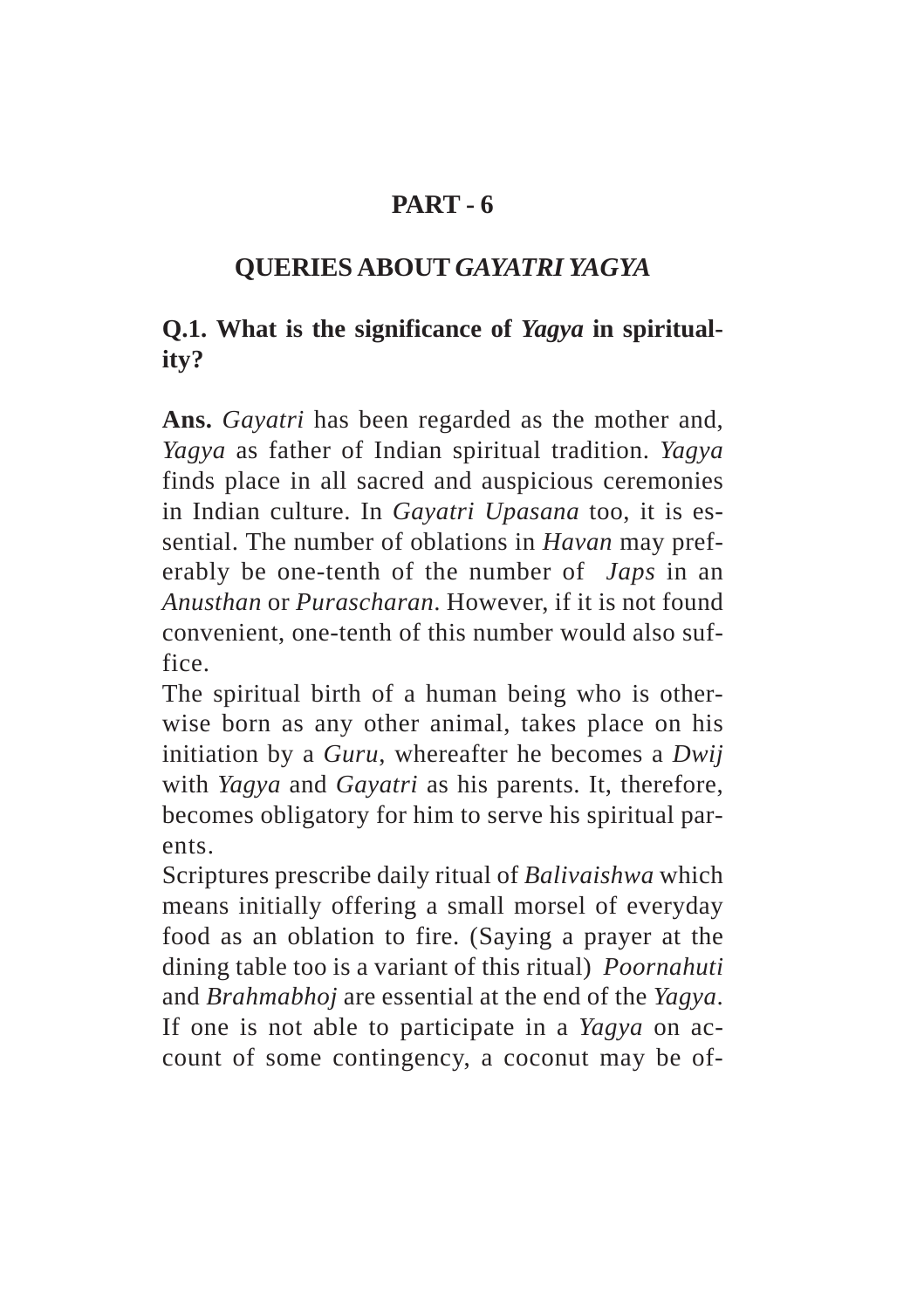fered as oblation as *Poornahuti* somewhere else, where a large *Yagya* is being performed.

## **Q.2. Is it necessary to perform** *Yagya* **along with** *Jap* **of** *Gayatri Mantra***?**

**Ans.** *Gayatri* and *Yagya* form an inseparable pair. One is said to be the mother of Indian culture and the other, the father. They are inter-linked. *Gayatri Anusthan* cannot be said to be fully accomplished unless it is accompanied by *Yagya*. In old affluent times *Agnihotra* used to be performed with number of *Ahutis* equal to one-tenth of the quantum of *Jap*, but now, in view of the prevailing circumstances, *Ahutis* are given in one to hundredth ratio. Those lacking in requisite resources fulfil the requirement of *Yagya* by performing one-tenth additional *Jap*.

There is a reference in the scriptures to a famous ancient dialogue between *Janak* and *Yagyavalkya*. Janak went on pointing out the difficulties in daily performance of *Yagya* because of non-availability of required materials whereas Yagyavalkya, while emphasising the essentiality of performing *Yagya,* said that even if *charu* and other materials are not available, food grains of daily consumption can be offered in *Havan*. If they are also not available, mental *Yagya* can be performed by offering meditation and divine sentiments in the fire of reverence and devotion. It has thus been emphasized that not only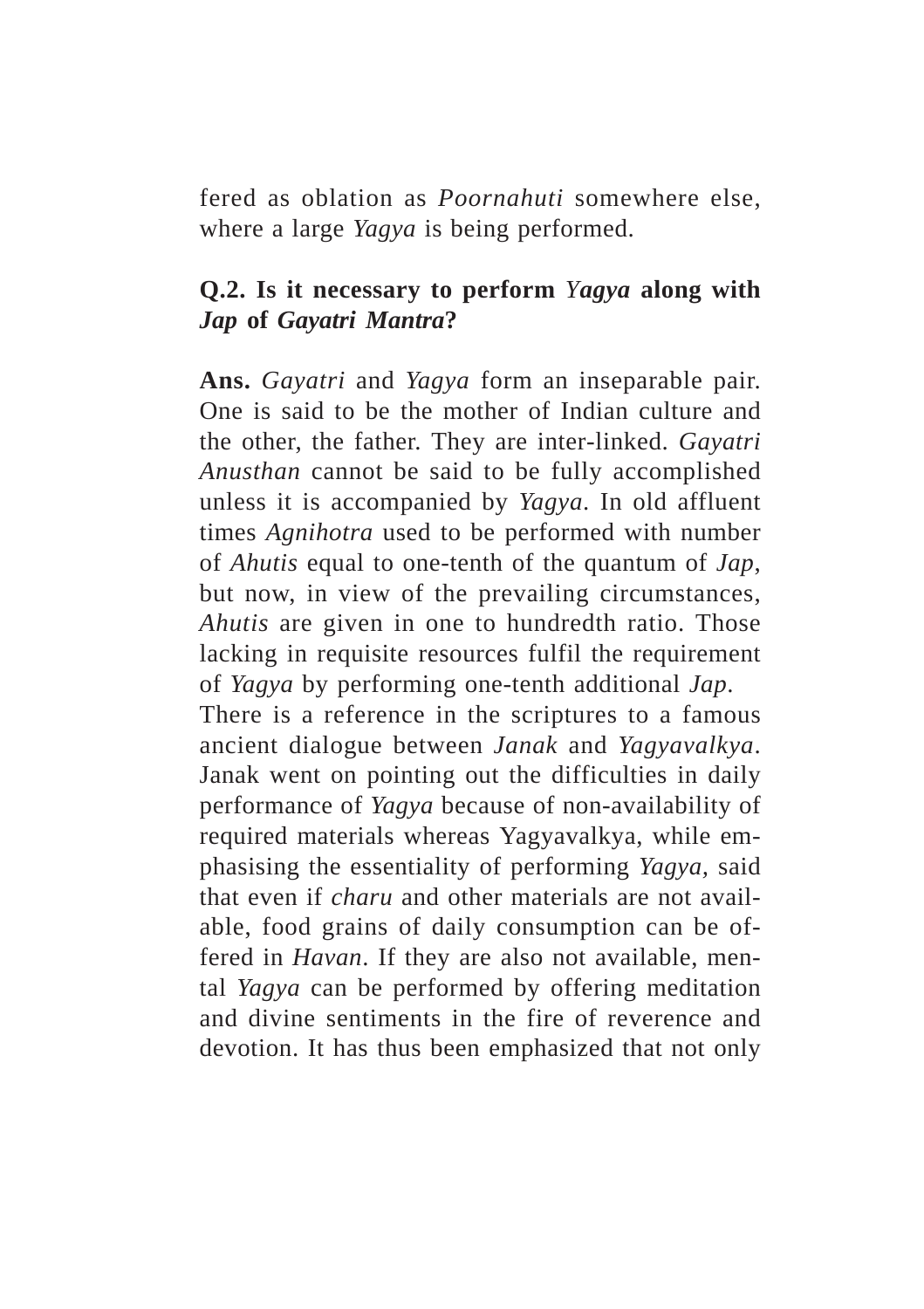in *Anusthan*, but even in daily *Sadhana*, *Yagya* is essential along with *Gayatri Jap*.

In emergency, house-wives used to utter *Gayatri Mantra* and offer five morsels of first chapati in the hearth in the kitchen. The daily routine of food to God before taking meals was known as *Balivaishwa* (cf.. Saying Grace).

#### **Q.3. Is it necessary to perform** *Yagya* **daily?**

**Ans.** *Gayatri* and *Yagya* constitute a pair. *Gayatri* has been called righteous wisdom and *Yagya* as righteous act. Coordination of both gives wisdom to solve all problems. *Yagya* may be performed as and when it is convenient. It can suffice to utter *Gayatri Mantra* and offer ghee and sugar in fire. If it is sought to be more brief, the purpose of symbolic worship of *Agnihotra* can also be fulfilled if a *Ghrit* lamp is lighted, incense- stick is burnt and *Gayatri Mantra* is uttered. If even this brief ritual cannot be performed daily, it should be done once in a week or on any convenient day at least once in a month. Those who are not acquainted with the procedure, and facilitators and material resources are not available, can write to Shantikunj for performance of *Yagya* in requisite quantity. *Yagya* is performed daily in *Shantikunj* for two hours in three *Yagyashala* having nine *Yagya Kunds* each.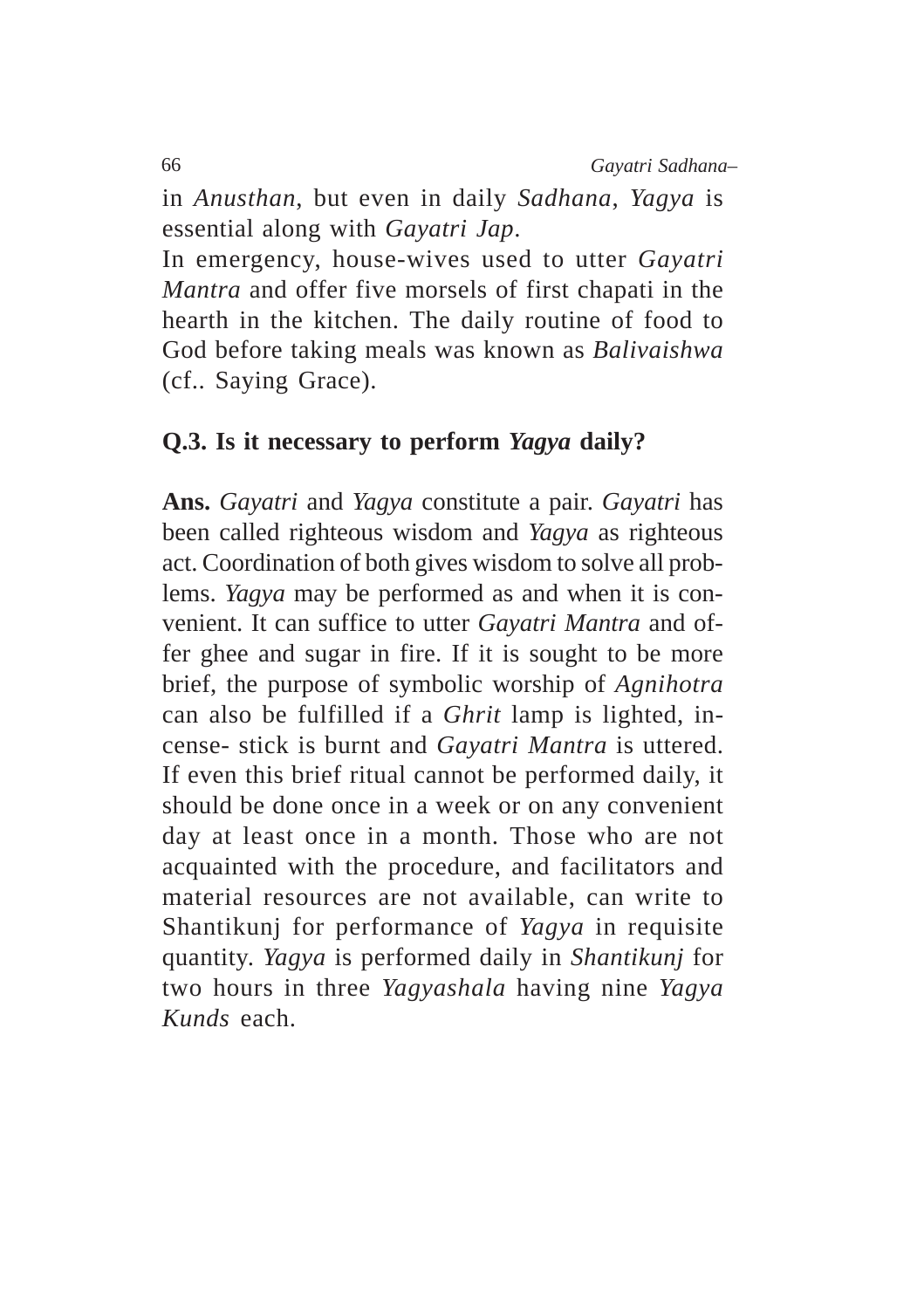## **Q.4. How many** *Kunds* **are required in a** *Yagya***?**

**Ans.** On a small scale, the members of the family may offer 2400 (cumulative) *Ahutis* in a Single *Kund Yagya*. If neighbours, relatives and friends also wish to participate, a five *Kundiya Yagya* may be organised and five thousand oblations offered.

# **Q.5. What type of** *Prasad* **is recommended during** *Poornahuti***?**

**Ans.** In the existing circumstances, it is advised to replace *Brahmbhoj* with *Brahmadan*, wherein instead of sweets, literature pertaining to *Gayatri Sadhana* is distributed as *Prasad* to the deserving participants.

## **Q.6. What is the necessity of collective-***Yagyas***?**

**Ans.** *Yagyas* at a larger scale are required to be performed to purify the subtle environment and destroy pollution permeating the atmosphere. It infuses religious sentiments and enthusiasm in persons who are present and those who participate in it get an opportunity to take a vow to abandon one vice by way of offering *Dev*-*dakshina* and adopt one virtue or righteous tendency. In this way big *Yagyas* help in uplifting the moral and ethical levels of the participants.

The meaning of the word *Yagya* is to do sacrifice, to give money in charity and do worship. Its practical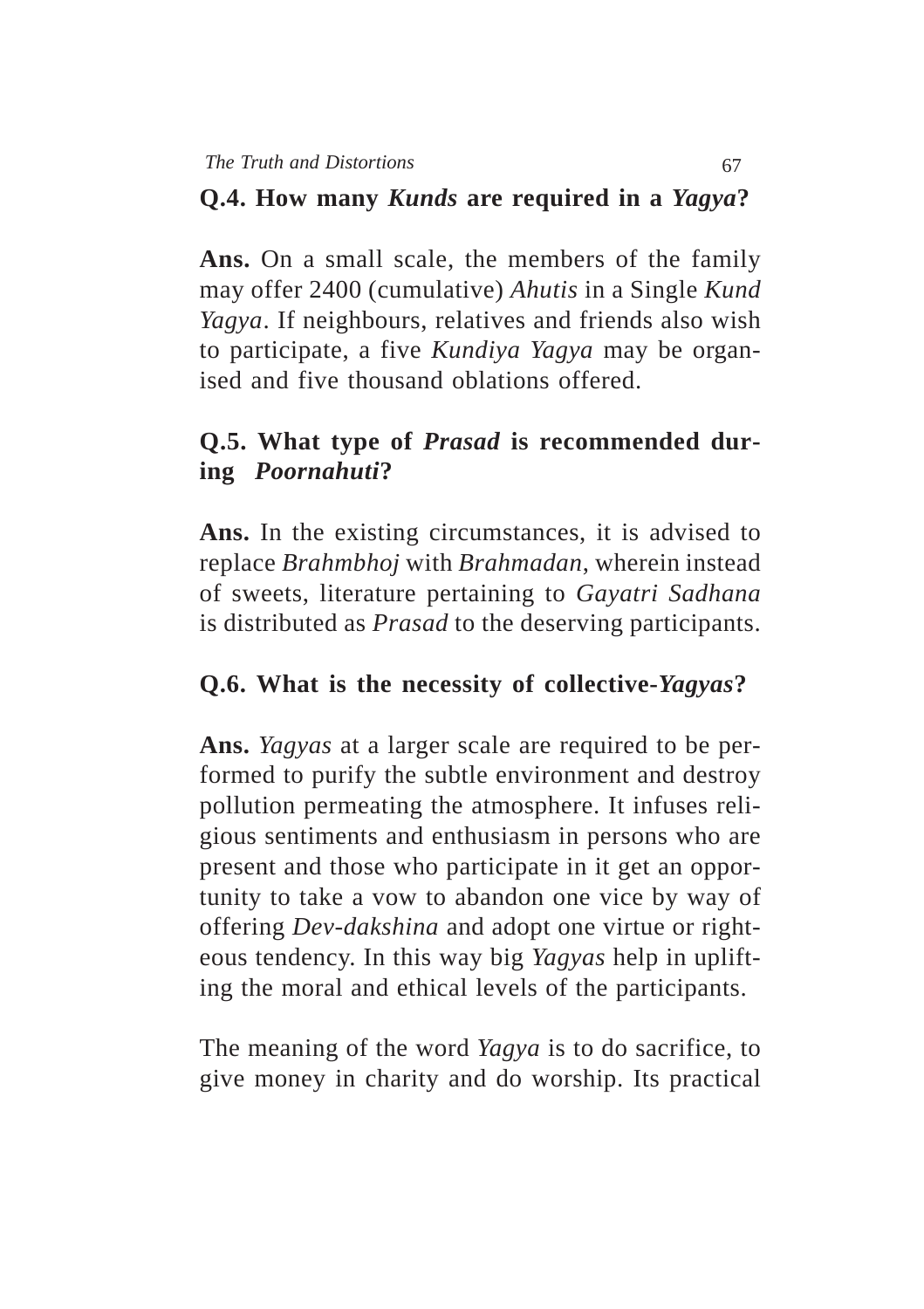meaning is that one ought not to spend his entire earnings on himself and his family, but should also contribute a part of it for the welfare of others. It also implies that divinity and gentlemanliness should be respected and people should live together in mutual cooperation.

# **Q.7. Is 'Agnihotra' during the nights justified for matrimonial functions?**

**Ans.** In fact scriptures advise performance of marriages and associated *Agnihotra* (*Yagya*) during the day only. However, it has become customary in India to perform marriages during the night because of the convenience and leisure of participants. *Agnihotra* associated with matrimonial functions performed during the night are, therefore, exceptions. Although marriages during the night have become a norm for this reason, the best period for the ceremony is considered as the dusk time.

# **Q.8. What type of clothes are recommended during performance of** *Yagya***?**

**Ans.** During a *Yagya*, the purifying energy emanating from the *Agnihotra* stimulates the outer skin and permeates the body through the physical perforations, bringing out sweat and other impurities from within. It is therefore, advisable to wear loose clothes to permit an easy intake of ' *Pran*'- the life-force and excretion of impure elements (*Kalmash*). For this reason, in ancient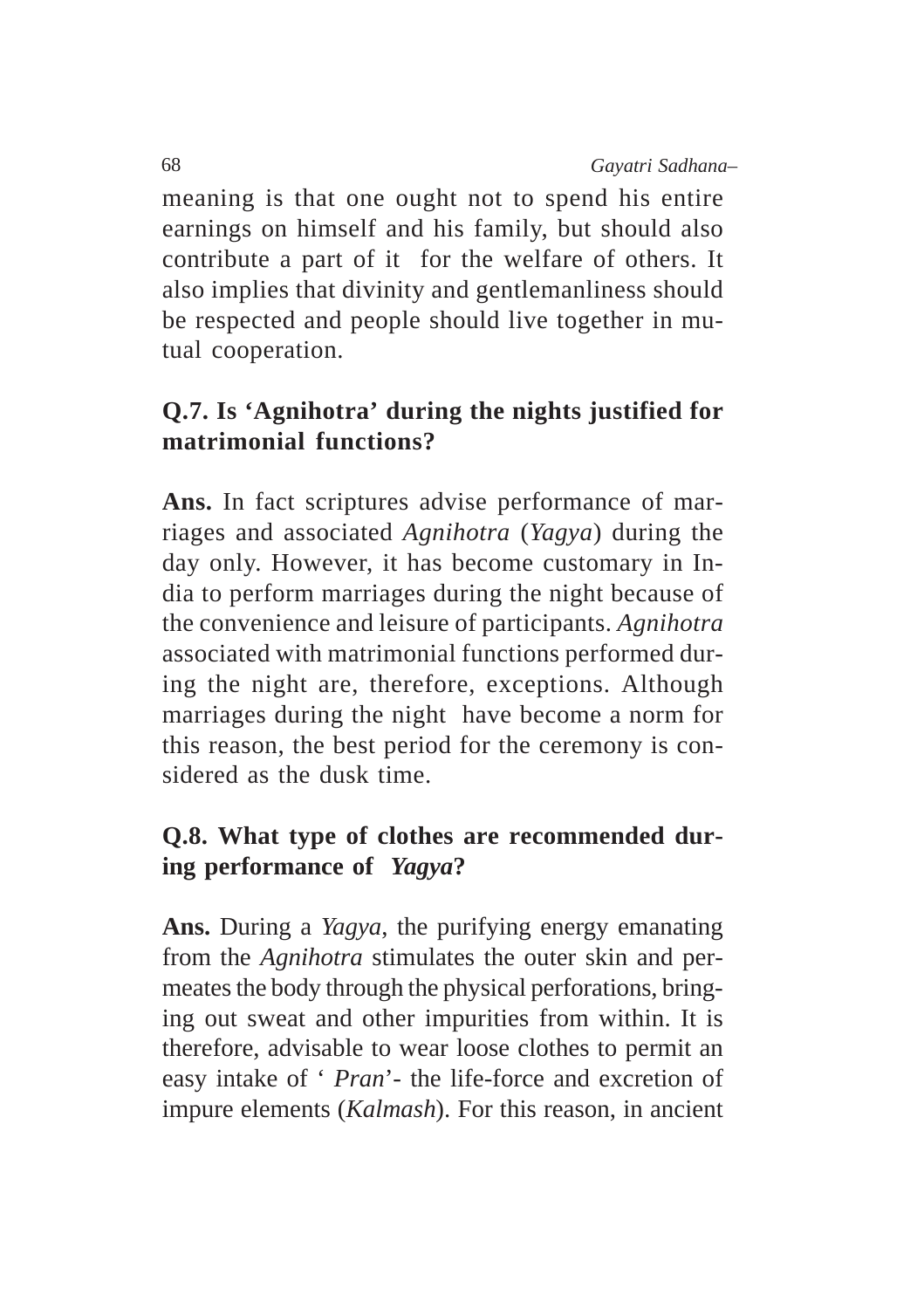times a two-piece wear of *Dhoti* and *Dupatta* was recommended which permitted a free circulation of air in and around the body. Course, heavy and tight clothing is not advisable for this very reason, *Dhoti* and *Kurta* are cheap and convenient wears, which, besides meeting the above objectives, also serve the purpose of religious and cultural integrity. *Dhoti* and *Kurta* are also easily washable. In those regions where *Dhoti*-*Kurta* are not traditional wears, clean-washed *Pyjama* may be used. Socks should never be worn during the *Sadhana*. These are considered as dirty as shoes. (However, to ward off extreme cold, one may wear clean socks reserved exclusively, for this purpose).

Though traditionally a yellow *Dupatta* (*Angavastra*) on shoulders is recommended, it is not mandatory. Ladies may wear yellow *Saree* or a loose traditional wear.

For Group performance, it is advisable to keep stock of spare clothes for the visiting participants. Continuance of a *Yagya* in the night is not justifiable.

### **Q.9. Is** *Akhand Yagya* **permissible?**

**Ans.** Scriptures do not permit *Akhand Yagya*. *Yagya* should

be completed in a fixed time during the day only. The reason being the possibility of insects, worms etc. getting killed in the sacred fire, which makes it a violent and profane act.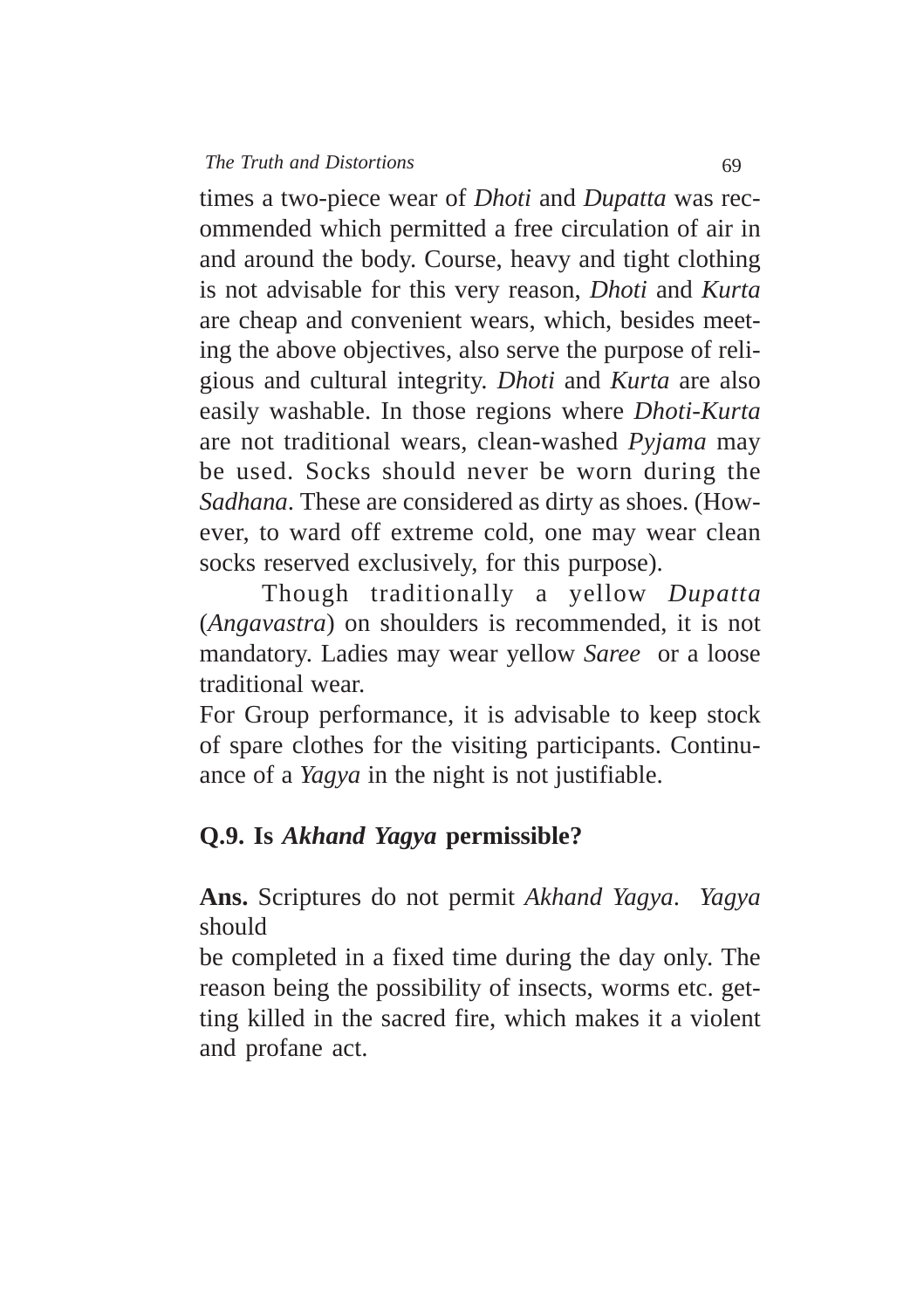# **Q.10. How are '***Tantrik Mukhs***' different from** *Vedic Yagyas***?**

**Ans.** As opposed to *Vedic Yagya* performed during the day, *Tantrik Mukhs* are executed at night. '*Holika Dahan*', burning of 'funeral pyre' etc. fall in the category of *Mukh*. *Mukhs* are performed during night for various reasons. The oblations consist of non-eatable and untouchable objects. The sight too is not pleasant. The associated rituals are predominantly full of *Tamogun*. There is also no consideration for violence or non-violence during the performance. For all these considerations and to avoid interference from prying, *Mukhs* are organized at solitary, unknown places in utmost privacy.

\*\*\*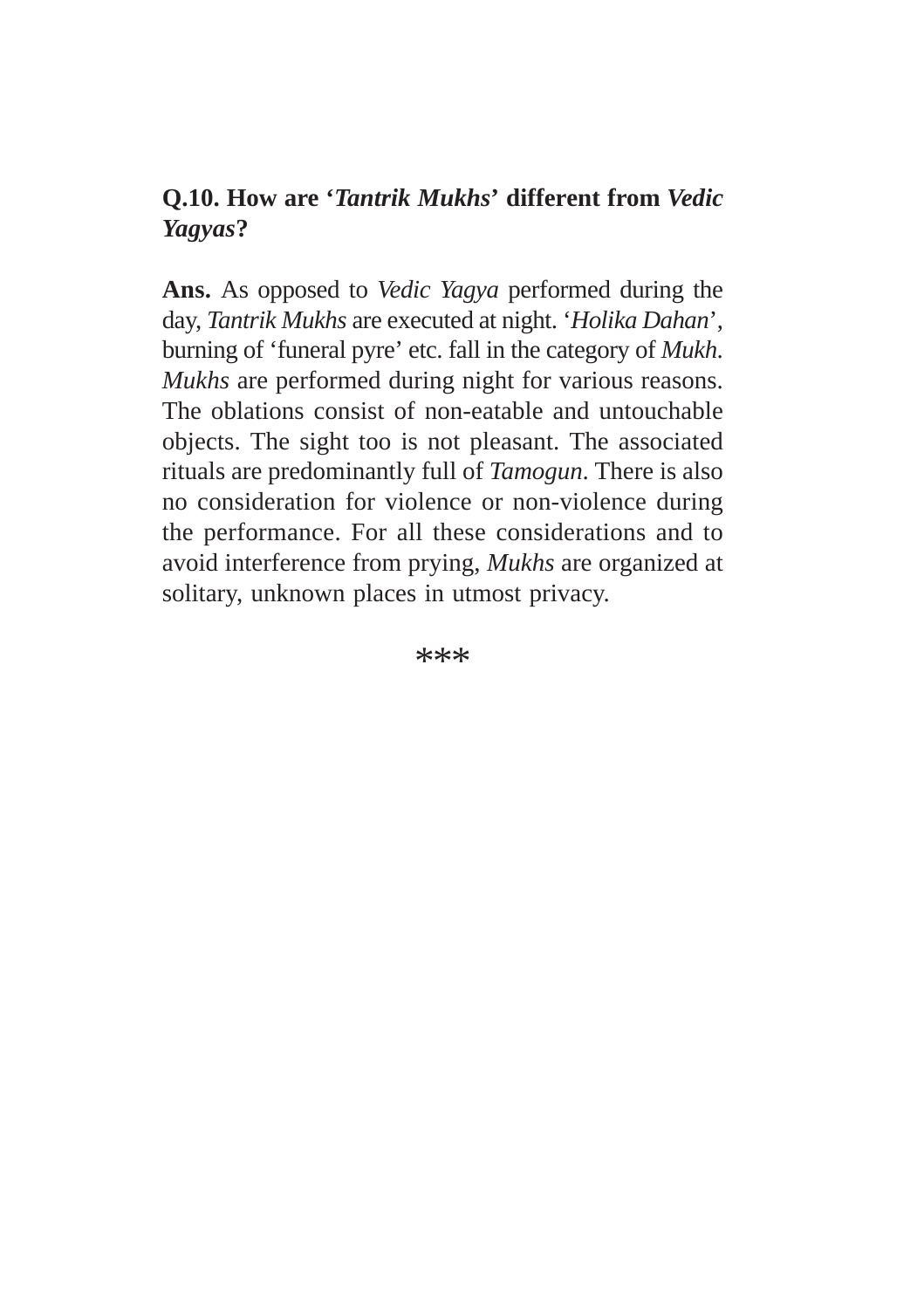## **PART - 7**

#### **QUERIES ABOUT** *ANUSTHANS*

# **Q.1. What is the difference between daily** *Upasana***,** *Anusthan* **and** *Purascharan***?**

**Ans.** Daily worship is a part of routine day to day living. *Anusthan* is a worship of a higher order in which the devotee is bound by many restrictions and has to follow specified rules and regulations. Consequently, in the latter case, special benefits accrue. *Purascharan*, however, is a still higher specialised form of *Sadhana*. For *Purascharan* a number of specific *Mantras* and rituals are to be followed. Thus, only an individual with an advance of training is capable of performing a *Purascharan*. For a layman, therefore, *Anusthans* are recommended, which are easy to perform.

## **Q.2. What are the types of** *Anusthans***? How much time is required for each?**

**Ans.** There are three types of *Anusthans* small (*Laghu*) medium (*madhyam*) and Big (*Uchch*). The counts are as follows :

1) Small *Anusthan*: 24000 *Japs* to be completed in 9 days at the rate of 27 cycles of rosary per day. Time taken: on an average, 3 hours per day (with about 10 to 11 *Malas* per hour).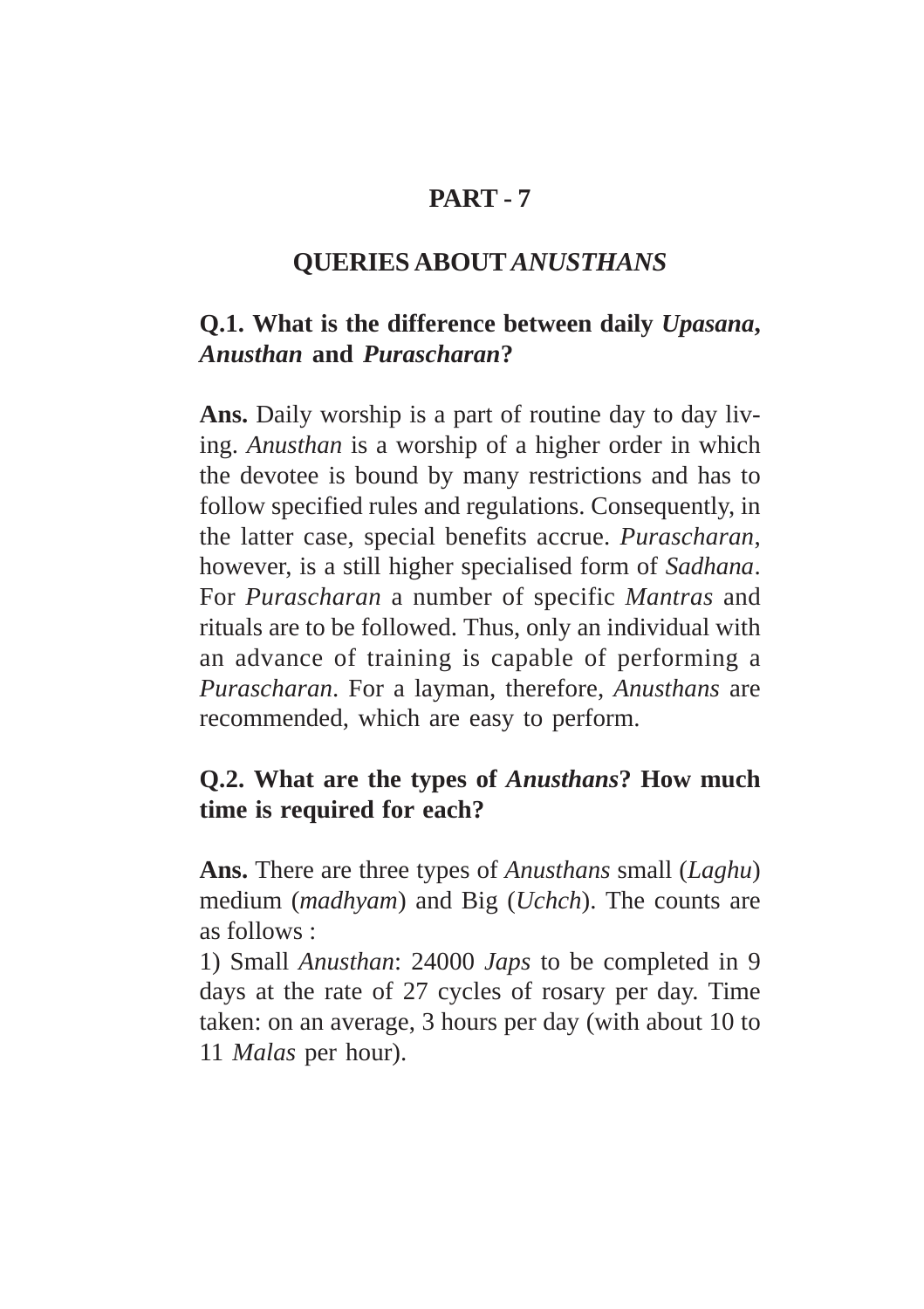2) Medium *Anusthan*: 1,25000 *Japs* to be completed in 40 days at the rate of 33 *Malas* per day. Time taken: 3- 4 hours per day.

3) Big *Anusthan*: 24,00,000 *Japs* to be completed in a year at the rate of *66 Malas* per day. Time taken: about 6 hours per day.

# **Q.3. What are the pre-requisites for an** *Anusthan***?**

**Ans.** Cleansing of body, clothes and implements of worship; the six rituals; '*Panchopchar*'; *Jap*; Meditation ; '*Suryarghdan*'; (A small *Kalash* with water and incense are kept along with a photograph or idol of the deity.) Oblations of : water, '*Akchat*', '*Chandan*', 'Flowers' and '*Naivedya*'. '*Avahan*' and '*Visarjan*' at the beginning and end are associated with *Gayatri Mantra*; *Yagya* and *Brahmbhoj*.

## **Q.4. What are the basic rules of an** *Anusthan***?**

**Ans.** The set of rules to be followed are :-

(1) As far as practicable, regularity of time and number in the *Jap* should be maintained in the routine with minimum possible deviations.

(2) The five basic principles i.e. (i) fasting (ii) abstention from sex (iii) self-service (iv) sleeping on ground (v) refraining from leather-ware like shoes etc., are to be followed. (One may instead use synthetics, rubber etc.) If sleeping on ground is not safe because of dampness, insects etc., a hard wooden bed may be used. Self service is essential in making shaves, (avoid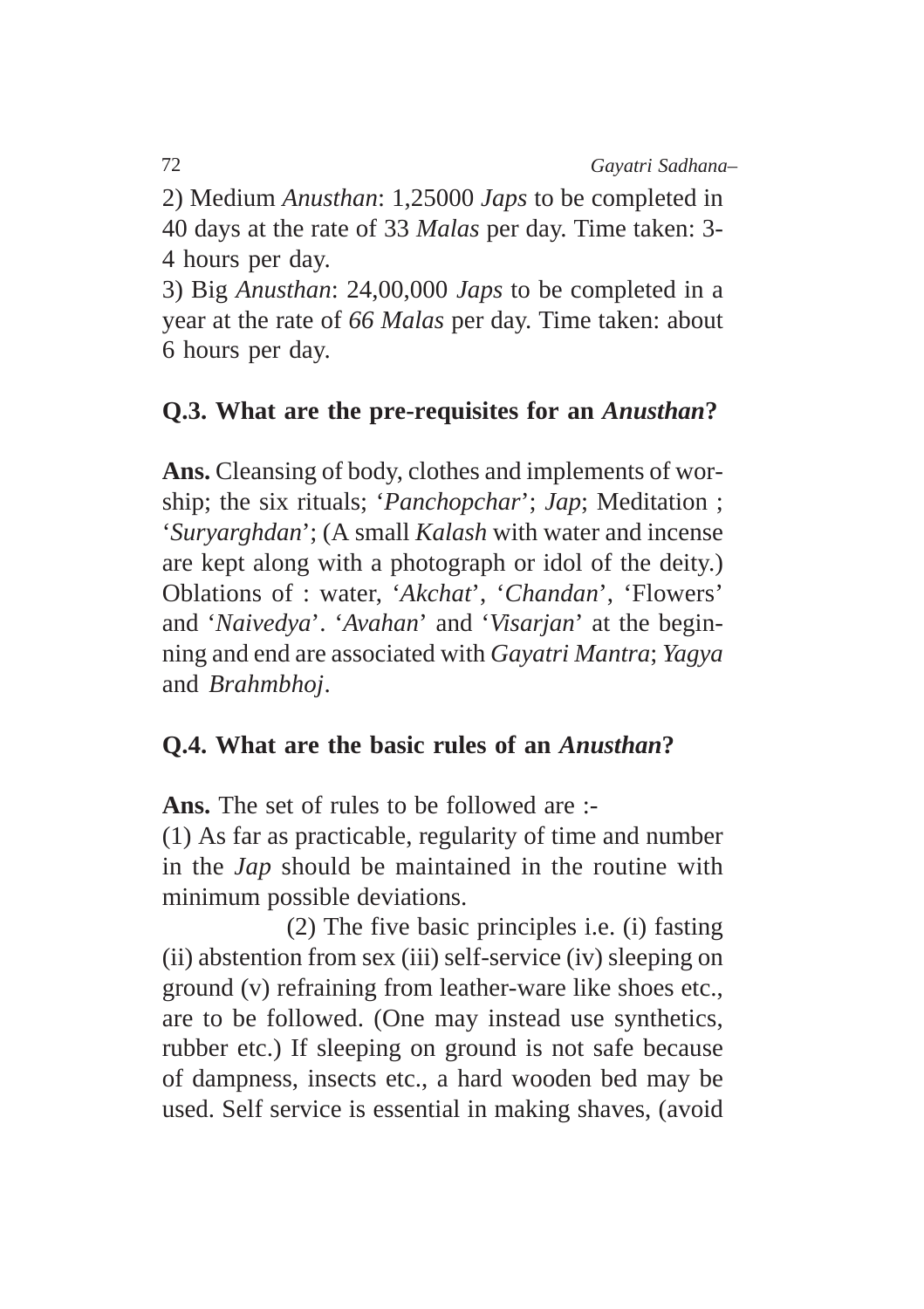the barber) cleaning of clothes (don't send them to the laundry) personal and for other physical requirements. In case it is inconvenient to cook one's own food, help of a close family member- wife, mother, sister etc. may be taken. Prepared food items from market (restaurants, dhabas etc.) are strictly forbidden. Sex is taboo during an *Anusthan*. Not only one should avoid physical sex, stimulation of sex impulse through even casual thoughts and sight should also be checked. Ladies coming in contact should be treated as mother, sister or daughter. The same is applicable to the behaviour of women towards men.

Fasting can be done in one of the following ways:

(a) Only liquid food like buttermilk, milk, fruit juice etc.

(b) Subsisting on fruits and vegetables only (c) taking tasteless food items devoid of salt, sugar and spices (d) partaking only one meal a day (e) choosing only two food items during the period of *Anusthan*.

#### **Q.5. Is it possible to have an** *Anusthan* **performed by someone else?**

**Ans.** To get *Jap* performed by others on payment on one's behalf amounts to purchasing labour and deriving advantage out of it. This earns no merit. There are some important tasks which require to be carried out by one's own self. It becomes ridiculous if they are got done by others. Can a servant be appointed to study on one's own behalf ? Can one entrust his sleep to some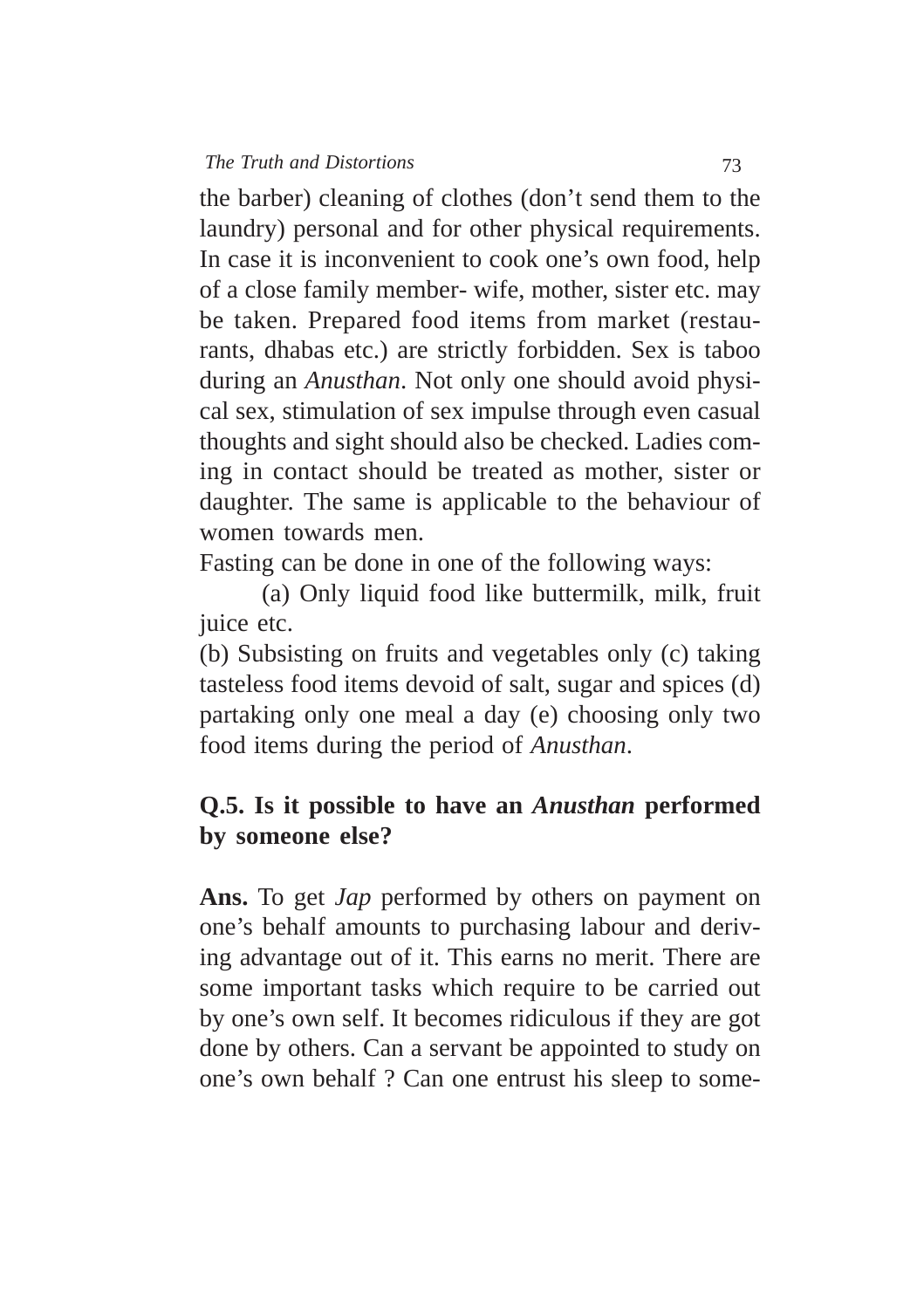one else? Nobody appoints someone else to procreate children on his behalf. How can a disease be cured if a person other than the patient is paid and asked to take treatment on behalf of the patient? In the same way devotional worship of God has to be done in His proximity, attained by the devotee in person. Self-discipline , penance or endurance are required to be practised and friendship is nurtured by a person himself. Physical exercise is also done by a person himself. The same norm applies to *Sadhana*.

As for as practicable, one should perform his or her own *Anusthan*, In specific cases of contingency it can be entrusted to a qualified *Brahman*. The term *Brahman* here needs an elaboration. In ancient times individuals considered *Brahmans* were scholars of the science of *Brahma*. They possessed a high level of upright character, lived a virtuous life with minimum means of sustenance and comfort. Now-a-days, it is difficult to find such *Brahmans*, who besides having been born in a *Brahman* family (by caste and heredity) and wearing traditional costumes of *Brahmans* of yore also have the credibility of *Brahmanism* in their character, behaviour and thoughts. It is very difficult to find a true *Brahman* from amongst hordes of hypocrites masquerading as *Brahmans*. It is, therefore, recommended that if at all necessary, irrespective of caste and creed, *Anusthan* may be entrusted to such an individual of high character who has an infallible faith in God and is not desirous of any worldly gains of name, fame or material gain.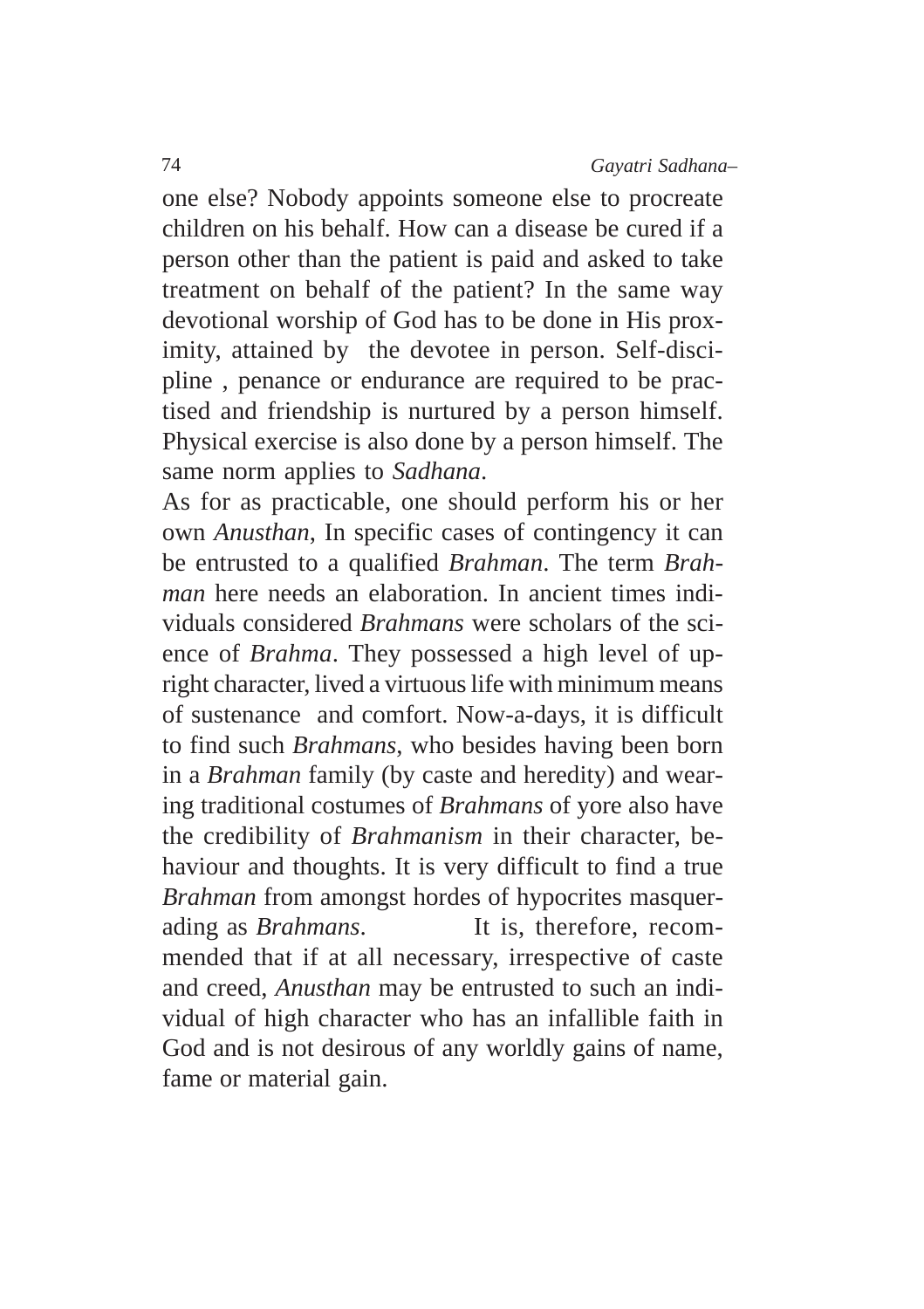# **Q. 6. Does one himself benefit by doing** *Jap***-***Anusthan* **for others?**

**Ans.** It is true that like helping the needy through one's own resources, a person reaps spiritual benefits while performing *Upasana*-*Tap* for others ("Distant therapy"). The only condition is that it should be carried out to support a deserving cause. On the contrary, if divine powers are sought to further some misdeed, it becomes a sinful act. Purity of motive is, therefore, a pre-requisite for an *Anusthan*.

# **Q.7. Is acceptance of a donation or gift in cash or kind is permissible in lieu of an** *Anusthan* **done for others?**

**Ans.** It is sanctioned to the extent of minimum amount for bare sustenance. Very little benefit accrues when an *Anusthan* is performed for others with an eye on deriving maximum personal benefit.

# **Q.8. What is the time of the day recommended for** *Jap* **during an** *Anusthan***? Is it necessary to complete** *Jap* **at a stretch?**

**Ans.** Mornings are best suited. Otherwise, one may complete the count in instalments at different periods of the day.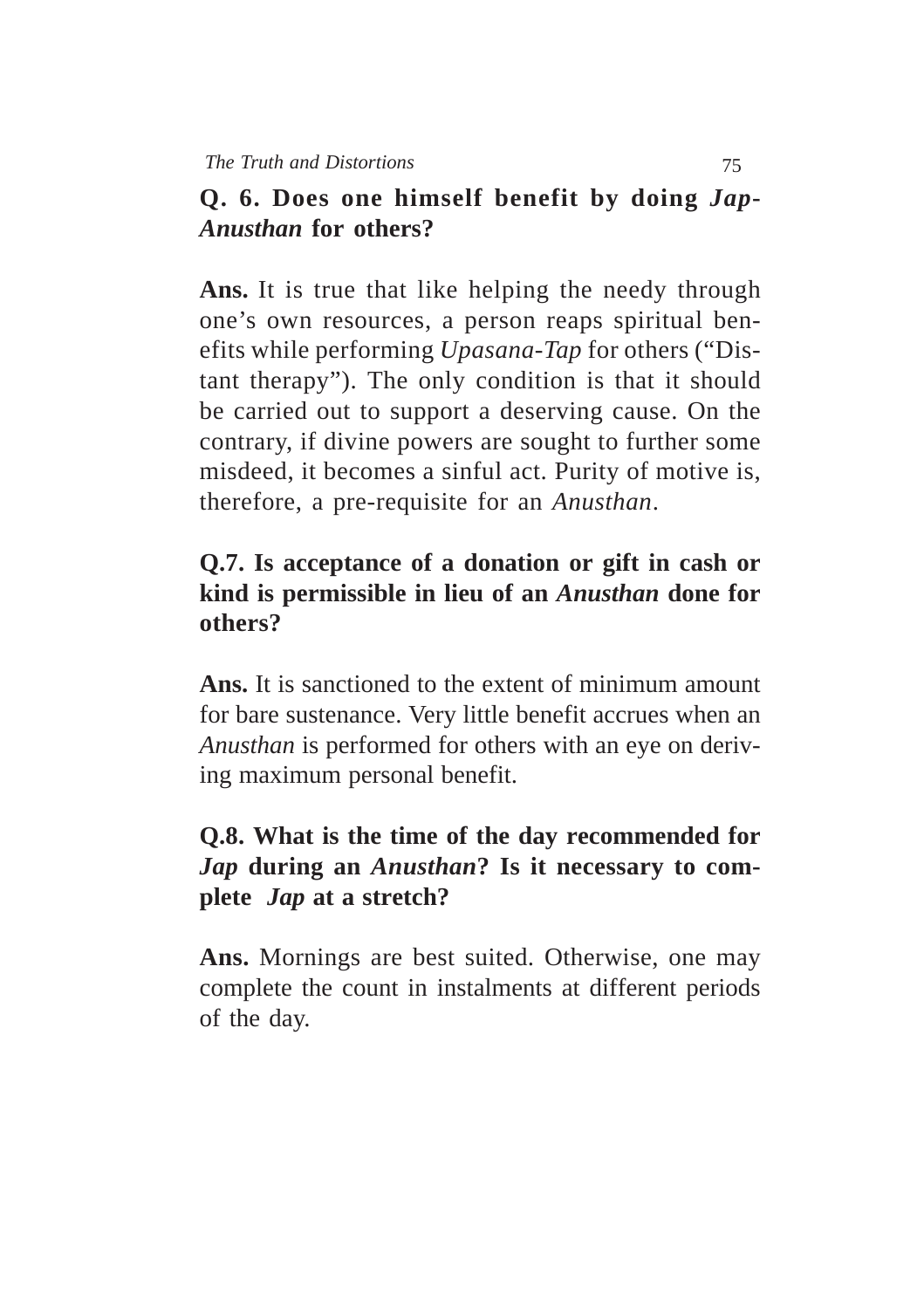# **Q.9. What to do if there is some irregularity during the** *Anusthan***?**

**Ans.** There should not be any apprehension about incurring any divine displeasure as a consequence of an unavoidable irregularity during the *Anusthan*. Nevertheless, it is advisable to seek protection of a competent *Guru* toward off possible disturbances and to take care of advertent or inadvertent errors. This service is also provided free from **Shantikunj, Hardwar, Uttar Pradesh, India**. One is advised to send details of personal introduction and time proposed for the *Anusthan* for receiving spiritual protection and rectification of errors through the power of *Guru*. It will doubly ensure success of the *Anusthan*.

### **Q.10. What is the significance of** *Havan* **(***Yagya***) in an** *Anusthan***?**

**Ans.** *Jap* and *Havan* are basic ingredients of an *Anusthan*. After initiation (*Dikcha*) the worshipper (*Sadhak*) makes a total surrender to *Gayatri* and *Yagya* (his spiritual parents), which are inseparable. Invocation of both is done through specified procedures during the *Anusthan*.

## **Q.11. What are the number of '***Ahutis***' prescribed for various types of** *Anusthans***?**

Ans. In ancient times, it was convenient to oblate one tenth of the total number of *Japs* in the *Havan* in an *Anusthan*. In the present circumstances, it is sufficient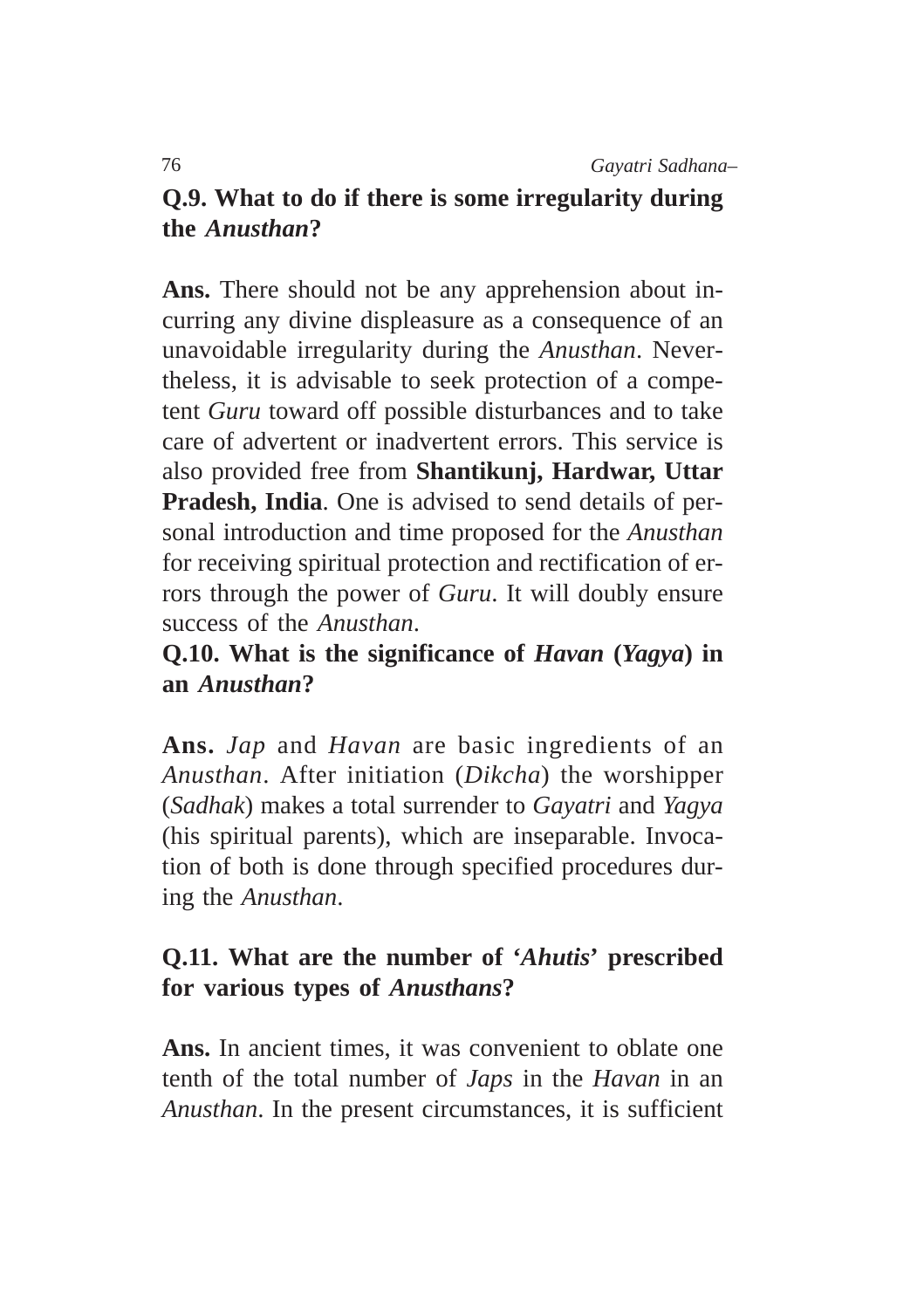to offer one hundredth number of 'Ahutis'. The number thus amounts to :-

(a) Small *Anusthan* - 240 *Ahutis*.

(b) Medium *Anusthan* - 1250 *Ahutis*.

(c) Big *Anusthan* - 24000 *Ahutis*.

The number may however, be varied depending on circumstances.

#### **Q.12. How are the number of** *Ahutis* **distributed during the** *Yagya* **(***Havan***) in course of** *Anusthans***?**

**Ans.** *Havan* may either be performed each day or on the last day of the *Anusthan*. Oblations required each day are equal to the number of 'malas', (cycles of rosary) whereas on the last day the number of 'Ahutis' should be equal to one hundredth of the total number of *Japs* (recitation of *Mantras*).

When more than one person participates in the *Havan*, the cumulative number (number of persons multiplied by number of *Ahutis*) is counted. (e.g. 100 *Ahutis* by 5 persons will be considered as 500 *Ahutis*; for 240 *Ahutis* 6 persons may offer together 40 'Ahutis' each etc.).

## **Q.13. What is the ideal '***Bramhabhoj***' after completion of the 'Anusthan'?**

**Ans.** In an *Anusthan* the last ritual is '*Brahmbhoj*' after *Poornahuti* in the *Havan*. Traditionally it requires feeding *Brahmans* or young maidens. Qualified, deserving *Brahmans* are not easily available, these days. Alter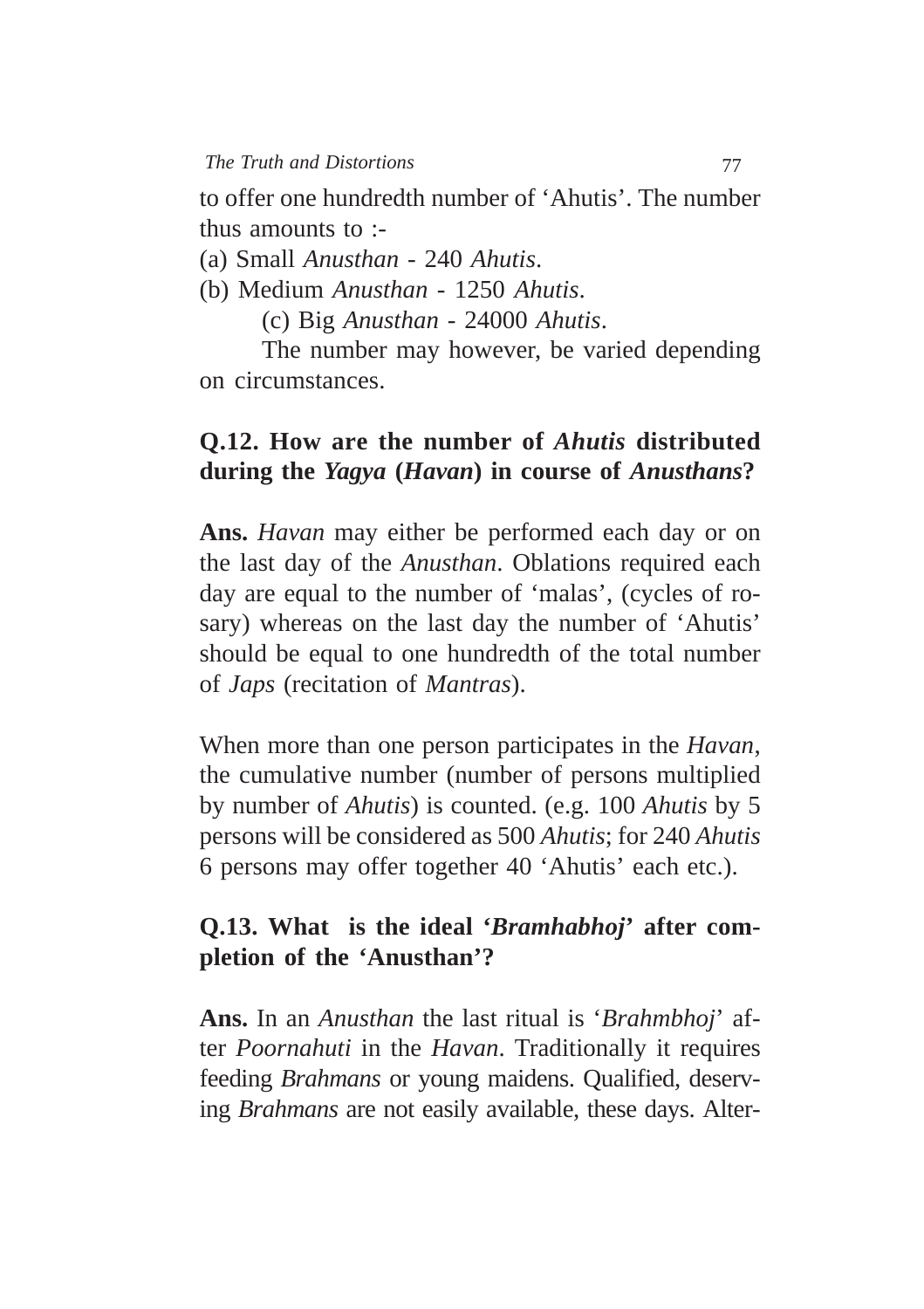natively, maidens (who being symbolic of mother power of God the *Matri Shakti*, are fed to augment faith) are offered food, but at times they are not permitted by selfrespecting parents to take food in a stranger's house. *Brahmbhoj* has, thus, ceased to have relevance in the contemporary society.

Under these circumstances, *Brahmdan* i.e. 'Dissemination of spiritual wisdom' (*Sadgyan*) can truly serve the purpose of *Brahmbhoj*. For each *Ahuti*, one is recommended to donate one paisa (one hundredth of local currency) for *Brahmdan* and with this amount procure literature pertaining to '*Yug Nirman*' (resurrection of moral values in the society) and distribute it to deserving persons. In this manner, one can sow seeds of spiritual wisdom in many hearts, the fruits of which are reaped by the readers and motivators alike.

# **Q.14. What should one do if some unfavourable unforeseen events occur during an** *Anusthan***?**

**Ans.** Under such circumstances one may discontinue the *Sadhana*, *Jap* etc. for the period and resume it later from the count of disruption. However, a mental recitation, without a rosary, is permissible in all circumstances.

\*\*\*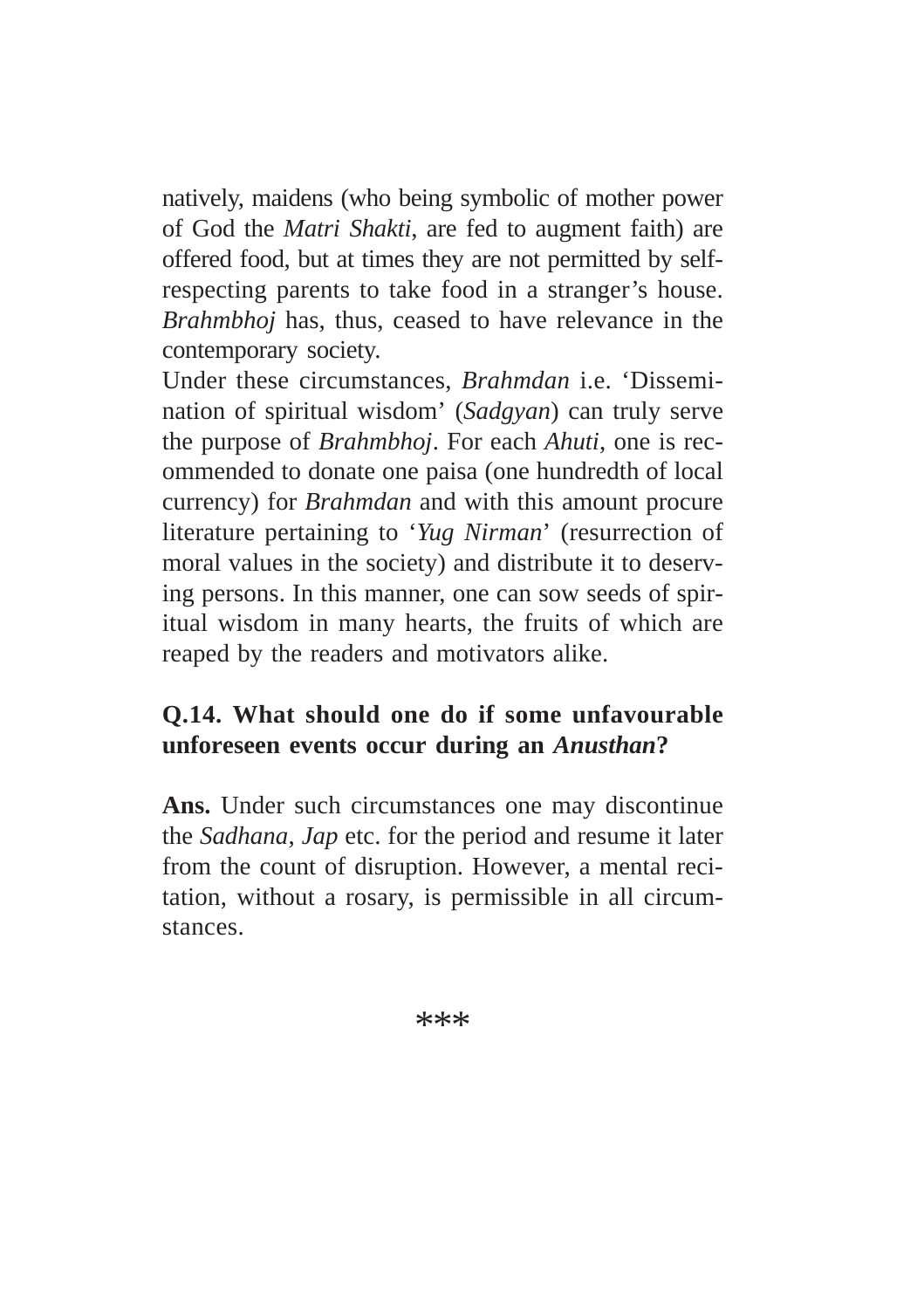#### **PART - 8**

#### **MISCELLANEOUS**

### **Q.1. Why** *is Gayatri Mantra* **regarded as** *Guru Mantra***?**

**Ans.** Every body knows that one can learn very well under the direct guidance of a capable teacher. This, however, does not mean that a person devoid of knowledge and character be accepted as *Guru*. Instead of accepting an illiterate person as teacher and suffer the consequences it is better to regard the scriptures or any *rishi* or *devatma* as one's *Guru* and for this purpose even a picture or an idol of the person concerned can be used. All human beings are born through the same biological process as other animals. Man is, therefore, in no way different from other species of animal kingdom, until he takes the first step towards his spiritual evolution by way of initiation in *Sadhana*. This ceremony of initiation amongst the Hindus is known as the *Upnayan Sanskar*. (Baptising amongst the Christians.) The newly initiated person is called a *Dwij* (i.e. born-again) in spiritual parlance. Each Hindu is traditionally required to undergo *Upnayan Sanskar*. In course of this ritual, the subject is made to wear a *Janeu* (sacred thread) across the body on the left shoulder as a constant reminder to follow the disciplines of *Gayatri* in life, (The Christians wear the crucifix for a similar purpose). During the *Upnayan* ceremony, the *Guru* initiates the person concerned exclusively in *Gayatri*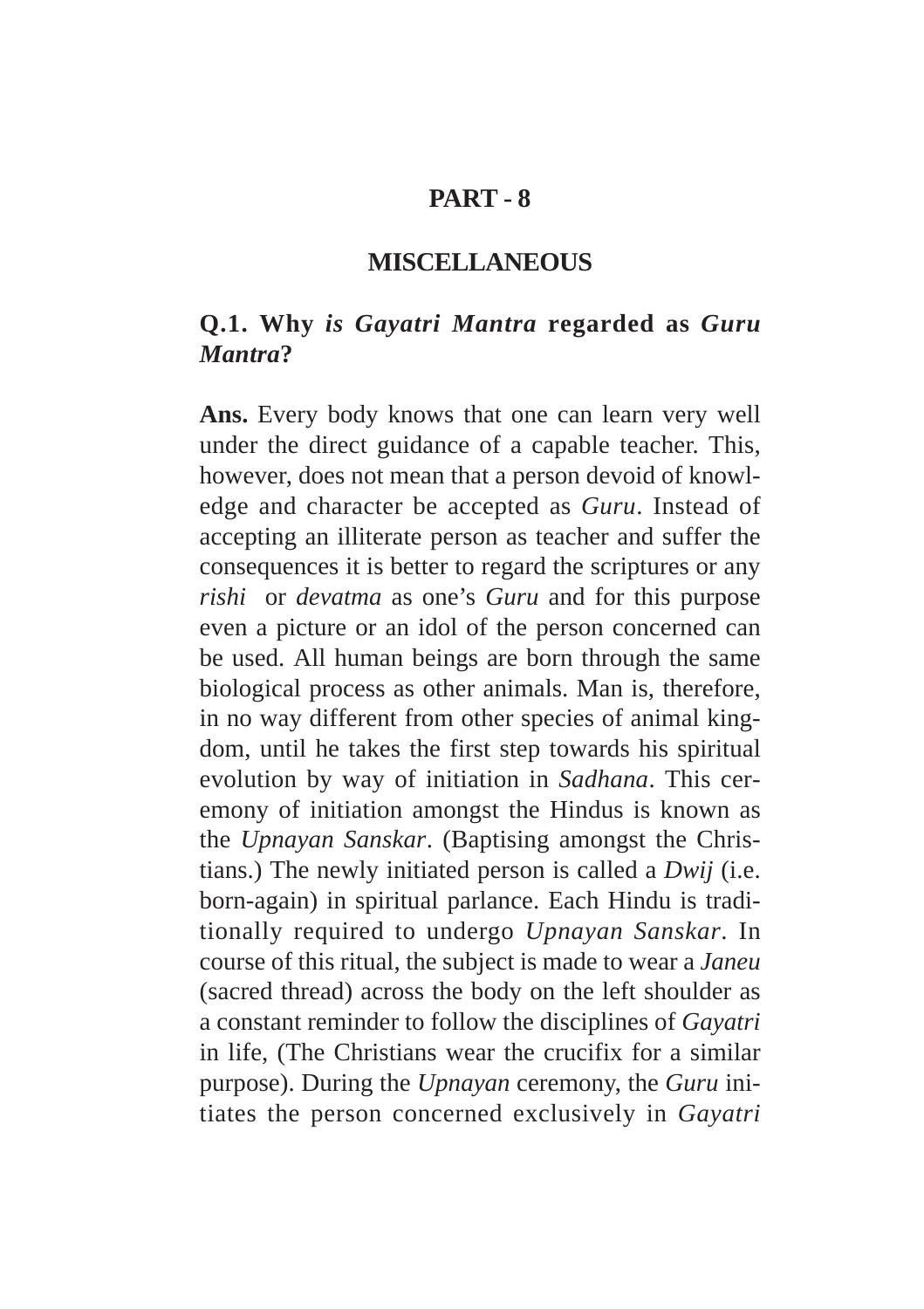*Mantra*. This is why it is known as the *Guru Mantra*.

Literally too, the word '*Guru*' in Sanskrit means 'Heavy', 'powerful' or 'significant'. Since, this *Mantra* has been referred to in the scriptures as the very manifestation of omnipotence and omniscience of God it is justifiably called as *Guru Mantra*.

# **Q.2. Is** *Diksha* **necessary for** *Sadhana***?**

**Ans.** Aspiration for salvation is the birth right of all human beings. Scriptures say that in the biological kingdom created by God three phenomena are extremely rare. One - to be born as a human amongst the innumerable species of living beings; Two - a strong aspiration for salvation from bondage and three - the patronage of a spiritual preceptor and guardian (*Guru*). Coming in contact with a true *Guru* and a desire to be initiated are the greatest blessings of life.

The credibility of *Guru*, is however, the most significant aspect of "*Dikcha*". According to scriptures the *Guru* must have four basic qualifications:

#### **He must be:**

(1) "*Shrotiya*" - i.e. not only well-versed in scriptures but also the one who knows their subtle secrets and has realized their true import in his life.

(2) "*Vrijino*" - with a spotless reputation; sinless.

(3) "*Akamahata*" - i.e. he should have no other motive except that of purely doing good to others. He should be an ocean of compassion - without any ulterior motive of name, fame or any material gain.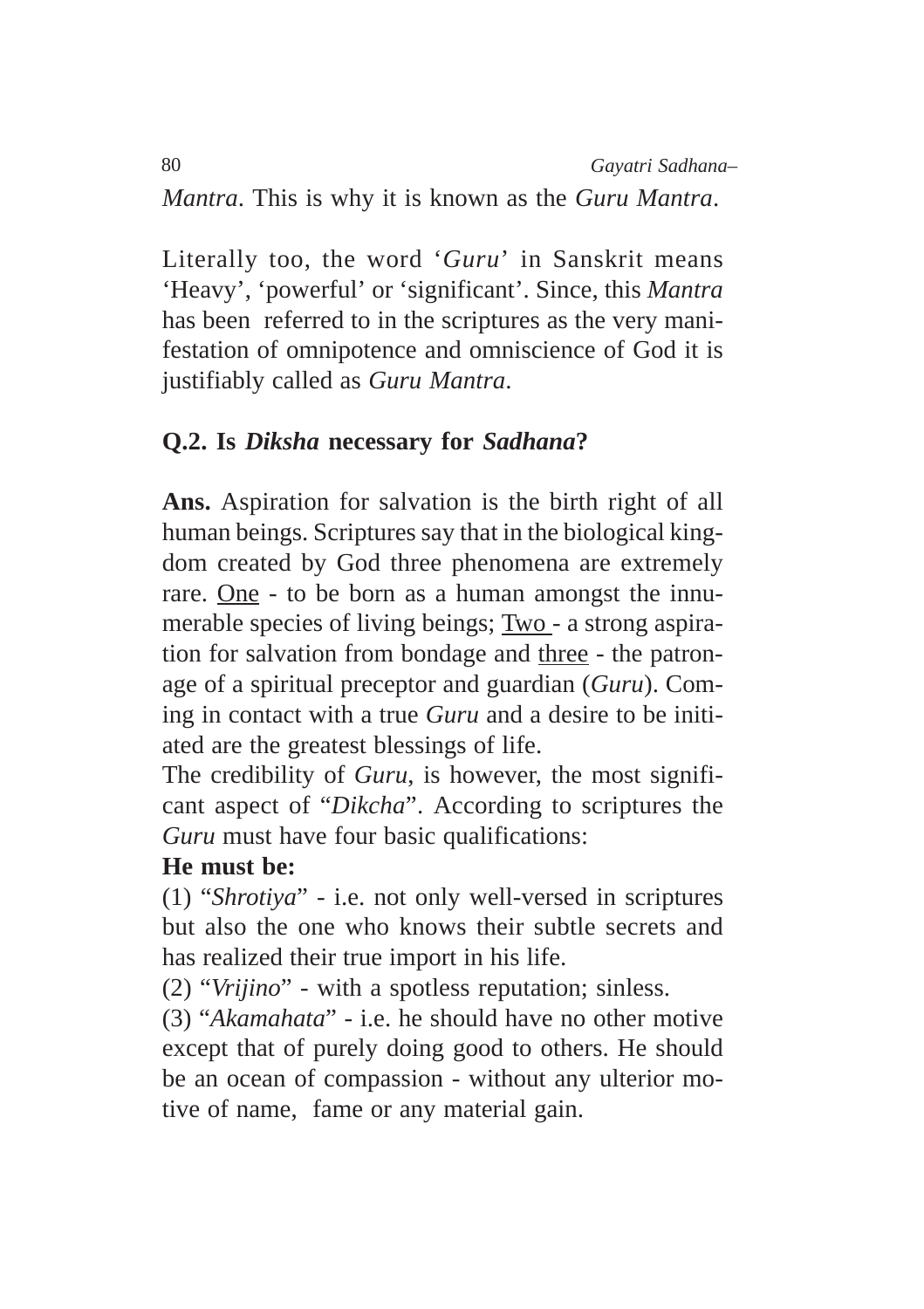(4) "*Brammavittam*" - The one who has himself realized God.

The *Guru* is not only a teacher. He transmits spirituality, by personal example. Thus, a grave risk is involved if one falls in the clutches of a fake *Guru.* If, because of ignorance, someone has taken a *Dikcha* earlier from an unqualified person, prudence demands seeking a true *Guru* for spiritual growth, Such *Gurus* are, of course, rare nowa-day.

#### **Q.3. What are the rules to be followed after taking** *Diksha***?**

**Ans.** After initiation, the devotee is expected to maintain regularity in daily routine of worship (*Upasana*), a persistent endeavour for developing purity in thoughts words and deeds by studying scriptures and interacting with saintly persons (*Sadhana*) and by donating a part of one's time and resources for welfare activities (*Aradhana*). Strict adherence to the routine of *Upasana* - *Sadhana* - *Aradhana* is essential. Nevertheless, if there are some momentary disruptions because of contingencies, one should not have any misgivings about divine displeasure, because God, like mother, is full of love, patience and forgiveness.

Though certain restrictions on diet (such as vegetarianism and abstention from hard drinks) are recommended for accelerating progress in *Sadhana*, these are not mandatory for the beginner. The devotee has free choice of time and period of *Upasana* to suit his / her routine.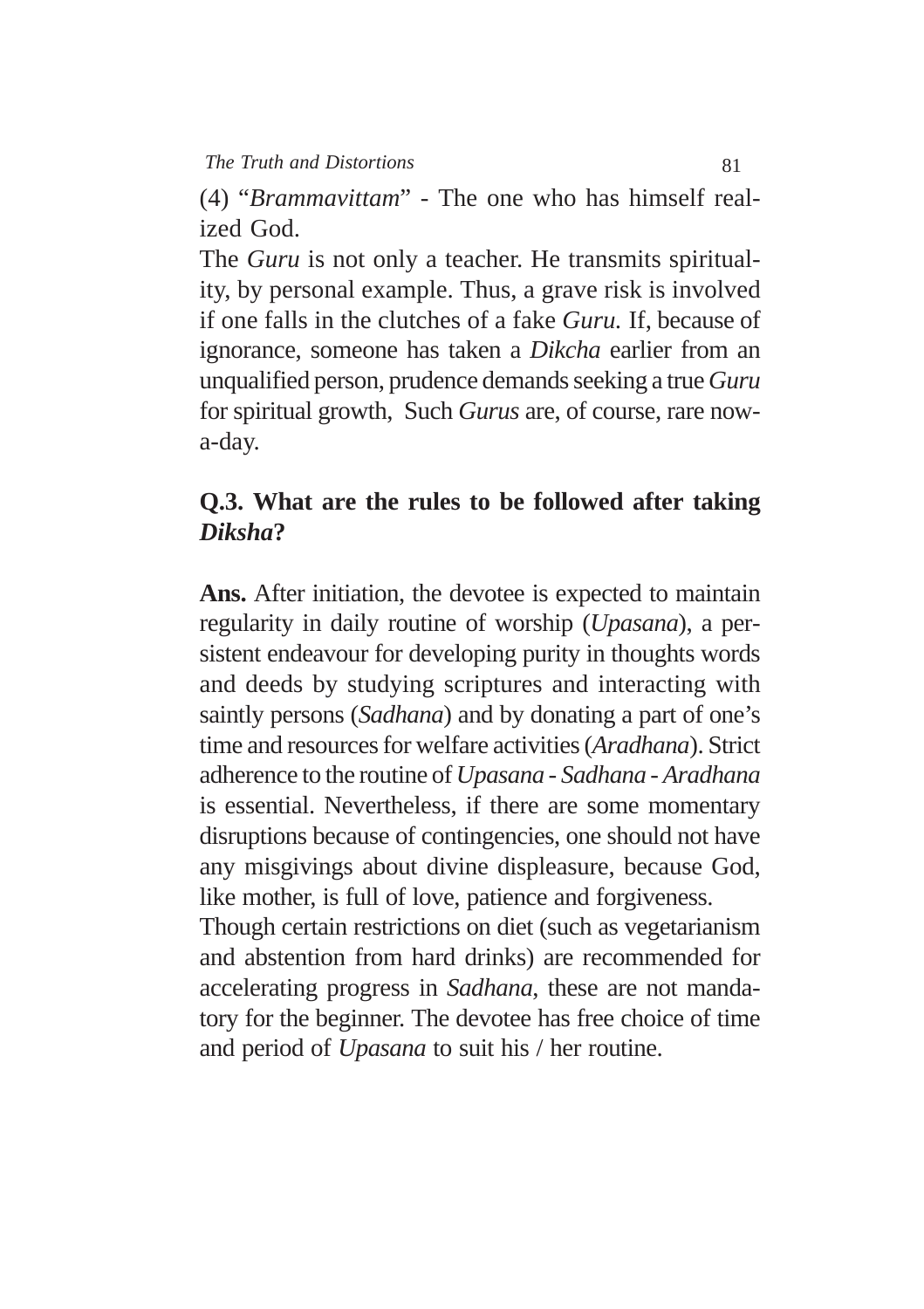# **Q.4. Will one incur divine displeasure if there are some inadvertent errors during worship ?**

**Ans.** Absolutely not. The Creator is like our Mother. The Divine Mother has only love for her children. How can She punish unless the fault is deliberate? One may contemplate on God even while lying on bed (when one is sick) or without proper physical cleanliness or rituals. The benefits, however small, will definitely accrue. One should not have the least apprehension about harm or divine displeasure due to errors in worship. If any mistake is committed in the rituals of *Tantrik Sadhana*, the deities, who are mostly demoniac, may get annoyed and harm an errant *Sadhak.* However, *Gayatri* is the Divine *Shakti,* the affectionate mother, full of forgiveness and compassion. She loves her child who lisps and cannot even speak properly. *Gayatri* is such a *Kamdhenu*.

Even erroneous worship having righteous aims and objectives becomes fruitful, if it is faithfully done. It is said about *Valmiki* that he could not even utter *Ram* properly and by uttering '*mara*, *mara'* attained godliness. In Rightist path of *Sadhana*, sentiments are more important than rituals. None has been harmed on account of any omission in the method of *Gayatri* worship. Still, if there is any apprehension, the guidance of a spiritual master in this path of *Sadhana* can be sought in the matter.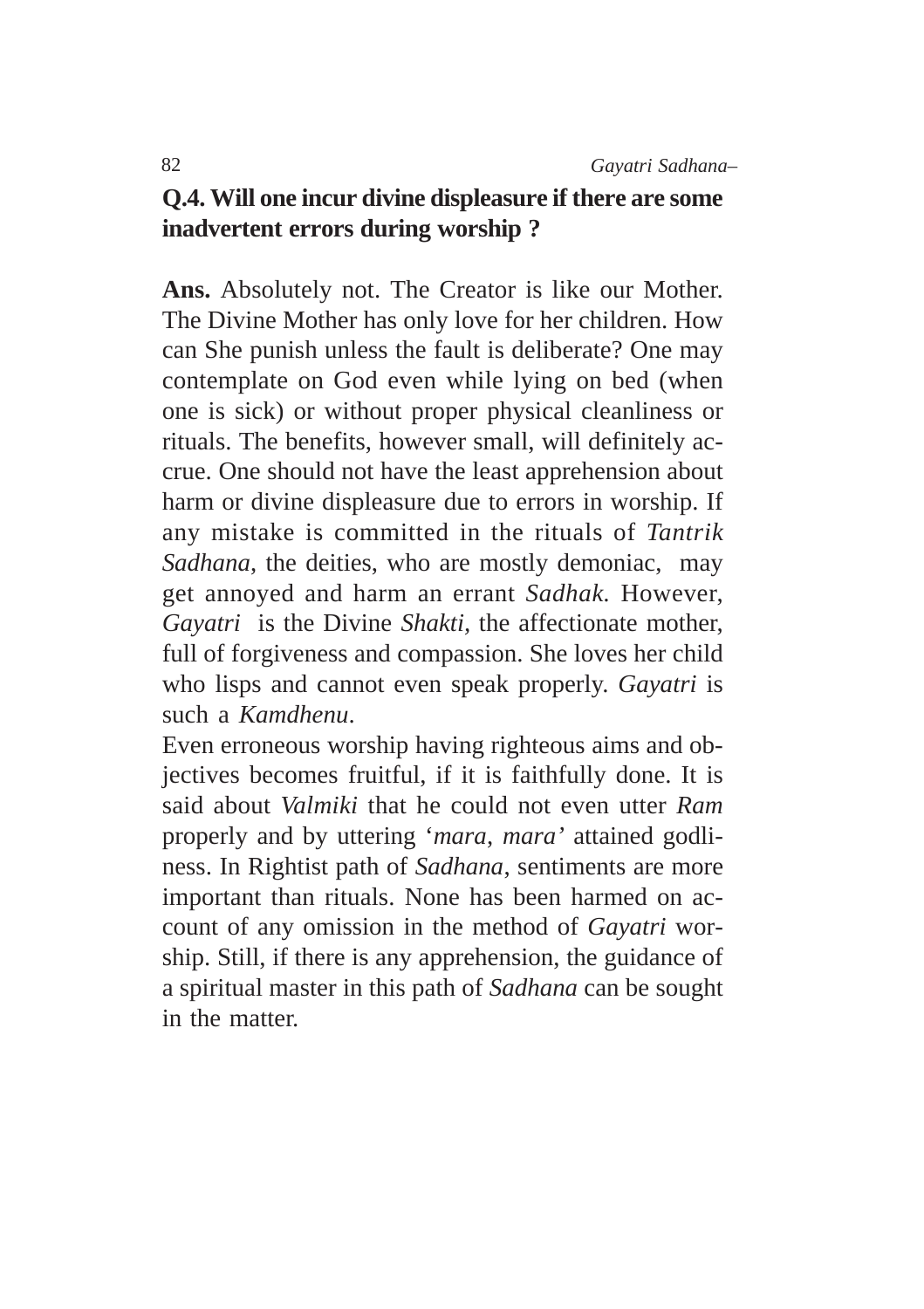#### **Q. 5. What are indications of progress in** *Sadhana***?**

**Ans.** After prolonged and persistent '*Sadhana*' with faith and dedication , the following characteristics appear in the devotee:-

1. Magnetism in personality; sparkling eyes; force in speech; a glowing countenance; gravity and stability in expression. These qualities deeply impress everyone coming in contact with the devotee. People interacting with a devotee of *Gayatri* behave in conformity with his / her wishes.

2. The devotee feels a new celestial energy operating from within.

3. The devotee progressively loses interest in improper

(sinful) activities. If, some wrong is inadvertently committed by him, he feels extremely repentant. He neither becomes elated on favourable happenings, nor loses equanimity while facing unfavourable circumstances.

4. If he curses someone on becoming deeply hurt, the adversary encounters great misfortune.

5. On the other hand,, his good wishes always result in the welfare of the concerned person.

6. He develops the faculty of thought reading. None can hide his shortcomings, covert actions and motives from the penetrating gaze of a *Gayatri* devotee.

7. He can communicate telepathically with people living far away.

8. The environment around him is very quiet and serene. People find unusual peace, purity and serenity in his presence.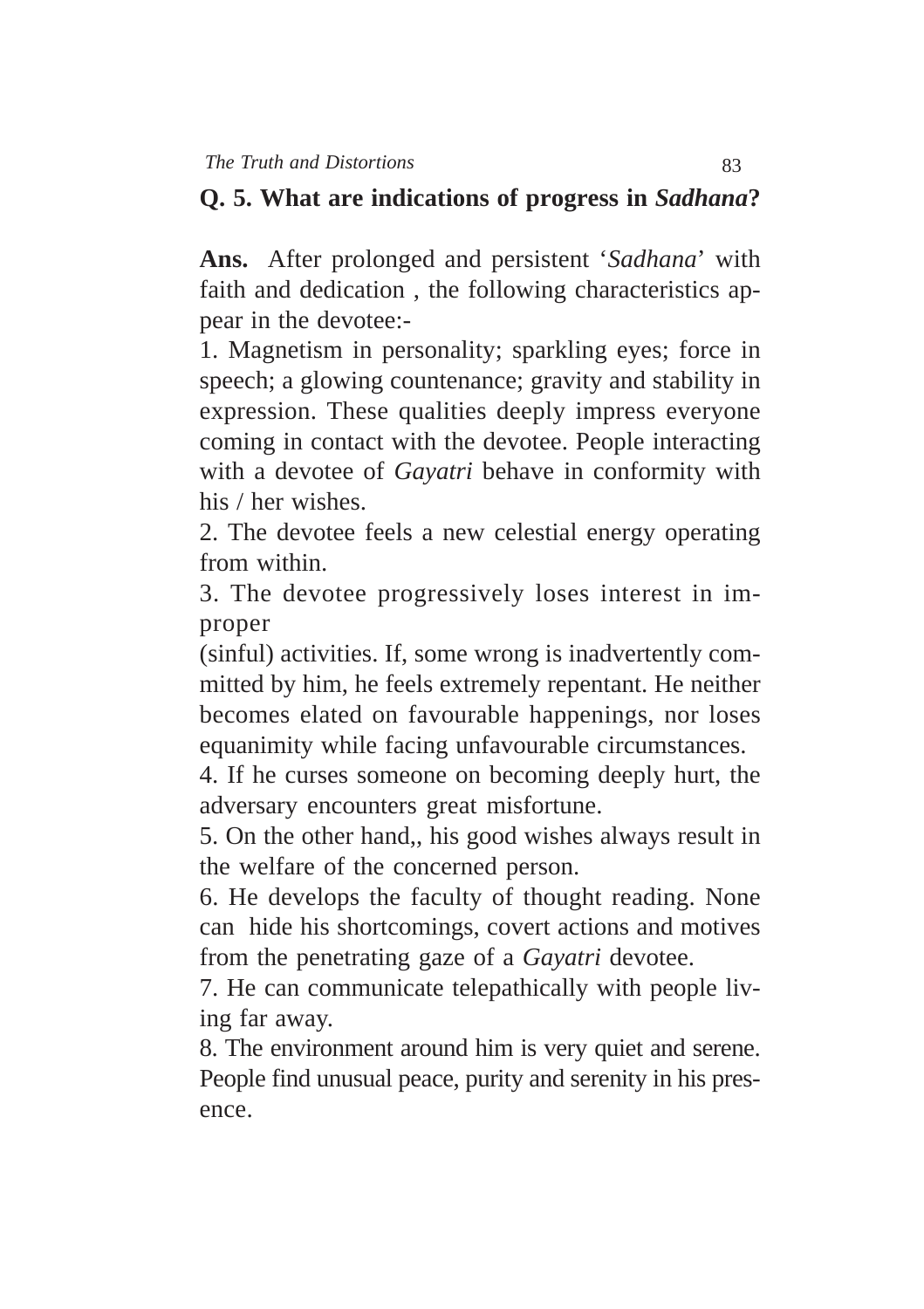9. When at the zenith of his progress, he can paranormally transfer a part of the spiritual energy (collected by him in course of his *Sadhana* through *'Tapascharya'*), to any deserving individual, for which the latter need not make the required effort. This is called the process of '*Shaktipat*' in *yoga*, which the *Guru* uses for grooming the best disciple as his successor.

10. While contemplating, during the waking hours or in course of meditation he may see emissions of multicoloured lights, other para-normal lights or hear celestial sounds or words.

These are some visible signs of progress in '*Sadhana*' Besides, the devotee acquires many paranormal capabilities, which are much beyond normal human experience, knowledge and resources.

# **Q.6. I have been doing** *Gayatri Sadhana* **regularly. Nevertheless, at times, I feel depressed and dissatisfied with my progress. What is the remedy?**

**Ans.** The feelings of occasional depression, dissatisfaction with progress and momentary loss of interest are not uncommon in course of *Sadhana*.

In order to understand this paradoxical phenomenon, it is necessary to understand three successively higher phases of spiritual evolution. These are known as :-

## (1) **The** *Mantra Diksha* **or Initiation**

This is the initial Kindergarten stage - the '*Bhuha*' stage of *Dikcha*, in which the '*Acharya*' - a representative of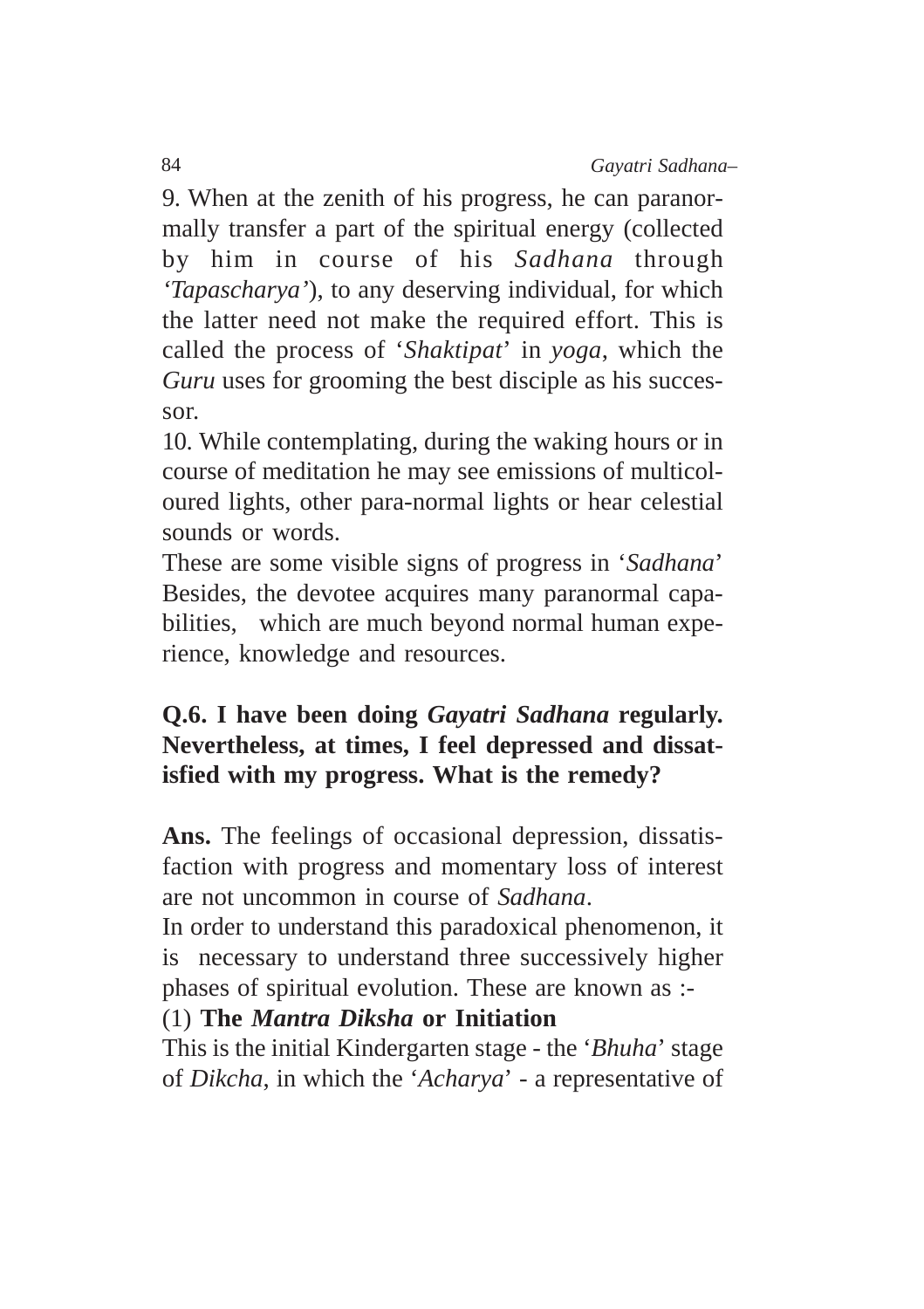*Guru*, introduces the novice to the concept of *Gayatri* disciplines through '*Baikhari Vani'* (by speaking). Any contemplative, spiritually- wise, high-character, talented, person may assume the charge of an '*Acharya*'. Nevertheless, this is a great responsibility, since after establishing the spiritual relationship, sins and virtues of the disciple are shared by the *Guru*. Since the *Guru*, by definition, is sinless, his displeasure on any dereliction by the devotee is quite natural. Besides, it must also be very clearly understood, that merely admission to the school of *Sadhana* through *Mantra Dikcha* is not sufficient. The devotee must persistently endeavour to qualify for the higher stages of *Diksha*.

#### (2) *Agni Diksha* **or** *Pran Diksha*

This is the '*Bhuwaha*' stage of *Dikcha* carried out extra-sensorially, through '*Madhyama*' and *pashyanti Vani* (Telepathic and soul-to-soul communication). In this case the *Guru* undertakes refinement and development of the *Sukchma* Sharir - the conscious and supraconscious levels of mind (*'Man': 'Budhi', 'Chitta'* and *'Ahankar'*) of the devotee. When the devotee graduates to this next higher class of '*Agni Dikcha*', the *Guru* extra-sensorally transmits a part of the spiritual charge (*Pran*) to the devotee, from his own spiritual battery accumulated after prolonged *Tapascharya*. The 'concepts' planted and developed during the *Mantra Dikcha* are now translated into 'action' by this new acquisition of powerful energy (*Pran*). At this stage, there is a great turmoil in the inner-self of the devotee, which he/ she apparently feels as a fast growing dissatisfaction with his / her progress, uneasiness and momentary de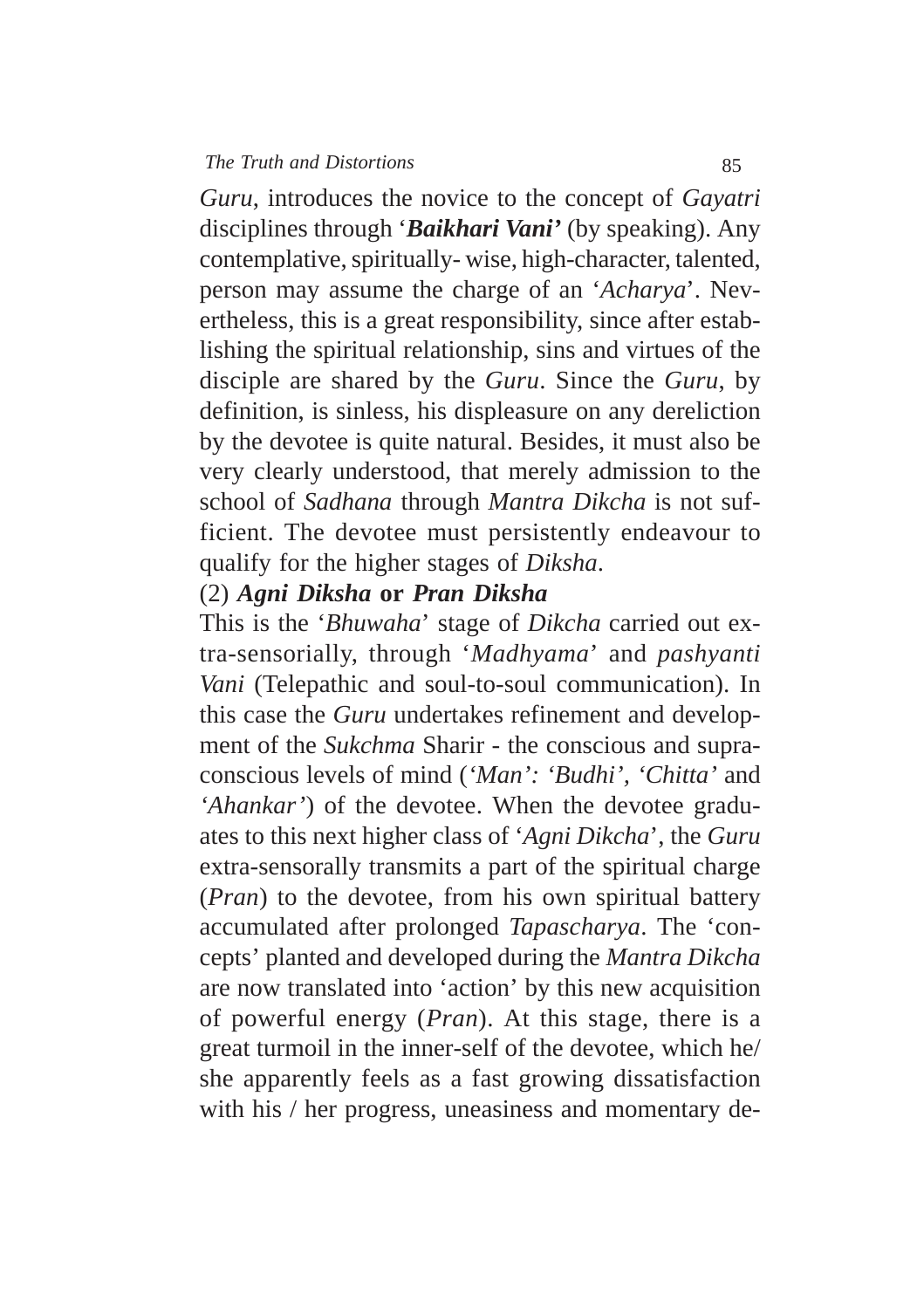pression. These external symptoms are, in fact, an indication of the churning, taking place within deeper levels of the soul. Hence, unless the devotee feels this turmoil, it is to be assumed that the activation by the *Guru* has become feeble, because of some shortcomings in the devotee's *Sadhana*.

After *Agni Dikcha*, the devotee becomes more enlightened and is able to discern his / her personal faults, however trivial they are. The term *Agni Dikcha* owes its nomenclature to the process of 'Incineration in the inner-self by the fire of discernment'. The phenomenon is parallel to the exercise of *Tapascharya* for the purification of physical body.

There are three clear signs of a person undergoing *Agni Dikcha*. (1) A strong inclination to perform '*Tap*' for self-purification, (2) A feeling of discontentment with one's progress and a desire for speedy innergrowth and (3) realisation of many shortcomings in one's thoughts, behaviour and nature.

Here, it must be emphasised that 'Only that *Guru* can give *Dikcha*, who has himself earned and conserved sufficient spiritual charge by performing *Tapascharya*'.

#### **(3)** *Pran Dikcha* **('***Swaha***' stage)**

This is the highest level of *Dikcha* in course of which the transfer of spiritual energy takes place from the soul of the *Guru* to the soul of the devotee. This is the process through which the *Guru* hands over spiritual succession to the most deserving disciple. In other words, it means appointing the spiritual successor.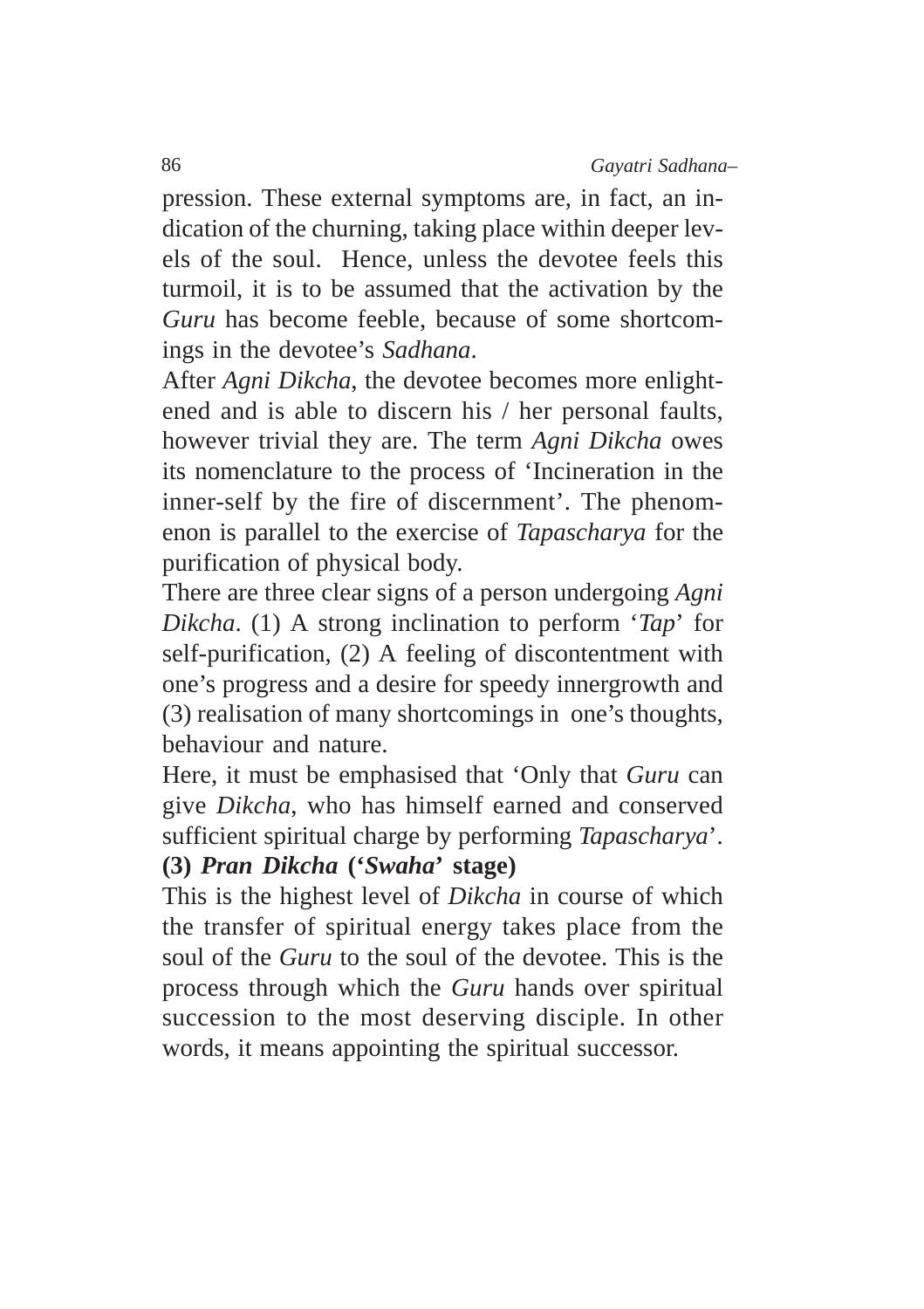## **Q.7. Why is the** *Sadhak* **advised to keep the progress in** *Sadhana* **a secret?**

**Ans.** The purpose of keeping *Sadhana* secret is only to avoid the possibility of confusion because of multiple interactions with people, so that after dispelling all doubts, one holds fast to it firmly and marches ahead on the chosen path. People try to criticise, find faults and suggest new methods and create doubts in the mind of the *Sadhak*, if he discusses the method of his *Sadhana* with several persons. Everyone who is consulted will suggest something new and the *Sadhak's* mind will get confused and he will lose faith. He will then change frequently his method of *Sadhana* and on account of doubt get deprived of its benefits. It is therefore, essential to have full faith in one's well settled method and it should be pursued with unflinching devotion, under the guidance of an accomplished *Guru*.

## **Q.8. How is** *Gayatri* **relevant for humankind in the present times ?**

**Ans.** Each individual is born with certain characteristic traits and IQ., all of which can not be explained as genetic inheritance. For instance, genetics has no explanation for the rare birth of a saint, genius or an idiot in several generations of a family. It is also a fact that many of these exclusive personal traits change in course of growth of the person from childhood to adulthood. Modern scientists generally ascribe these changes to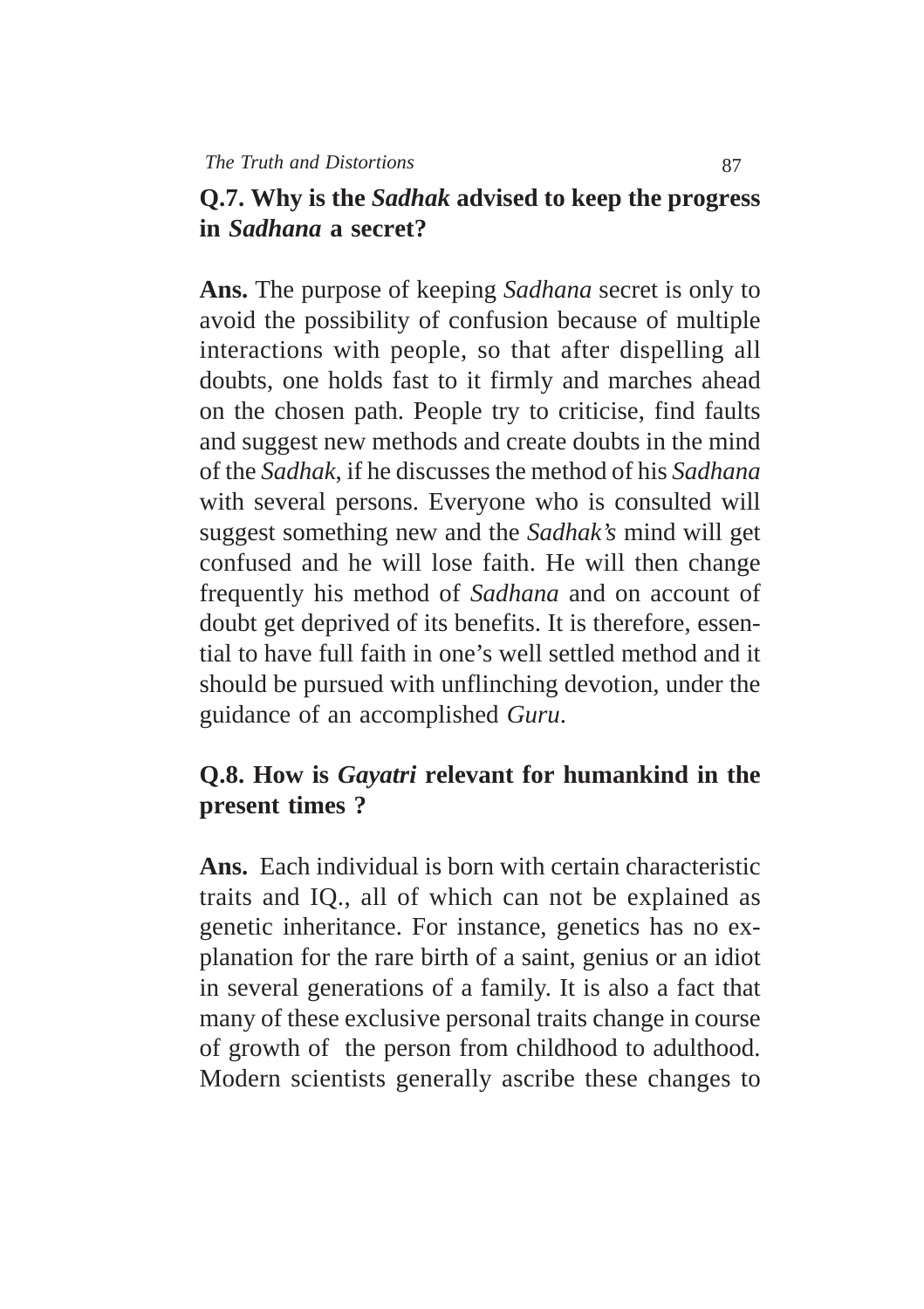social environment and education. The science of today is, however, unable to throw light on the reasons for presence or absence in an individual of characteristics like empathy, compassion, large-heartedness, tolerance, courage, equanimity and creativity. Nor has modern science succeeded in devising gadgets or courses for inculcating these virtues.

The spiritual masters in the East on the other hand, maintain that the Absolute Repository of all virtues, which we call as GOD, is that source from which it is possible to acquire positive traits by personal endeavour through specific *Yogic* exercises under the guidance of a *Guru*. This is the objective of all spiritual pursuits in the East.

Ever since the dawn of civilization in India, it has been emphasised that no amount of material progress in science and technology can bring about lasting happiness, peace and prosperity for humankind, unless the individual - the unit of family, society, nation and global population, is transformed by infusion of positive thinking. The so-called progress in the West is also responsible for two world wars, nuclear-proliferation, environmental pollution, disparity in living standards, conflicts, poverty and disease all-over the world.

*Gayatri* **is a panacea for all problems - Personal, Family, Social, National or Global :** The *Gayatri Sadhana* is a product of thousands of years of research. Following *Gayatri Yoga* any individual, irrespective of caste, class, colour, nationality, social status and religious affiliation can acquire strength from the Indwelling Divinity for solving all problems of life.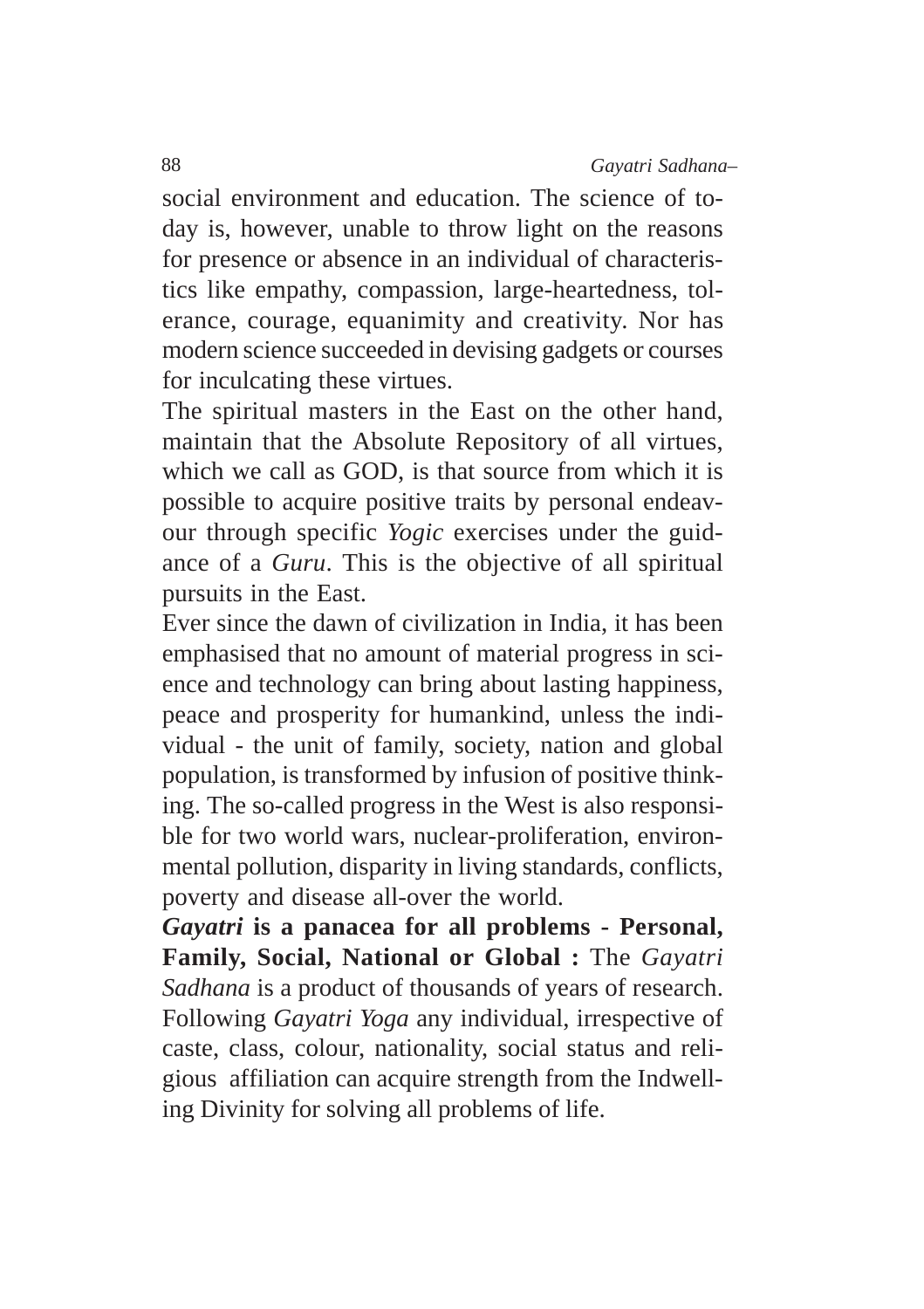#### **Q.9. What is "***VAAM MARG***"?**

**Ans.** *Yogic Sadhanas* are carried out in two ways. These are designated as the '*Dakchin Marg*' and '*Vaam Marg*' or *Tantra*. References in this book pertains to the *Dakchin Marg* - which is the process (*Sadhana*) of attracting the omnipresent powers of divinity, interacting with them by developing spiritual magnetism and cultivating paranormal faculties therefrom. The *Vaam Marg,* on the other hand, is the technique of pulling out bio-energy from living beings and utilizing it for exercising psychic control over others and for exorcist activities.

The source of *Tantrik* power is not the universal divine powers, but the physical energy produced by friction of subtle particles of nature rotating around their axes at tremendous speeds. *Tantriks* call this energy as *Durga* or *Kali*. In practice, the *Tantrik* excites the bio-energy of an animate being by violently killing it or inflicting excruciating pain on it by extraction of flesh or blood. It is tempting for some highly egoistic and ambitious persons to acquire extraordinary powers through *Tantra*, But its practise is extremely complex and dangerous. Only an extraordinarily courageous and fearless person learning under an expert can achieve success in *Tantra*. There are numerous instances of persons becoming mentally deranged, permanently paralysed, sick, losing power of speech, sight or hearing in course of *Tantrik* practices. The details of *Tantra* have, therefore, been kept secret and out of reach of common man. In ancient times *Tantra* was used for welfare activities like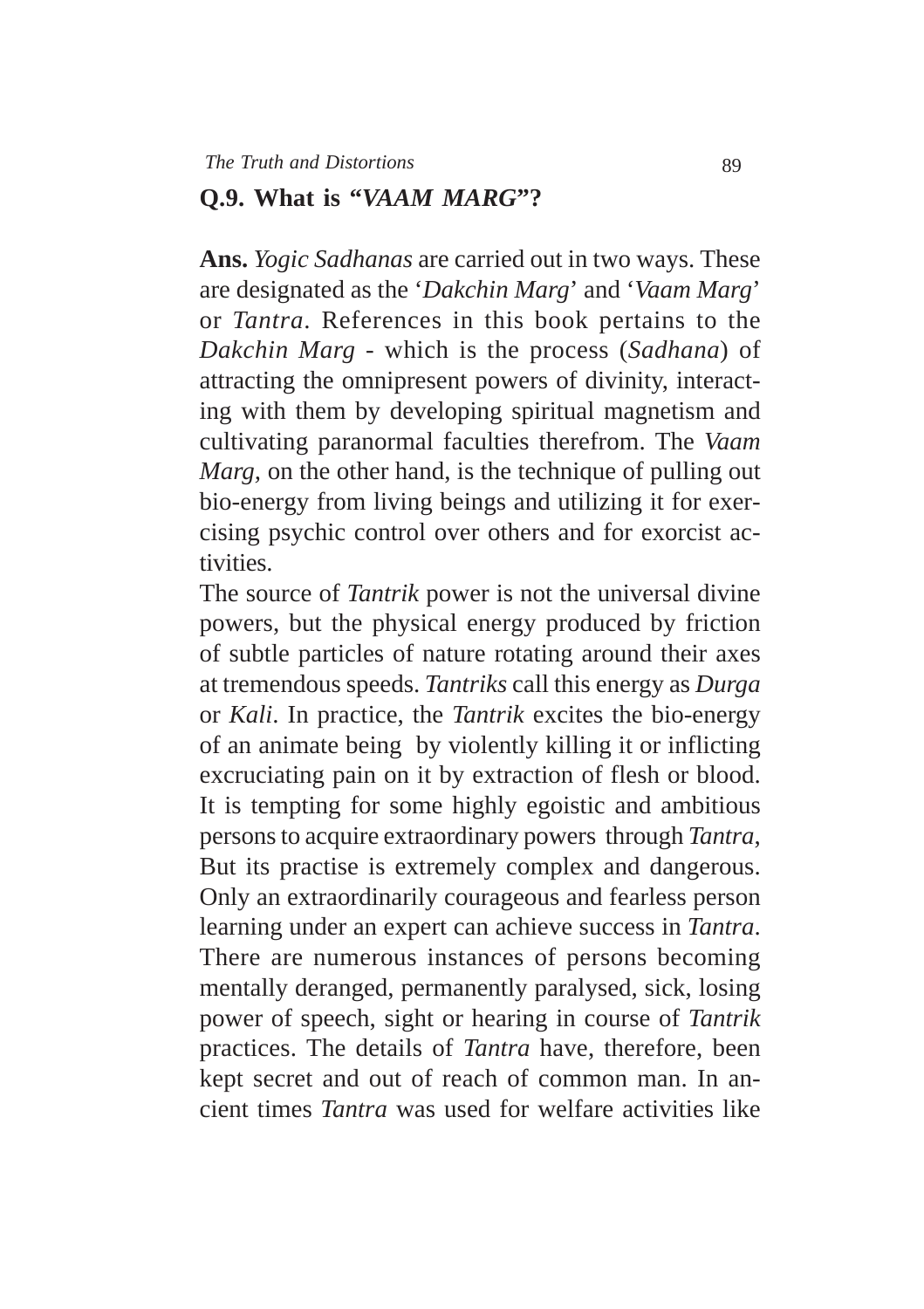self-defence, espionage, treatment of terminally ill and for enhancing the intelligence quotient of mentally retarded. The practice is now extremely rare.

**Q.10. According to the Law of** *Karma***, everyone has to face the consequences of one's good or bad deeds. How is it then possible for** *Gayatri* **to absolve one from sins?**

**Ans.** It has been described that *Gayatri* dispels the darkness of sin. It does not mean destruction of the result of sin. It means getting rid of sinful tendencies.

\*\*\*\*\*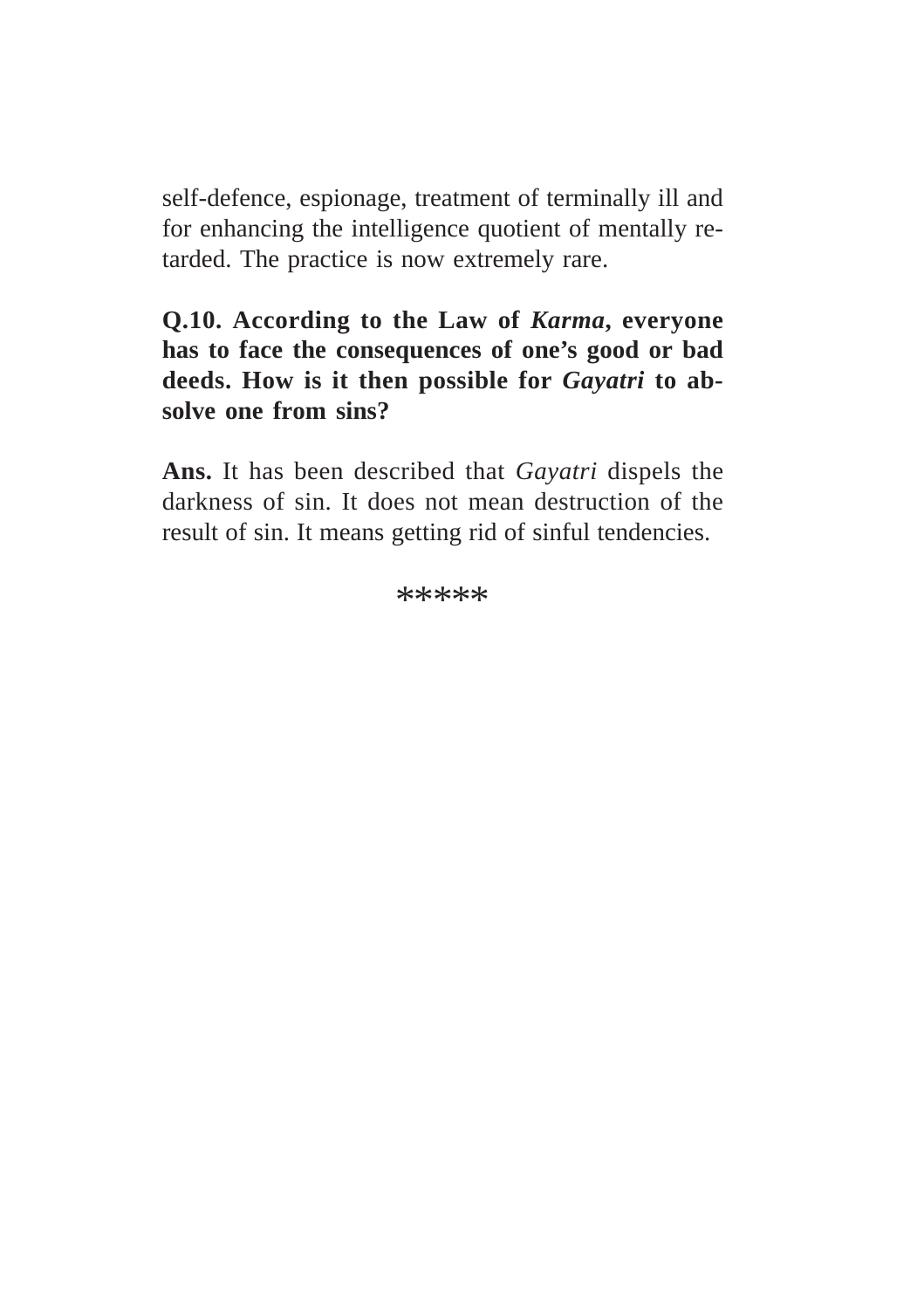#### **GLOSSARY**

*Abhiyn Sdhan*- An advanced level of *Upsan Sdhan.*

 $\bar{A}$ **chman** • Three sips of water consecrated through specific *mantras* taken for imbibing tranquillity and piety in three aspects of mental activity. The first sip is taken for acquisition of a high level of character, righteous behaviour and congeniality in vocal communication, With the second sip, one seeks strength from Almighty to resist evil thoughts from entering the mind and for acquiring tranquillity. The third sip is taken to seek purification in living so that the ideal of simple living, high thinking and dedication towards duty remains uppermost in life.

*Agnihotra* **-** *Gyatri* and *Agnihotra* are considered to be the very foundation stones of ancient Indian Culture. *G* $\bar{q}$ *yatri* symbolises divine power behind noble thoughts and *Yagya* is symbol of noble deeds, the basis of which are sacrifice and benevolence. *Agnihotra* has many objectives of fundamental importance for human wellbeing:

(i) The smoke emanating from oblations in the fire has a very powerful bactericidal/germicidal effect on the atmosphere. This, in fact, is the only process known to humanity for the disinfection of the atmosphere for improvement of quality of biogenic/organic systems.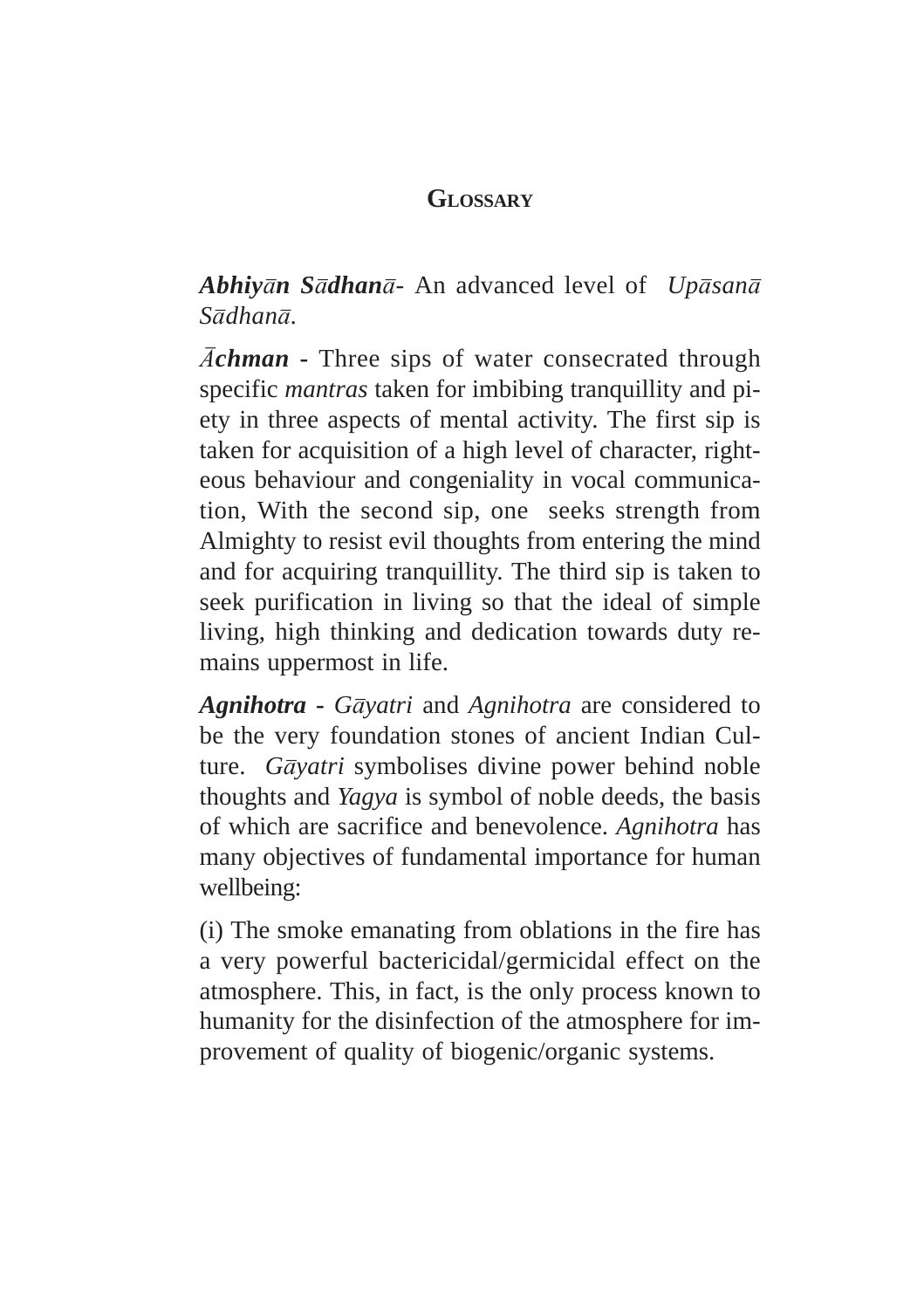(ii) The vibrations produced by collective chanting of *mantra* during the *Agnihotra* being of frequencies much higher than the measurable supersonics, spread far and wide. These vibrations have a capacity to uplift and purify the '*samskrs*' (traits buried in the sub-conscious which trigger the instinctive behaviour, inclinations etc.) of the participants and of those around, in such a way that they effortlessly give up evil thoughts and practices.

(iii) The fire in the *Agnihotra* motivates us to utilize our resources for the social good, to identify with the downtrodden, to keep the level of one's determination and confidence high, to continue to work hard and remain duty-conscious throughout life and to constantly remember the ultimate fate of human body thus, make maximum use of its capabilities for social good. Synonymous with *Yagya* and *Havan.*

*Ahuti* - Oblations of mixture of special herbs, sugar and ghee (a form of dehydrated butter) made in burning fire in a *Yagya* (synonymous with *Agnihotra* or *Havan*).

*Akchat* **-** Oblations of a few grains of rice. It symbolises sharing of a fraction of resources required through personal efforts. Regular oblations of *Akchat* are a constant reminder that a part of one's personal resources should always be utilized for the good of society and culture. (c.f. Tithe amongst the Christians and *Zakat* in Islam.)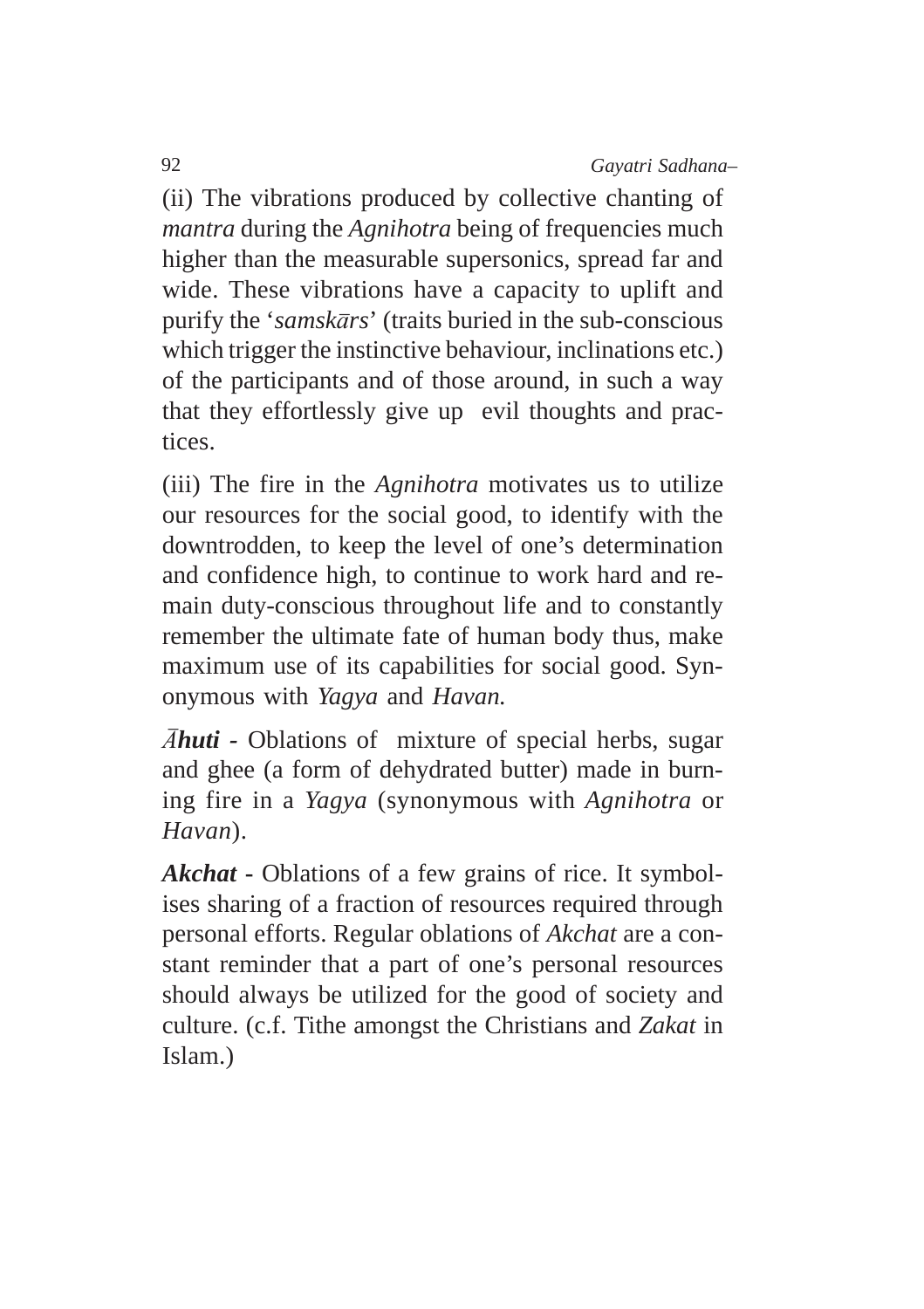*Akhand Yagya* **-** Uninterrupted *Yagya* like *Akhand Jp* (not recommended by scriptures).

*Angavastra* **-** A cotton shawl worn by *Sdhaks* in India around the torso.

*Anushthn* **-** Special *Upsan Sdhan* performed to invoke Divine grace for greater strength and his wisdom to achieve some specified purpose.

*A-par prakriti* **-** Sensory elements of the nature (elements perceived by human senses) - Lower Nature

 $A\vec{r}$  *Ar* $\bar{a}$ *dhn* $\bar{a}$  - Literally meaning "to please". In spiritual parlance it means making the best utilization of one's time, labour, money and talents for service of humankind. Since the omnipresence of God is reflected in all beings, specially in man, who is the manager of HIS creation, appointed by HIM, *Ar* $\bar{a}$ *dhn* $\bar{a}$  means pleasing God through participation in deeds of human welfare.

*Argal* **-** *Mantras* to be chanted as a pre-requisites to chanting of certain *shlokas* e.g. *Durg Shaptshati*. See *Durg Shaptshati.*

*Aswd Vrat***-** A vow to take food not for taste but for sustenance of the body, i.e. food without sugar, salt and condiment. (A kind of *Tapascharya*).

 $\bar{A}$ v $\bar{a}$ *han* - Invocation of Deity.

*Balivaishva* **-** The first morsels of cooked food offered in fire to express one's gratitude to the Creator. (cf. saying of grace at meals).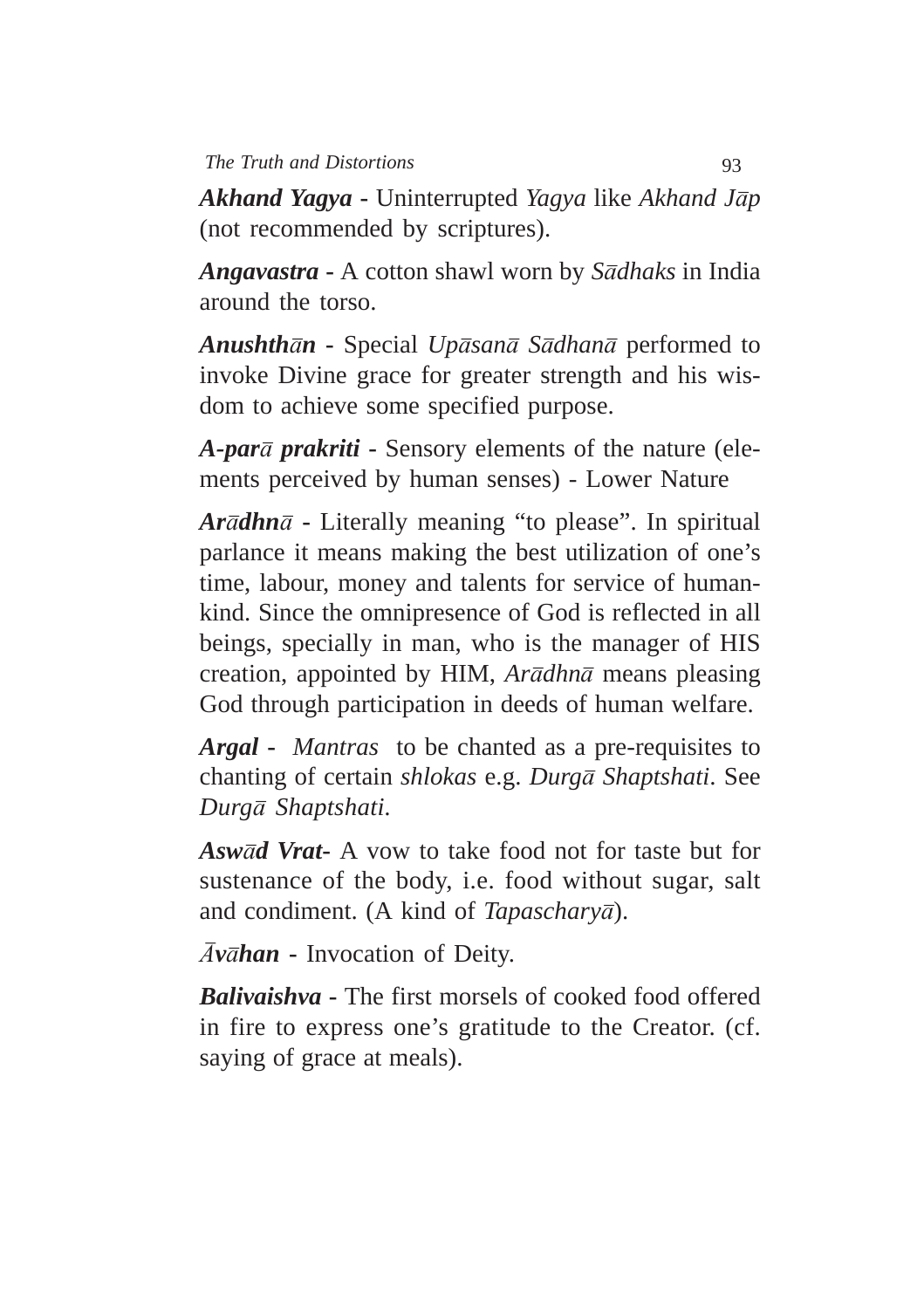*Basant Panchami* **-** The fifth lunar day of bright half of the eleventh month (*Mgh*) of ancient Indian lunar calendar is celebrated as the social festival of *Basant Panchami*. This day heralds advent of spring when multi-coloured flowers appear on the trees and plants; yellow flowers of mustard appear all around; the mango trees (in India) begin to spread fragrance of buds and Indian cuckoos begin to sing. The advent of spring affects all the biological systems including human beings. The influence is not only on the physical exterior but also (specially) on the mental state, which on this occasion becomes fully charged for future planning. In India, this occasion is considered most suitable for taking up new projects.

*Brhman* **-** An individual of high character dedicated to simple living, utilizing maximum savings of time, labour, resources and talents for welfare of society. In scriptures, the word "*Brhman*" has a different connotation than the one in vogue today for the caste *Brhman.*

*Brahmbhoj* **-** In an *Anushthn,* the last ritual is *Brahmbhoj* after *Purnhuti* in the *Havan.* It requires feeding *Brahmans* or young maidens. Now-a-days, *Brahamdn* i.e. dissemination of spiritual wisdom (*Sadgyn*) is considered a better substitute for *Brahmbhoj*.

*Brahmdn* - Dissemination of spiritual wisdom through sharing of soul-elevating literature amongst the deserving persons.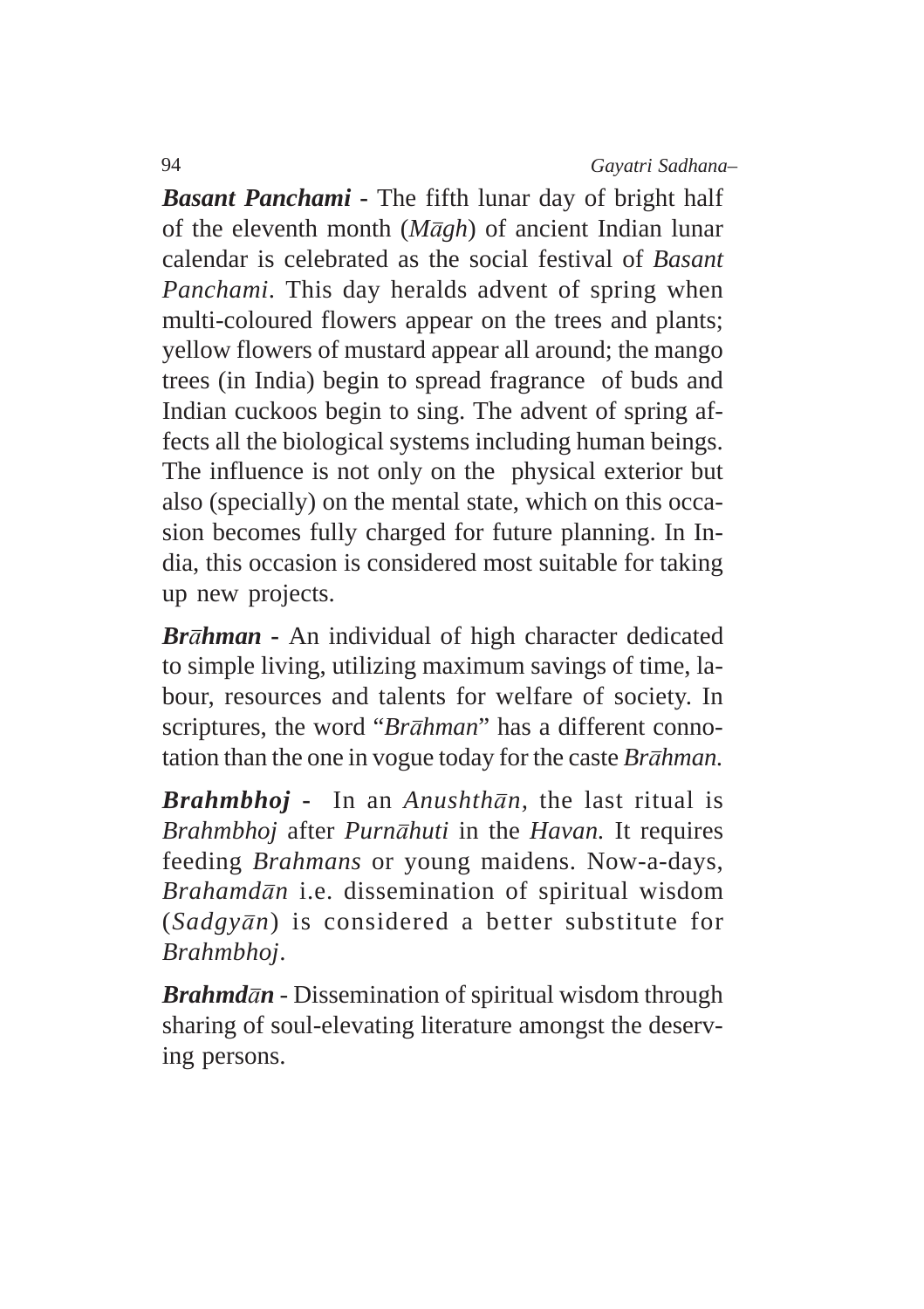*Brahm* **-** The motivating aspect of '*Shakti*' governing creative powers of Almighty in the universe, symbolised as a female deity with four faces (the four streams of wisdom). An emanation of *Gyatri*.

*Brahm Paryan* **-** One who is fully dedicated to righteous living.

*Chandan* **-** It is oblation or application of sandalwood paste which symbolises utilisation of one's capabilities for social good. Like a sandal tree, which spreads its fragrance all around and even as dead wood is used for incense sticks and germicides, a *S* $\overline{a}$ *dhak* is expected to constantly remember to use his physical and mental capabilities for social wellbeing.

**Chintan** (*Atm*-chintan) - Introspection or self-reflection for inner purification and transformation.

*Datttreya* **-** The name of an ancient Indian *Rishi.* See *Rishi.*

*D* $iksh\bar{a}$  - Initiation by a *Guru*. During the initiation, the *S* $\bar{a}$ *dhak* pledges to follow the rules of *S* $\bar{a}$ *dhan* $\bar{a}$  throughout his life. On the other hand, the *Guru* establishes an abiding extra-sensory link with the physical, astral and causal bodies of *S* $\overline{a}$ *dhak* for guidance.

*Devis* **-** Goddesses- Various emanations of the supreme Goddess - *Gayatri.*

*Dhoti* -*Dupatt* $\bar{a}$  - Loose cotton garment worn by *Sdhaks.*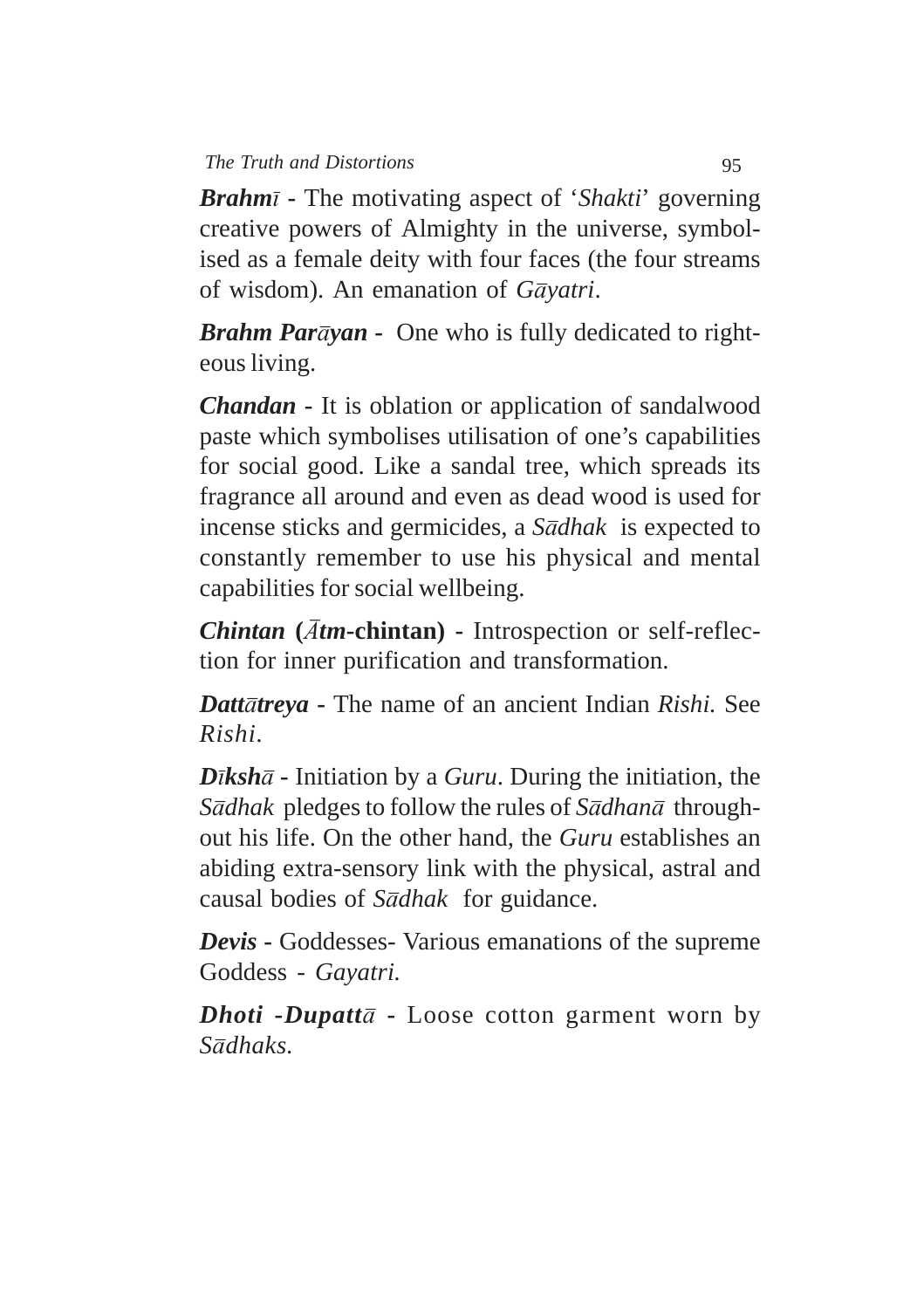*Durg Saptashati* - Seven hundred verses (*mantras*) sung in the praise of Goddess *Durg* - an emanation of Supreme-Divine *Shakti*.

*Gurukul* **-** Ancient Indian residential school which all children of the society had to attend irrespective of their social status. In *Gurukuls*, they were given education and training in all aspects of life including religious doctrines.

*Guru-Poornim* - The full-moon day of month of ancient Indian lunar calendar *Ashdh* (July). *Gurupoornim* $\bar{a}$  is commemorated each year to dedicate oneself to high ideals- i.e. to have a total and unshakable faith in eternal moral values and high ideals. Inculcation of these attributes transforms an ordinary person into an enlightened soul.

*Havan* - Same as *Agnihotra*, *Yagya*.

*Havan Kund -* A receptacle made of metal or earth for performing *Havan*.

*Idol worship* - Utilizing a symbol for meditating on God. (e.g., a picture or idol of a deity, a crucifix, a natural object like sun, moon, a piece of rock or earth from a sacred place). It is to be remembered that in each case the prayer is made to the omnipresent and impersonal God head.

*Jp* - Uninterrupted chanting of a *mantra* or name of God for a specified period and number.

*Kran sharr* - Causal body.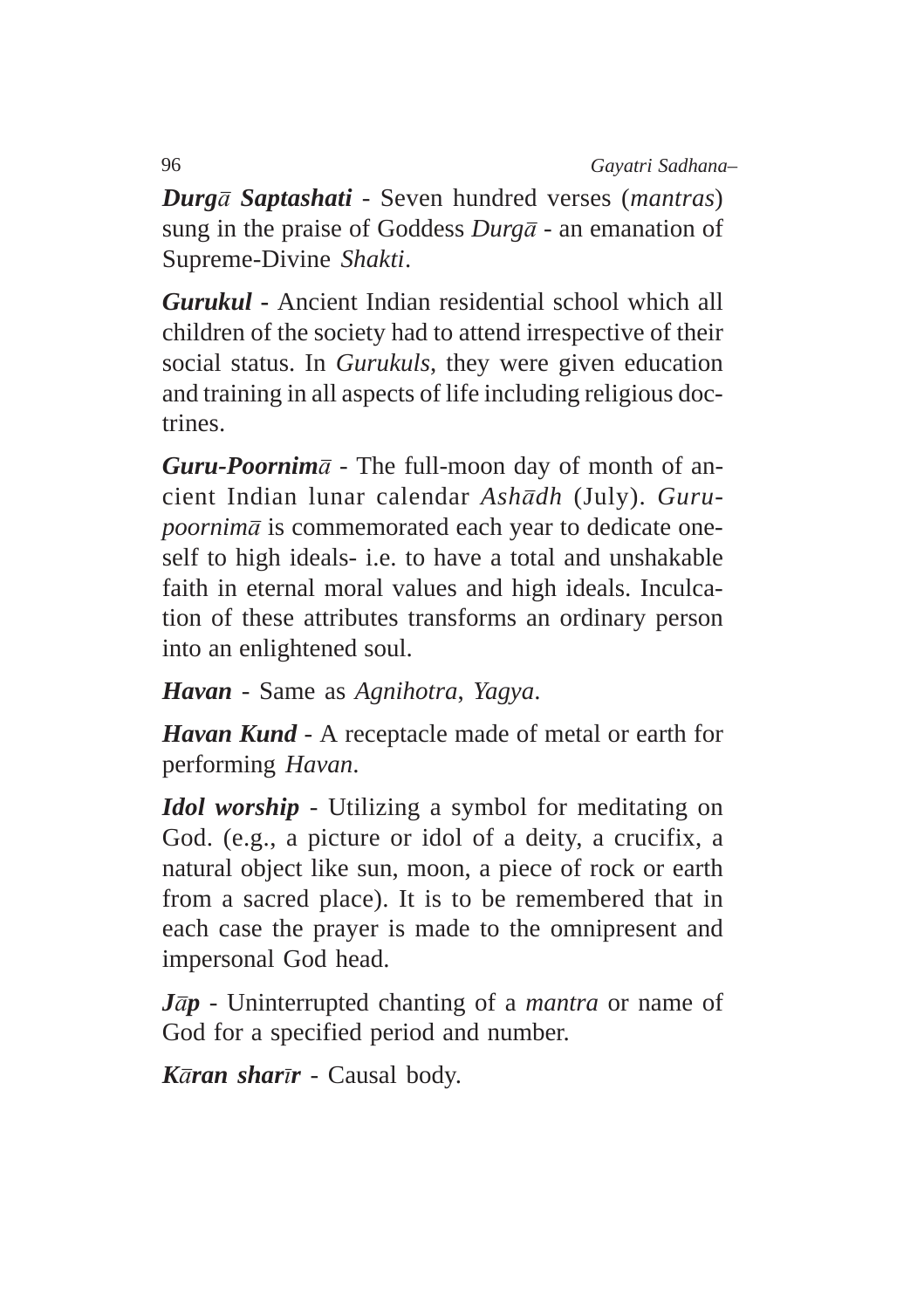*Kmdhenu* - A cow in '*Swarga*' (heaven) which grants all wishes. A symbolic representation of *G* $\bar{a}$ *yatri*.

*Kalash* - Spherical vessel filled with water used during *Upsan* ; symbolic of creative forces of divinity engaged in maintenance of harmony and protection of virtues.

*Kalmash* **-** Evil or immoral thoughts; evil habits.

*Kalpavrikcha* - A tree in '*Swarga*' (Heaven) All wishes made under its shade are fulfilled. A symbolic representation of *G* $\bar{a}$ *yatri*.

*Kavach***-***Klan* - Mandatory *mantras* chanted at the beginning of certain scriptural texts like *Durg Shaptashati*.

*Kchatriya* **-** In ancient Indian fourfold classification of society, the class which was responsible to work as administrators and warriors. Today, however, this refers to a particular caste.

 $M\bar{a}\bar{d}\bar{a}$  - A rosary of 108 beads used for counting the number of *Japs*.

*Manan* **-** Contemplation - reflection.

*Mantra* **-** A scientifically composed verse in Sanskrit with specific syntax and intonations for invocation of divine powers.

*Muni* - Person contemplating on ways and means for progressive evolution of human mind for temporal and spiritual wellbeing of society.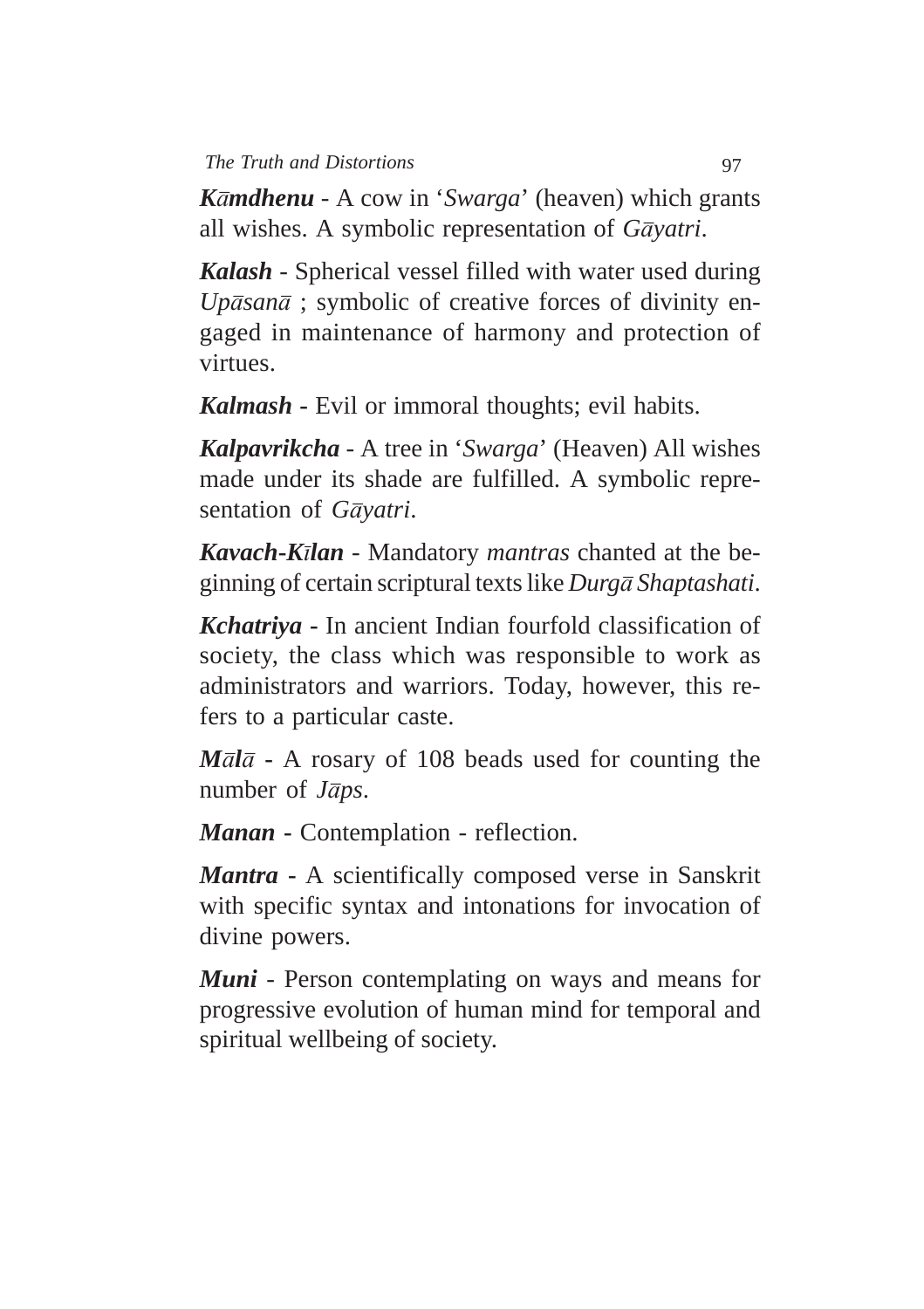*Mukh***,** *Tntrik* **-** A specialised form of *Yagya*, at times performed for worldly gains. A *Tntrik* practice.

*Naivedya* **(***prasd***) -** Sweets offered to the deity. A reminder to imbibe loving kindness in all situations and spread happiness all around.

*Nirkr* **-** Without shape or form, impersonal.

*Onkr* **-** Pronounced as 'O-O-M' from deep down the larynx resonating like sounding of a large bell. An acoustic representation of God (Same as 'Amen' of Christianity or 'Aameen' of Islam). *Om* is used as a prefix or suffix to all *mantras*, as a mark of reverence.

*Panchopchr* **-** The five mandatory rituals preceding *Upsan* are:

(i) Purification of body with consecrated water.

(ii)  $\bar{A}$ *chman*. See  $\bar{A}$ *chman*.

(iii) By touching *Shikha* (see *Shikha*) with consecrated water invoking support of divine powers for wise control over thoughts and emotions.

(iv) Through a timely coordinated procedure of inhalation and exhalation *Pranayam*, augmentation of *Prān* (life force) and expulsion of vices from the mind.

(v) With the help of consecrated water, symbolic of purification of nerve centres controlling speech, respiration, audition, vision and locomotion.

*Parprakriti* **-** Extrasensory phenomena elements of nature (ESP, Psycho kinetics, precognition etc.) fall in this domain - Higher Realms of Nature.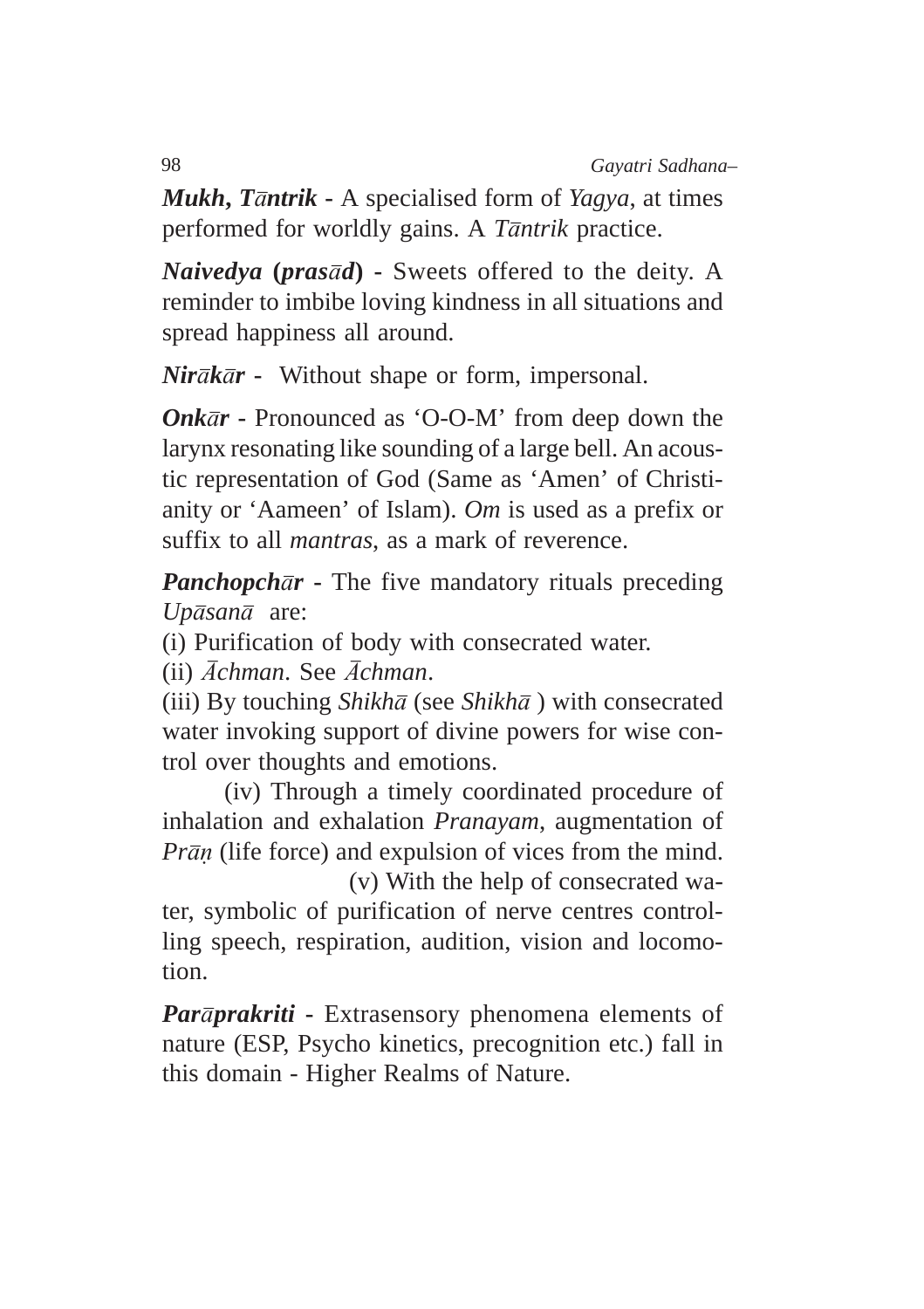*Parva* **-** Days of socio-religious celebrations e.g. *Basant Panchami Dussehra, Diwali* etc.

*Pr* $\bar{a}$  **-** The unit of sum and total of all forces in the universe mental or physical, resolved to one unified force. The Hindu scriptures profess endless cycles of "*Shrishti*" and "*Pralaya*". According to Hindu cosmology energy and matter are eternal, though inter-convertible (Cf. Einstein's formula E=MC<sup>2</sup>). At the end of each cycle of "Creation" all matter (Solid, liquid, gas, stars, planets, flora and fauna) becomes contracted into its unit " $\bar{A}k\bar{a}sh$ ", whereas all forms of forces and energy (gravitation, magnetism, electricity, bio-energy, thought, force etc.) become unified into the unit "*Prān*". At the end of each cycle of creation the energies in the universe merge back into the absolute. At the beginning of the next cycle they become 'Kinetic', strike down on the primordial " $\overline{A}k\overline{a}sh$ " which evolves into various animate and inanimate forms of energy. This concept of "creation" is compatible with modern science which regards matter and energy as inter-convertible and indestructible.

*Prasd* **-** See Naivedya.

*Purnāhuti* - The last of the series of oblations in an *Agnihotra*. A pledge before Almighty (symbolized in the flame of *Havan*) is taken to work persistently and selflessly for highest good of society.

*Purascharan* - The highest level of *Up* $\bar{a}$ *sana Sadhana* seeking Divine grace for some specific noble objective.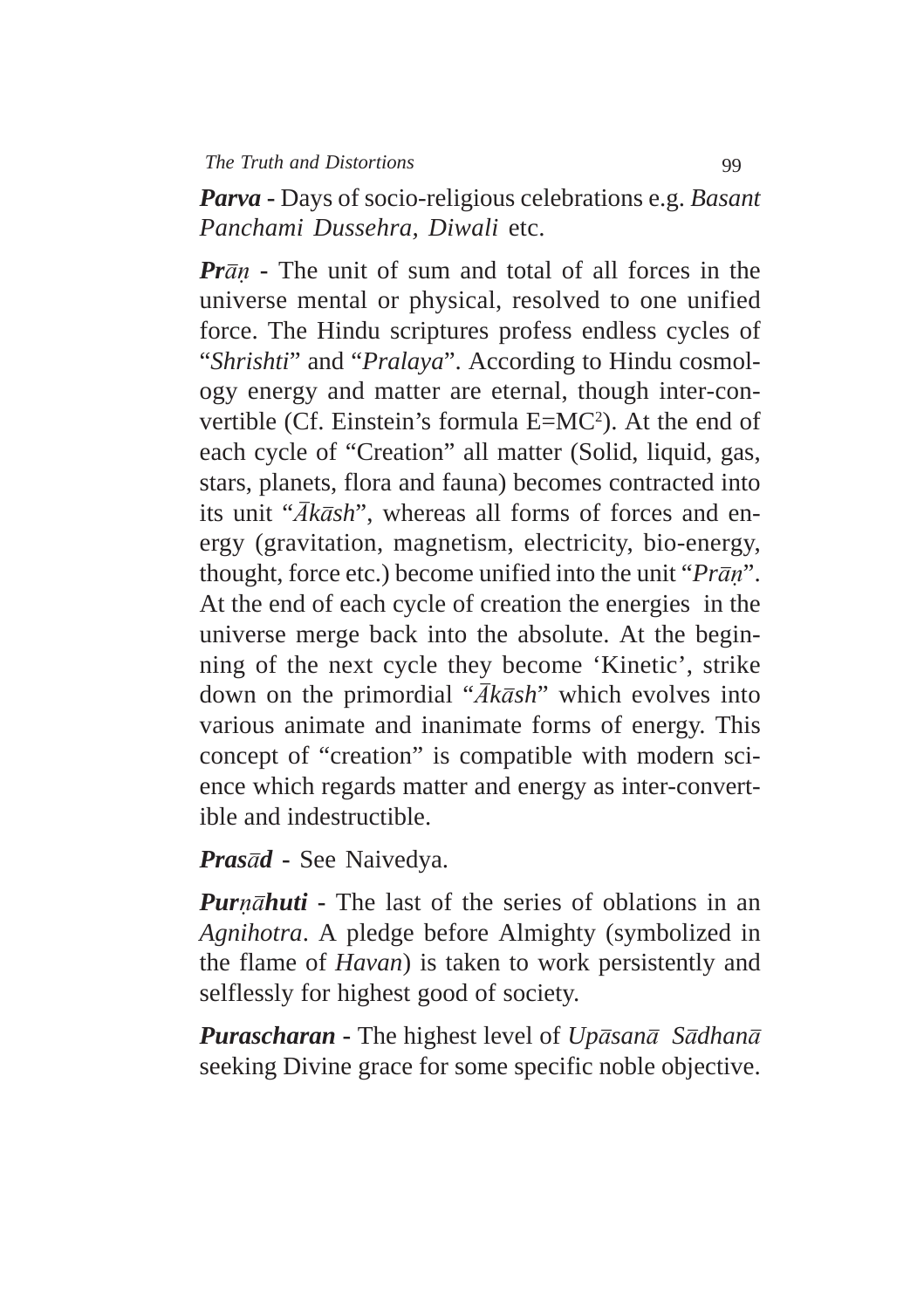Associated with ten million times chanting of *Mantra* in a fixed time-frame.

*Riddh***<sub>1</sub>** - Invisible boons showered by Divine grace such as social recognition, divine help in need, contentment etc.

*Rii* **-** Awakened souls performing *Tapaschary* in their physical as well as astral bodies for the wellbeing of humankind.

*Rishik* **-** A woman *rishi* (Seer scholar).

*Sadgyn* **-** Spiritual wisdom.

*Sdhak* **-** One who is engaged in *Sdhan*.

*Sdhan***-** Literally meaning "Harnessing". In spiritual parlance it means harnessing the inner faculties of mind and emotions which control the sensory organs, so that all thoughts, words and deeds of the *Sadhak* are righteous. In practice, it requires keeping a constant watch on one's mental and emotional states and actions flowing therefrom (introspection) for progressive self -evolution. Also a synonym for worship or *Up* $\bar{a}$ *san* (since worship is also carried out for the same purpose).

*Skr* **-** Having a shape or form.

*Sandhy Vandan***-** Performance of *Upsan* at dusk time.

*Sanyam* - Conservation and proper utilization of physical, emotional and mental energy; resources and time.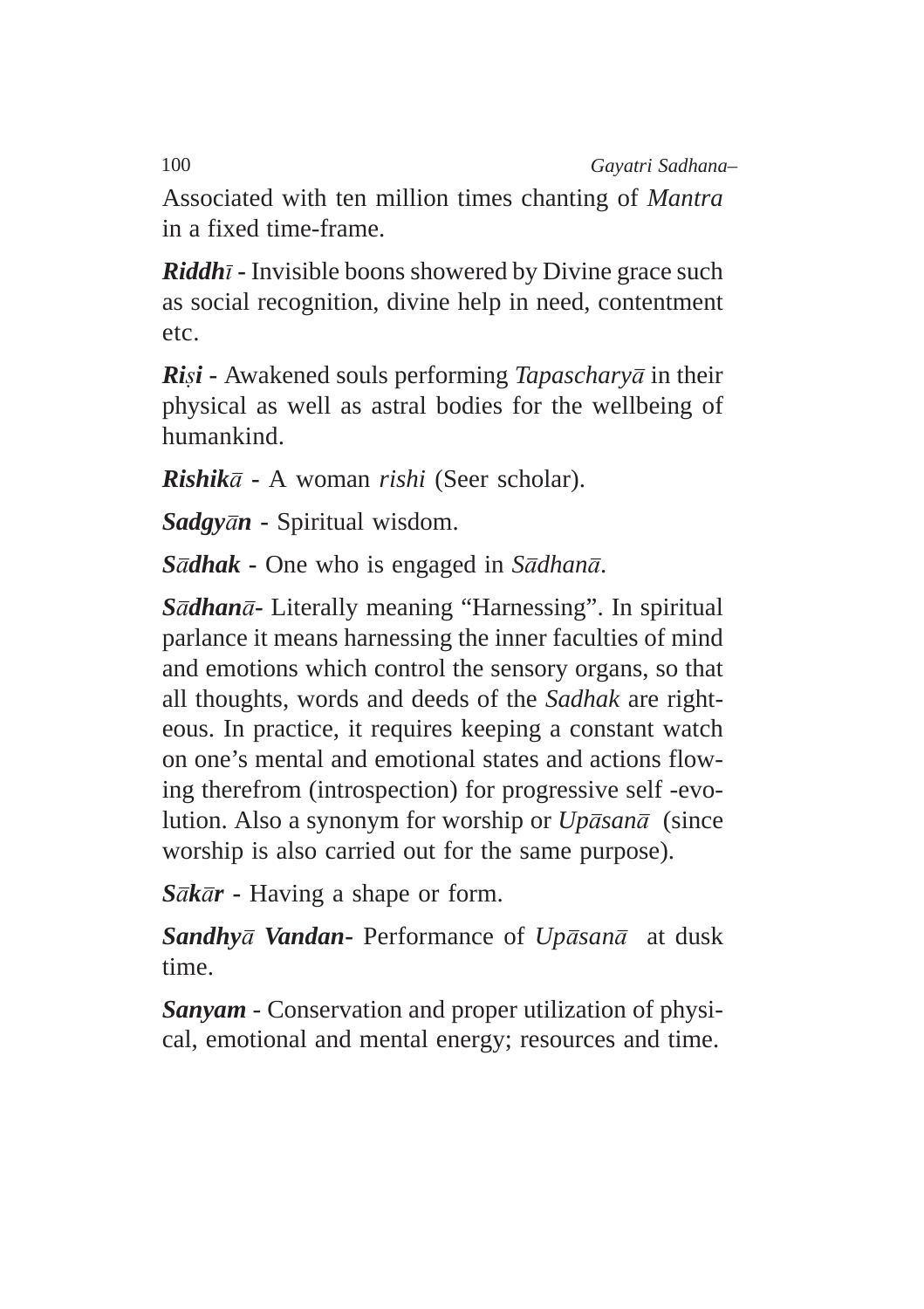*Sati* **-** *Shmbhavi* - The Transforming Power of Divine governing transformation of elements in the universe. Symbolised as a female deity. An emanation of *Gyatri*.

**Shikh** $\bar{a}$  - The tuft of hair at the top of the head, knotted on the back of the cranium. This part of the hair on the head is known to be sensitive to extra-sensory transmissions of divine vibrations. Besides, *Shikha*, being situated on top of the head is also symbolic of keeping the flag of ancient Indian culture high. *Shikha* constantly reminds one of the pledge taken for keeping watchful eye on one's thoughts and emotions for righteous actions in life.

**Siddh** $\bar{i}$  - Paranormal faculties developed through *Upsan, Sdhan, Ardhn .*

*Sukchm* **-**Subtle, extra sensory. Not perceivable by human senses.

*Sootak* **-** Periods of quarantine during births and deaths in the family.

*Sthool* **sh***arr* **-** Physical body.

*Suryarghyadn* **-** Offering of consecrated water poured in a continuous stream while facing the Sun. Here, Sun symbolises Supreme Godhead and the stream of water - human life. It is a pledge made to God that just as the water evaporates and spreads as vapour all over the atmosphere returning later again in water to sustain life, the *Sdhak* seeks helps of the divinity in distributing his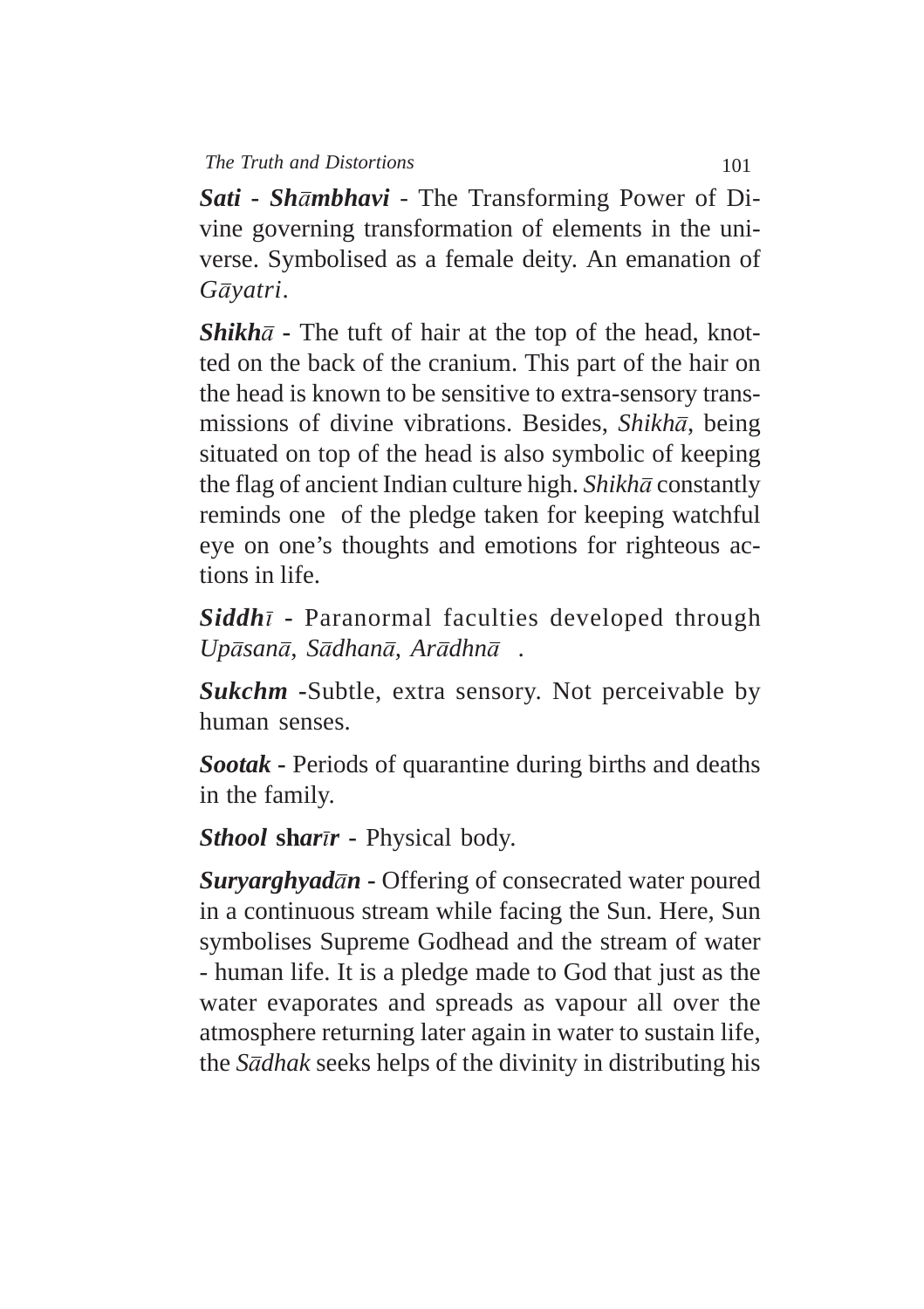inherent capabilities and worldly resources amongst the masses.

*Tamogu* **-** One of the three *Gunas* (qualities) of Nature. It is the quality of dullness, inertia and darkness. It results in ignorance.

*Tantra Shstr* **/** *Tntrik Mantra* **-** The science of capturing and using bio-energy of living beings for creation, transformation and destruction of material things without the help of man-made objects. The practice is difficult and hazardous. Hence, not recommended.

*Tntrik* **-** One who practices *Tantra Shstra*.

*Tap* **-** Making the body accustomed to hardships through an austere way of living. An essential ingredients of *Up* $\bar{a}$ *sadhanā*. An abbreviation of *Tapaschary* $\bar{a}$ 

*Tapaschary*  $\bar{a}$  - Literally means heat, motion, activity, friction, struggle. When purification of any object is required for fruitful utilization, it is subjected to one of the foregoing process. This also holds true for the human being. For purification of mind of animal instincts acquired from previous lives (which unknowingly motivate him to commit evil deeds), *Tap* is carried out. '*Tapaschary*<sup>7</sup>' stands for toleration of the inconveniences on being deprived of accustomed comforts.

*Tilak***-***chhp* **-** Vermillion or sandal-wood paste applied on the forehead in a particular pattern. Used to distinguish various religious sects during the medieval period.

**Titikch** $\bar{a}$  - A type of *Tap* in which the *S* $\bar{a}$ *dhak* endeavours to endure extremes of discomforts.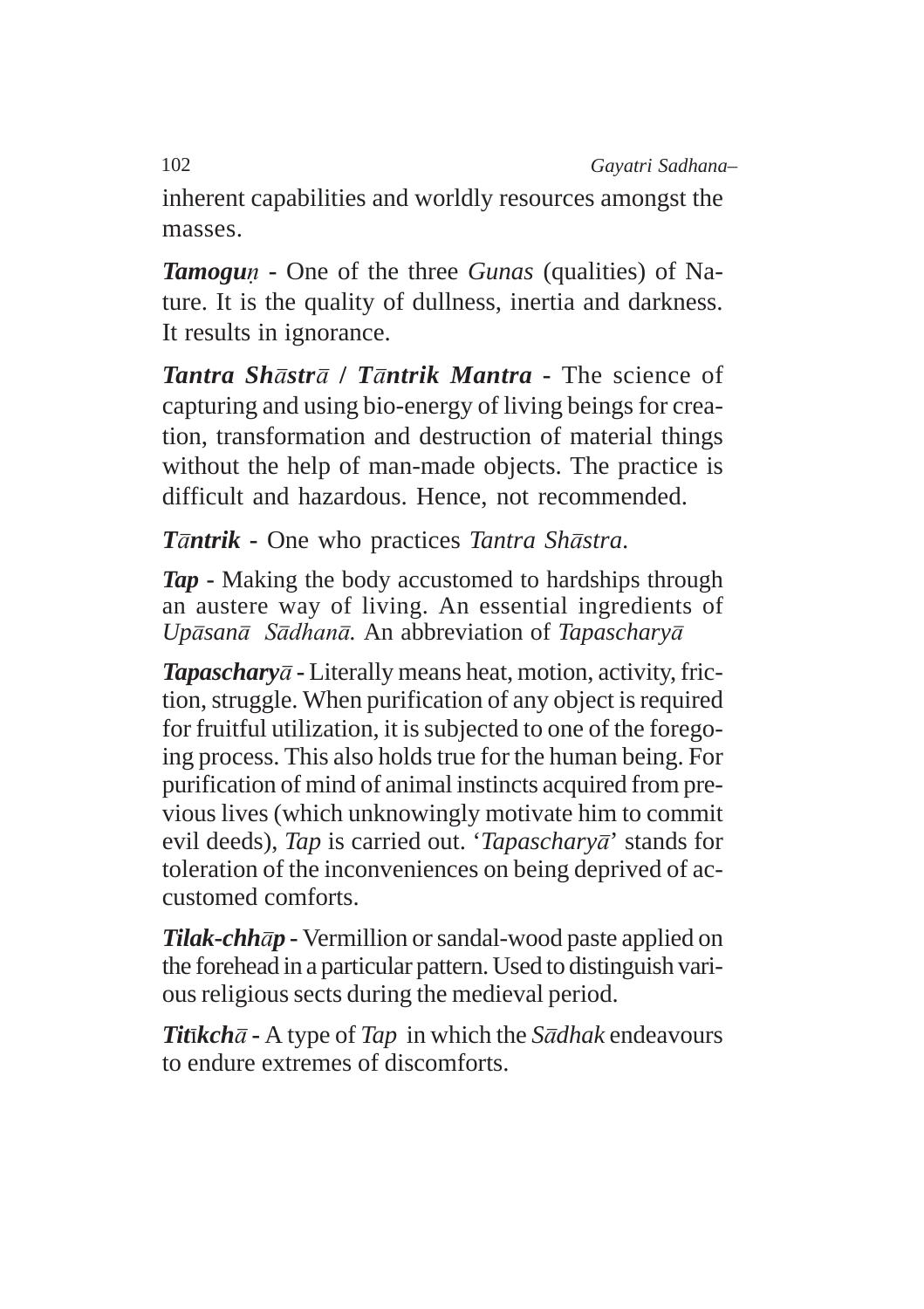**Trik** $\bar{a}$ *l***-sandhy** $\bar{a}$  **-** Performance of  $Up\bar{a}$ san $\bar{a}$  three times a day. During the day the periods recommended are: at sunrise midday and sunset.

Upāsanā - (Literally meaning "sitting in proximity"). Coming closer to God, ultimately becoming one with the Creator, like fuel, which on coming in contact with fire, loses its identity. Since God is considered as an " Repository of all virtues", Upasana stands for expelling evil tendencies from one's thoughts, words and deeds and imbibing virtues. In nutshell moral upliftment by personal endeavour and prayer.

*Vashistha* **-** A *rishi* who had performed fifteen million *Jps* of *Gayatri mantra*. In ancient times, only a *Vashistha* was considered worthy of appointment as *Guru* of the royal family.

*Vaishnavi* **-** An Emanation of Supreme Divine *Shakti Gayatri* governing preservation of the universe. Symbolised as a female deity.

*Ved Mantra* **-** A *mantra* from the *Vedas -* the primary four doctrines revealed by the Creator. *Vedas* are the documentation of the most ancient spiritual doctrines. The *vedas* are divine revelations.

*Visarjan* **-** Taking leave of the deity.

*Vishwmitra* **-** Literally, a friend of the universe. *Rishi Vishwamitra* made science and practice of *G* $\bar{a}$ *yatri Sadhana* accessible to the masses.

*Vrat* **-** Literally meaning a pledge, a vow. Voluntary restrictions in kind and frequency of diet during *Tapaschary*.